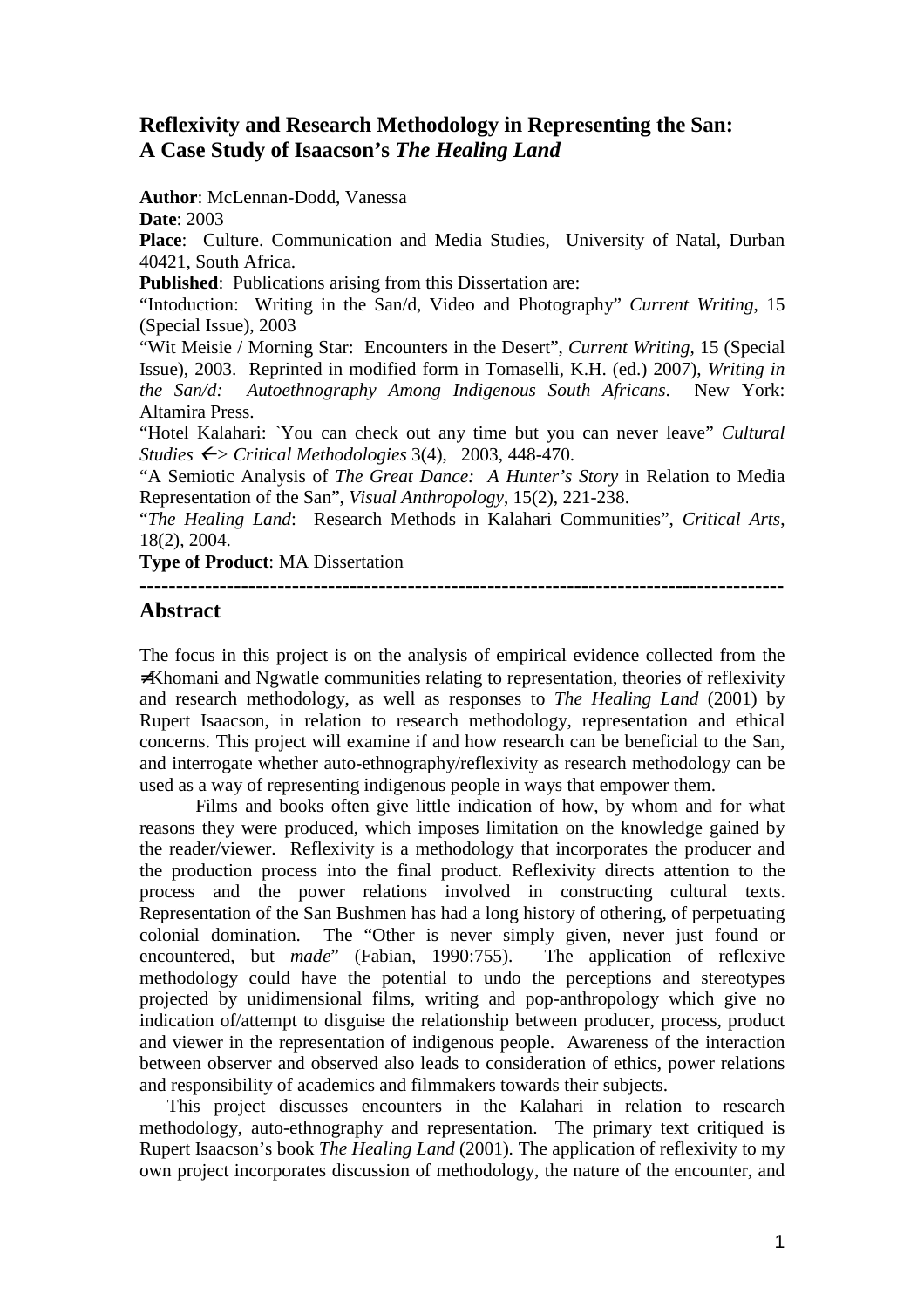negotiating my own subjectivities. "To be reflexive is to structure a product in such a way that the audience assumes that the producer, the process of making, and the product are a coherent whole. Not only is an audience aware of these relationships, but they are made to realise the necessity of that knowledge" (Ruby, 1977:4).

Unrealistic and disempowering representation of the San is related to their political and social marginalisation. This also relates to the issue of responsibility of researchers to the subject communities which are their sources of images and information. The subject communities have certain expectations of academics and filmmakers. If these expectations are not met or fulfilled in some way, the local informants tend to feel that they are being exploited. The San often have unrealistic expectations and are unaware of the differences between profit-making films and research; financial constraints on academics, writers and filmmakers; and the processes by which policy is implemented that prevent their hunger and thirst being immediately alleviated (Tomaselli, 2001a). I attempt to test these kinds of assertions and examine whether there are instances where the San feel that they have benefited from and are satisfied by the encounter, and how the principles allowing for a mutually beneficial encounter can be developed. Thus this project will deal with empowerment and development for the San.

## **Acronyms**

| ANC          | <b>African National Congress</b>                                  |
|--------------|-------------------------------------------------------------------|
| <b>CBNRM</b> | <b>Community Based Natural Resources Management</b>               |
| <b>CCMS</b>  | Culture, Communication and Media Studies                          |
| <b>CPA</b>   | <b>Community Property Association</b>                             |
| KD1          | Kgalagadi District One                                            |
| <b>KGTP</b>  | Kgalagadi Transfrontier Park (formerly the Kalahari Gemsbok Park) |
| <b>NGO</b>   | Non-Governmental Organisation                                     |
| <b>NKXT</b>  | Ngwaa Khobee Xeya Trust                                           |
| <b>RAD</b>   | <b>Remote Area Dwellers</b>                                       |
| <b>SASI</b>  | South African San Institute                                       |
| <b>SBB</b>   | Safaris Botswana Bound                                            |
| <b>WIMSA</b> | Working Group of Indigenous Minorities in Southern Africa         |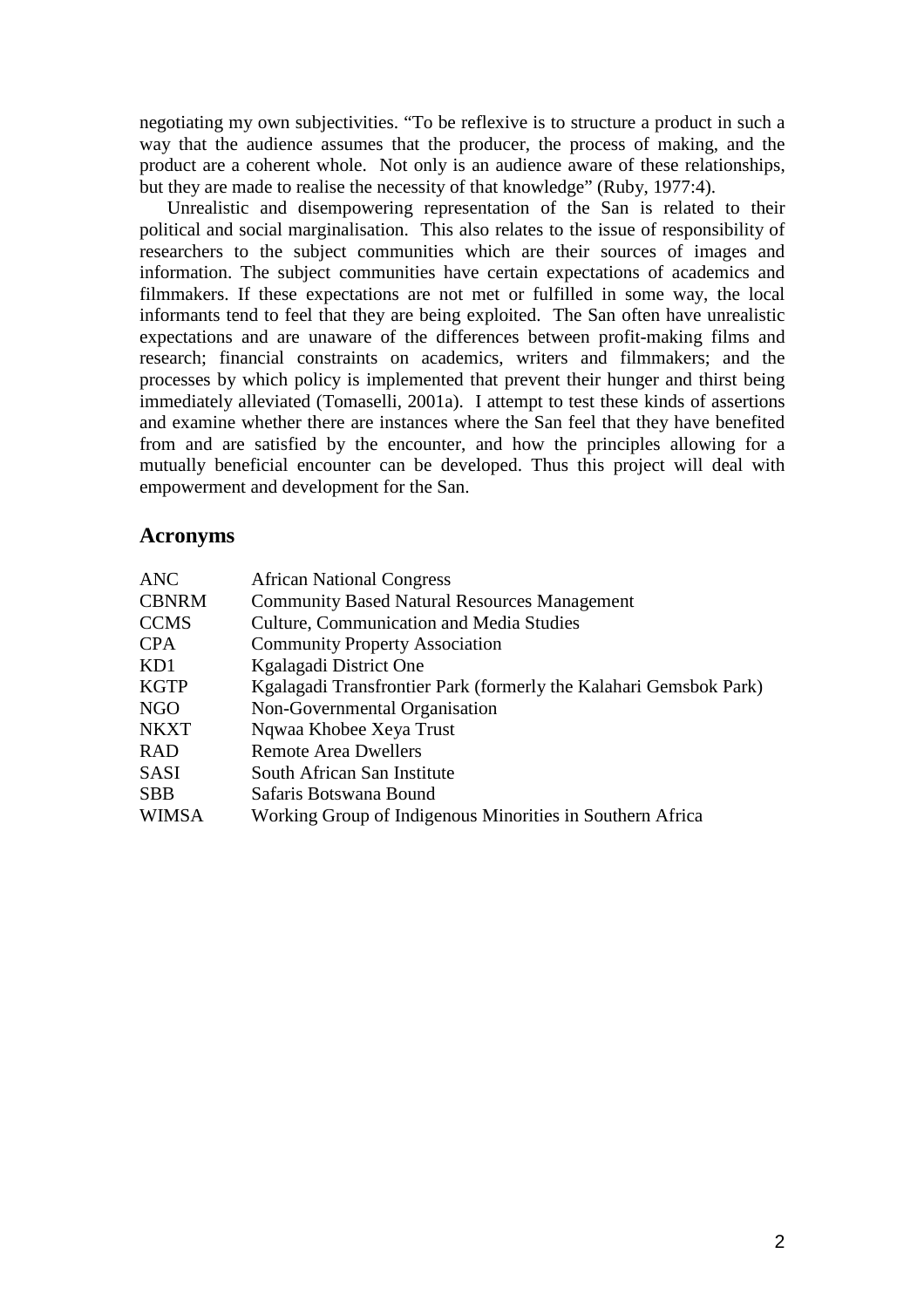## **Acknowledgements**

I am privileged in this research dissertation to be part of and contribute to a wider project conducted by Culture, Communication and Media Studies, University of Natal, Durban. This project is entitled 'Observers and Observed: Reverse Cultural Studies, Auto-Ethnographic, Semiotic and Reflexive Methodologies', and is sponsored by the Natal University Research Fund and the National Research Foundation. I am indebted to the National Research Foundation for scholarships that have allowed me to undertake this study. The project is led by Professor Keyan Tomaselli. Opinions expressed and conclusions arrived at in this dissertation are those of the author and not necessarily attributed to the National Research Foundation.

I would like to thank Mr and Mrs Burger at the Protea Hotel, Upington for their generous contribution to our accommodation on the way to and from the Kalahari, and Geanne and Riann de Klerk and Mevrou Slabbert for their incredible hospitality. Thank you to Safaris Botswana Bound and the Nqwaa Khobee Xeya Trust for their assistance in facilitating our work at Ngwatle, as well as Anna Festus and the staff at the South African San Institute in Upington for their help and support.

Thanks are given to Keyan Tomaselli for giving me the opportunity to be involved in this project and the once-in-a-lifetime experiences this research has afforded me, as well as for being an insightful and supportive supervisor. I would like to thank Susan Govender for all her hard work at CCMS and for her invaluable assistance in organising field trips and every other aspect of administration. Thank you to Eunice Ivala for her vigilant copy-editing, and to Lauren Dyll and Mary Lange for their help and encouragement. Mick Francis, thank you for being a great mentor. I really value your encouragement and advice, and your friendship.

I am very grateful to Nelia Oets and Mary Lange for their endless patience as interpreters during interviews, and Nelia, thank you for all the transcribing and translating of tapes, this research would not have been possible without you. Thank you to Kamini Moodley and Thabo Loeto for their help in transcribing and translating yet more tapes. My fellow Kalahari travellers, these experiences would not have been the same without you. Caleb Wang, Nelia, Nhamo Mhiripiri, Sian Dunn, Linje Manyozo, Tim Reinhardt, Lauren Dyll, Mary, Charlize Tomaselli, Marit Sætre, Damien Tomaselli and Shireen Pretorius – thanks for each of your contributions and for all the memories. I am also indebted to Anthea Simões, Chantel Oosthuysen, Mashilo Boloka, Jeffrey Sehume and Darryn Crowe for interviews conducted on previous trips, which have been invaluable to this project. Thank you to Polly Loxton and Belinda Kruiper for their insightful letters, and to Rupert Isaacson and Paul Weinberg for taking the time to respond to my queries.

 I would also like to thank Penny and Steph McLennan for their love and support, and Candice Bottcher and Grant McKenna going out of their way to gather information for me. Joel Dodd, thank you for believing in me, and for a lot of shopping at Cape Union Mart.

Most significantly I would like to thank the ≠Khomani and !Xoo communities of the Northern Cape, Ostri-San and Ngwatle, without whom none of this would have happened. Thank you for your hospitality, for welcoming strangers into your community, and for sharing your knowledge, experience and friendship. I particularly wish to thank Belinda and Vetkat, Elsie, Silikat, Isak and Lys, Abraham and Rosa, Oom Dawid and Sanna, Jon, !Nooi, Yuri, Oom Hansie, Toppies, Tina, Jakob, Lena, Gert, Ouma !Una, Miriam, Pedris, Kort Jan, Johannes, Jon-Jon and Vista-Jan. This work is dedicated to all of you, and especially to the memory of Elsie (Pili) Witbooi.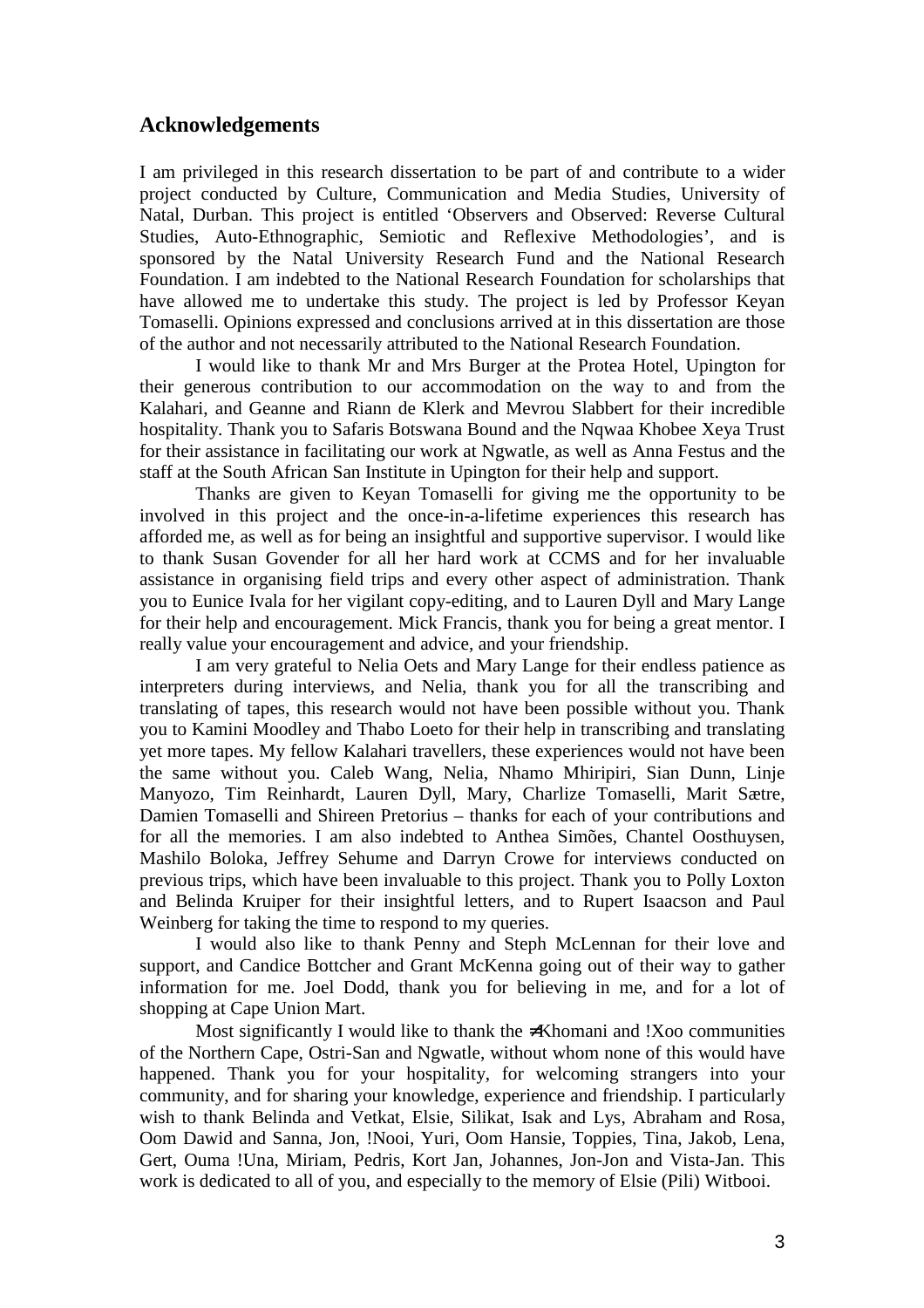## **Introduction**

#### **Background**

l

This dissertation forms part of a broader research project on 'Observers and Observed: Reverse Cultural Studies, Auto-Ethnographic, Semiotic and Reflexive Methodologies', which is headed by Professor Keyan Tomaselli of Culture, Communication and Media Studies at the University of Natal, Durban. Primary information for this research was available from four field trips to San communities in which I participated in 2001 and 2002, as well as material from previous trips in 1999, 2000 and 2001. Contributors to the growing body of research relating to this project include Keyan Tomaselli (1999, 2001a, 2001b, 2002, 2003a, 2003b), Anthea Simões (2001a, 2001b), Mashilo (Gibson) Boloka (2001), Jeffrey Sehume (PhD thesis in progress), Belinda Jeursen and Keyan Tomaselli (2002), Caleb Wang (2002a, 2002b), Nelia Oets (2003), Nhamo Mhiripiri (PhD thesis in progress), Linje Manyozo (2002), Timothy Reinhardt (2003), Michael Francis (forthcoming), Lauren Dyll (MA thesis in progress, 2003), Marit Sætre (2003), Mary Lange (2003), Ntokozo Ndlela (2002) and Sacha Clelland-Stokes (2002).

 My participation in this project on 'Observers and Observed' began with a field trip to the ≠Khomani San in the Northern Cape in July 2001. After this experience and during my study of Visual Anthropology in the second semester of 2001, I decided to direct my research towards representation of the San/Bushmen, and the methodological and ethical issues that relate to representation of another culture in terms of empowerment/disempowerment and development. Subsequent research was conducted during CCMS field trips to Ostri-San, a cultural tourism enterprise involving members of the ≠Khomani San in the North West Province of South Africa in November 2001; to the Kalahari Northern Cape in April 2002; and to the Northern Cape and Ngwatle in Southern Botswana, July 2002. All field trips were headed by Keyan Tomaselli. In July 2001 the research team included Nelia Oets (translator) and Caleb Wang (Masters student). In November 2001, Nhamo Mhiripiri (PhD student), Elana Bregin (writer) and Nelia joined the trip to Ostri-San. In April 2002 the research team to the Northern Cape included Sian Dunn (professional photographer), Linje Manyozo (Masters student) and Nhamo. The visit to the Northern Cape in July 2002 included Damien Tomaselli (student), Shireen Pretorius (Damien's partner), Linje, Timothy Reinhardt (Honours student and videographer), Nelia, Lauren Dyll (Masters student), Charlize Tomaselli (student) and Marit Sætre (Masters student and videographer). Damien, Shireen and Linje returned to Durban, and the group was joined by Mary Lange (Honours student and educator) for the journey to Ngwatle.

 Research partners interviewed in the Northern Cape include ≠Khomani members Vetkat and Belinda Kruiper, Silikat van Wyk, Dawid Kruiper (traditional leader), Jakob and Lena Malgas, Ouma !Una Rooi, Toppies Kruiper and Tina Swarts, Petrus Vaalbooi, Jon Kruiper, Anna Festus, !Nooi Kariseb, Abraham Meintjies and Rosa Koper. Other people involved with the community are Roger Carter, Betta Steyn and Lizelle Kleynhans.<sup>1</sup> At Ostri-San I spoke to Isak and Lys Kruiper. Interviews at Ngwatle have been conducted with Kort Jan, Johannes, Vista-Jan, Jon-Jon and the late Petrus Nxai, as well as Miriam and Pedris Motshabise, Gadiphemolwe Orileng and Hunter Sixpence. In addition to interviews I conducted myself, I have used transcriptions from previous CCMS field trips from 1999 to 2001.

<sup>&</sup>lt;sup>1</sup> See pages 8-10 for details of ≠Khomani and Ngwatle community members.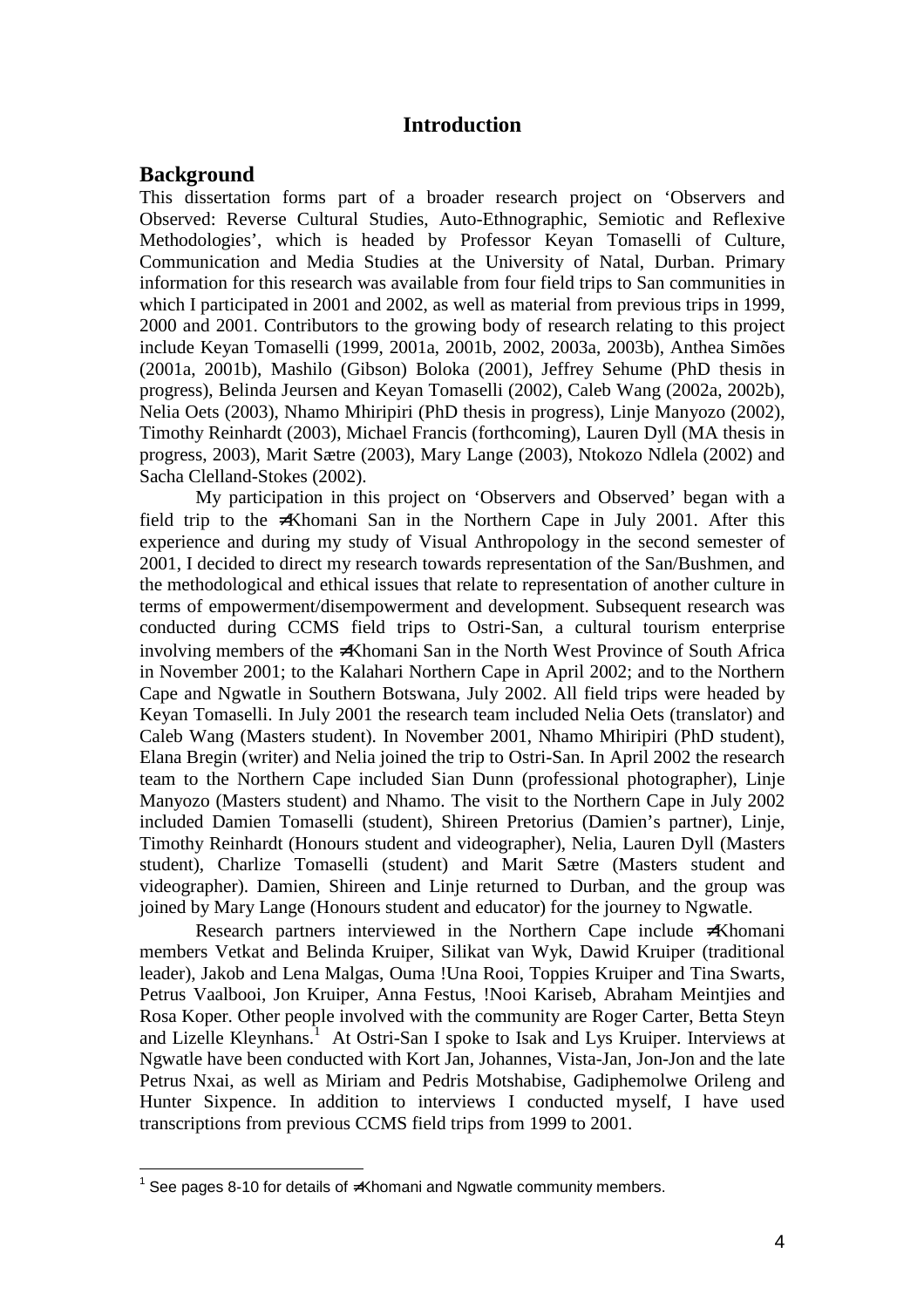# **Maps showing location of communities visited**





**Maps by Timothy Reinhardt in** *A Guy, A Camera, A Journey* **(2002)**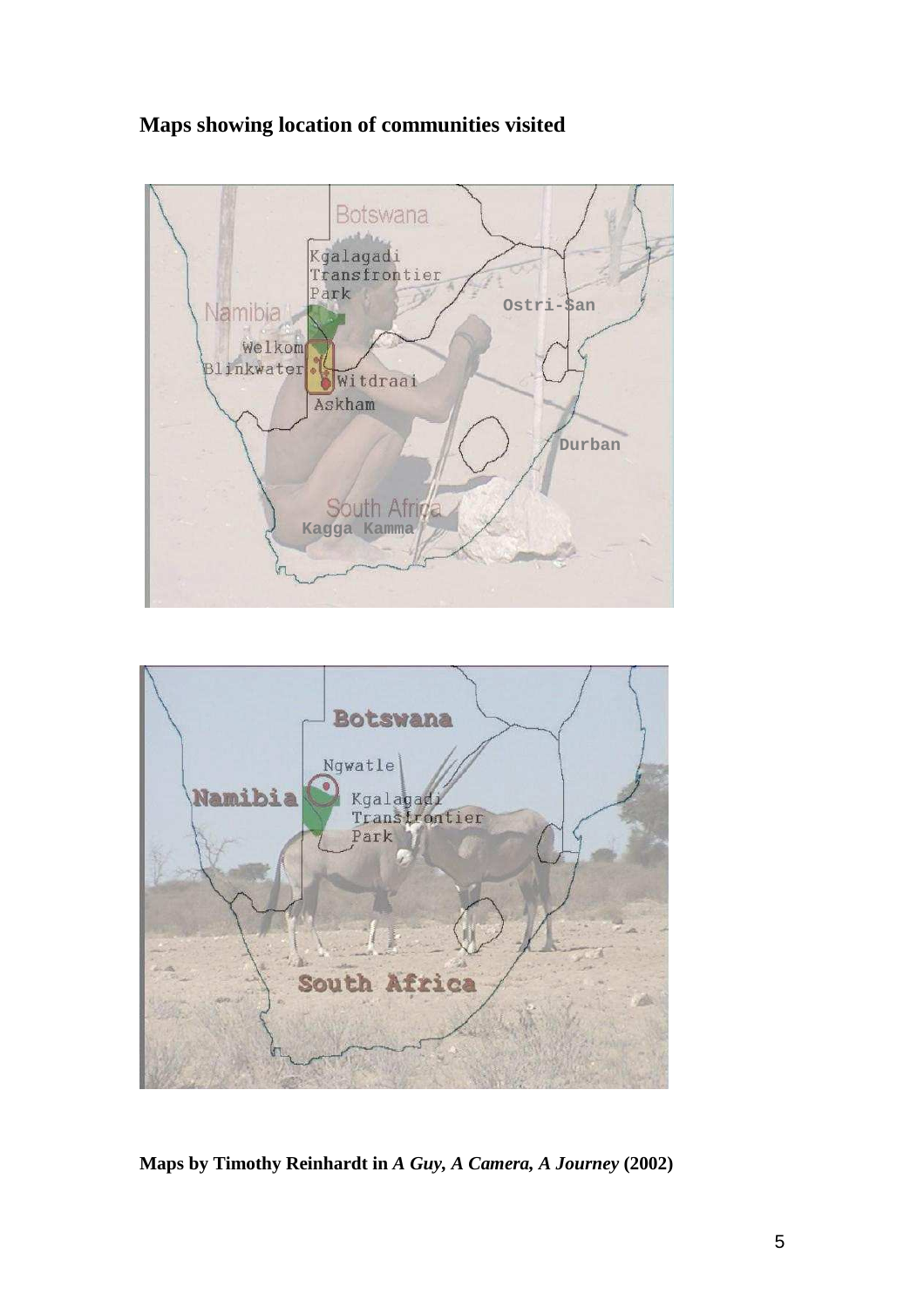# **Research Partners**

This section provides background to our San research partners, whose insights form a vital part of this dissertation. Specific references to interviews conducted can be found in the primary sources section of the bibliography. Throughout this project I reference my community sources by name. This practice aims both to make marginalised voices heard, and to indicate that comments and responses are those of specific individuals. I do not claim either to have interviewed all members of the community affected by issues of representation, or to present a generic 'San Voice'. This dissertation reflects the perceptions of particular individuals relating to a discourse of communal disaffection within a complex historical situation; not only leaders, but also disaffected, marginalised members of the community.

## ≠**Khomani San research partners in the Northern Cape**

| Belinda Kruiper | Belinda Kruiper (neé Matthee) lived in Cape Town<br>before she went to work for the Parks Board in the then<br>Kalahari Gemsbok Park, where she met members of the<br>Kruiper family. She is now married to Vetkat Kruiper,<br>and lives on a rented sand dune on a farm, Blinkwater,<br>just outside the Kgalagadi Transfrontier Park, as it is<br>now called. She worked for the South African San<br>Institute (SASI), but left due to differences of opinion<br>with management and is now unemployed. Belinda<br>functions as an organic intellectual in the community: |
|-----------------|------------------------------------------------------------------------------------------------------------------------------------------------------------------------------------------------------------------------------------------------------------------------------------------------------------------------------------------------------------------------------------------------------------------------------------------------------------------------------------------------------------------------------------------------------------------------------|
|                 | she spent two years at university, and is highly articulate<br>and fluent in both English and Afrikaans.                                                                                                                                                                                                                                                                                                                                                                                                                                                                     |
| Vetkat Kruiper  | Vetkat is Belinda's husband, and the younger half<br>brother of Dawid Kruiper. He is a highly talented artist,<br>and his work has been exhibited and sold at the<br>Upington Museum, the Bergtheil Museum, the Natal<br>Museum, Pietermaritzburg, and the University of<br>Pretoria. He lives with Belinda at Blinkwater where he<br>has a small gallery in a grass hut which houses his<br>sacred collection of paintings. Family conflict has<br>resulted in their living at Blinkwater instead of one of<br>the allocated farms.                                         |
| Yuri            | Vetkat's half brother, lives with Belinda and Vetkat at<br>Blinkwater.                                                                                                                                                                                                                                                                                                                                                                                                                                                                                                       |
| Oom Hansie      | Friend to Belinda and Vetkat, who also lives at<br>Blinkwater.                                                                                                                                                                                                                                                                                                                                                                                                                                                                                                               |
| Dawid Kruiper   | Traditional leader of the $\neq$ Khomani San (perceived as<br>leader by the traditionally minded San), lives at<br>Witdraai.                                                                                                                                                                                                                                                                                                                                                                                                                                                 |
| Sanna Kruiper   | Dawid Kruiper's wife.                                                                                                                                                                                                                                                                                                                                                                                                                                                                                                                                                        |
| Petrus Vaalbooi | Chairperson of the ≠Khomani San Community Property<br>Association (CPA), has assumed the role of leader of the<br>"western" Bushmen.                                                                                                                                                                                                                                                                                                                                                                                                                                         |
| Silikat van Wyk | Artist and craftsman who was living at Witdraai until<br>2003 when he moved to Ostri-San.                                                                                                                                                                                                                                                                                                                                                                                                                                                                                    |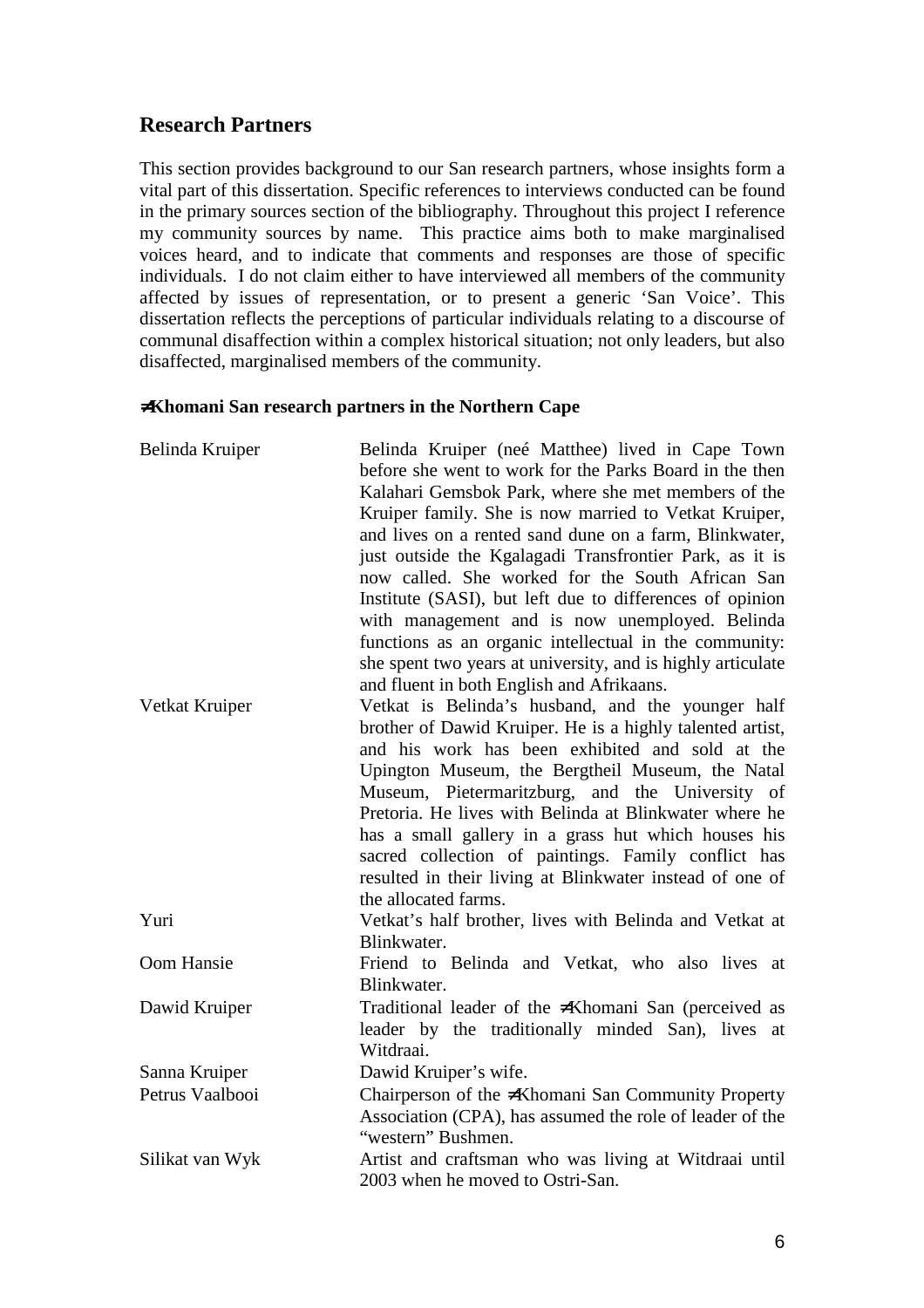| Elsie Witbooi            | Silikat's former wife. Since our last visit, Elsie and<br>Silikat have separated. On 8 May 2003, Elsie was                                                                                                                                                                                    |
|--------------------------|-----------------------------------------------------------------------------------------------------------------------------------------------------------------------------------------------------------------------------------------------------------------------------------------------|
| Toppies Kruiper          | murdered by her new boyfriend.<br>Dawid Kruiper's son, lives at Witdraai, having returned<br>from Ostri-San.                                                                                                                                                                                  |
| <b>Tina Swarts</b>       | Toppies' common-law wife.                                                                                                                                                                                                                                                                     |
| Jon Kruiper              | Son to Dawid Kruiper, it is expected that he will be then<br>next traditional leader.                                                                                                                                                                                                         |
| <b>Anna Festus</b>       | Field worker for SASI based in Upington and personal<br>assistant to Dawid Kruiper, her mother is ≠Khomani<br>San.                                                                                                                                                                            |
| Ou !Nooi Kariseb         | Friend to Belinda, lives at Welkom.                                                                                                                                                                                                                                                           |
| Jakob and Lena Malgas    | This couple also sold crafts at Witdraai. Lena has now<br>left Jakob, as he was allegedly abusing her, and is living<br>in a shelter for abused women.                                                                                                                                        |
| <b>Gert Swart</b>        | Lives at Witdraai, previously at Kagga Kamma.                                                                                                                                                                                                                                                 |
| Anna Swart               | Very old woman who lives at Witdraai                                                                                                                                                                                                                                                          |
| <b>Abraham Meintjies</b> | Living at Erin, previously at Ostri-San, ran the <i>tentepark</i><br>[campsite] at Witdraai.                                                                                                                                                                                                  |
| Rosa Koper               | Abraham's wife.                                                                                                                                                                                                                                                                               |
| Isak and Lys Kruiper     | Previously living at Ostri-San; Isak was seen as a leader<br>by the community there. The have now moved to Erin,<br>one of the farms that were handed over in the Northern<br>Cape.                                                                                                           |
| Ouma !Una Rooi           | One of the much-publicised <i>oumas</i> [grandmothers] of<br>the community, lives at Andriesvale                                                                                                                                                                                              |
| <b>Roger Carter</b>      | A retired business man, Roger managed the Molopo<br>Lodge in the Northern Cape, and became closely<br>involved with the ≠Khomani. After he left the lodge, he<br>continued living in Andriesvale for some time and<br>remained connected to the community.                                    |
| Danie Jacobs             | Danie was the cultural manager at Kagga Kamma. He<br>spent some time at Mabalingwe, and also worked with<br>the $\neq$ Khomani at Ostri-San. He has subsequently<br>relocated back to Kagga Kamma. He is studying<br>anthropology by correspondence.                                          |
| Betta (Francoise) Steyn  | Betta runs the Sîsen Crafts project at Andriesvale. This<br>project involves the Bushmen in making and selling<br>traditional crafts, through their shop at Andriesvale, and<br>through other outlets in various cities. This project is<br>funded by the South African San Institute (SASI). |
| Lizelle Kleynhans        | Lizelle works with Betta as the accountant for the Sisen<br>Crafts project.                                                                                                                                                                                                                   |
|                          | Heinrich and Pieter de Waal Owners of Kagga Kamma Nature Reserve.                                                                                                                                                                                                                             |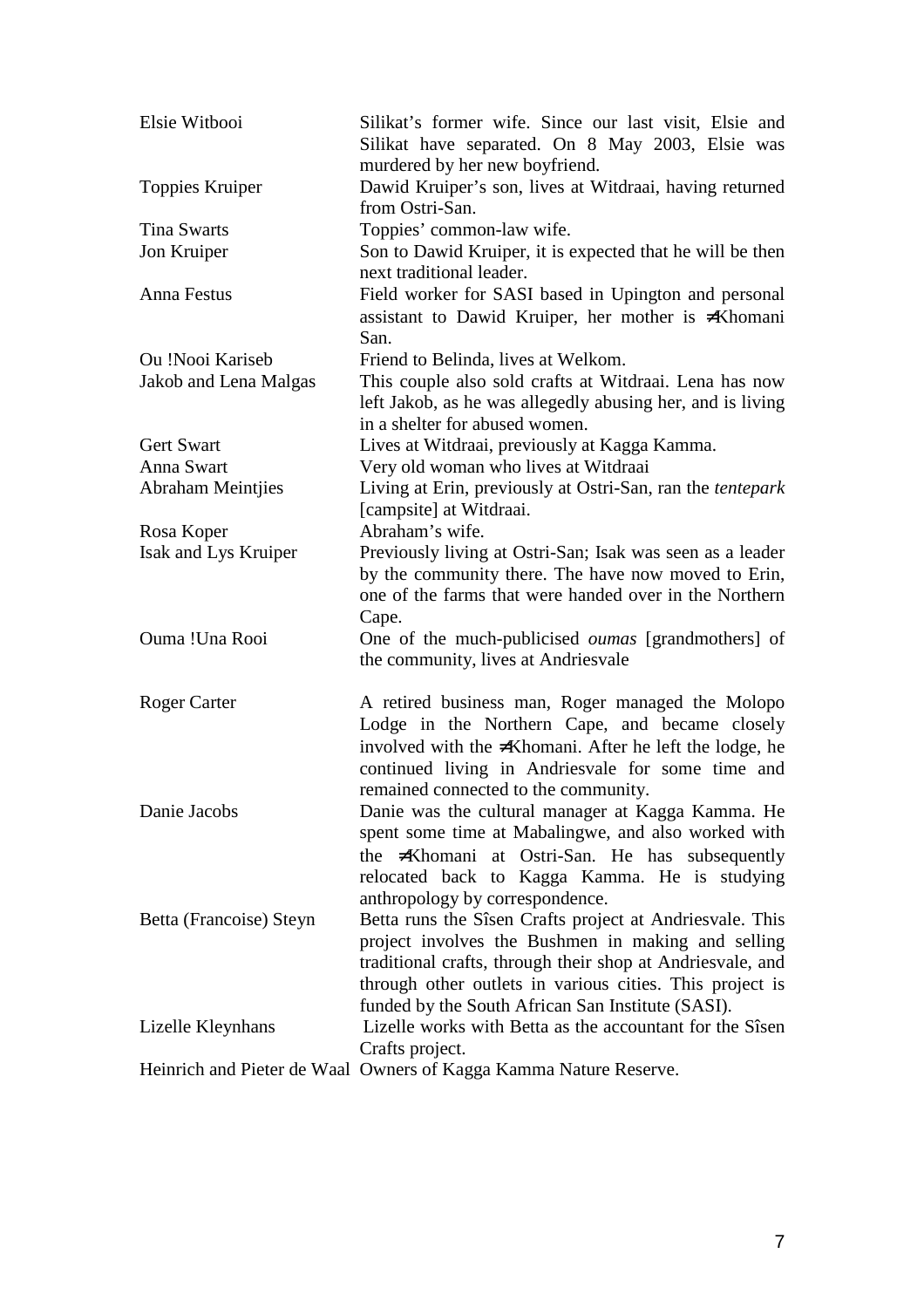# **!Xoo Bushmen research partners at Ngwatle, Southern Botswana**

| Miriam Motshabise         | Young single mother living at Monong. She was living<br>at Ngwatle in 1995, and developed a close friendship<br>with Charlize Tomaselli during their visit<br>(see<br>Tomaselli, 2001a). Miriam<br>speaks English<br>and<br>completed her schooling up to Grade 11, but has been<br>unable to return to school since the birth of her baby.<br>She moved to Monong to be near the clinic, a facility<br>not available at Ngwatle, as her sister has tuberculosis.                                                                                                                                                       |
|---------------------------|-------------------------------------------------------------------------------------------------------------------------------------------------------------------------------------------------------------------------------------------------------------------------------------------------------------------------------------------------------------------------------------------------------------------------------------------------------------------------------------------------------------------------------------------------------------------------------------------------------------------------|
| Pedris Motshabise         | Pedris is Miriam's brother, and also lived at Ngwatle,<br>but is now at Ukhwi, looking after camels for the Nqwaa<br>Khobee Xeya Trust.                                                                                                                                                                                                                                                                                                                                                                                                                                                                                 |
| Baba (Kort Jan) Kies Nxai | Kort ["short"] Jan, as he is known to us, is an elderly<br>man who is seen as a leader by his family within the<br>Ngwatle community.                                                                                                                                                                                                                                                                                                                                                                                                                                                                                   |
| Katrina                   | Kort Jan's wife.                                                                                                                                                                                                                                                                                                                                                                                                                                                                                                                                                                                                        |
| Nana                      | Kort Jan and Katrina's daughter                                                                                                                                                                                                                                                                                                                                                                                                                                                                                                                                                                                         |
| John John                 | Kort Jan and Katrina's son                                                                                                                                                                                                                                                                                                                                                                                                                                                                                                                                                                                              |
| Vista-Jan                 | Kort Jan and Katrina's son.                                                                                                                                                                                                                                                                                                                                                                                                                                                                                                                                                                                             |
| Johannes Nxai             | Johannes was relocated to Ngwatle, his family were<br>killed by South West Africa People's Organisation<br>(SWAPO) terrorists, and he was raised by Kort Jan.                                                                                                                                                                                                                                                                                                                                                                                                                                                           |
| Gadiphemolwe Orileng      | Was living in Ngwatle in 1999. In 2001 he worked as a<br>tracker for Safaris Botswana Bound, leaving their<br>employ in 2002.                                                                                                                                                                                                                                                                                                                                                                                                                                                                                           |
| Kaptein                   | Kaptein [Captain] is a leader in the community. He was<br>allocated this role by a local council under the Hukuntsi<br>district and is paid a salary by the government. The<br>position of Kaptein or chief used to be hereditary, but<br>Kort Jan's late brother Petrus was the Ngwatle<br>community's last 'Kaptein' of this Bushman family, as<br>he died before he could select the next Kaptein. The<br>present Kaptein is a Mokgalagadi, not a 'real San'. He<br>is, however, recognised to some extent as a leader or<br>figurehead in the community, although his authority is<br>challenged in some instances. |
| Petrus Nxai               | The late brother of Kort Jan, previously the leader of the<br>Ngwatle community.                                                                                                                                                                                                                                                                                                                                                                                                                                                                                                                                        |
| Hunter Sixpence           | Community activist, works for Kuru Development<br>Trust.                                                                                                                                                                                                                                                                                                                                                                                                                                                                                                                                                                |
| Joe Viljoen               | Joe is the manager of Hukuntsi Trading Store, in<br>Hukuntsi, the nearest town to Ngwatle.                                                                                                                                                                                                                                                                                                                                                                                                                                                                                                                              |
| Michael Flyman            | Michael Flyman previously worked for the Thusano<br>Lefatsheng Trust, and has been a helpful informant on<br>issues relating to Ngwatle. He is now working in<br>Gaborone.                                                                                                                                                                                                                                                                                                                                                                                                                                              |
| Robert Waldron            | Rob is a Johannesburg-based filmmaker who has visited<br>the Ngwatle community on many occasions.                                                                                                                                                                                                                                                                                                                                                                                                                                                                                                                       |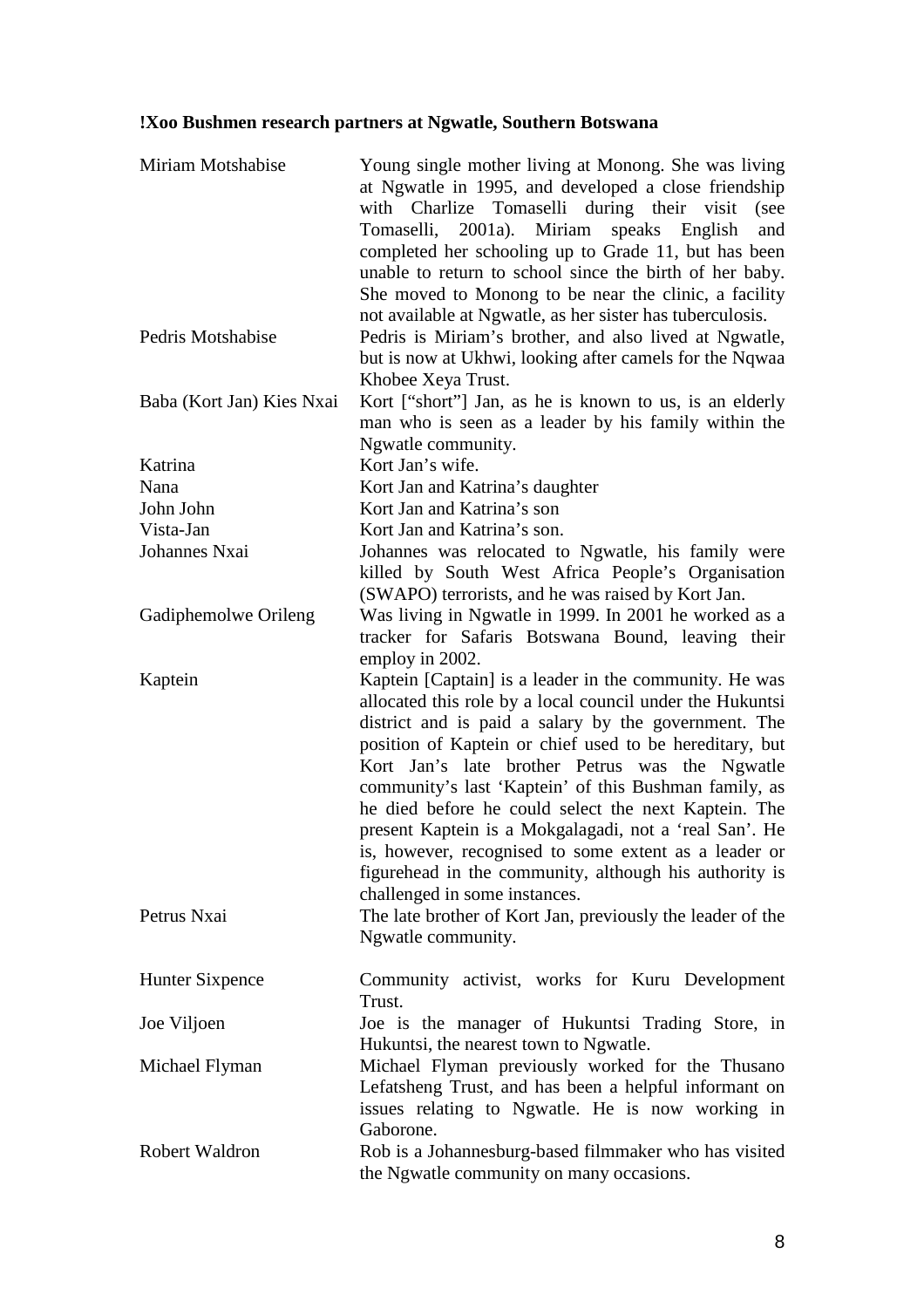#### **Focus**

My unique focus within the 'Observers and Observed' cultural studies project is the analysis of empirical evidence collected from the ≠Khomani and Ngwatle communities relating to representation, theories of reflexivity and research methodology, as well as responses to *The Healing Land* (2001) by Rupert Isaacson, in relation to research methodology, representation and ethical concerns. This project will examine if and how research can be beneficial to the San, and interrogate whether auto-ethnography/reflexivity as research methodology can be used as a way of representing indigenous people in ways that empower them.

 Films and books often give little indication of how, by whom and for what reasons they were produced, which imposes limitations on the knowledge gained by the reader/viewer. Reflexivity is a methodology that incorporates the producer and the production process into the final product. Reflexivity directs attention to the process and the power relations involved in constructing cultural texts. Representation of the San Bushmen has had a long history of othering, of perpetuating colonial domination. The application of reflexive methodology could have the potential to undo the perceptions and stereotypes projected by unidimensional films, writing and pop-anthropology which give no indication of/attempt to disguise the relationship between producer, process, product and viewer in the representation of indigenous people. Awareness of the interaction between observer and observed also leads to consideration of ethics, power relations and responsibility of academics and filmmakers towards their subjects.

This project discusses encounters in the Kalahari in relation to research methodology, auto-ethnography<sup>2</sup> and representation. The primary text critiqued is Rupert Isaacson's book *The Healing Land* (2001)*.* The application of reflexivity to my own project incorporates discussion of methodology, the nature of the encounter, and negotiating my own subjectivities. "To be reflexive is to structure a product in such a way that the audience assumes that the producer, the process of making, and the product are a coherent whole. Not only is an audience aware of these relationships, but they are made to realise the necessity of that knowledge" (Ruby, 1977:4).

Unrealistic and disempowering representation of the San is related to their political and social marginalisation. This also relates to the issue of responsibility of researchers to the subject communities that are their source of images and information. The San often have unrealistic expectations and are unaware of the differences between profit-making films and research; financial constraints on academics, writers and filmmakers; and the processes by which policy is implemented that prevent their hunger and thirst being immediately alleviated (Tomaselli, 2001a). On the other hand, it does not seem unreasonable that poverty-stricken individuals should hope to be remunerated in some way for the giving of their time, their cultural heritage and indigenous knowledge, and of themselves. I attempt to test these kinds of assertions and examine whether there are instances where the San feel that they have benefited from and are satisfied by the encounter, and how the principles allowing for a mutually beneficial encounter can be developed. Thus this project will deal with empowerment and development for the San.

 2 Ethnography is taken to refer to methods of observation and data collection. Autoethnography is a self-reflexive method of explaining the encounter between Other and Same.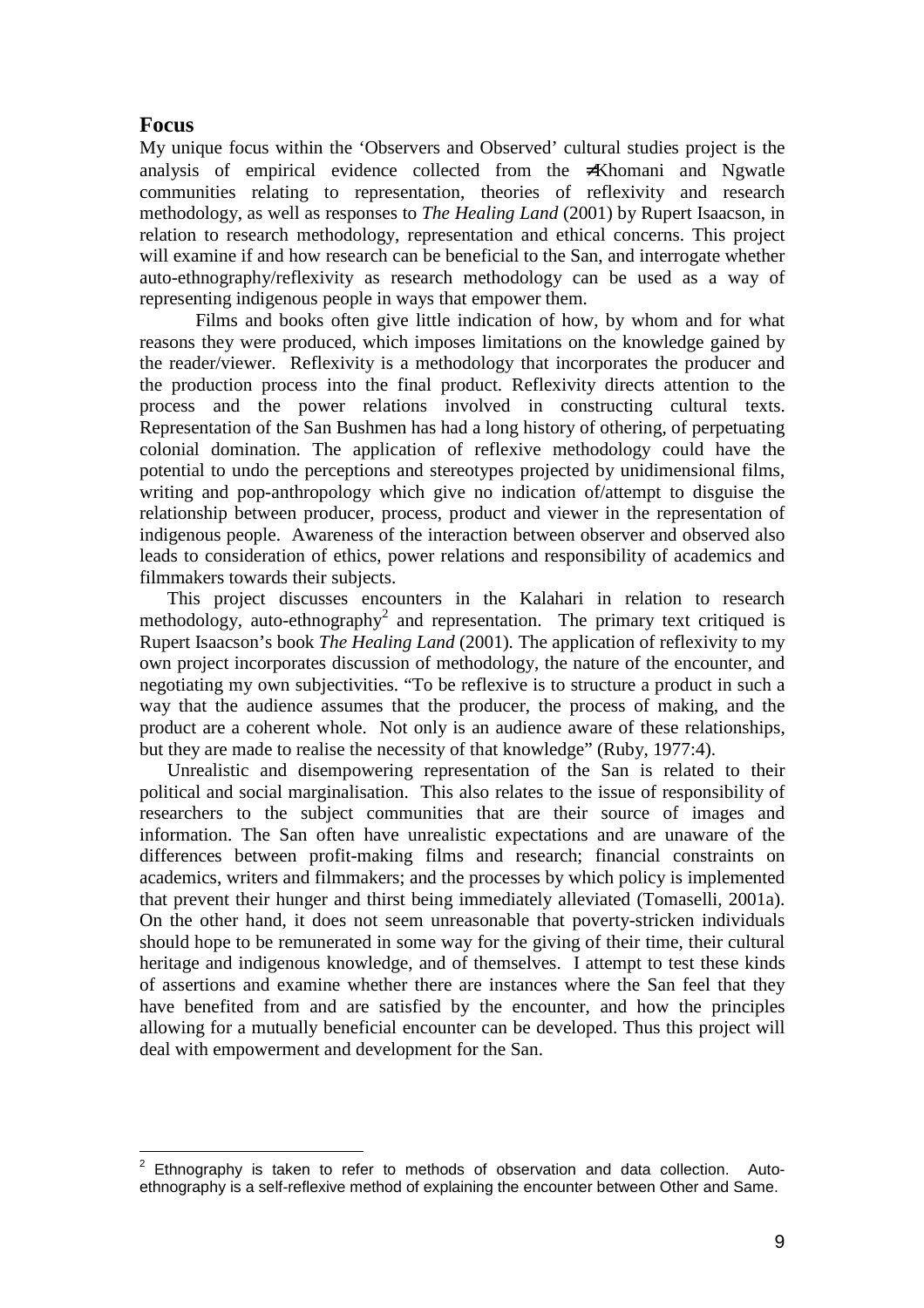## **Chapter One**

# **Kalahari Diaries: Locating the Study and Reasons for Choosing Topic**

#### *Hotel Kalahari: 'You can check out any time you like, but you can never leave'<sup>3</sup>*

It is July 2001 and my journey to the desert involves a night and a day on an Intercape bus. The journey is far from a "dark desert highway, cool wind in my hair"<sup>4</sup> experience, but it holds the same sense of inevitability. I am not sure what to expect from my journey and destination, but somehow I am aware that it will have an unavoidable impact on my life.

This begins with new perceptions of myself and my fellow South Africans afforded by two days' transition between Durban and Witdraai in the Northern Cape, just outside the Kalahari Gemsbok Park, and about two hours' drive from Upington. While waiting to see my luggage loaded into the trailer of the bus, we observe an encounter between an intrepid traveller who wishes to carry two enormous black rubbish bags of "stuff" with her, and the baggage handler, who seems equally offended by the volume of goods and their inferior packaging. In this context, my old green duffel bag appears quite the status symbol. On boarding the bus, I become aware that my carefully nurtured New South African principles (in need of nurturing, given my white middle class upbringing, where my first memory of political awareness was inquiring "Mummy, should we be more scared of the Blacks or the Russians?") do not appear to have extended to the sphere of my personal space. From the narrowness of my window seat I glare apprehensively at the potentially dangerous characters approaching the vacant seat next to me. I realise the stupidity of my fears when it becomes obvious that the other passengers are far more interested in sleeping than in harassing me.

 The bus arrives at Johannesburg station at 5:30 am. I am tired, miserable, and very much alone. I am aware of how unfamiliar I am with travelling alone: where is the man to carry the heavy bag and watch my things while I go to the bathroom? I decide to be considerate, and wait until 6:15 before calling him to whine about this terrible state of affairs. I am very unimpressed by Johannesburg station: it does not present an attractive advertisement for tourism in South Africa.

 My travelling companion from Johannesburg to Upington does not seem to share my desire to cultivate New South African principles. He asked if he could sit next to me as he preferred not to sit with any "green people." I did not question him about the origins of this term, as I was hoping that the African people sitting in the near vicinity would not be subjected to any more references to kaffirs<sup>5</sup> than were strictly necessary. In conversation, I find out that he is thirty-five years old, *was* married (his emphasis) for five years, spent two years getting divorced, and has an eight-year-old daughter. I find this mathematics disturbing. I have seldom encountered a divorcé of my own generation. Myself and most of my non-single friends are just starting to settle into the newlywed stage, with no concept of anything other than happily ever after. Divorce is an alien, unsettling thought.

l

<sup>&</sup>lt;sup>3</sup> Lyrics from Hotel California by The Eagles (1976). Available at

http://lyrics.rockmagic.net/lyrics/eagles/the\_eagles\_live.html#hotel\_california<br>4 Lyrics from Hotel Colifornia by The Eagles (1976), Available at Lyrics from Hotel California by The Eagles (1976). Available at

http://lyrics.rockmagic.net/lyrics/eagles/the\_eagles\_live.html#hotel\_california

<sup>&</sup>lt;sup>5</sup> Derogatory term for Black people (similar to "nigger"), widely used during the apartheid regime.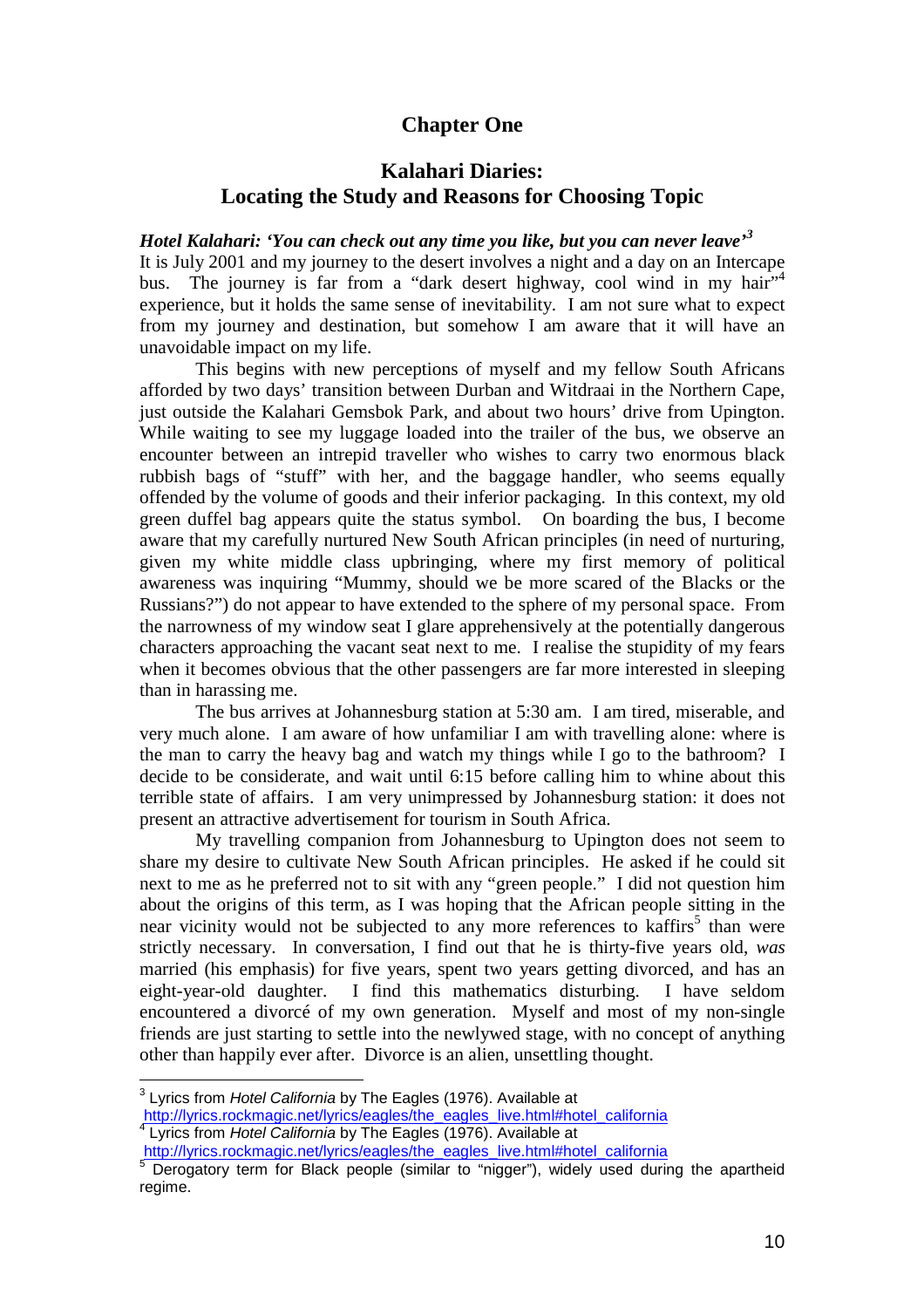I am (mentally and physically) very glad to reach Upington, and see the familiar face of our colleague and translator, Nelia, who is there to meet me. We spend the night with her friends, who live in one of the largest houses I have ever been in. This is another new cultural experience for me. They are an Afrikaans family, and I struggle to follow the conversations, although they speak to me in English. I am amazed by the respectfulness of the Afrikaans children, and the way in which they really do call everybody *Tannie* and *Oom<sup>6</sup>* , all the time. I mention this to Nelia, and she comments that this enforced politeness does not necessarily mean they have any ability to relate to adults. The family chat about holidays on a scale revolutionary to me: who can afford to purchase, never mind develop, forty rolls of film? They seem affluent but not aloof, confirming the rumours about Afrikaner hospitality.

The first Bushmen<sup>7</sup> I encounter after finally reaching the Molopo Kalahari Lodge, which is across the road from the cultural tourism "*tentepark*" [campsite] at Witdraai, are selling jewellery and artwork on the side of the road. Half of them are dressed traditionally. The others are in Western clothes. I would like to photograph this scene but I am unsure of the protocol regarding payment. Photographs now cost up to R50 each, to ensure that the Bushmen receive a portion of the potential profits. They are tired of feeling exploited by finding themselves depicted in postcards, newspaper articles, and advertising campaigns without giving their consent or receiving any payment. "He makes money easily, makes money out of my people. That's why I decided on a price" (Dawid Kruiper, 2000). I end up returning home with no photographs of Bushmen at all, I think to the unexpressed disappointment of family and friends. But it never seemed appropriate in the context of what we were trying to do.

 The ≠Khomani San communities at Witdraai and Welkom (another settlement 40kms down the road) are heavily affected by alcoholism. An awareness of the dysfunctional family situations, broken relationships and psychological burdens that result from individual cases of alcoholism in Western society, causes me concern about the impact of this disease being so widespread in a close-knit community such as the ≠Khomani San: "Alcohol travels quickly into a people's heart" (Katz *et al*, 1997:95).

 Roger Carter, the former manager of the Molopo Lodge who remains involved with and sympathetic towards the ≠Khomani at Witdraai and Welkom, tells us more about this problem in the community. He relates incidents of alcohol-related violence that make me cringe: wife battering, stabbings, murder. Anna Festus, SASI fieldworker and member of the ≠Khomani community said, "alcoholism is a great problem too. And most of the time, if the guys are drinking too much, then problems start which they are fighting amongst each other and also fighting with the ladies" (Anna Festus, 2000b).

 It seems that the San's problematic relationship with alcohol grew out of dispossession and boredom: "…there is nothing for our people to do" (Anna Festus, 2000b). In the past they manufactured their own mild alcohol from bulbs, roots and

 $\overline{\phantom{a}}$ 

 $6$  Tannie means 'auntie' and Oom means 'uncle'. These terms are used by Afrikaans children not only to address their relatives, but in speaking to any adult in a tone of respect and affection.

<sup>7</sup> I will use the terms 'San' and 'Bushmen' interchangeably. 'San' is generally considered to be more politically correct, although it is an imposed term which means bandit. 'Bushmen' is more commonly used by the communities themselves. See Chapter Two for further discussion on naming.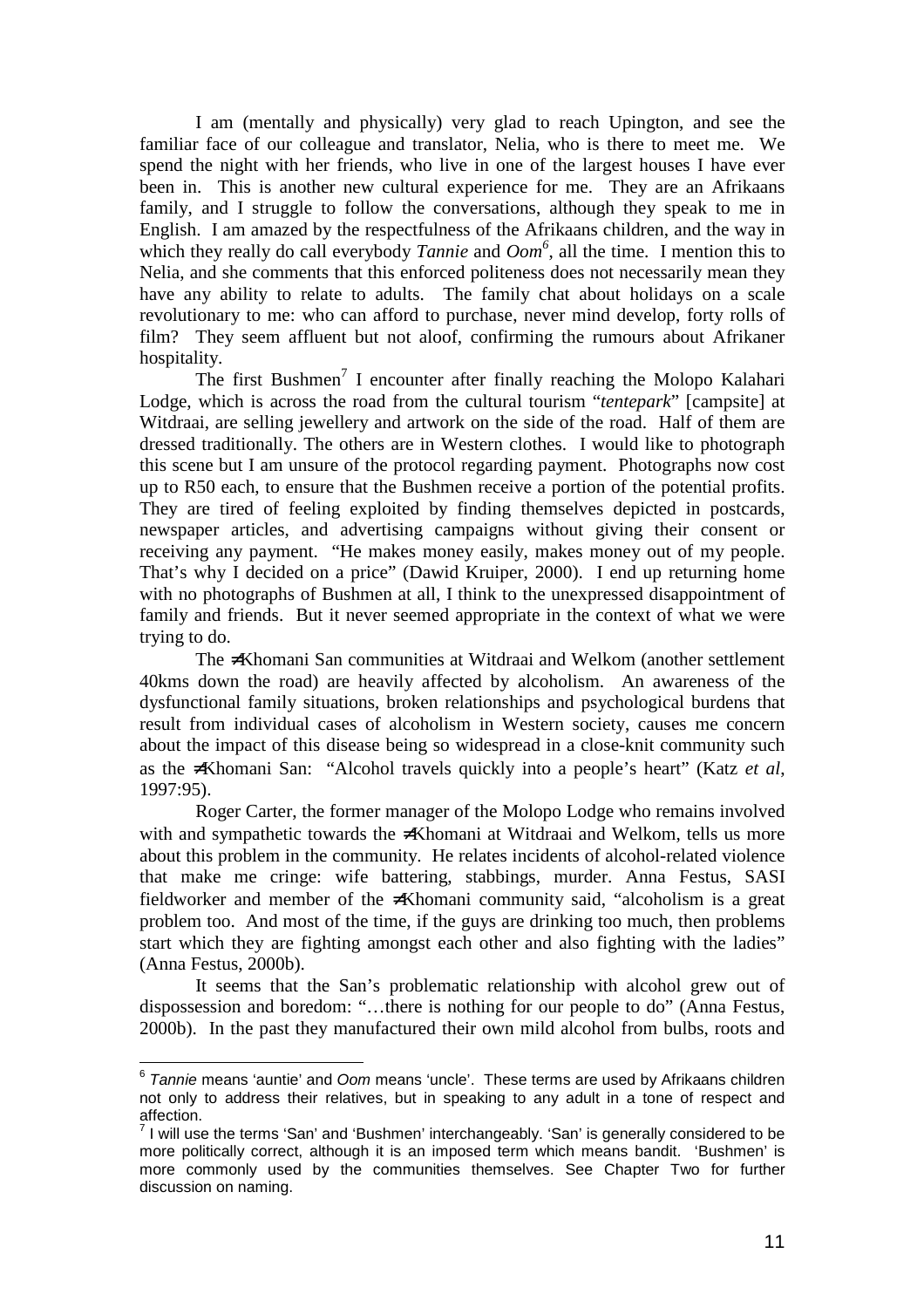honey. I assume that this was no longer a simple possibility when they were denied access to the lands on which they used to gather, and that increased Western influence and interference brought with it increased access to Western liquor. This is much more potent than the San's traditional brews. Their small frames and cellular structure do not tolerate it well. As the Bushmen move away from brewing their own liquor, they become dependent on external suppliers: among the ≠Khomani as well as the Ju/'hoansi, "the cycle of dependence and economic exploitation becomes complete" (Katz *et al*, 1997:96). The low self-esteem of the Bushmen, imposed by the inferior way in which they are treated, probably serves to exacerbate their dependence on alcohol.

Roger tells us how someone in the community set a snare - to catch prey for food – and then got drunk and forgot about it, thus going hungry, and leaving a duiker being tortured to death over three days. The plague of alcoholism is affecting the structure of San society and further diminishing their ability to pursue their traditions or to improve the quality of their lives. Belinda Kruiper, the wife of Dawid Kruiper's youngest brother Vetkat "has a dream of Blinkwater, the sand dune they rent on a farm… as a place of therapy" (Dunn, 2001) where there is no drunkenness. It is apparent that this community has a long road to travel, but at Blinkwater I sense the ancient spirituality, and the feeling that "We don't have much, but what we do have is there for all to share. Our house is a shack, but it has love. We welcome all people who come to it for their own reasons and spend time with nature and the quiet" (Belinda Kruiper, cited in Dunn, 2001).

I wonder what will become of the children. They are so innocent – playing with tyres instead of Pokémon. At Welkom I pick up a baby and cuddle it. Such a small human. Just a baby, no different from any other. Maternal instinct (not that I have so much of it!) overrides concern about dirt and germs and protocol. We give the children a soccer ball and they play with it gleefully for the rest of the afternoon. They have so little.

We interview Vetkat Kruiper (2001) at Blinkwater. I struggle to understand the Afrikaans, but I relate so closely to what I understand of his discourse. He is talking about his individual identity within the community; how he wants to be his own person and do his own thing: "*ek doen my eie ding*" [I do my own thing]. His life is so different to mine, yet his thoughts and frustrations so similar. I wish I could express myself with such compelling eloquence. He is a gifted storyteller. His facial expressions and gestures bring to life even the words I do not understand. He speaks of the importance of respect: "*respek net daai klein bietjie. Dan kan ons ver kom*" [Respect just that little bit. Then we can go  $far$ ] – a mantra for South Africa in such simple words.

Outside Dawid Kruiper's pink house at Welkom, I sit and listen to Belinda Kruiper, Elsie, and Maria talking. They are just like women everywhere. There is a funeral the next day and they are complaining about how nobody helps them with the work that it involves and discussing what they will wear. Belinda offers to lend Elsie a skirt. Elsie seems upset that Belinda has a new blue scarf, while Elsie herself has nothing new. I suggest to Belinda that the next time we come we should bring dresses for the women. Belinda thinks this is a good idea: the women need dresses because they need to feel feminine. Elsie grabs my hand and reminds me of my promise as we are leaving. She wants something that is just for her, in a package marked "Elsie." It seems easy to lose one's sense of individuality and beauty here.

I ask Belinda about gender roles in the community. She says that Vetkat and Elsie's husband Silikat are prepared to help with so-called women's work around the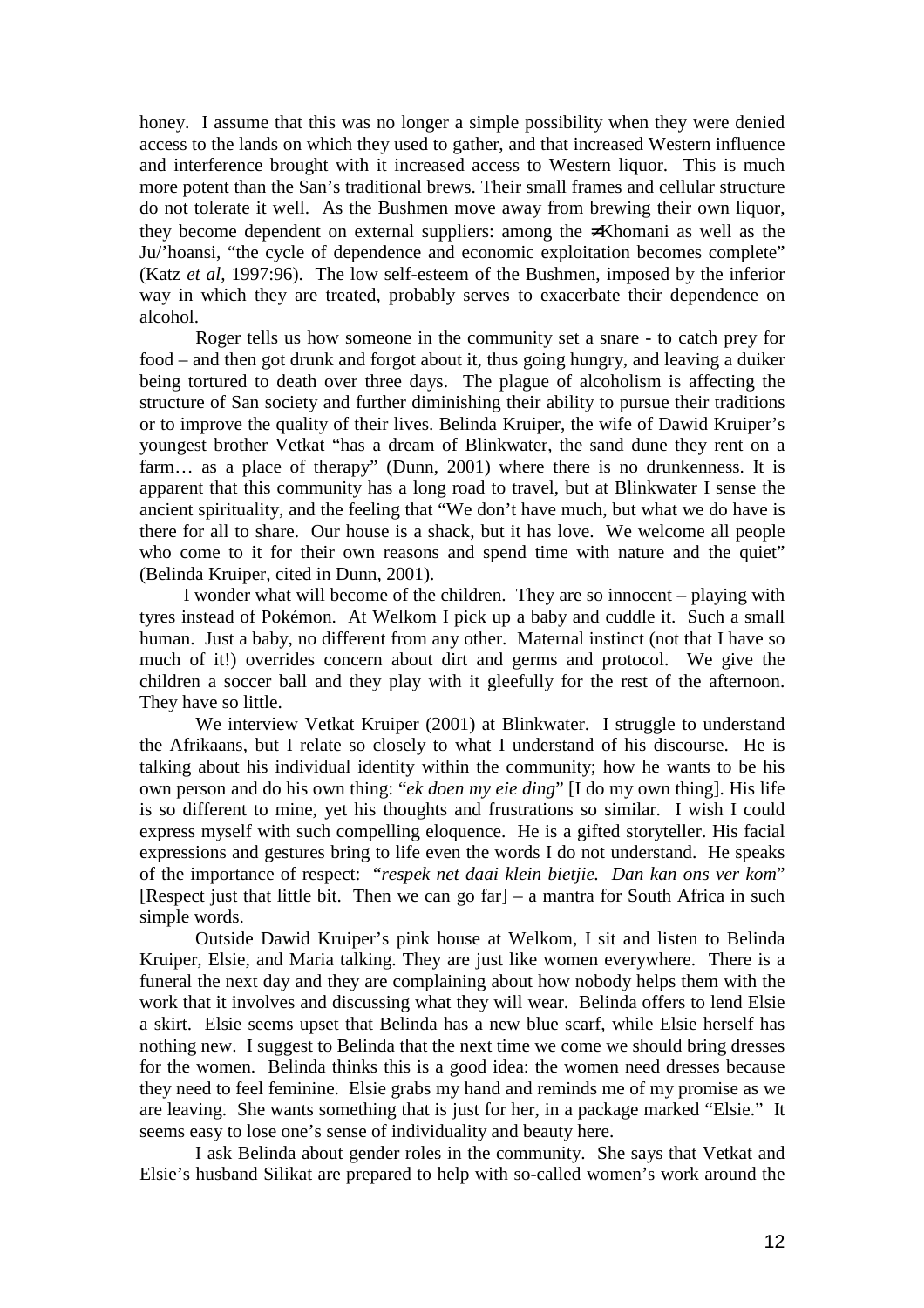house, but many other men in the community do not want to be involved and would rather be out in the veld. She says that the men who support their wives in this way are those who uphold the traditional value of respect. This seems a little different from Western culture, where it is the 'modern' '90's men' who are prepared to help with the housework. I am reminded in November 2001 when we visit Ostri-San – a new cultural tourism and development project in the North West province involving members of the ≠Khomani – of how removed the Kruipers and other ≠Khomani families are from the traditions we love to write about. The Bushmen community there are taken for the first time to 'their' cultural museum, where they exclaim in wonder at the artefacts, and watch intently as Danie (the white manager) demonstrates the use of the firesticks. Lys tells me that she is proud to see the things that her ancestors made, and that it is good that the copies of original rock paintings *"hier by ons is"* [are here by us].

 We stay a night with Belinda, Vetkat, Silikat and Klein Dawid at Blinkwater, on the dune. It is so peaceful and beautiful there: the red sand is faintly rippled by the wind. We spend the evening round the fire, cooking and eating dinner, drinking red wine and amarula out of mugs, talking and laughing. The presence of alcohol does not seem to be a problem. Everyone enjoys it in moderation, and the one litre amarula bottle is not empty in the morning. Caleb smokes with the "*ramkatte<sup>8</sup>* ," but I am not brave enough. There are billions of stars and a slender moon, their light so brilliant we can see our shadows long after the sun has gone down. Nelia wants singing because it is her birthday, so Vetkat brings out his guitar, and there are also drums and another instrument I have never seen before. Vetkat sings while strumming his guitar, and once his repertoire is complete, he makes up his own lyrics, serenading Belinda (who is lying in the hut, ill from stress and malnutrition) and the rest of us around the fire. The Bushmen are literally starving while rich Western women want to consume the Hoodia cactus supposedly used in the desert to lessen hunger pains to control their overeating (Hawthorne, 2001:27). Belinda tells Nelia that it has been along time since they last made music around the fire. "Some dance to remember, some dance to forget."9

 Sleeping in the grass hut that night, I feel a lot warmer than I was in the tent. While we are packing our equipment back into the 4x4s the next morning, Vetkat and Silikat are hitching up the donkey cart. A real contrast in privileges. Despite the sand in my shoes and the lack of facilities to which I am accustomed, I am truly grateful for this experience.

 I have not asked all the questions I intended to ask, or acquired all the facts I may need to know later, but I feel I have gained something more. Something I could never find in any book or journal. I have sat beside the campfire in the sand, inhaling the ash, the smoke, and the tobacco. I've spoken to the people, and learnt how fundamentally similar we are. I've seen Vetkat's intricate paintings and known a little of the artist who created them. He never saw Bushman rock art before, yet those images are part of his consciousness. I have eaten the  $pap^{10}$  that is the main component of their diet now, cooked in the three-legged pot over the fire. I have learnt the importance of respect. I have walked freely in the dunes and spent the evening under the desert stars. I have felt the cold.

<sup>————————————————————&</sup>lt;br><sup>8</sup> Translates literally as "tomcats", but refers to 'the guys', the young men of the community. <sup>9</sup> Lyrics from Hotel California by The Eagles (1976). Available at

http://lyrics.rockmagic.net/lyrics/eagles/the\_eagles\_live.html#hotel\_california <sup>10</sup> A porridge made from mieliemeal.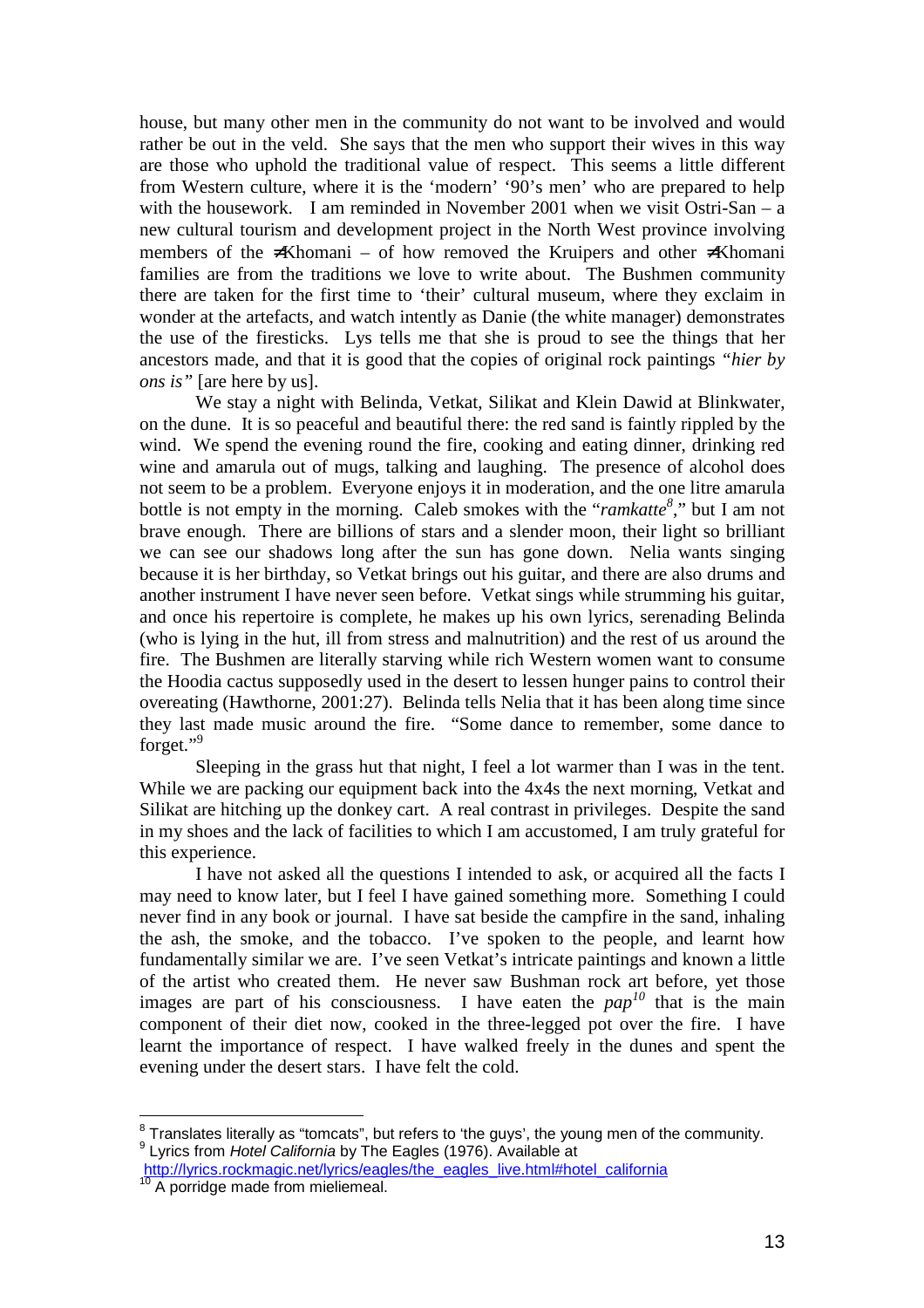The desert and the San are part of my reality now. Although I am only a visitor here, I cannot "find the passage back to the place I was before,"<sup>11</sup> because my place is not the same. On returning home, the puzzled looks and the questions irritate me. People ask me "did you speak to the Bushmen?" or "what were the Hottentots like?" To them the Bushmen remain the Other. They might prefer me to maintain "the distance from the Same to the Other" (Mudimbe, 1988:81). I feel like they are insulting my friends, and that I can never make them understand my experience of this place. Although the Kalahari is not the "lovely place" one might imagine, but a desolate country, ravaged by addiction and poverty, I do not believe that there is no hope for it: "This could be Heaven or this could be Hell,"<sup>12</sup> or somewhere in between. Those who know it are not free to leave without giving to or learning from it.

#### **Post-experience academic endeavours**

I sit at home, the prospect of writing an MA proposal looming ominously, wondering what to do. Studying Visual Anthropology after spending time with the ≠Khomani San made the contradictions and tensions between representation and reality strongly apparent. The ≠Khomani live in a situation of poverty and alcoholism far removed from their romantic portrayal in many films. Books written and films made relating to these communities often seem to have very little relevance to the actual lives of the people involved. As John Marshall (1993:39) himself admitted with regard to *The Hunters,* many books and films reveal more about the subjectivity of their producers than they do about the subjects of the film. They create myths rather than knowledge. Thus there needs to be more investigation into and awareness of the processes and methodology involved, and the interaction between researchers/ filmmakers and their subject communities in the production of films and books about the San. The representation of the San as exotic Stone Age people is disempowering both socially and financially. Western discursive imaging has constructed the San into the Other. This perception has become so entrenched in westernised South Africa that I was almost surprised to find the ≠Khomani to be people to whom I could relate, who have aspirations and dreams and an awareness of their rights.

I know I can't solve the problems of a community in a hundred pages, neither can I reconcile myself to a hundred pages that mean nothing outside of academia. I want the people to be in those pages, as well as myself. To write about reality: who is there, what it is like and through whose eyes is it perceived, allowing ordinary people to speak out about their lives and how they make sense of their experiences (Denzin, 1997:26). To empower my research subjects by representing them with honesty and humanity. I intend to examine the theory of reflexivity in relation to representation of the San, as well as how it translates, through the practice of self-reflexivity, to my [as an academic] relationships with and responsibilities to my informants, as well as the expectations held of me by the communities in which I work.

This study links with Prof Keyan Tomaselli's larger project on 'Observers and Observed: Reverse Cultural Studies, Auto-Ethnographic, Semiotic and Reflexive Methodologies'. My component fleshes out the nature of negotiation between the San and observers, methodological issues, and the representation of authenticity in books and films about the Bushmen. The larger project deals primarily with methodological issues and questions of representation in relation to cultural tourism, whereas my

l

<sup>&</sup>lt;sup>11</sup> Lyrics from Hotel California by The Eagles (1976). Available at

http://lyrics.rockmagic.net/lyrics/eagles/the\_eagles\_live.html#hotel\_california  $12$  Lyrics from Hotel California by The Eagles (1976). Available at http://lyrics.rockmagic.net/lyrics/eagles/the\_eagles\_live.html#hotel\_california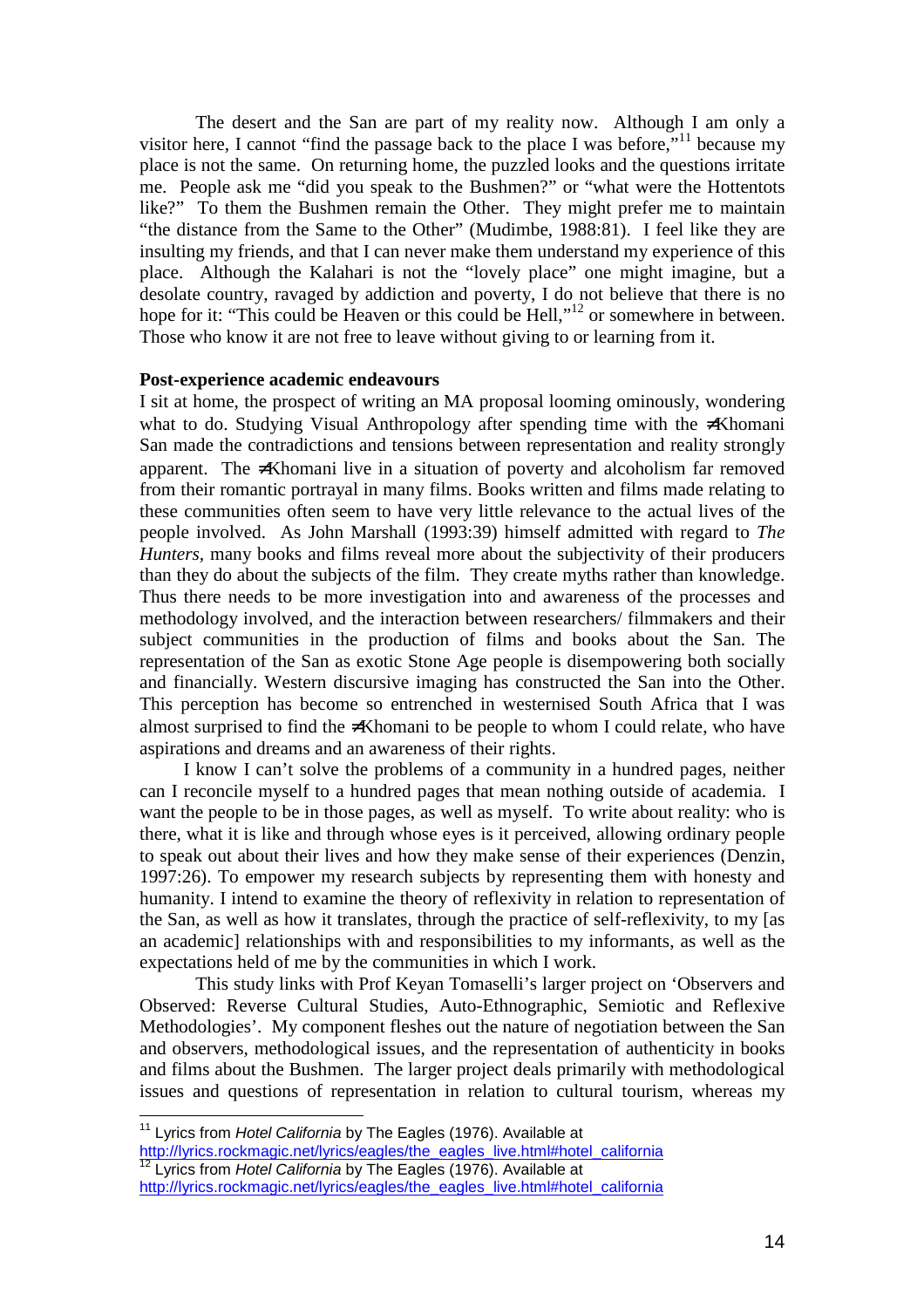research will focus on auto-ethnographic writing and filmmaking. The study will be relevant to the larger project as it brings in the issue of reflexivity in relation to representation of the San, and also deals with *our* responsibility as academics to our informants.

In April 2002 I returned to the Kalahari to begin my research on reflexivity, methodology, and *The Healing Land* by Rupert Isaacson (2001), a reflexively written account of the author's journey with the Bushmen of Southern Africa, including the ≠Khomani of the Northern Cape. I decided to study this book, as it provides a reflexive, subjective account of the author's experience of engagement with the Bushmen. Belinda Kruiper was Isaacson's Afrikaans translator, and one of his primary informants, as were several members of the ≠Khomani community I had already met. I later chose to examine Sandy Gall's book, *The Bushmen of Southern Africa* (2001), which was researched and published during the same time period as *The Healing Land*, and is reflexive to some extent although much more factual and historically detailed. I also selected these books on the basis that both have moved beyond the Bushman myth to attempt a realistic portrayal of the present day Bushmen, and the challenges they face as First People in the Fourth World. Gall presents a particularly enlightening and disturbing history of the colonisation and oppression which have led the Bushmen to the circumstances they face today; while Isaacson examines himself as a western writer in relation to dispossessed San communities. The rapidly growing volume of this project as well as the lack of response from community members resulted in my abandoning *The Bushmen of Southern Africa* as a case study in itself, although it remains a useful point of comparison. I have chosen to use this reflexive, narrative style of writing in order to acknowledge my own subjectivity in the research process, as well as to portray the knowledge that comes from experience, through the "methodology of hanging out" (Tomaselli, forthcoming) and "getting involved" (Belinda Kruiper, 2002a).

*Tequila Sunrise: 'It's another tequila sunrise, this old world still looks the same' <sup>13</sup>* My second research field trip to the Kalahari in April 2002 did not commence with the consciousness-challenging bus ride into the unknown of my first adventure. The everlasting car journey culminated in the sense of returning to a place that was deeply familiar, impenetrably complex and fundamentally unchanging. My perceived position in the team as both veteran field tripper and capable Afrikaans translator – the only changes in my ability to speak the language since a half-hearted attempt during final exams at school have not been positive – gave me a much greater sense of the complexity of issues, problems and relationships among the San Bushmen as I tried to answer and translate the never-ending supply of questions posed to me, and through me to members of the community by my insatiable colleagues. I was even called upon by Nhamo and Linje, students from Zimbabwe and Malawi where Afrikaans is not spoken, to translate for them during an encounter in which their 'informants' were interested only in appropriating cigarettes and selling them the skin of an unfortunate wildcat for an exorbitant fee, so eager were they to connect with the Bushmen on their first day in the desert. I have found that a degree of cynicism does not take long to develop.

 I was struck by how little has changed since our previous visit in July 2001. The same people are still trying to sell trinkets on the side of the road. We are told at

 $\overline{\phantom{a}}$ 

 $13$  Lyrics from Tequila Sunrise by The Eagles (1973). Available at http://lyrics.rockmagic.net/lyrics/eagles/desperado\_1973.html#tequila\_sunrise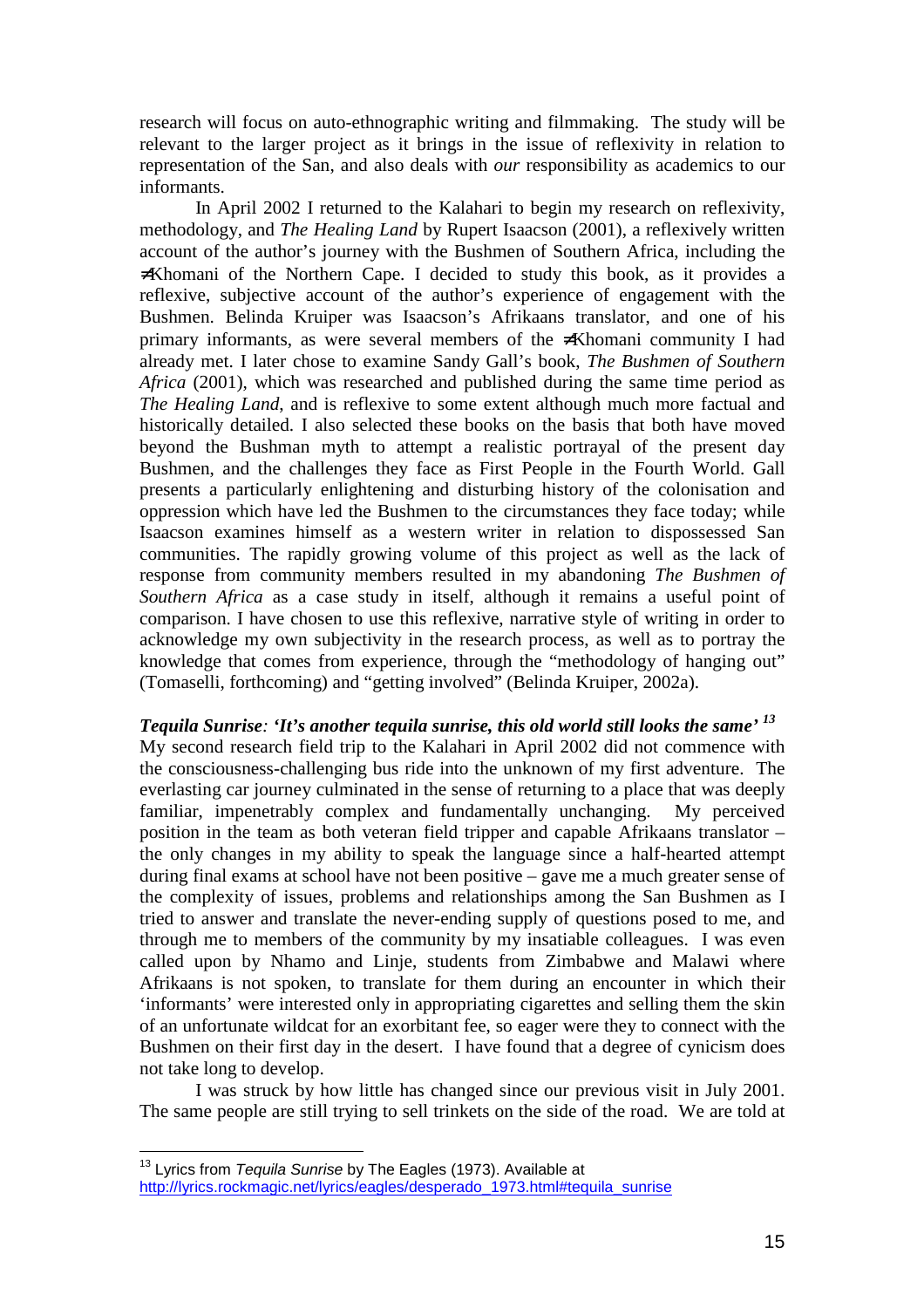the Sîsen Crafts Project that several new developments are underway, and that the people involved are making progress (Kleynhans, 2002), yet from what we perceive on the ground, little seems to have changed. Development workers seem on one hand to be full of selfless ideals and positive goals, and then one overhears them in Afrikaans complaining about their salaries.

 The sun rises scorching every morning, and the hot wind makes sand integral to everything: shoes, socks, tent, eyes, fingernails, camera equipment. Every activity here depends on the weather. Sian, a photographer who accompanied us, was to spend a day at Blinkwater where we were camping on the sand dune which is home to Belinda and Vetkat Kruiper, Yuri and Oom Hansie, taking photographs, interviewing Belinda, going to collect a sheep to be slaughtered… then the wind began to blow and everyone went to sleep. Time and things to be done have a different meaning in the desert. The days go by. Sian, however, was utterly frustrated by the wasted day.

 Although I say it remained unchanged, the desert held many new experiences for me on this visit: attempting to wash myself behind a sand dune in a tub which, my mother assures me, was identical to the one she used to bathe me when I was a little baby. Disturbing. Also my first (and hopefully last) opportunity to eat porcupine. I became more aware of the complexities of our relationships with the Bushman community. I go to Silikat's stall and conversationally tell him that I wish to buy something for my mother. He tells me how he is struggling because he is no longer able to hunt for bone, leather and other materials to make crafts, and that he is so touched that I want to buy something for my mother because his mother is dead and that all he has left to sell of his crafts are these hanging things for R50. Of course I buy one. I'll get her a necklace next time… I ask after his wife Elsie, and he takes me over to greet her. She has no idea who I am until she connects me with the parcel and the dress she received. Then she is very friendly, introduces me to her family who are gathered washing clothes and graciously ensures that I feel free to send another parcel any time I want. I sense that the question of cash may be oncoming, and explain that I am now broke after buying Silikat's thing for my mother. She thanks me and says that she would like my mother to come and visit too.

 My main aim on this trip was to interview Dawid Kruiper, traditional leader, about his role in Rupert Isaacson's book *The Healing Land*, an autobiographical spiritual journey/travel account of the San in Southern Africa, including the ≠Khomani of the Northern Cape. The process of locating Dawid Kruiper turned out to be more challenging than the much-awaited interview itself. We were told that he was living at Erin. When we went to Erin and spoke with Rosa and Abraham, they told us that he was busy with *vergaderings* [meetings] at Koopan Noord, and was living at Andriesvale with the *Oumas* [grandmothers]<sup>14</sup>. The next day someone told us on the road that he was now living at Witdraai. When we located the hut in which he was apparently living in the middle of the veld, we were told he had gone to the lodge. On the way back to the lodge, Belinda spotted him in the shelter at the entrance to Witdraai, just beside the main road. I imagine him wrinkling up his eyes and laughing at us as we drove back and forth in search of him. He did, however, consent to speak to me after Belinda introduced us and explained what I wanted to do (and fortunately retrieved my book, which he appeared to think was a gift). We sat under a tree, the traditional leader of the ≠Khomani San, wearing old tracksuit pants and a brocade waistcoat, smoking a home made cigarette, and me in dirty shorts

 $\overline{\phantom{a}}$ 

 $14$  Similar to the use of Tannie and Oom, 'Oumas' refers with love and respect to the elderly women of the community.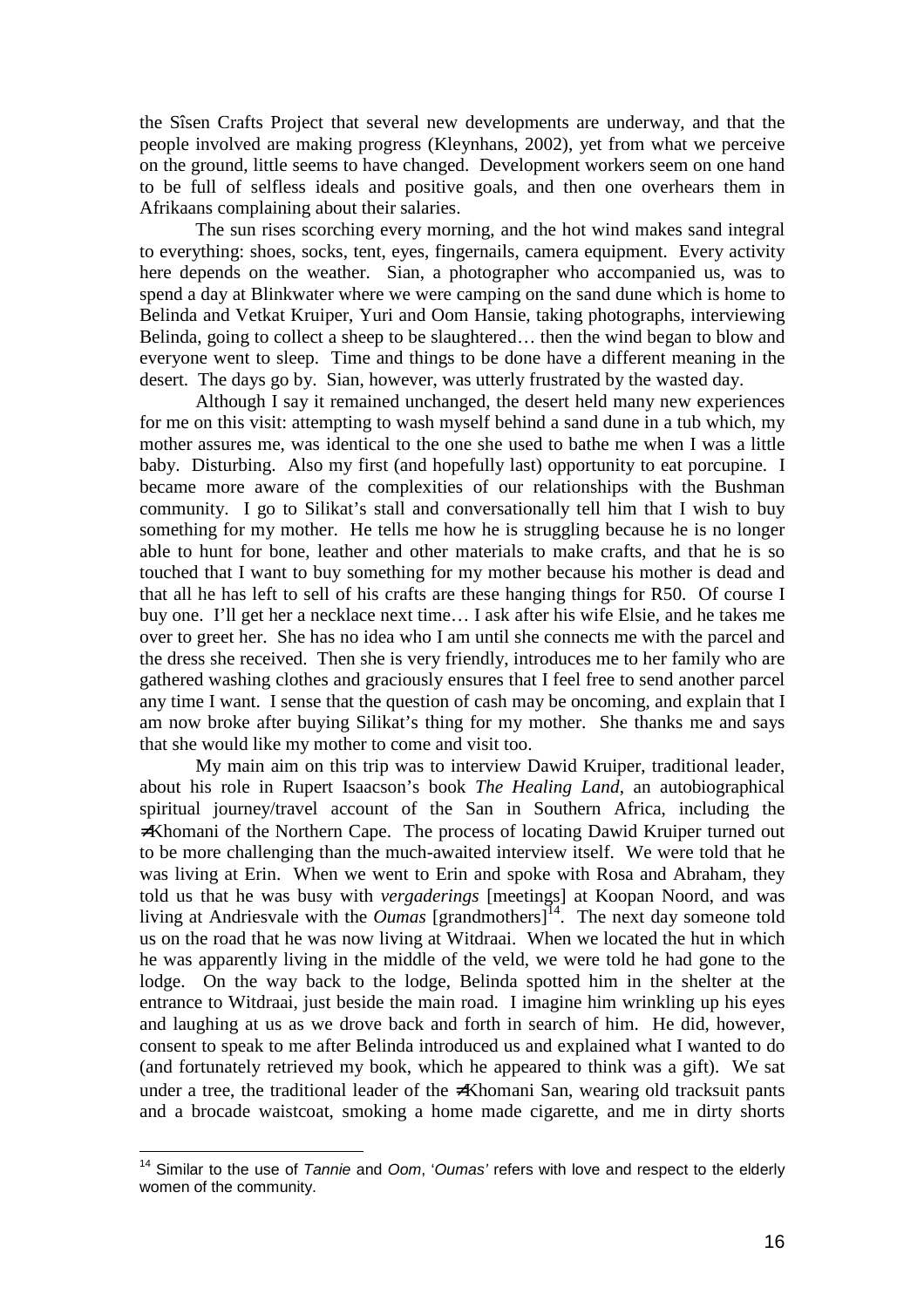clutching a tape recorder, eyes locked in communication. I began to notice the importance and intensity of eye contact among the Bushmen. It was the first interview I had done without there being any one to ask, "what is the word for…?", but it seemed we understood each other. I was worried about the issue of payment, as he has been reputed to demand R500 for interviews, but all he requested was R5 to buy some tobacco. After I finished my questions and switched off the tape recorder, we discuss religion and the afterlife for a little while, and laugh about it, then he promised not to die until we have spoken again.

 On the previous trip I found it strange and yet refreshing that we were asked so little about ourselves. In the desert nobody cared how much I earned, what car I drove, what area I lived in, what my husband did, who my parents were, what size jeans I wore and with what label and whether I did yoga or went to gym. We were simply there. Now we seem to have reached a point where leaders are eager to talk to us, and people want to know what we are doing and even what we think. After speaking for some time with !Nooi at Welkom (2002), he began to question me, quite adamantly, regarding who I was and what I was doing there. I explained that I was researching Rupert Isaacson's book, *The Healing Land* and also the craft project and the Ostri-San cultural village in the North West province, where some of the community were working, as part of my course on development. I then found myself in an entirely new position as researcher, as *he* wanted to know what *I* thought about Ostri-San. I really didn't know what to say. I have become accustomed to assimilating the various different responses I get from people in my own head, but to formulate those different opinions, in stumbling Afrikaans, into a response to offer to a less than neutral inquirer, was a little complicated. It felt strange to be both researcher, eager to sponge up information, and to be perceived as reliable informant of the outside world.

Oom<sup>15</sup> Dawid's polite request for R5 for tobacco and the fact that the muchpublicised Oumas were willing to be photographed by Sian suggest that we are beginning to be taken seriously by the community. For me, the journey to this stage has resulted in ever-increasing awareness that in the Kalahari nothing is simple. From the complexities regarding who is related to whom, to attempting to understand the attitudes and practices relating to western and traditional dress, to receiving different answers to the same question from each individual, I have learnt that the ≠Khomani Bushmen are not a homogenous community, that nothing can be generalised, and everything is more complicated than it seems. Money, or lack thereof, underlies many issues. Development and empowerment are perceived in terms of cash. It seems that everyone is waiting for the world to pay them what it owes. The land alone is not sufficient: hopes and plans lie dormant in its scorching dust.

> *He was just a hired hand Workin' on the dreams he planned to try The days go by<sup>16</sup>*

l

<sup>&</sup>lt;sup>15</sup> 'Oom' means Uncle. Members of the ≠Khomani community often refer to traditional leader Dawid Kruiper, as 'Oom Dawid', as an expression of both kinship and respect. In the Afrikaans culture, it is considered polite to address one elders as 'Aunt' or 'Uncle', not simply by their first names, even if they are not relations.

<sup>&</sup>lt;sup>16</sup> Lyrics from *Tequila Sunrise* by The Eagles (1973). Available at http://lyrics.rockmagic.net/lyrics/eagles/desperado\_1973.html#tequila\_sunrise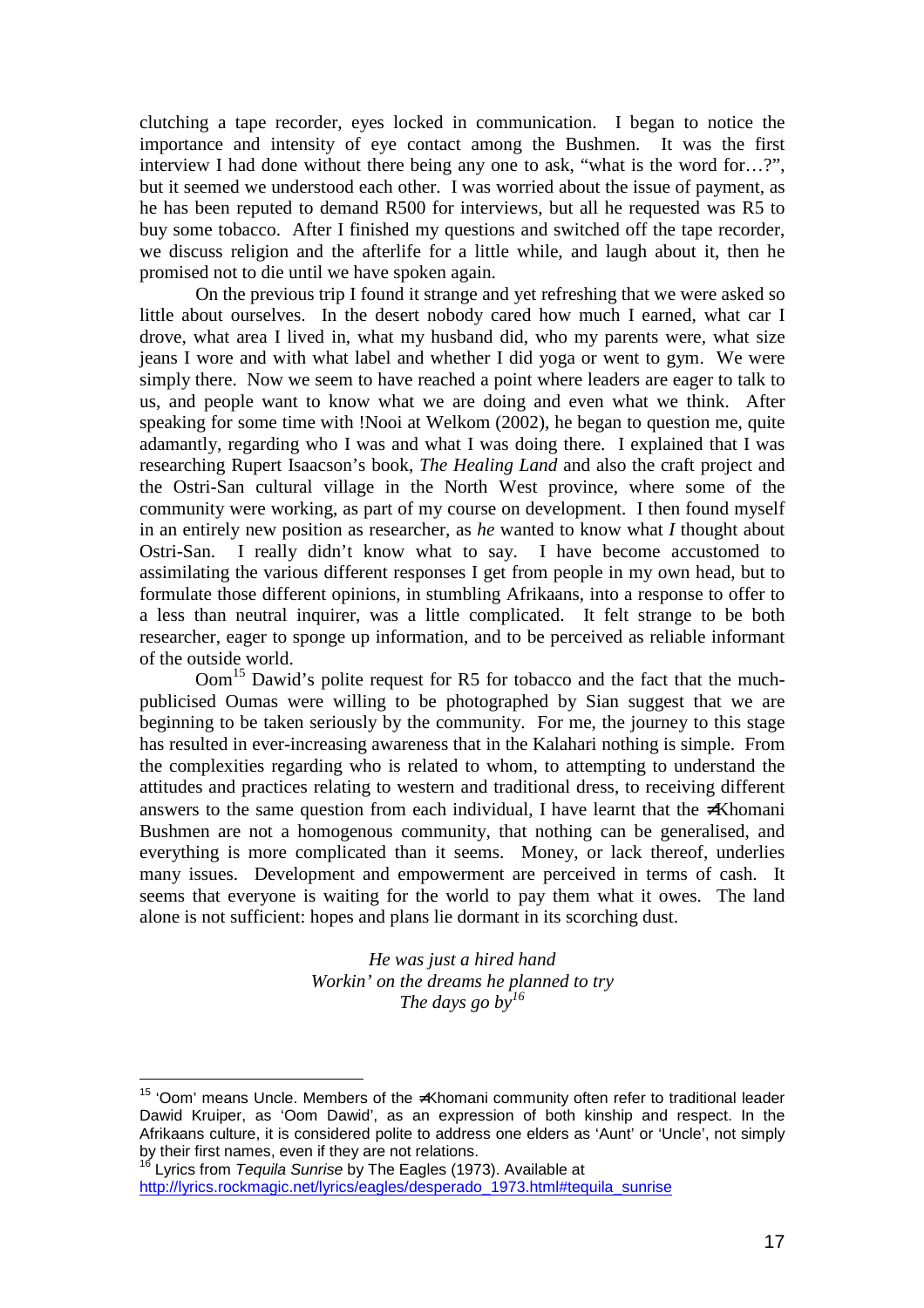A scream in the darkness awakened me to the sense of fear that pervades the Kalahari. Although it was only someone having a nightmare and I knew we were perfectly safe at Blinkwater, I was suddenly conscious of the terrifying despair that consumes those whose lives consist of violence, abuse and hopelessness. *'We are all just prisoners here, of our own device.'<sup>17</sup>* In the darkness, I knew how it felt to be a prisoner of despair. When the sun rose my fear was gone, but the reality remained unchanged.

 On our last day, we interviewed Jakob and Lena Malgas, who were also involved in *The Healing Land*. We found them selling their craft beside the road, sitting around a small fire in the dust under the blazing sun. Introductions having been made, I sat down with Jakob, once again locked in intense eye contact. He was dressed in his *velletjie* [traditional loincloth made from skins] and was less than sober. Lena was alternately shouting and singing drunkenly in the background, her flaccid breasts and scarred, anger-filled face epitomising worn out womanhood. Jacob was particularly dissatisfied with having received no payment for his involvement with the book. He wants me to tell Rupert Isaacson that Jacob Malgas is waiting for his money. He tells me so several times. Even after I thank him and switch off the tape recorder and start walking towards the car he is still shouting, his face inches from mine, his eyes searching, demanding. I start casting 'rescue me' glances, and eventually we drive away, almost shutting Lena in the door as she refuses to move. It is with relief that I leave the desert behind as we head for a petrol station and civilisation.

#### *And I was thinking to myself, 'This could be Heaven or this could be Hell'* <sup>18</sup>

 There is yet hope in the desert, though. When we spoke to Rosa at Erin, she showed us photographs of the Oumas and her ancestors, in the Park, at the Land Claim, treasured memories of the past and hopes for the future. When asked what the pictures meant to her, she began to cry, grieving for the dreams still lying in the dust of their land which is not their land. But she also said the pictures gave her courage and determination to go on. A dream to strive for (Rosa Koper, 2002). Elsie, brutally beaten by a white man, has recovered and lives to hope for another parcel, a better life. Vetkat still paints amazing pictures. Amid despair and confusion there is courage and hope and laughter. The sun shines. The days go by.

l <sup>17</sup> Lyrics from Hotel California by The Eagles (1976). Available at http://lyrics.rockmagic.net/lyrics/eagles/the\_eagles\_live.html#hotel\_california <sup>18</sup> Lyrics from *Hotel California* by The Eagles (1976). Available at http://lyrics.rockmagic.net/lyrics/eagles/the\_eagles\_live.html#hotel\_california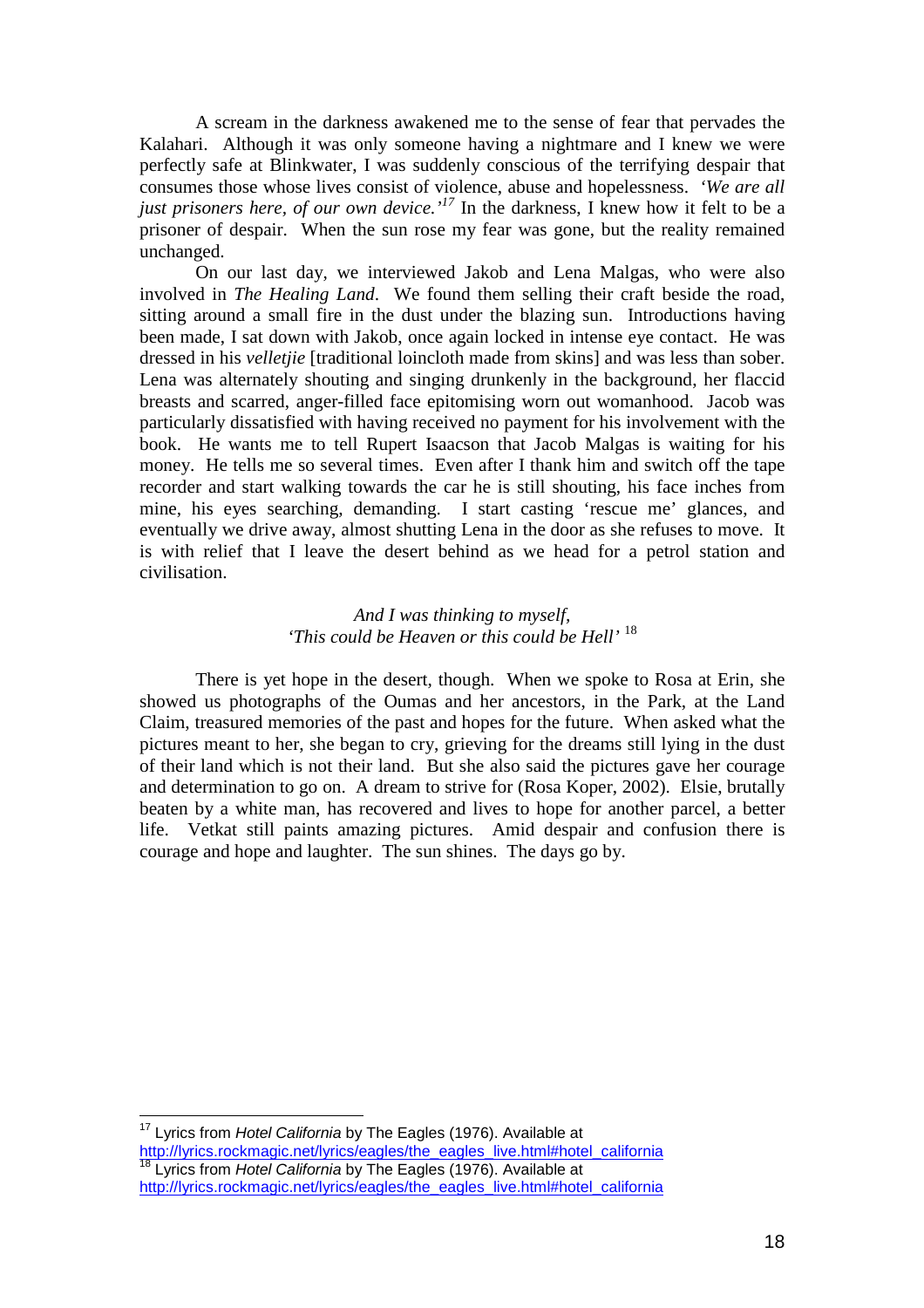## **Chapter Two**

#### **The Bushmen Communities of the Northern Cape and Ngwatle**

#### **San or Bushmen or what? The politics of naming**

There has been much discussion about the correct protocol for naming the heterogeneous group of people known as the 'San' or 'Bushmen' (See Simões, 2001a for a comprehensive outline of the academic debates surrounding the issue, also Wilmsen, 1989 and Gordon, 1992). It is clear from these discussions that both terms can be seen as colonial impositions which served to categorise a diversity of peoples (/Xam, Hai//om, Ju/'hoansi, //Xegwi, /A'uni≠Khomani, !Xoo, Nharo, G/wi…) with different languages, different geographical homes and different histories into a single entity to be administered and bureaucratised. I will focus here specifically on the perceptions of members of the ≠Khomani of the Northern Cape and !Xoo of Southern Botswana (Ngwatle) regarding the naming of themselves and their people.

 The many different responses received to the question of naming reveals the diversity inherent in the people Southern Africa recognises as San or Bushmen. Miriam Motshabise told CCMS researchers at Ngwatle in July 2000, "I don't want them to call us Bushmen I want them to call us Basarwa," because Basarwa is a local word, although it means the same thing. Petrus Nxai's (1999) response at Ngwatle indicates the importance of recognising diverse ethnic groups: "if it is me you call me Bushman, I can't even listen to you, but if you can say San…The difference is that you see, normally the bush, why do they call us the bush men? They say they find us in the forest… But if you can call me a Molala I can listen to you 'cause I'm a Molala". "I just know I'm a Bushmen because the life I live is the life of a Bushman," said Gadiphemolwe Orileng, a member of the Ngwatle community (1999). He seems comfortable with the name 'Bushman'. Petrus (1999) also suggested that "This name, Bushman, they do not like it because the Boer people says they find them in the bush…the nice name for them in San…a San, not a Mosarwa, he does not like that." It seems that negative responses to being called 'Bushmen' relate to the use of the term by tyrannical oppressors – the Boers [farmers] for whom they had to work:

they will agree to say they are called the San because of their colour is going same with the San. For the Bushmen it is okay…when we are starting and think about Adam and Eve you will see where the people are coming. We think that everyone is coming from the bush…That Bushman is also coming when our grandfathers were working for these white people at the farm. They said "Hey Boesman!" and then the person is having his name and they just call him "you fucking Boesman!" (Hunter Sixpence, 1999).

The connotations of the names 'Bushman' and 'San' relating to being part of the earth, or nature do not appear to be problematic. Resentment towards these names occurs when they are associated with oppression, with being treated as a subhuman and having one's individual human dignity ignored. "People will be proud of what they would want to be called" (Hunter Sixpence, 1999). Ouma !Una connects the terms 'San' and 'Bushmen' with earth and sand, not politics:

Ouma !Una: Because I'm very proud of my Bushmanness. Because I am a Bushman. Chantel: Are you a Bushman? Ouma !Una: I am a Bushman, out of the earth. Chantel: But they must rather say San?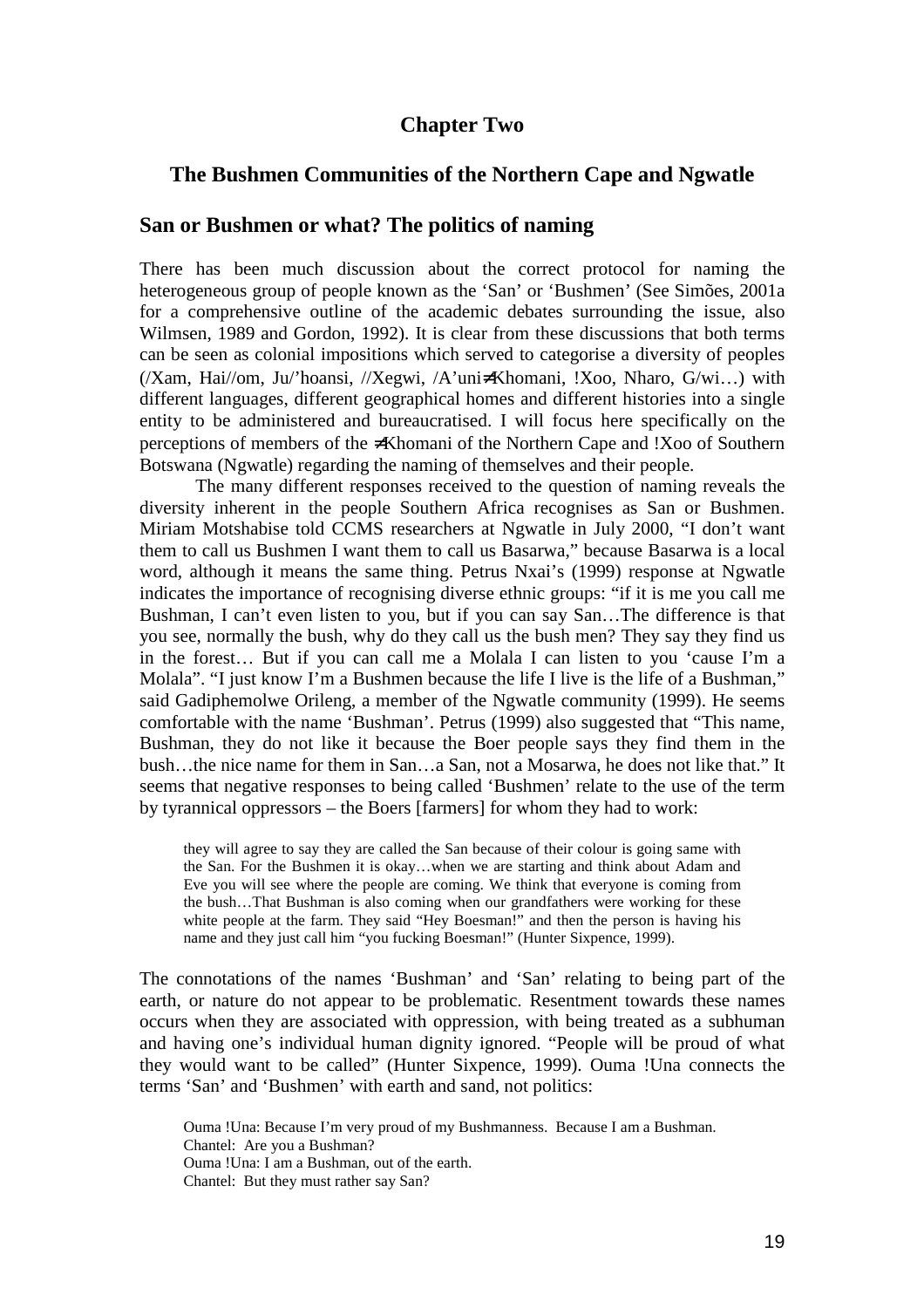Ouma !Una: He must call me San. Chantel: Why do you prefer that he says San? Ouma !Una: I am the earth. This earth is the San/d. Now we are the San/d Bushmen. ≠Khomani, ≠Khomani. From the Sand (Ouma !Una Rooi, 2000).

"The Bushman is the same as the land. The land, the earth. The Bushman, it's almost as if he lives with the earth" (Petrus Vaalbooi, 2000). The First People of Southern Africa seem proud to be called Bushmen or San when this is associated with the earth, with the land they value highly, yet these names also hold echoes of racial oppression. It seems that there is no one term which is correct to use, as people identify themselves in different ways: identification is "the moment when we invest in how we are hailed from the outside" (Hall, 1997:12). "Silikat once said to me, 'every time I walk and I hear San, I keep on walking. When I hear "Bushman" I look, that's me, that'" (Belinda Kruiper, 2001c). In recognising this diversity of identification with names, I will use the terms 'San' and 'Bushmen' interchangeably, as well as '≠Khomani' and '!Xoo' to refer specifically to the respective communities of the Northern Cape and Kgalagadi District, Southern Botswana.

## **Research methods and ethical concerns**

Empirical research relating to the 'Observers and Observed' project consists mainly of face to face, informal, unstructured interviews/discussions which are captured by means of tape recorders, video cameras, note-taking or memory, depending on the preference of our research partners and the equipment available. These interactions take place within the context of the daily lives of our research partners – with their family beside the campfire, in the car while giving transport, outside the huts, beside the road where crafts are being sold. The 'sampling' process is organic and chaotic – interviewees are 'selected' on the basis of relationships formed on previous trips and their willingness to talk to researchers. "Highly organised research is guaranteed to produce no new results" (Herbert, 1965). Where interviews are recorded they are then transcribed and translated as necessary, and the transcriptions are returned to our research partners, who are assisted by literate members of the community in reading them. Photographs taken are also returned to community members, and videos constructed from field trip footage are screened for the communities by means of a portable TV/VCR run off a battery in the back of the 4x4.

Anthea Simões (2001a) offers extensive theorisation of research ethics, author/community interaction and research methodology. I find Anthea's discussion particularly interesting, as she participated in field trips prior to my involvement with the project and her elaboration on payment of sources, formal arrangements and negotiation for interviews points to the development of relationships between CCMS researchers and our ≠Khomani and !Xoo research partners. The research process – teams returning with new and familiar students, the sending back of transcriptions and photographs, the showing of videos, Belinda and Vetkat's visits to Durban to exhibit Vetkat's art, the way in which Kalahari fieldtrips have become prized opportunities for CCMS students – has resulted in a much greater sense of acceptance, familiarity and informality, even friendship, between researchers and community members. The methodology of 'hanging out' prescribed by Belinda on her first meeting with CCMS researchers in 2000 seems to have been effective. 'The Professor' is a household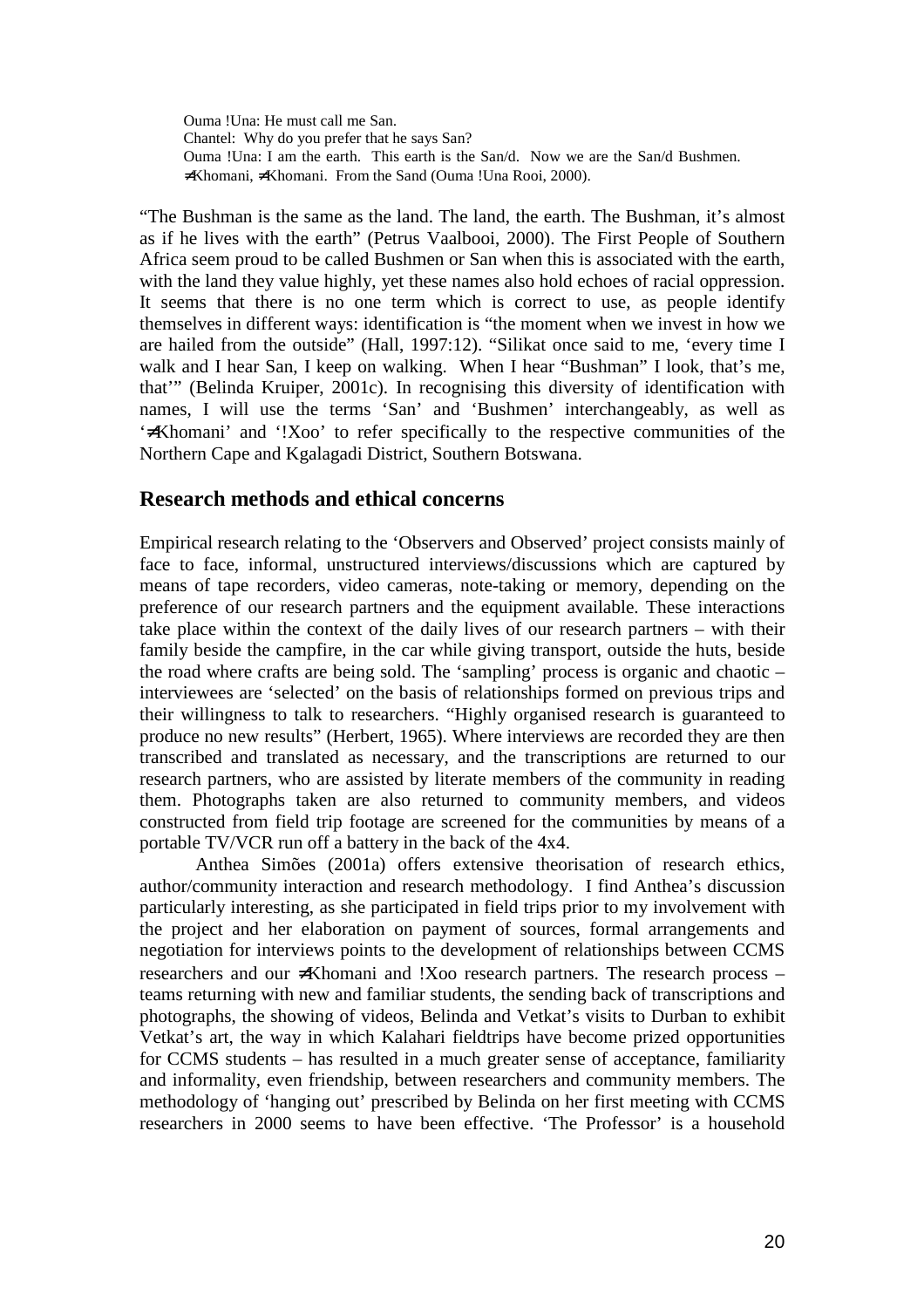name in Witdraai, Blinkwater and Ngwatle; Kort Jan calls him *'my oubaas'<sup>19</sup>*. Belinda told me on the phone the other day that she felt like 'a proud mother' after reading the essay I sent her. I think it is this sense of kinship that heightens my sense of responsibility towards my research partners, and inspires my desire to empower and honour them through my writing.

In writing this dissertation, in part as an attempt to provide a voice for the voiceless, I have had to deal with the concerns involved in including verbatim transcriptions: many of our research partners are neither English-speaking nor educated or literate, and thus their responses are comprehended with difficulty by academic readers. The quotation of statements which contain massive grammatical flaws could be argued to reflect an attitude of mockery towards one's informants and their lack of ability to communicate on a 'sophisticated' Western level. Such sourcing could also be dismissed as `unscientific'. However, to paraphrase would be to negate the marginalised voice still further and to detract from the meaning inherent in their very words. Thus, my use of verbatim transcriptions intends not only to offer voices which are usually silent in representation discourse, but to indicate the further disempowerment of underdeveloped communities in dialogue which tends to take place within the confines of academic conventions.

A fundamental difficulty in these encounters is translation. Until I tried it, I thought translation was a simple matter of repeating what the interviewee said in the language of the interviewer. Not so much. Particularly when one has, in one's cleverness, inspired the interviewee with confidence that one is fluent in the language and understands every word they say. People are misguided enough to believe this of me, and then they start asking *"verstaan jy, verstaan jy?"* [do you understand, do you understand?] while I nod hopefully and the interviewer looks at me expectantly and I say, "I think he is talking about… I know he is very *ongelukkig* [unhappy] about something." It is also very difficult to maintain communication between interviewer and interviewee through translation. Because the interviewee doesn't understand a word the interviewer is saying, they get the impression that they are actually having a conversation with the translator (so-called translator in my case) with this other person just hanging around, and if they feel that the translator is in need to being told a particular story, they will tell it, regardless of what *"hy wil weet…?"* [he wants to know...?] And they are unlikely to pause for breath and translation purposes for at least ten minutes.

Sitting under a tree at Masetleng Pan in July 2001, Darryn Crowe, an English speaking student from Natal, Mashilo (Gibson) Boloka, the Afrikaans translator, and Johannes Nxai, from the Ngwatle community, experienced difficulty with similar sounding Afrikaans words. Darryn was hoping to learn about the Bushmen's' responses to tourists visiting their community. He began to feel a little unwelcome…

Darryn: And if more tourists stayed here?

 $\overline{a}$ 

Johannes: I wouldn't have stayed here. I wouldn't have stayed here.

Gibson: You are talking about different things. You [Darryn] are talking about tourists. You [Johannes] are talking about terrorists. That's why he says a lot of the terrorists...

 $19$  'Oubaas' translates literally as 'old boss' or 'old man'. Among the Bushmen, it is used as a term of respect for a superior, usually European, person. Contrary to the experiences of many Bushmen, Kort Jan and Johannes (2002) say that they were happy working for white farmers, as they were well-treated and provided for: "When you are working for the white man life is not hard. They clothe you, they feed you, you stay full all the time. Not once do you stay hungry". In this context, therefore, 'oubaas' is used as a term of respect for a person who provides for and treats Kort Jan well.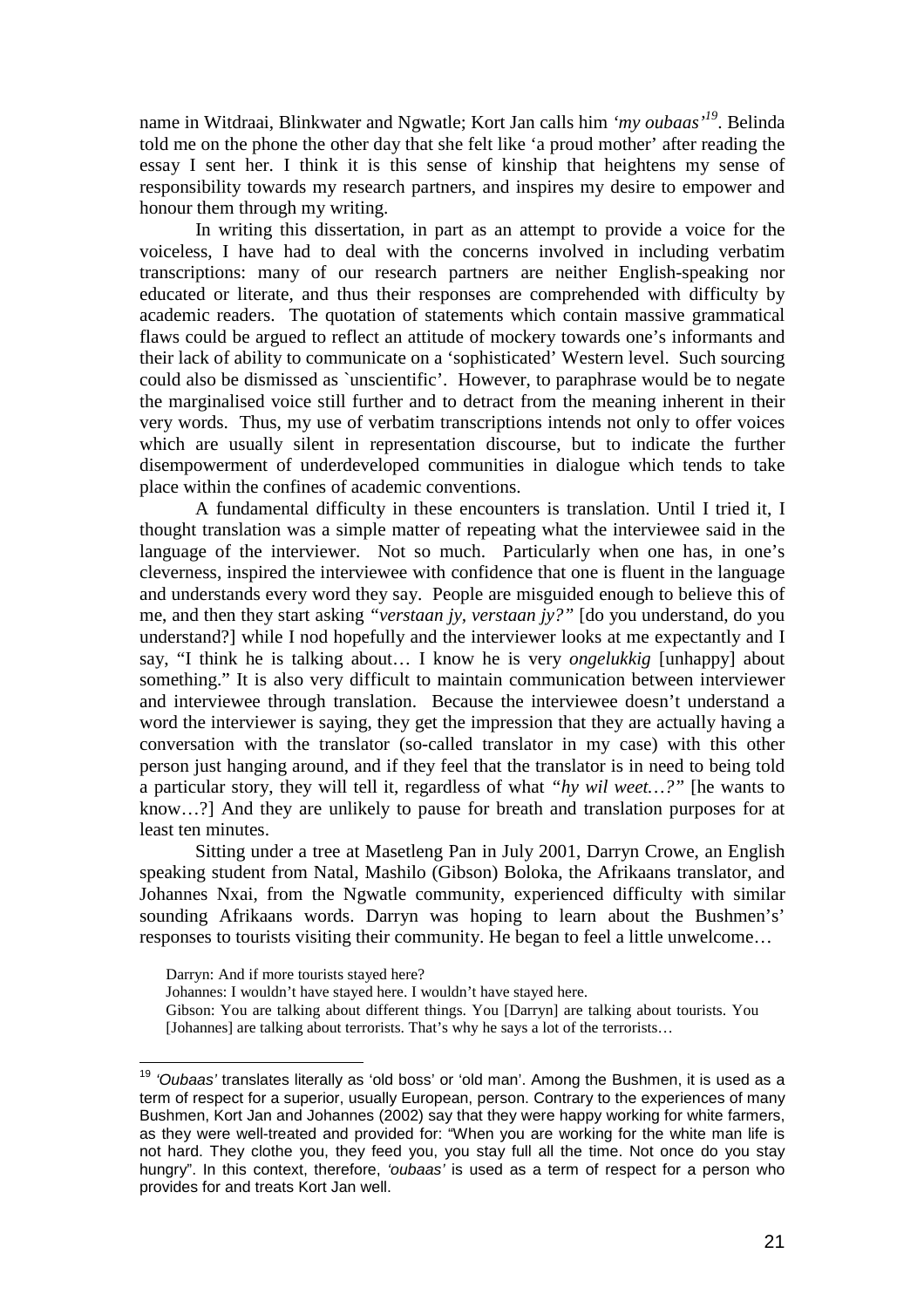Johannes: Man-eaters! Darryn: People that come here and see the animals and [take] photos of the spaces... Johannes: The people that come here and see the gemsbok and see any thing, it's us the people that say they must come to us so that we can walk with them and look at the things. The people that kill you, we don't want them. Darryn: Oh yes yes, the terrorists (Johannes Nxai, 2001).

The Bushmen communities have expectations and perceptions, which are often at odds with the expectations we have for our own roles and experiences as researchers. Community members often assume that we are able to help them financially and politically. They feel that they have been exploited in encounters with other researchers and filmmakers, where they have not been paid what they expected, or have not received copies of the final product or the information they provided (videos, photographs, books, articles, interview transcription, video footage), which they consider to be their right in terms of ownership of information. Often they perceive academics, filmmakers and others with whom they work as responsible towards them with regard to their well-being, and feel betrayed when the support they need does not materialise. Relationships of dependence are quick to develop. I will discuss further the expectations and outcomes of researcher/researched encounters in chapter five. Throughout this project and research process I attempt to interrogate my own subjectivity and the impact of my research and involvement on the communities involved. I think it is important that my research is located within the specific contexts in which my subject communities exist.

## **The** ≠**Khomani San of the Northern Cape**

#### **History, land and circumstances**

The ≠Khomani of the Northern Cape number about 70-80 at the Witdraai area which we have visited and focussed on in our research, and the total number in the region is not certain, but is thought to be around 1500. The ≠Khomani originally lived and hunted in the area which is now the Kgalagadi Transfrontier Park (KGTP), and were evicted soon after the formation of the Kalahari Gemsbok National Park in 1931 (Chennells, 2002:51). More forceful evictions took place in the early 1970s. During the apartheid era, the San were classified as "coloureds", and lived in harsh, povertystricken conditions, marginalised for four decades. The violence and dislocation wrought by colonialism and apartheid resulted in the ≠Khomani being widely dispersed, and their language and cultural practices almost vanished. "In common with other displaced indigenous peoples, they had to a large degree become assimilated in or dominated by the local pastoralist groups, and their ancient cultural practices were sporadically maintained in isolated groups" (Chennells, 2002:51).

A series of documentaries about the impoverishment of the San, produced by the South African Broadcasting Corporation in 1990 attracted the attention of the owners of Kagga Kamma Nature Reserve, situated in the mountainous Cedarberg region of the Western Cape (White, 1995:9), where there are many Bushman paintings. Heinrich and Pieter de Waal travelled to the Northern Cape, where they approached ≠Khomani leader Dawid Kruiper with a resettlement offer (White, 1995:9). According to Pieter de Waal, the Bushmen immediately agreed to go and live at Kagga Kamma, and their presence soon attracted the interest of tourists:

We went up there…and they immediately said yes, they want to try this. We told them they can come and live here, they can do their own thing. They can live off nature as long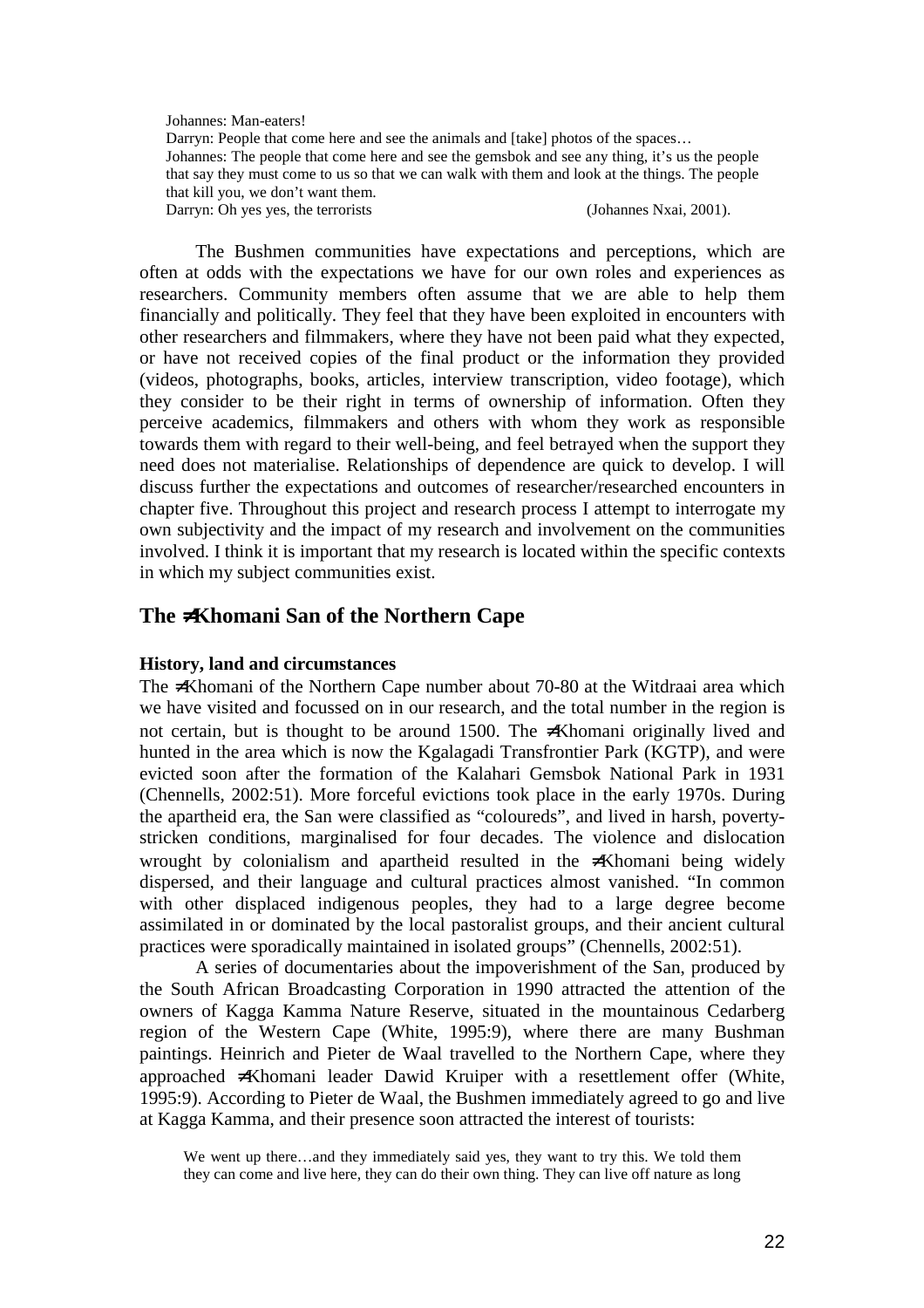as they only hunt animals – small springbok and smaller…that was the agreement from the beginning. Then it started developing into a touristic organisation with them. Visitors wanted to go and visit them…people wanted to go and see what they do there (Pieter de Waal, 1999).

In the midst of the uncertainty surrounding the land claim process, Dawid saw this as a possible opportunity for the ≠Khomani:

Look with the land claim I fell about and wandered around a bit. Didn't know which way. But the owner, Pieter de Waal from Kagga Kamma in the Paarl, saw me on TV, *50/50*, that I am busy claiming land and also a place for my people to settle…he saw me on TV and he phoned me and asked about Kagga Kamma. There is partly ground and the rest is stones. "How do I feel? Don't I want to move down there for a while to Kagga Kamma?" So I immediately, with this that I didn't know which way to go, said yes to go to Kagga Kamma (Dawid Kruiper, 2000).

Approximately 30 members of the  $\neq$ Khomani San community moved to Kagga Kamma in 1990, where they earned income from tourist visits and the sale of crafts. There was, however, a strong sense that the Kalahari, and not Kagga Kamma is home to the Bushmen, and that this resettlement was not a permanent satisfactory alternative to a land claim.

In 1995, with the assistance of human rights lawyer Roger Chennells, (Robins, 2001a:7) the ≠Khomani San community lodged a claim for restitution of land in the Kalahari Gemsbok Park. The lodging of a restitution land claim brought together about 300 San adults. For many of them, it was the first time they had met as a community. Their diverse backgrounds make it difficult for them to form a cohesive community identity, which contributes to conflict and division within the community (Robins, 2001b:26).

On 21 March 1999, the ≠Khomani's claim was finally settled, culminating in a ceremony attended by Thabo Mbeki, then Deputy President; Derek Hanekom, then Minister of Land Affairs; community leaders Dawid Kruiper and Petrus Vaalbooi; hundreds of San people and representatives of world media. Thabo Mbeki signed a land claim settlement agreement, which transferred the title deeds of six Kalahari farms (about 36 000 ha) to the ≠Khomani San Community Property Association (CPA). In addition, approximately 25 000 hectares within the Kgalagadi Transfrontier Park, to be managed as a "Contract Park", in conjunction with 25 000 hectares transferred to the Mier community, was handed over. The rest of the calculated capital value of the claim was made available for the purchase of more land or for the development of the land awarded (Grossman and Holden, 2002). It was a joyous and triumphant occasion for the whole community.

Three years on, however, the land claim seems not to have resulted in much substantial change in standards of living amongst those who want to retain their 'traditional ways'. The ≠Khomani do not have the resources, the skills, or the motivation to generate productivity from the farms that have been handed over. Alcohol and drug abuse and violence are rife within this poverty-stricken community. A considerable amount of money has been injected into the community for development, but mismanagement and lack of education have rendered these funds ineffective. Delays in infrastructural delivery have resulted in little evidence of housing development, land use planning and the building of clinics and schools (Robins, 2001a:27). The rights of access to the Park have materialised on paper, but without the effect of allowing the San to return to their previously traditional lifestyle. The ≠Khomani at Kagga Kamma left there to live on their land after the settlement of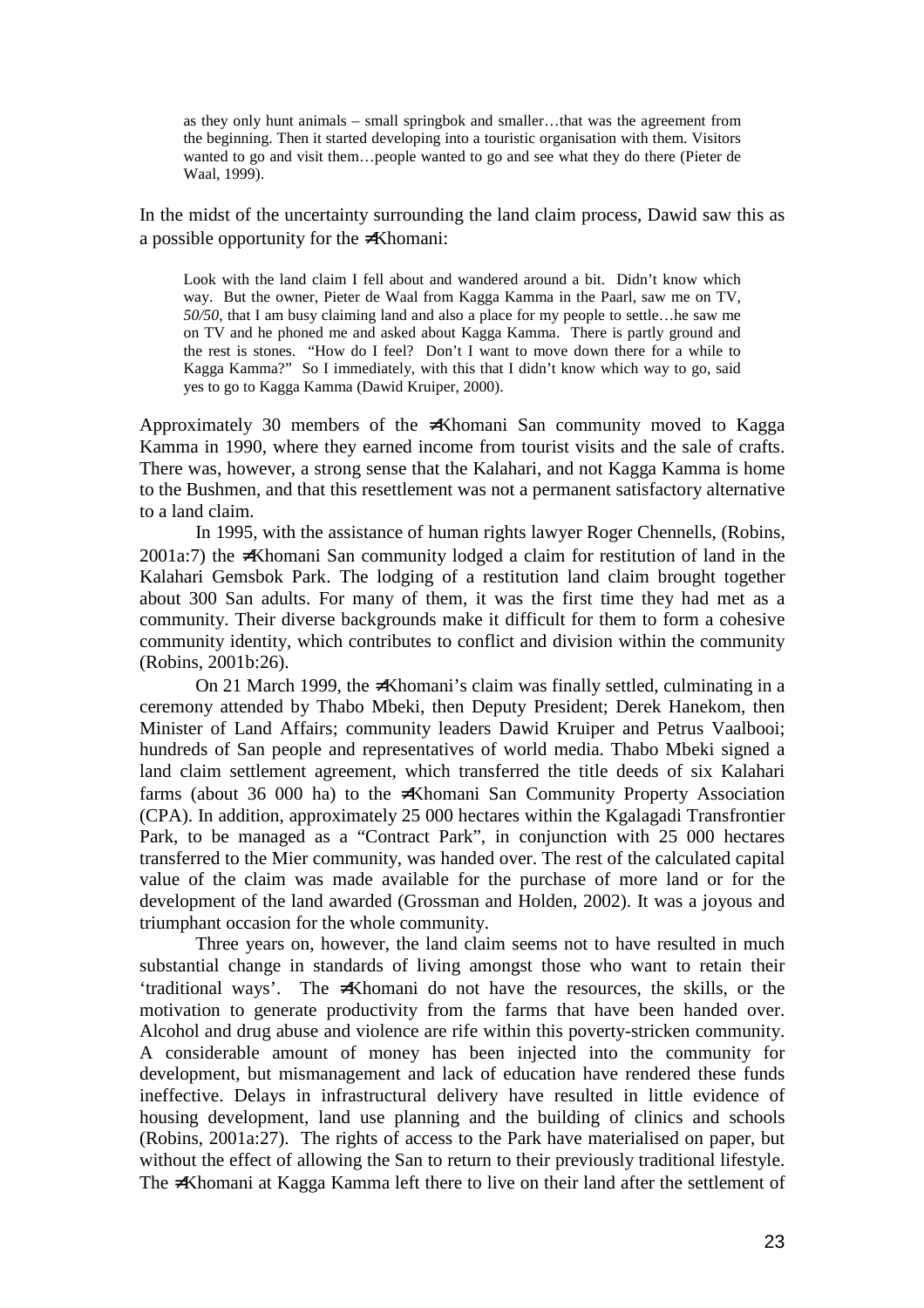the land claim, but many have had to return to the Western Cape, as well as other tourism ventures, in order to earn an income and support their families. These remarks made by Anna Festus in 2000 give an indication of the ≠Khomani diaspora, and the reality of the situation after the land claim settlement:

…our people, the ≠Khomani San of the Southern Kalahari officially received their land from the government. That was last year, 21 March 1999. The original claim came from the Kalahari Gemsbok Park and consequently the government granted 6 farms, currently, to our people…There's also 50% allocated for traditional use so currently we have Witdraai where our traditional people are officially settled. We also have the negotiations with the Kalahari Gemsbok Park that is now the Kgalagadi Transfrontier Park. The negotiations are going to kick off soon. That is the original land claim and then there are still some of our people in the Western part, Western Cape, at Kagga Kamma. And then we also have little communities at Rietfontein, Upington, Olifantshoek, Posmasburg, Loubos, Mier and Welkom. So that is where our communities are still staying currently (Anna Festus, 2000a).

I think Professor, the family probably saw that there isn't really the freedom here yet. Here's still hardships and that's why some of them went back, but we often feel we want to get our people back because it's officially their land for which they fought a long time and for which they had to give up a lot (Anna Festus, 2000a).

The land now officially belongs to the ≠Khomani, yet they have not experienced the freedom they expected that owning their own land would bring, as they do not have the resources to develop viable means of income and independence. Instead of living as a unified community, the ≠Khomani are scattered over several dusty settlements and tourism markets. The difficulties relating to rights of access to the Park mean that they have not really regained the spiritual and cultural heritage which was lost in their removal from the land on which they lived in the past.

We have worked mainly with the ≠Khomani at Witdraai, one of the farms which was returned to the community for traditional use. It is situated across the road from the Molopo Lodge where we camp (and where the facility of a liquor store is conveniently provided). Some of our research partners are located at Welkom, the original dusty settlement outside the KGTP. We have also worked with community members at Erin, another farm that was returned. Last year (2002) the former owner of the farm Erin obtained a Sale in Execution order from the court against the current CPA management committee, for debts incurred by individual members of the previous CPA committee. The people living at Erin were afraid that the farm would be returned to him in repayment of the debts, and they would be left homeless (Grossman and Holden, 2002). They were saved, however, by an out-of-court settlement between the Land Claims Commission and the creditor (*The Mercury,* 24 September 2002:5). While this is clearly to the benefit of the residents of Erin, a group that remains largely detached from ≠Khomani politics, the message sent to the CPA suggest that financial responsibility is not something to be very concerned about. Belinda and Vetkat Kruiper, some of our primary informants, live on a rented sand dune on Blinkwater farm, just outside the Kgalagadi Transfrontier Park. They have not been welcomed onto the land that was allocated to the ≠Khomani due to intracommunity tensions. We have also visited the ≠Khomani at Kagga Kamma, and Ostri-San, another cultural tourism venture in the North West Province.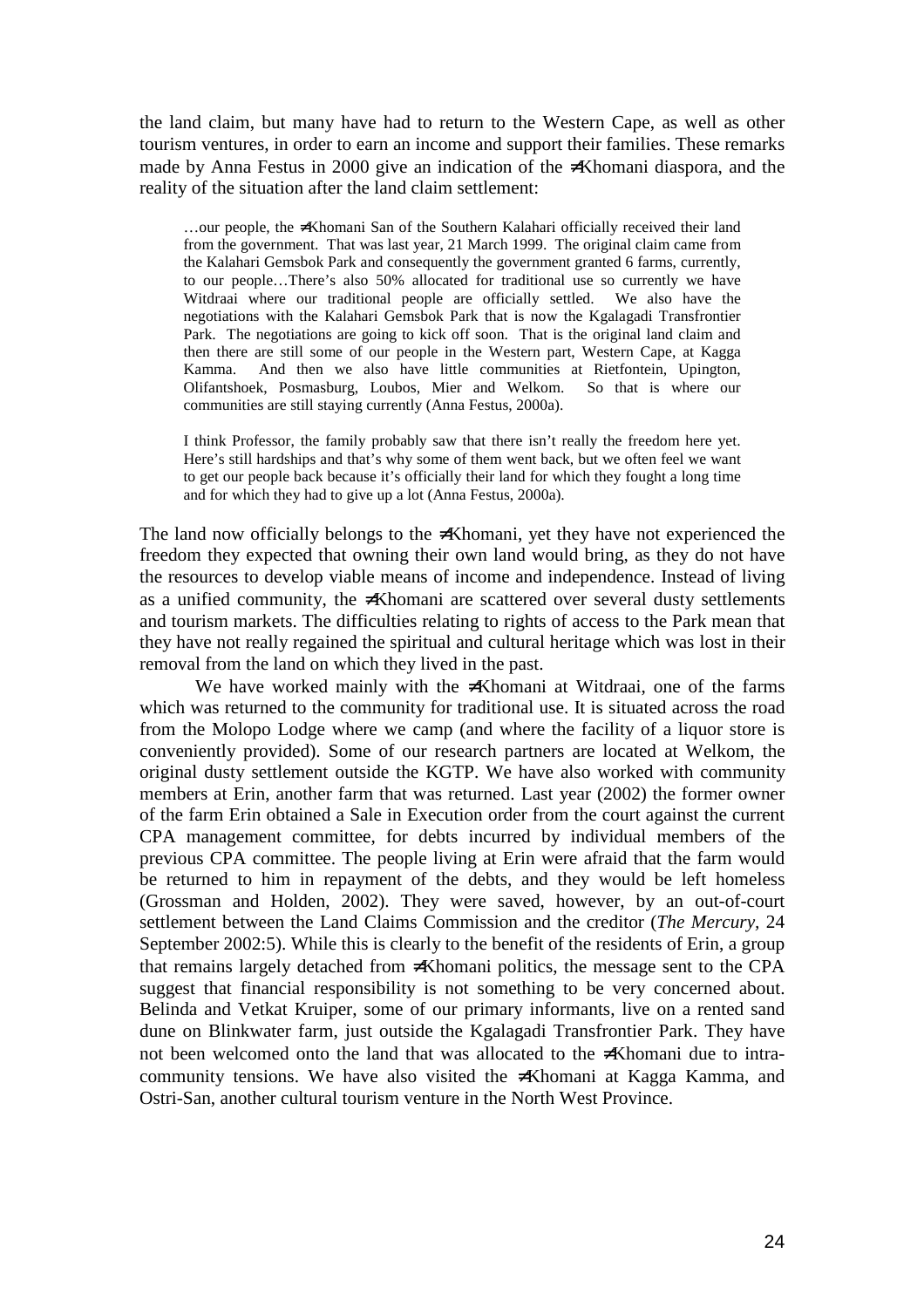#### **Cultural tourism**

Many community members move around the country in search of employment, as they did for thousands of years in search of water and food, mainly to cultural tourism enterprises such as Kagga Kamma in the Western Cape, Ostri-San in the North West Province, and Mabalingwe in the Limpopo Province. Kagga Kamma is a nature reserve and upmarket resort, where tourists can view Bushman paintings and meet the San in person on a cultural tour. Management experienced some difficulties with the Bushmen returning to the Northern Cape for the land claim, as the cultural experience marketed to tourists was suddenly not available (Heinrich de Waal, 2001). Their return to Kagga Kamma in 2000 was not very warmly received:

…they started phoning us from the Kalahari, asking us if they can come back because they don't have an income there…we said okay, stop phoning us, when you have a lift come down, you're welcome to. But it's going to be totally different. We're not going to give you the R13 portion of what tours pay…no, that's going to end now. So your only income will be to sell handicrafts (Heinrich de Waal, 2001).

Thus the income acquired by moving to Kagga Kamma decreased significantly. Development through cultural tourism does not take place on the Bushmen's own terms. The approach of management toward the ≠Khomani after their return was a lot more cynical than the initial encounter. Heinrich de Waal (2001) observed, "we don't want to rely on the fact that they're here again, because we realised that it can hurt us so much if we depend on them…Financially and…we've had very much problems with their alcohol and unreliability and so on as well. So you start later on not to care so much for them any more, as you initially thought, romantically". The resort management managed to work out a way of avoiding their dependence on the Bushmen, through cutting off the portion of the entrance fee given to them and by changing their marketing so that the 'Bushman encounter' was no longer a guaranteed feature of visits to Kagga Kamma (Heinrich de Waal, 2001). The Bushmen, however, struggle financially now that they have no fixed income on which they depend.

We noticed this dependency at Ostri-San as well, where the cultural manager saw himself as a parent figure to the Bushmen, and felt he had to warn them when he went away for half an hour as they might not cope without him (Danie Jacobs, 2001). Interaction with tourists consisted of being looked at and spoken about, which community members found disempowering:

I get so sad if the people come and they really want to talk to me and they can speak Afrikaans but they speak English. For me, it will be much better if they can come and talk to me, I can tell them I how feel, what I see and how I experience all the things. For me, it will be very good. Then you know if they leave me, he goes back with something, he goes back with a knowledge, he goes back with a good thought. And he can walk further and expand (Isak Kruiper, 2001).

Attempts at developing cultural tourism – facilitated by the  $\neq$ Khomani themselves – at Witdraai have thus far not been very successful, beyond the occasional roadside craft sales: "the ≠Khomani have found themselves in a position of dependence in relation to powerful patrons" (Robins, 2001a:32). Thus despite the availability of land, it still seems necessary for people to move away in order to make money – and thus not support local ventures, as Abraham, who was then managing the Witdraai campsite, suggested:

Yes look, the ≠Khomani have people everywhere at the parks. The reason why they went there is as a result of income here. See, here… the income isn't that good here.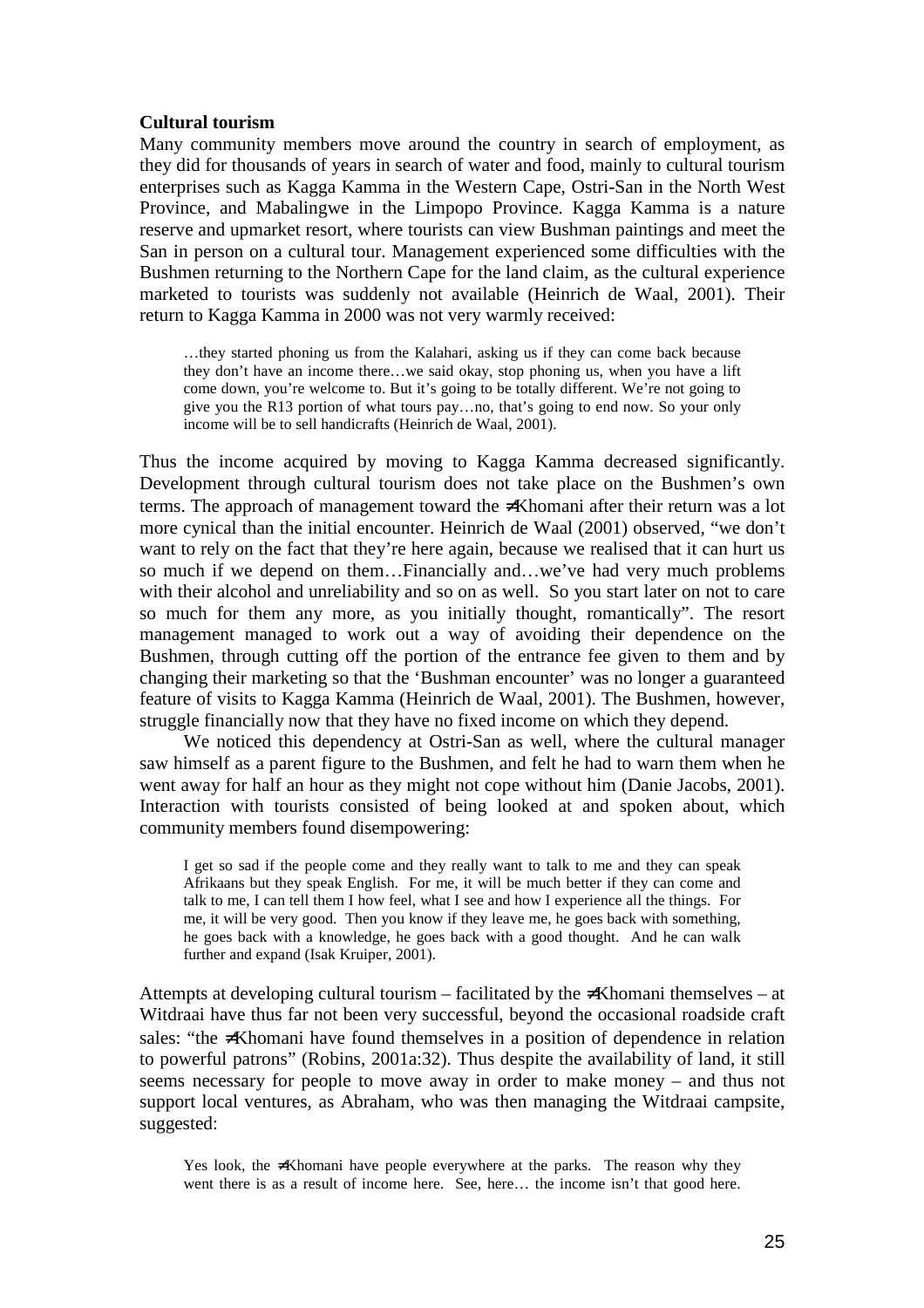Now they decided they'll go work that side first for a period with Danie Jacobs. And the others are down in Kagga Kamma to get a few rands just to make a living. Now that left everything in my hands (Abraham Meintjies, 2001).

The Sîsen Craft Project, operating from Andriesvale, aims to help community members sell their crafts. Thus far it has not proved to be sustainable as there is too little income for too many people:

People busy working, and the struggle to get it self-sustainable from the beginning with a few people was easy, but now with new people coming in… what happened is like, twelve people receive money each week. Now there's 54 people receiving money once a month or lesser. So the income is not stretched because tourism is bigger. The money must now be divided by 54 people (Lizelle Kleynhans, 2002).

Several community members sell their crafts on the side of the road instead of through the project, as they prefer to remain independent. Often they go straight to the Molopo Liquor Store after they make a sale.

#### **Language**

Most of the ≠Khomani speak Afrikaans, learned from working as farm labourers, at school, and so on. During the apartheid regime, "people had hidden their Bushman or San identity in order to lessen the stigma they'd endured. An element of this survival strategy was to smother their language and promote fluency in Afrikaans amongst their children" (Crawhall, 2002:49). Most ≠Khomani San still speak the indigenous language Nama, and a few community members speak  $N|u$ , the ancient language of the ≠Khomani. The South African San Institute (SASI) has been involved in seeking out N|u speakers, recording the language, and facilitating the teaching of N|u to ≠Khomani children. N|u has become an "emblem of their aboriginality and authenticity" for some of the young people in the community (Crawhall, 2002:50).

…currently the first language is Afrikaans and then English as second language. But like you know the old ≠Khomani is practically extinct. So our people are busy again, and we have someone from Namibia at the University who is going to help to rewrite our old mother tongue so that some of our people can learn the old language again. This is the old Bushman language. They call it the ≠Khomani language…So currently most of our families just speak Nama which isn't the original language (Anna Festus, 2000a).

Nama is seen both as a language of unity among Bushmen: "… whenever I've been with the Bushmen I hear them speaking Nama to people they've never seen before…all over Botswana at the most remotest cattle posts they speak Nama together" (Belinda Kruiper, 2001c); and as a common language which is not inherently 'Bushman':

Man, it [apartheid] broke us. It's also why I can't speak my mother's language today. I can't. My mother is teaching me at this age how to speak my mother tongue, but look how old I am. I have to learn through audiotapes, through different things…And we are now busy to see if we can get the children to learn to speak the language. But even the Bushman descendants want to keep the Nama language today. It's the only language they can speak. They can't speak Bushman language (Petrus Vaalbooi, 2000).

The use of language in the ≠Khomani community gives an impression of the extent to which the Bushmen are affected by the legacy of apartheid and the controversies that exist between different factions in the community.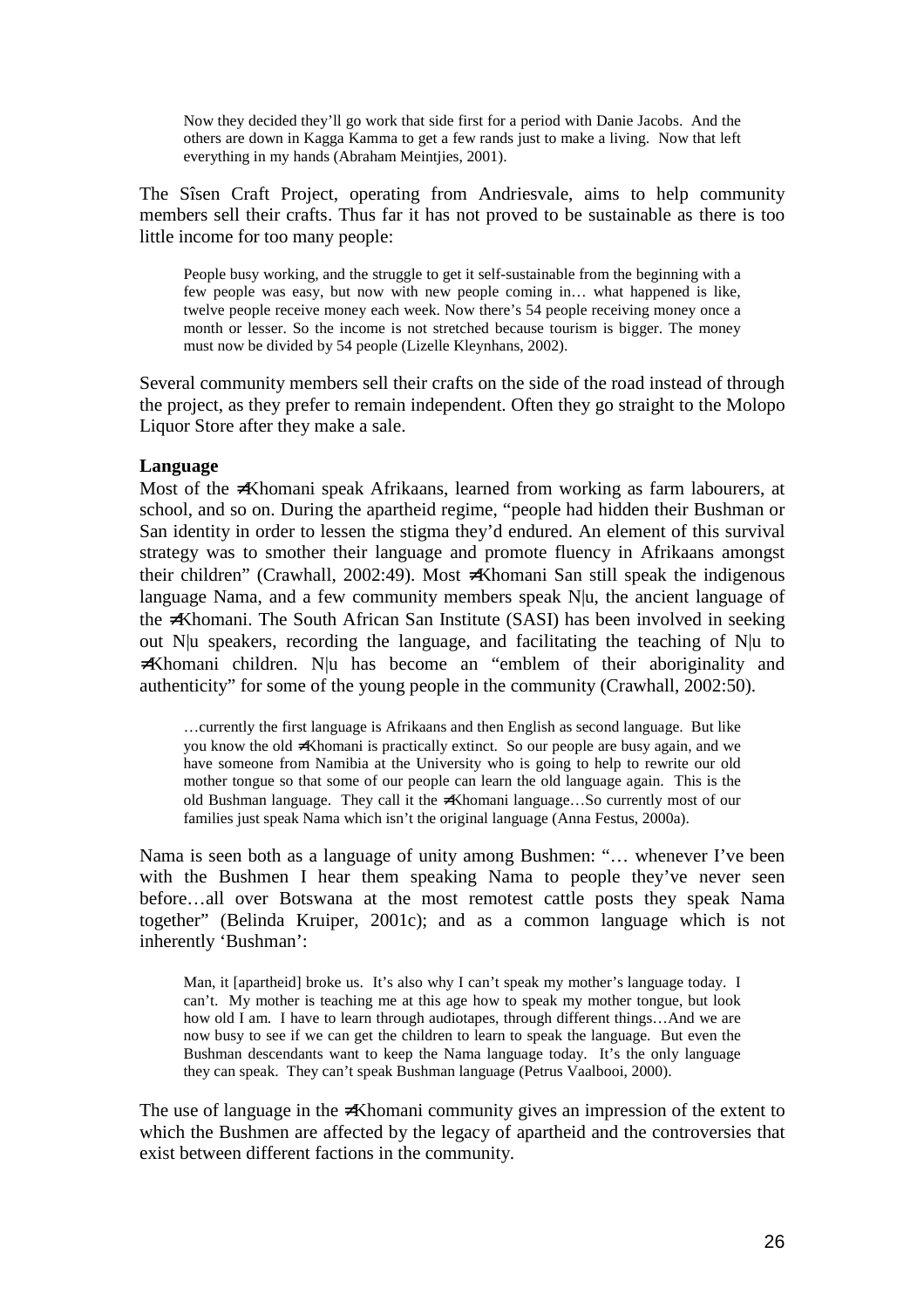#### **Politics**

The ≠Khomani's interests are represented by the South African San Institute (SASI), which is funded by the Working Group of Indigenous Minorities in Southern Africa (WIMSA). There is widespread discontent among the ≠Khomani relating to the capacity of SASI to respond to the community's needs:

The ≠Khomani at Welkom and in the KGTP expect SASI to play a central role in the mammoth task of overseeing state housing and infrastructural delivery. The ≠Khomani have high expectations regarding housing and income. While the Government may be able to address some of their needs, SASI might find itself taking the flak for delivery hiccups and shortfalls (Robins, 2001a:28).

The community have become very disillusioned with the development process. Often, development attempts have been implemented without the community being consulted as to their needs and priorities. For example, the township of Welkom was recently electrified, with the result that all the homes are plagued by insects, while the residents still cook on fires because they cannot afford either to purchase electric stoves or to pay the bills. They constantly complain that they have no transport facilities to the nearest clinic, approximately 56km away, while the provision of electricity seems to have had little positive effect on their lives. Development goes unnoticed while basic needs seem to remain unmet. SASI, as an "independent, Non-Governmental Organisation that mobilises resources for the benefit of the San peoples of southern Africa" (SASI, 2002), advancing the vision that "The San peoples of southern Africa will achieve permanent control over their lives, resources and destiny" (SASI, 2002), is likely to be held responsible for unfulfilled expectations, even when these expectations are the responsibility of the national and provincial government. Community members tend to feel that nothing is happening in terms of development:

I think the other problems is also about developing, it's in great need here. We are still in the growing pains, our community. We are still in the growing pains. But it seems to me it's a bit too long time because really yet, because Anthie, really yet, nothing goes on here, I have to be honest (Anna Festus, 2000b).

Lack of community cohesion also hinders the development and mobilisation of the ≠Khomani San community. The community has become divided between the pastoralists, who tend livestock in an attempt to make a living, and the traditionalists, who are trying to generate an income out of their culture and traditions through cultural tourism and the selling of crafts. These different aims have resulted in tensions between factions in the community, and the fragmentation of leadership:

There have been serious divisions between the traditionally minded ≠Khomani San living at Witdraai under the leadership of Dawid Kruiper and their more 'westernised' relatives living to the west at Rietfontein under the leadership of Petrus Vaalbooi. Whereas Dawid Kruiper is seen to be the 'traditional leader', Petrus Vaalbooi has taken on a 'western' leadership style as the chairperson of the ≠Khomani San Community Property Association (CPA). This artificially constructed divide could negatively affect the long term development of the ≠Khomani San (Robins, 2001a:27-28).

Dawid Kruiper also attested to this conflict between 'traditional' and 'western' ≠Khomani San:

That is actually the biggest… because those Western, let me say those Western Bushmen they mess the game up, those Western Bushmen. They only know about sheep farming,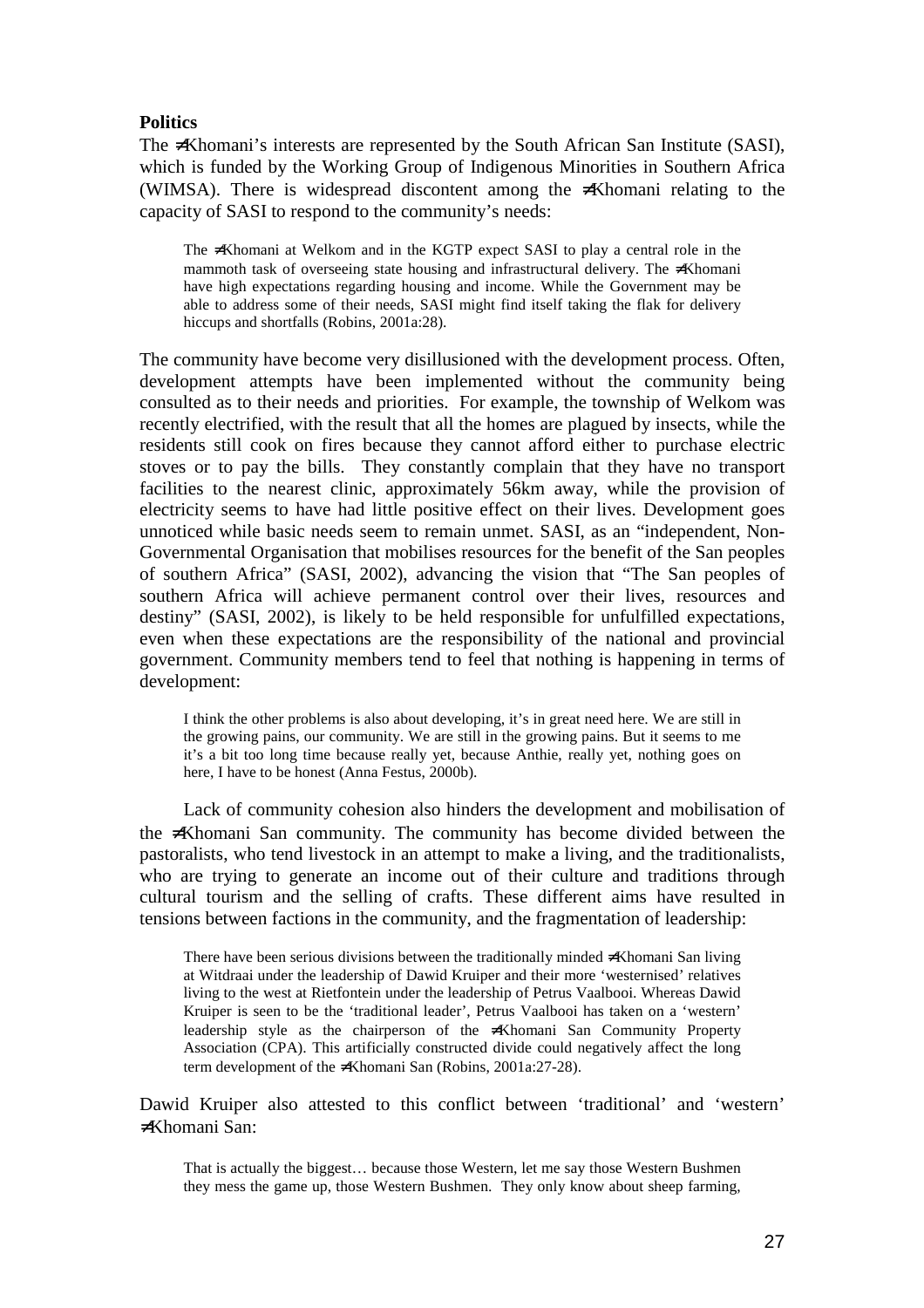horses, driving cars and all those things. That is why that little difference is there. And us traditional people that are cold, what did they do? Let me tell you straight, what did they do? Because I am very unhappy about it. They sold and shot the springbok. Gemsbok, eland, camels, ostriches that the traditional people are proud of, they messed up like that (Dawid Kruiper, 2000).

A high degree of controversy exists between the goals of western development and traditionalism. Steven Robins (2001b) suggests that "these divisions were also a product of the contradictory objectives of NGOs and donors to provide support for traditional leadership, San language and 'cultural survival', and to inculcate modern/western ideas and democratic practices". Thus community politics exist in a state of uncertainty, tension and waiting for things to happen.

#### **Marginalisation – organic intellectuals and the Riverbed Children**

One of our most significant informants in the Northern Cape community is Belinda Kruiper. Belinda's position is complicated and intriguing: she is not quite insider or outsider; bilingual, educated and articulate, she can communicate with researchers, NGO workers, officials and tourists in ways that others cannot. She understands bank accounts and unemployment payments: she knows how 'civilisation' works. She is both spokesperson and leader, yet many resent her for their dependence on her. In terms of our research, Belinda's role is significant as she speaks fluent English, is literate and can therefore comment on books and papers having read them herself. Belinda translates and discusses our documents with her husband, and others in her community around the campfire (Tomaselli, 2003a). In response to NGO criticism of our relationship with Belinda, we have begun to understand her role as an organic intellectual within the community:

Literate individuals like Belinda living on the periphery of the ≠Khomani at Blinkwater are organic intellectuals (Gramsci, 1971) of a kind…Belinda, like ourselves is both insider/outsider ('family'), refugee/chronicler, and theorist/practitioner. She defies borders and policies, articulates what's often felt to be best left unsaid, she is both ally and adversary. These are positions she reserves for all who work with and/or against her. Embedded in her comments is both the 'ego' and the collective discourse. Which is which is not easy to distinguish. How does one disentangle all of this in terms of webs of relations and impacts on policies? That she previously worked for SASI gives her a good insight into how to impact issues and attitudes from a variety of perspectives. To dismiss the contradictory positions of intellectuals like Belinda as non-San, as outsiders, is to ignore their discursive, intellectual and kinship roles within the communities alongside or within which, or against which, they conduct themselves. Resources are lost, excommunicated and silenced (Tomaselli, 2003a).

In response to the criticism I have received for interacting closely with a few members of the community in order to get deeply qualitative responses, based on relationships, rather than a quantitative survey, Belinda suggested that these individuals are significant, because they reflect the most marginalised of the ≠Khomani, those whose views are closely linked to their strong sense of identity as San, and who find themselves excluded from development and research activities. She told me how a group of ≠Khomani Bushmen became known as the Riverbed Children: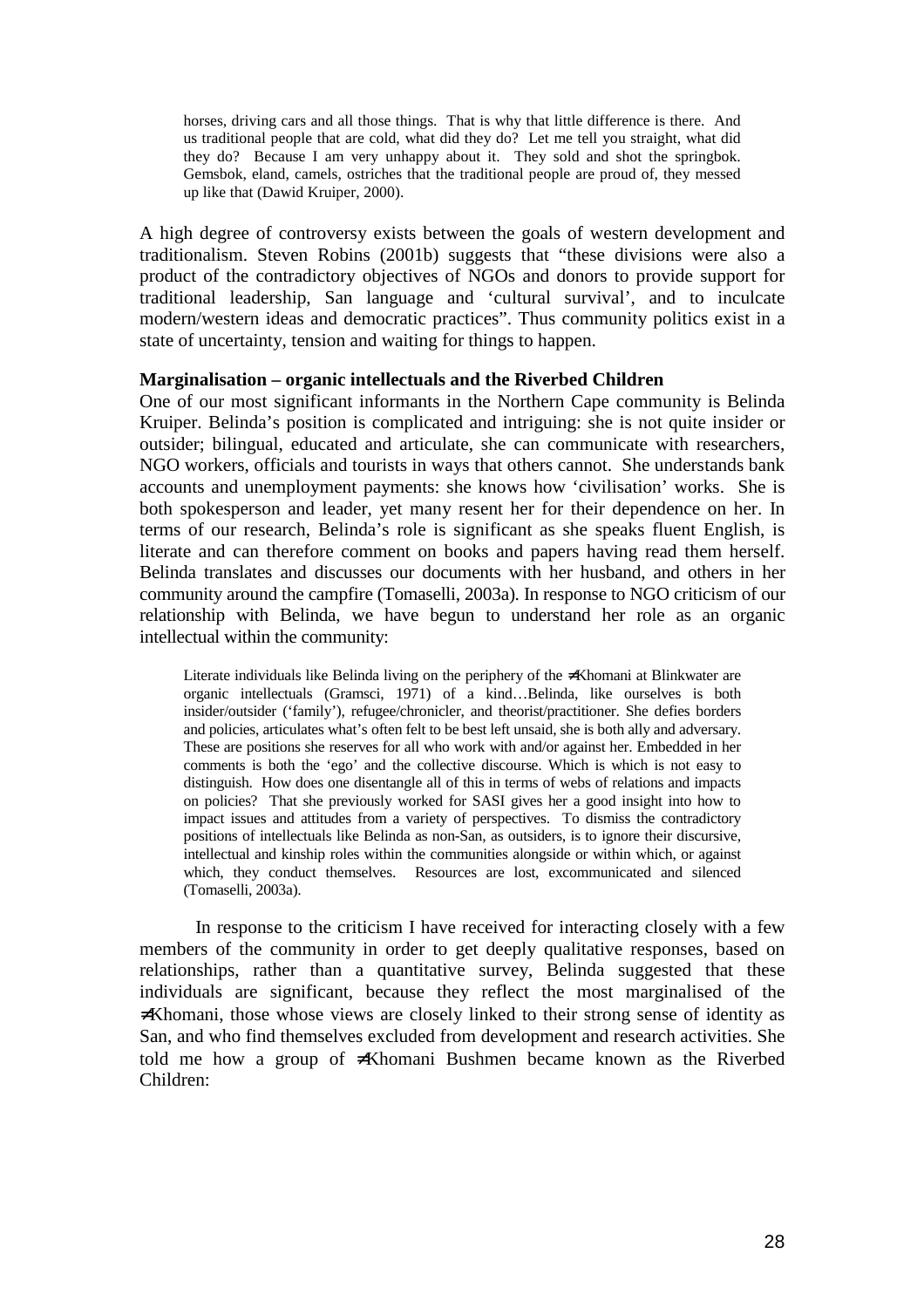A group of individuals, all direct descendants from the late "*Ou*" [Old] Regopstaan Kruiper<sup>20</sup> – Bushmen of the Southern Kalahari, started referring to themselves as *"kinders van die vaal Rivier"*<sup>21</sup>. Lovingly and proudly they became known all over as the *Rivierkinders* [River children]. Their vision to be free and have peace. To carve a path of love and happiness for their children…. The group are high spirited, highly talented artists, storytellers, knowledgeable on medicinal and other veldplants, trackers, hunters, intelligent and embrace ancient wisdom (Belinda Kruiper, 2002f).

These individuals did not conform to the expectations of the community. Their focus was on the land, the culture and spirituality of the Bushmen, rather than the political issues:

Although facing Western influence like the rest of the family and having to see how power/politics and corruption started pulling at the seams of their culture, this group dug their heels deep into the land, They themselves became targets of the broader community always labelled rebels, drunks, trouble makers…In truth they stood up against unfairness, injustice, abuse…The landclaim was finalised two years ago and hopeful Rivierkinders joined the family on the land. No…leaders chased them off, in true rebel style they kept on going back. Focus from government and NGO level was always on the Community Property Association and members of Committee, Traditional leaders, etc. Truth remained under wrap…They have much to offer as far as oral and written history are concerned… (Belinda Kruiper, 2002f).

The conflict within the Kruiper/≠Khomani family, their rejection, the failure of the land claim to fulfil their dreams, the sense of dispossession and alienation from their community, culture, and traditions has resulted in their descent into violence, alcohol abuse and despair:

Today, lifeless, walking around directionless, they no longer sing or dance, their children are scattered around South Africa. Two of the truest trackers, hunters and great drama spirits were murdered three months after each other. Allegedly because they were not prepared to be quiet. No, they challenged anything unfair and untrue. They were almost desperate in their attempts to break the power of politics creeping into their minds. They saw their family being sucked into development/monitoring and religious orders. The land was not theirs, it was said in many ways, from putting them off to verbal/physical abuse (Belinda Kruiper, 2002f).

Thus my research focuses on marginalised individuals in a marginalised community.

l

<sup>&</sup>lt;sup>20</sup> The previous traditional leader of the ≠Khomani Bushmen, Regopstaan was widely loved and respected.

 $21$  "Kinders van die vaal Rivier" means children of the dry river. The river referred to is the Molopo River, a dry riverbed running alongside South Africa and Botswana from about 4kms inside Kgalagadi Transfrontier Park in a southern direction towards Upington.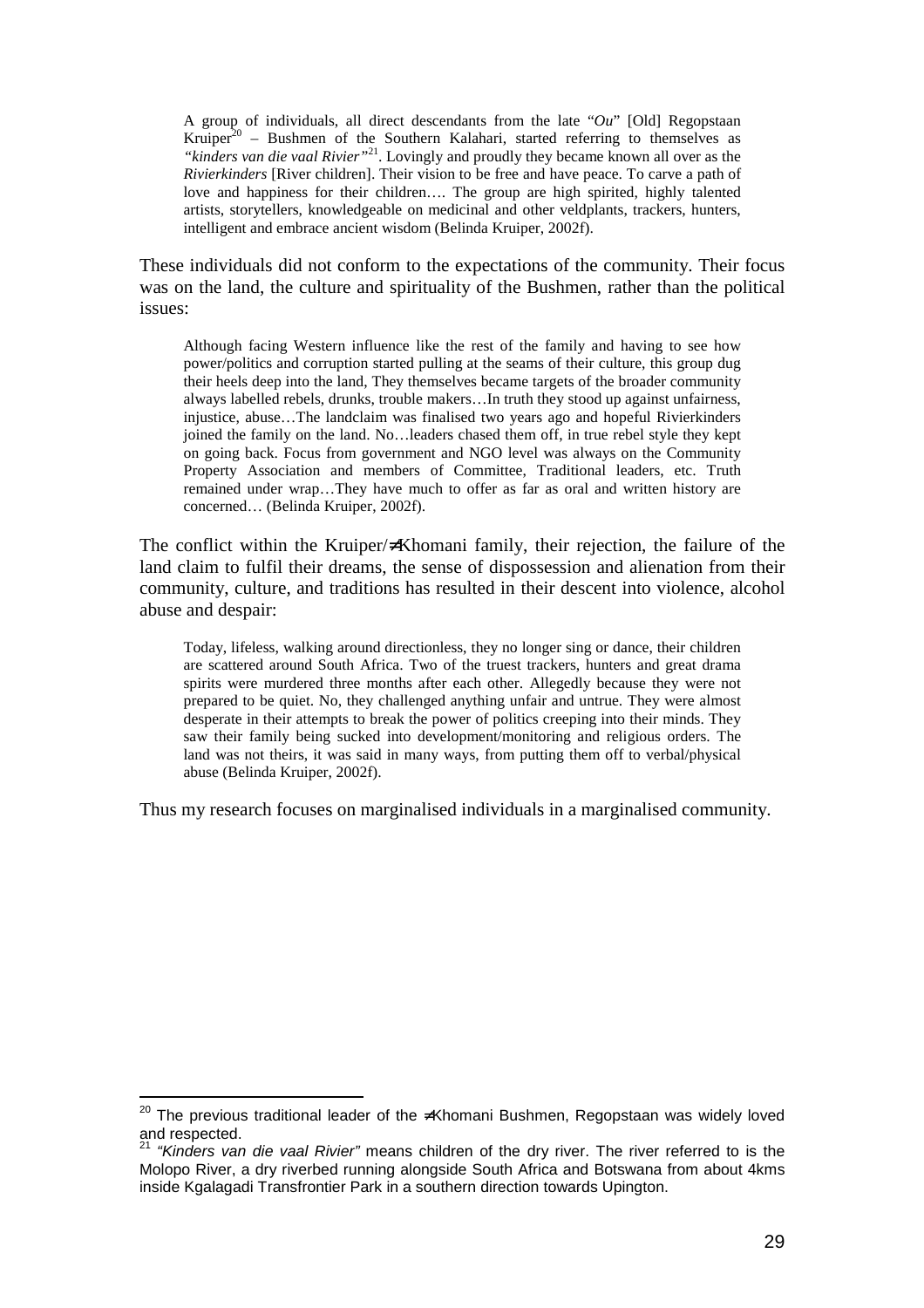## **The !Xoo Bushmen of Ngwatle**

#### **History, politics and circumstances**

A community of perhaps 100 to 200 displaced !Xoo people have settled near the Ngwatle Pan, joined by an assortment of Bakgalagadi, Batswana, Malala and others (Tomaselli and Shepperson, 2003). This community "coalesced around two Afrikaans speaking !Xoo brothers in the late 1980s, facilitated by a deep sense of Bushmaness articulated by most of these sojourners, irrespective of their ethnic or geographic origins" (Tomaselli and Shepperson, 2003). Ngwatle was formally recognised as a remote area dweller (RAD) settlement in 1998 (Cassidy, 2001:A-52), and is located in a controlled hunting area called KD (Kgalagadi District) 1 in southern Botswana, the south central Kalahari desert. KD 1 is 13 000 km squared, and three villages within its boundary include Ngwatle, Ukhwi and Ncaang, with a total population of about 800. This population has organised itself into the Ngwaa Khobee  $Xeva^{22}$  Trust, a community-based natural resources management (CBNRM) project, supported by the Thusano Lefatsheng Trust, via which community interests have been represented since 1996 (Tomaselli, 2001a:297; Rivers, 2001:54).

The KD 1 Concession area is managed by Safaris Botswana Bound (SBB), which caters to international tourists and hunters. In 2000 the Trust signed an agreement that gives SBB exclusive rights to conduct hunting and photographic safaris in KD 1. Prior to the implementation of CBNRM, some Bushmen owned hunting licenses issued by the government in recognition of their dependence on hunting. The implementation of CBNRM introduced the quota system, whereby the community is issued with a slip of paper for every animal they are allowed to kill, as well as set hunting seasons (Wang, 2002b). Hunting quotas are established by the Department of Wildlife (Joe Viljoen, 2002). The slips allow the government to account for each animal, and poaching is punishable by a prison sentence (Wang, 2002b) – in 2001 Johannes commented that the Bushmen "*jag met pampier*" [hunt with paper]. The hunting quotas are then purchased by Safaris Botswana Bound "because they have the concession…from the Trust" (Joe Viljoen, 2002). Apparently the Bushmen also have the option of giving their quota to the Safari company, and to have the meat returned to them. The Bushmen are now saying that they are "not allowed" to hunt (Kort Jan and Johannes Nxai, 2002). Michael Flyman, formerly employed by the Thusano Lefatsheng Trust observes that:

the Nqwaa Khobee Xeya Trust is now experiencing some financial difficulties and lack of proper co-ordination. The draft hunting quota for 2003 has also been drastically reduced (50% for some species). This has implications for the sustainability of the Trust since it has been solely dependent on revenue from hunting; it also means that community hunting in KD 1 may no longer be feasible because there are just not enough animals to distribute amongst the members after the Safari Operator has bought his share (Michael Flyman, 2002).

Ngwatle is a remote settlement, accessible only by 4x4 on very bad sand tracks (Cassidy, 2001:A-53). There is no telephone or postal service. This community has therefore, unlike the ≠Khomani, had only minimal exposure to researchers, camera crews etc. The Ngwatle community is severely poverty-stricken. Access to water is restricted, as they only have one water tank, which is filled approximately every two weeks by the government. The larger settlements are also provided with

 $\overline{a}$  $^{22}$  Translates as 'living for tomorrow' in the local !Xoo language (Wang, 2002b).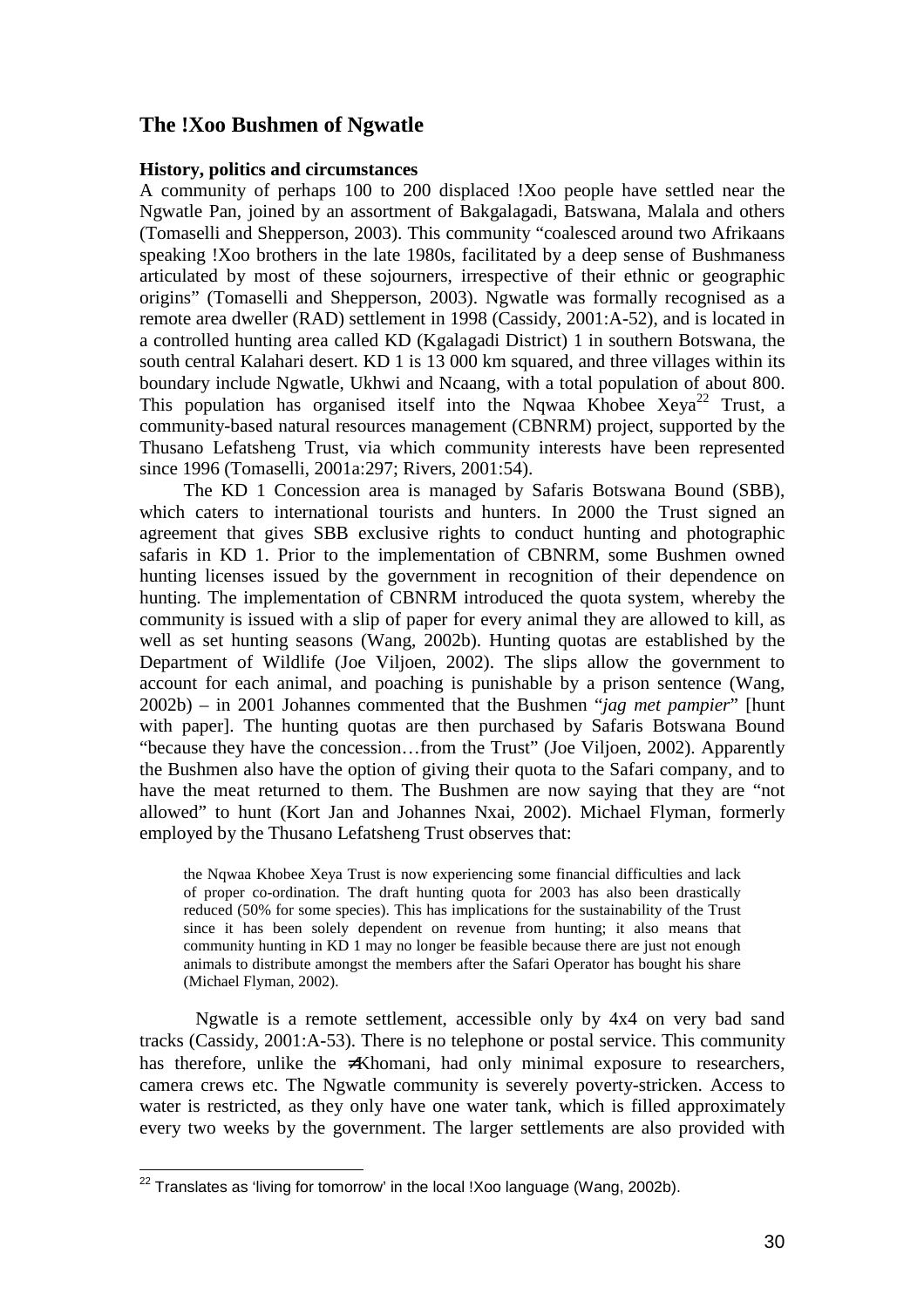salt water for their livestock, but Ngwatle is deemed too small, and therefore their water supply has to be shared with their animals. There is thus a sense that Ngwatle is marginalised in relation to the other two settlements. The community's main cash income is through craft sales to tourists and through the Trust. Several community members have moved to other settlements in search of improved access to water, employment, clinic facilities and other resources.

#### **Language and interaction with researchers**

The San at Ngwatle speak Tswana, Sesarwa, Afrikaans and !Kung. Research teams from CCMS, including Afrikaans and sometimes Tswana speakers have been visiting Ngwatle, as well as Ukhwi and Monong, since 1995. When visiting we camp at Ngwatle. The Safari campsite is a long way from the village, so we prefer to use the community's camping area, just outside the village, which has no facilities, and supply our own food, water and tents. Students take pula (Botswanan currency) to buy crafts from the community, as well as quantities of second hand clothes and shoes to donate to the people at Ngwatle.

## **Representation**

Media representation of San Bushmen and other so-called "primitive peoples" is a contested issue, especially in the context of South Africa's transition to democracy. These debates, however, "[seem] to leave out the direct opinions and experiences of the San themselves" (Tomaselli, 2002:204). Historically, representation of peoples such as the San has been distinctly to the advantage of those who did the representing, rather than those represented. Depicting people as 'uncivilised' justifies the conquest of Africa (Young, 1997:110). "Third and Fourth world peoples have been argued to be quintessentially the 'Other' to the historical 'Same' of Europe" (Mudimbe, 1988). The representation of the Other as completely different seems to justify their being treated in a completely different manner. The relationship between the Other and the Same is based on differences which are assumed to define the European 'Same' in opposition to the African 'Other' (Tomaselli, 2001b:176).

 In attributing savagery to the Other "popular stereotypes assisted in the colonial project, served to reinforce the hierarchical patterns of control and governance, and confirmed Western self-perceptions of mastery and power" (Young, 1997:112). 'Othering' creates a hierarchy of difference which depicts the 'Other' in terms of primitivity (Young, 1997:111). The stereotypes created by the representation of First Peoples results in the perception not only of difference, but also of inferiority (Young, 1997:113). "Stereotypes are instruments of conquest" (Young, 1997:113). Those who have the power to represent people have the ability to contribute to a political system advantageous to themselves: "Stereotypes not only speak to us of history's identities and exclusions, they are active in reflecting the skewed balance of power between Africa and Europe – and between black and white, but also serve to confirm, to promote and perpetuate this skewed history" (Young, 1997:112). Representations can be manipulated to take away individuality, allocate roles and keep the Other in his place (Young, 1997:112).

 However, the historical representation of San Bushmen has not only been disempowering, but also unrealistic. These representations deal in the "projection of non-Western peoples that 'lack civilisation' backwards into the past" (Young, 1997:111) without taking into account or even observing their present ways of life. These stereotypes project the assumption that San Bushmen have always lived in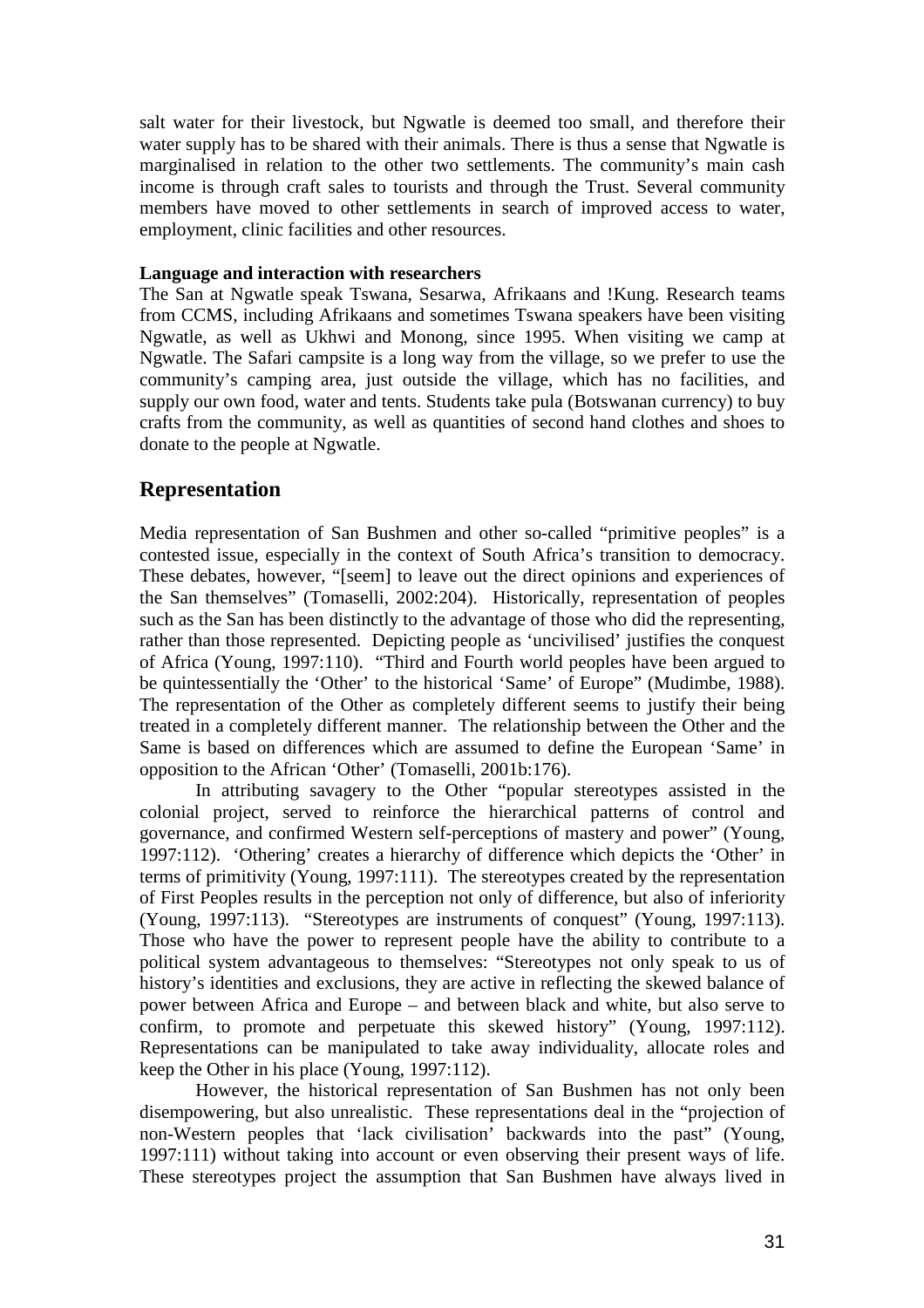exactly the same way. They "characterise 'difference' as natural, lacking a history of its own" (Young, 1997:113). Tomaselli (2002:204) suggests that "popular commentators…narrowly refer to First Peoples in terms of a fixed location in time, before written history, and locate the San in a particular space/place (the desert)." This is inaccurate because:

San languages, cultures and identities, like all other societies, exhibit social practices that adapt, change and develop continuously *through time*, space and place. This process contradicts the many films and television programmes which depict the San as a 'vanishing species' as a culturally isolated desert people, frozen in time…(Tomaselli, 2002:204).

An example is Jamie Uys's *The Gods Must be Crazy*, which depicts the San living as though it were still the Stone Age (without the mammoths) and too primitive and underdeveloped to cope with such an icon of modernity as a Coke bottle. The 'extinction' of Bushman people and culture may be the result not only of processes of dispersal, dispossession and genocide, but also of active promulgation by scholarly writing (and popular books and films) of a myth of the vanishing Bushman (Prins, 2000:1). John Marshall, who worked extensively with the Ju/'hoansi Bushmen in Eastern Namibia discusses the need to "urge documentary filmmakers to try to show reality" (Marshall, 1993:3), because:

Fantasies projected onto Ju/'hoansi by writers and filmmakers were among the worst threats the people faced in their struggle to develop their farms and keep their land. Documentary films showing Ju/'hoansi dressed in skins playing hunters and gatherers in the 1980s reinforced the fantasies and served as propaganda for the official and commercial interests seeking to establish the game reserve<sup>23</sup> (Marshall, 1993:3).

With regard to romanticised, unrealistic representations of the Bushmen, Marshall (1993:4) cautions that: "the contrast between the fantasy and the reality shows how myth and policy weave together. The myth that Ju/'hoansi are a kind of fauna, incapable of farming and economic self-development, is like a prophecy that is easily fulfilled. People with no land or water cannot farm." Thus it is possible to conceive of "*death by myth*" (Marshall, 2002).

It seems that indigenous people have lost the power to represent themselves (Young, 1997:114). In recent times, however, as a result of the internationalisation of the struggles of indigenous minorities mobilised by First People's organisations and global communications networks, filmmakers, photographers, anthropologists, development workers, politicians and funding agencies no longer have complete control over Bushman representations (Tomaselli, 2002:205). The first opposition to historical convention on representations of the San was evident when North American anti-apartheid anthropologists and filmmakers accused Jamie Uys's *The Gods Must be Crazy* of being racist, pro-apartheid propaganda (Tomaselli, 2002:205). Oppositions such as this to the representation of San Bushmen helped to create an opportunity for indigenous peoples to argue, discuss, negotiate and define their identities in postapartheid Southern Africa (Tomaselli, 2002:205).

 The establishment of the Khoisan Legacy Project at the University of the Western Cape led to the securing of government recognition of the Khoisan as a 'First

l

 $23$  The planned establishment of this game reserve involved the eviction of the Ju/'hoansi from the land on which they lived and produced a subsistence, and was supported by the perception that "Bushmen cannot farm" (Marshall, 1993:2-3).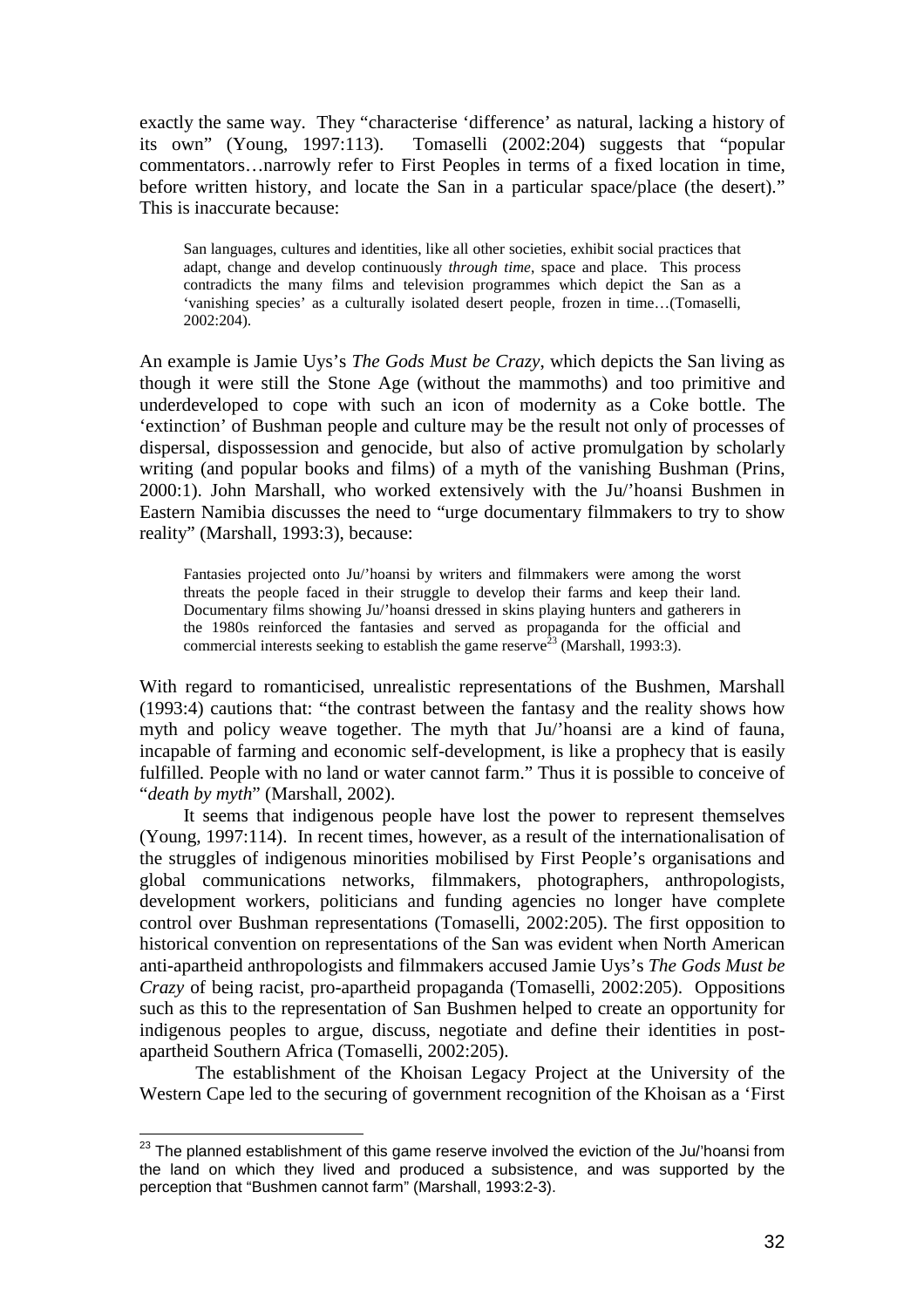People' and to the mobilisation of this constituency on the basis of the United Nations' Declarations on First People's rights. Partnerships with individuals and organisations focussed enabling First Peoples can further self-determination and empowerment:

One way in which this self-empowerment is occurring is via a strategic and structured alliance with filmmakers, academics, technologists and development workers. Not just any of them, but specifically those who understand the practice and power of participatory communication and research (Tomaselli, 2002:206).

The San are now able to mobilise their social agency and to influence films, programmes, videos and academic studies through which they are represented (Tomaselli, 2002:207-208). This is a source of empowerment. "Those who have represented the San are no longer the sole judges of what is in the record, of how to read it, or of framing it" (Tomaselli, 2002:215). The San have learnt that "we have to be concerned about ourselves…these days we have to work with our own heads, because in the past it was someone else's head that got us into trouble" (/Angn!ao/`un, quoted in Biesele, 1993). It is now possible for the San to form empathetic alliances with cultural intermediaries, through which their struggles can be made known on international media stages (Tomaselli, 2002:216).

The ≠Khomani Bushman community is internationally well known in movies, TV advertisements (Kalahari.net), photographs and academic studies. The remote Ngwatle community has had considerably less media exposure than the ≠Khomani, which is why I will focus more on the ≠Khomani in forthcoming discussion of representation and research methodology. Many films, books and articles about the ≠Khomani are disempowering in terms of the images of the Bushmen depicted, and in the way in which community members are treated by filmmakers and writers. Belinda tells us how, "these guys from Korea rocked up." They told the community that they just wanted to take some photographs for tourists, but Belinda was suspicious as they were carrying a professional video camera:

So I went into the grass hut there, into his house, and I said to !Nooi what's going on, because he was busy with the hi-fi, and he said no, he had to borrow a car battery, they want him to organise this hi-fi and see if it's playing. Next minute I hear in Afrikaans, "that woman must get out of the house". So I jump up and say, "hey, excuse me, don't chase me out of my place, where the hell do you come from? Do I come into Jo'burg or wherever you live and say get out of your house?"...This guy says to me, "no, we just want to show the modern Bushmen and how..." I said, "so you're doing a film"...In the end he was doing a documentary for Korea, to show them how Bushmen live, he wanted them to pose with a Coca Cola tin…Elsie started going off…they started rocking the kombi [minibus], and I said, "do it, get rid of them"…Bushmen don't usually do that kind of thing…When Vetkat saw it, he went off as well…They wanted to grab the film and the camera and destroy it… "This is why you must be careful" [Belinda told the Koreans]…They didn't even have the decency to be honest (Belinda Kruiper, 2001b).

This kind of disrespect implies a view of Bushmen as sub-human, which is often evident through representation. Many films and books still portray outdated stereotypes to which the San are forced to conform in order to survive:

[A group of filmmakers] just wanted to see what is shown all over already, how they got water in the egg and how they drink it...I said to them, "ag, do it" because these things have been shown all over, if we have to plant another egg in the sand and pretend to get it out, let's do it. But also, how to hunt an ostrich…I said to the guys, "how do we hunt an ostrich?" So they said, "we don't know. He says we're supposed to shoot it with a bow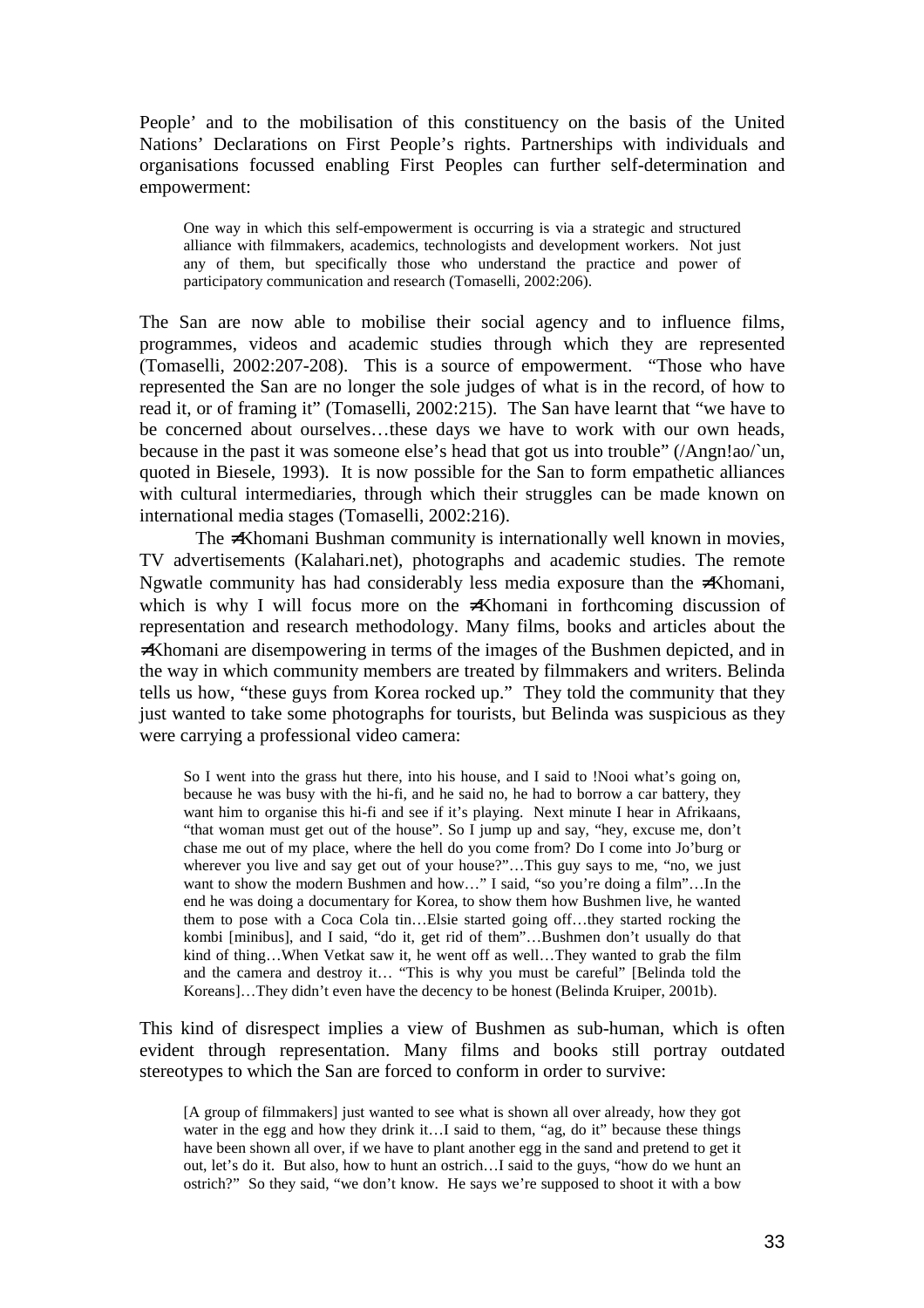and arrow." But an ostrich is wild usually…They would bring this ostrich. So they planned they were going to tie it by the leg on the tree, and then like aggravate it to look wild, and !Nooi would target the arrow and all this...Of course they rock up with a baby, a chicken! They were horrified, the Bushmen! They didn't even want to go further, they said, "what do they think? Now the camera's gonna show us killing a baby." And this group insisted. Eventually we just said turn it into a joke. I said, "the world is gonna see you people as savages, and typical of destroyers, because you're killing a baby ostrich." But they were also so desperate for food at that stage, where 4 families were now at least gonna get R200 each and they could feed their children…The day before it was said they would get this money plus they could have meat and the ostrich. Now you think a big ostrich, that's biltong, the whole toot, and this chick rocks up!…They can laugh about it but it's serious stuff, it's out there in the media. And it projects something completely different. And nobody knows that back home it was a survival situation (Belinda Kruiper, 2001b).

The ≠Khomani often feel exploited because they do not receive any financial return for their work with filmmakers, photographers or writers, neither do they see copies of the films, photographs and books. Isak Kruiper observes that the community often gets nothing in return for their involvement with filmmakers: "…they send nothing back to us. That is actually what holds us back here sometimes for a film that we do. That we get nothing back" (Isak Kruiper, 2001). There is a perception that the Bushmen are giving their knowledge to researchers and other visitors, and that this also should not be given away for free. Recorded stories, photographs and other cultural records are seen as an important part of the Bushmen's heritage, which should be kept in the community for future generations. "All her - Ouma Antas's - research material must be given to the family…That's what she wanted. She wanted me to get all the stuff so that I can make sure the children get something back one day. She doesn't trust what's out there. And she's dead today" (Belinda Kruiper, 2001a). Members of the ≠Khomani seem to feel that being represented involves giving part of themselves, and often receiving little in return:

Chantel: And journalists, people from the newspaper and the radio, do they also come? Ouma !Una: Everyone. They come and fetch anything and everything. Our complete souls, they've even taken our heartbeats…I've been talking since who knows when and I'm doing everything all over again. But it's our work…It's our work to talk (Ouma !Una Rooi, 2000).

## **Policy**

The Bushmen's work is to talk, Ouma !Una suggests (2000, see above) – but there is considerably less policy and legislation relating to the regulation of this labour than in other employment sectors. Some of the grievances relating to representation of Bushmen, and their perceived exploitation by various filmmakers, researchers, anthropologists and writers seem to have come to the attention of the NGOs representing the interests of the San. The Working Group of Indigenous Minorities in Southern Africa (WIMSA) has issued a document discussing research policy relating to the San, as well as a formal research contract and media contract. According to WIMSA's statement on research policy:

WIMSA, as the organisation representing the interests of all San in Southern Africa, has noted that:

The San are widely regarded as one of the most highly researched populations in the world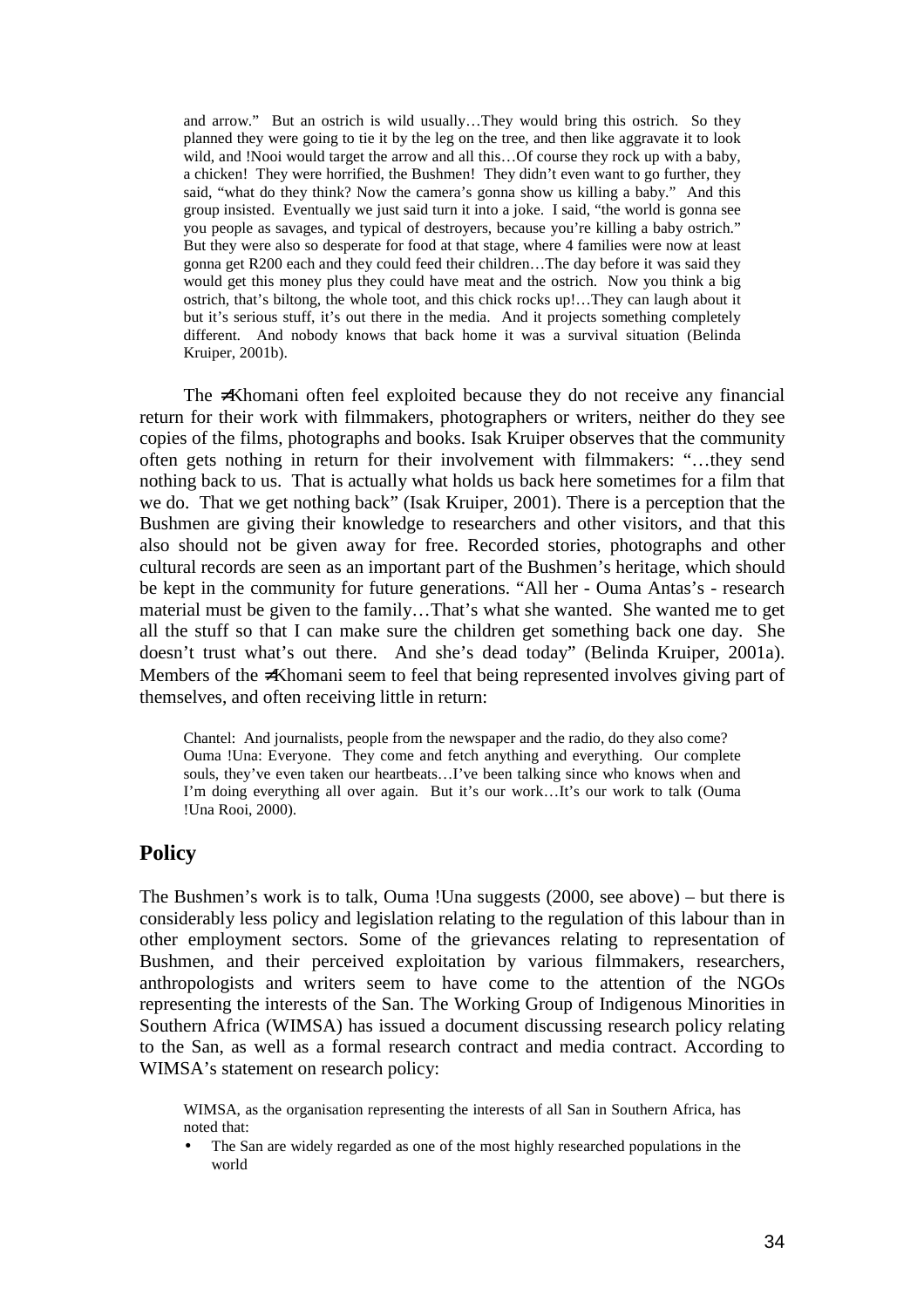- Very little, if any, published research has however resulted in any tangible benefit for the San
- The San are seldom, if ever consulted about the nature and purpose of research, the possible benefits for themselves, and the possible consequences such as loss of intellectual property resulting therefrom
- The personal, cultural and social lives of the San have been exposed in an often unethical manner harmful to the collective dignity and privacy of the San peoples. Nevertheless research is and can be of benefit to the San in various ways, and the decision has been taken that it should be managed and controlled by WIMSA in a proactive manner on behalf of present and future generations of San (WIMSA Research Policy, undated).

The Research and Media contracts respectively require the researcher/contractor to describe in detail the research project or production to be undertaken, to state whether the subject matter contains any sensitive material or intellectual property, and if so "what arrangements have been made to protect the rights of the San?" (WIMSA, Research/Media Contract, undated). Both contracts require the contractor to reveal exactly what remuneration will be given to all participants, and stipulate that "no 'handouts' (such as clothes, sweets, alcohol) will be given, only tobacco and meals are to be provided if requested" (WIMSA, Research/Media Contract, undated). In signing the contract, the contractor states that "The San will be paid as stated on the media[/research] contract in respect of the various services offered" (WIMSA, Media Contract, undated). By signing these contracts, researchers and filmmakers undertake to provide the San organisation involved in their project "with a copy of the final product prior to final edit and release, for the purpose of ensuring that the depiction of the San is appropriate and in accordance with the undertakings" (WIMSA, Media/Research Contract, undated). They also undertake to "respect the culture, dignity and wishes of the San throughout the conduct of the research[/production], refraining from publishing any facts or portrayals that might be harmful or detrimental to the San" (WIMSA, Research Contract, undated), to provide the San with any and all information they request relating to the research conducted, and to provide the San organisation with a certain number of copies of the final product, free of charge.

 The Research/Media contract is to be signed by the contractor, a representative of each San organisation involved and WIMSA. The forms are then sent by the contractor to WIMSA or SASI for processing. This bureaucratisation, on behalf of a largely illiterate people, begins to point to the level of control WIMSA is attempting to exert over the process of representing the San, leading to the possible perception that certain NGOs "believe they *own* the Bushmen" (Belinda Kruiper, 2001a).

 Although the WIMSA statement on research policy declares that "The San people alone shall ultimately determine what form of research, and under what conditions, shall be performed on or about them", it also makes the following points:

- Decisions on research programmes are of broad impact, and should as far as possible be referred to WIMSA as the central San organisation for co-ordinated authority and approval.
- Only recognised San leaders, duly authorised by WIMSA, are thus entitled to provide permission to individuals and organisations wishing to conduct or publish any research on or regarding the San peoples (WIMSA, Research Policy, undated).

This sort of policy makes the Bushmen feel that organisations in authority are making decisions on their behalf. ≠Khomani traditional leader Dawid Kruiper is aware that WIMSA has "made the one or other contract" relating to productions and research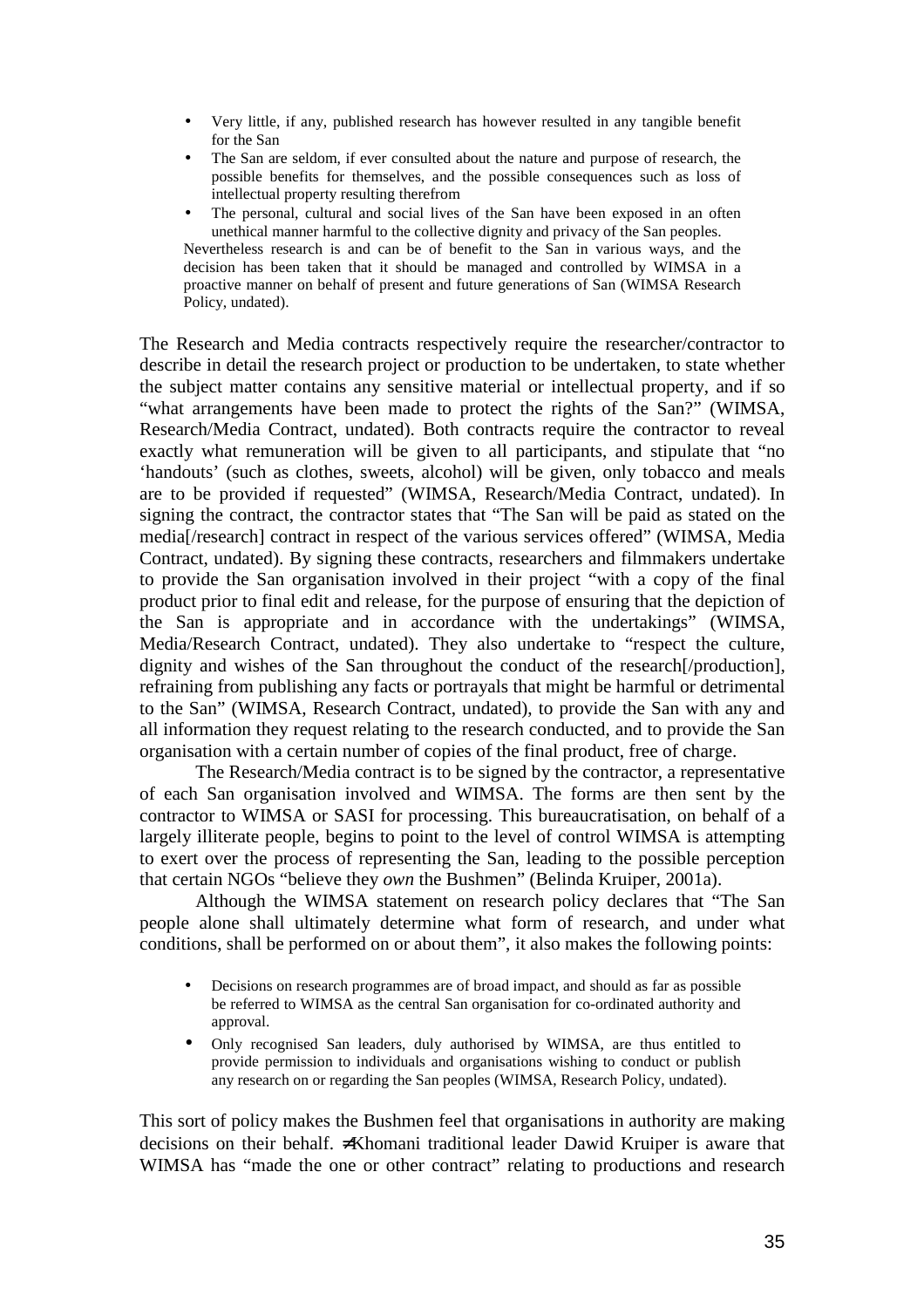about the San (Dawid Kruiper, 2002a). Dawid feels, however, that "WIMSA decides for me, behind my back, and I don't know how far I am in, where I stand" (Dawid Kruiper, 2002a). He also alleged that when he makes a film, "I have to give WIMSA 20% thereof…" (Dawid Kruiper, 2002a). Whether or not this is the case is not made clear in the contracts. He does not express confidence in the likelihood of these contracts helping him or his community in the future: "people come and then they make films and then they screw me, I get nothing…if supposedly everyone wants to help me, they must help me with all their hearts…If there's someone who wants to make a film, then he must come to me so that we can negotiate" (Dawid Kruiper, 2002a). Dawid believes that WIMSA should consult with him about their policy decisions relating to the ≠Khomani: "WIMSA must also ask me what he must do, what must I do for him?" (Dawid Kruiper, 2002a).

 Belinda Kruiper pointed out the lack of potential for such policies to be effectively implemented:

…what WIMSA is hoping to do. They've apparently got a media policy in place and I've seen the document, and I had to sort of implement it when I was working for SASI. I gave the document one look and chucked it out…Because how is WIMSA, who's sitting in Namibia, and SASI, who's in Cape Town, going to implement that in the Kalahari? How? By the time people drive to the Kalahari, they say, 'oh, we've been through WIMSA and we've signed the media policy document.' I believe them, right…Okay, so now these people go, we're not getting cash on the ground because its all going to WIMSA. At what stage do we get the money? After how many processes? (Belinda Kruiper, 2001c).

If the policy is going to work, it "should be implemented on the ground level. And in fact by the parties who they're usually looking for to do the filming…they want Kruiper and his family. So it should be there, and then you must look at the Kruiper family and say, 'who do we have there as a resource to implement it?'" (Belinda Kruiper, 2001c). This approach sounds like a logistical non-starter for a bureaucratic organisation working with isolated, rural, largely illiterate communities. Also an ethical nightmare for a researcher wanting to do justice to her research partners/subject communities.

 This examination of the representation of Bushmen and the repercussions of representation experienced by San communities has led me to an awareness of the need for a methodology of truth, accountability and empowerment. The examination of theories of reflexivity and auto-ethnography which follows forms part of my search for a research methodology which forces me to examine my motivations, actions, expectations, perceptions, relationships, interactions, truthfulness and representations on every level, at every stage of the research process.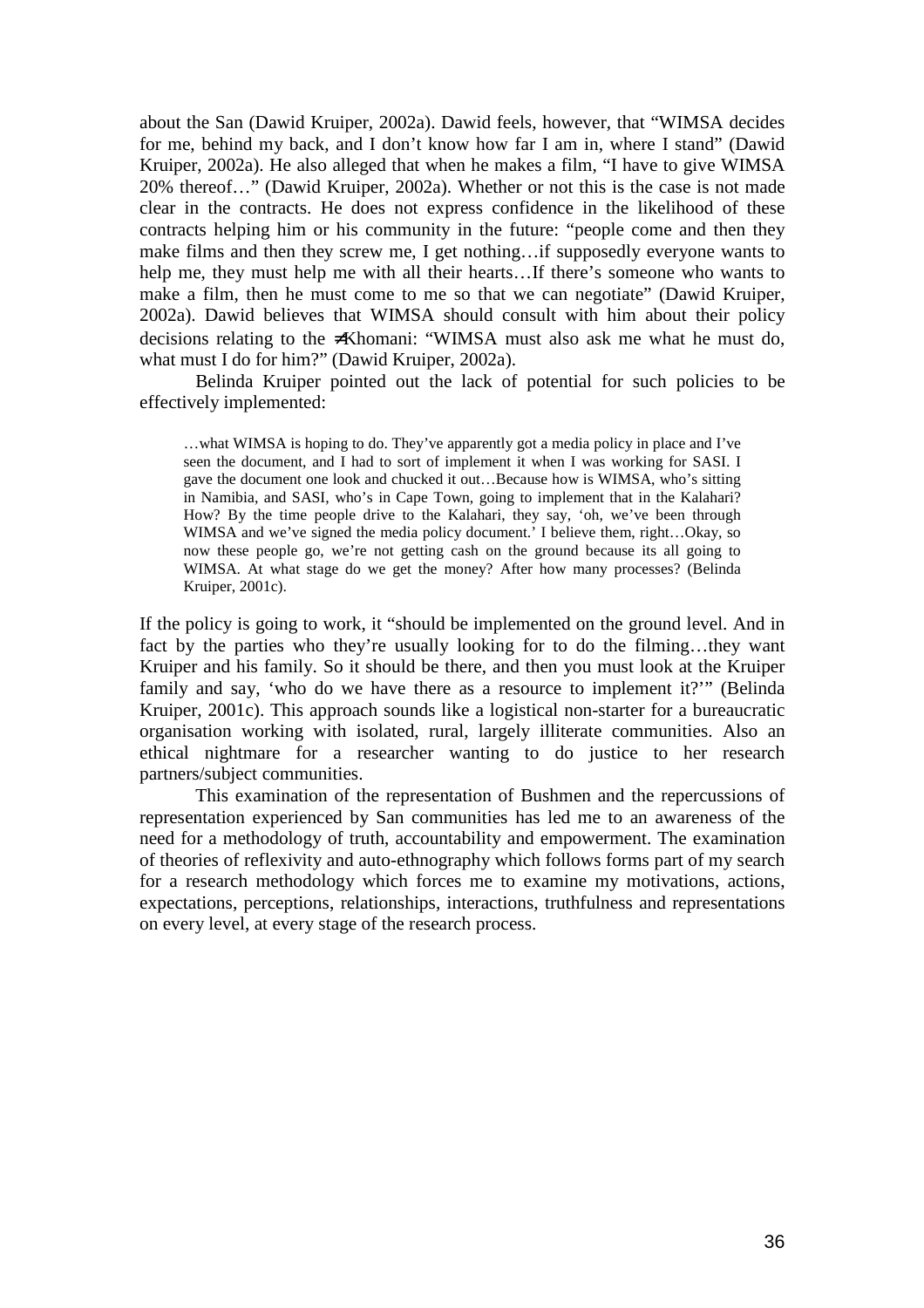## **Chapter Three**

## **Literature Review: Theories of Reflexivity and Auto-Ethnography**

We want to mess up this textuality with context, politics, and economics, in trying to understand the mess and confusion of everyday life. We expect our students to get their hands dirty in the real world and to critically work with, alongside, and through nongovernmental organisations, communities, and organisations, whether at grassroots, in civil society, or within the realm of the state. Action and struggle have muddied the literary academic exercise perhaps, and the clean theories of making sense of the world via texts, texts, and more texts have been brought into conditional disrepute (Tomaselli, 2001c:152).

I first learned of the theory of reflexivity in relation to documentary film, during a course on Visual Anthropology offered by CCMS. Thus I will begin this section by discussing theories of reflexivity in relation to ethnographic filmmaking, referring to examples of productions about Bushmen which incorporate elements of reflexivity (*N!ai: Story of a !Kung Woman* – John Marshall, 1980; *The Great Dance* – Craig and Damon Foster, 2000; *Search for the Bushmen* – Agnieszka Piotrowska, National Geographic, 2002; as well as videos made within CCMS: *Kalahari Fires* – Mary Lange and Xolani Nxumalo, 2002; *Vetkat* – Timothy Reinhardt, 2002; *I Am You Are?* – Marit Sætre, 2003 and *Reading Photographs in the Kalahari* – Linje Manyozo, 2002). I will continue to examine how reflexivity can be applied to auto-ethnographic writing, discussing examples such as the work of Nate Kohn, Peter Metcalf (*They Lie, We Lie: Getting on with Anthropology*) and Richard Katz, Megan Biesele and Verna St. Denis (*Healing Makes our Hearts Happy*) as well as reflexive writing which is beginning to emerge from our own project.

# **Reflexivity in film**

## **Theory**

By revealing his role, the filmmaker enhances the value of his material as evidence. By entering actively into the world of his subjects, he can provoke a greater flow of information about them. By giving them access to the film, he makes possible the corrections, additions, and illuminations that only their response can elicit. Through such an exchange a film can begin to reflect the ways in which its subjects perceive the world (MacDougall, 1995:119).

Jay Ruby (1977:7) suggests that the origins of documentary reflexivity are with the Russians in the 1920s and 1930s and the French in the 1950s and 1960s. The concept of reflexivity in documentary can be seen to have been developed by Dziga Vertov and Jean Rouch. According to Ruby (1977:7), Dziga Vertov was "more concerned with revealing process than revealing self". He wished "the audience to understand how film works…in mechanical, technical, methodological as well as conceptual ways, thereby demystifying the creative process" (Ruby, 1977:7). Vertov's goal was to help the audience understand the "process of construction of film so that they could develop a sophisticated and critical attitude" (Ruby, 1977:7). This can be seen in Vertov's *The Man with the Movie Camera* (1929) by the presence of the cameraman in the film. Rouch was also concerned with the response of his subject communities to his films, with the development of 'participatory cinema' (Tomaselli, 1996:166): "And the most marvellous dialogue that I had at that moment was when the fisherman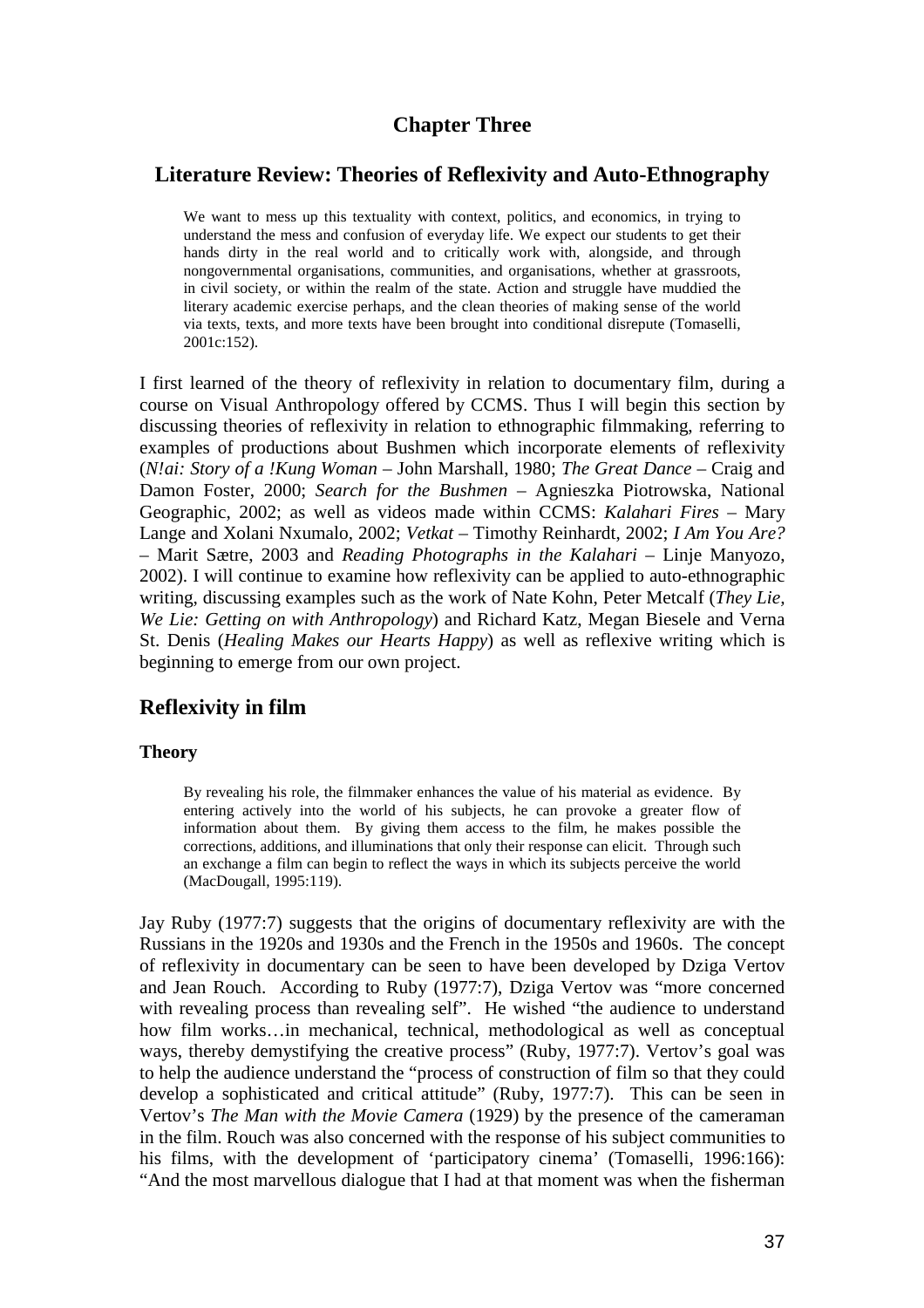began to criticise me: 'what, when did you hear music during a hippopotamus hunt?'"(Rouch in Fulchignoni, 1989:274).

 Ruby's argument for reflexivity is based on Fabian's (1971:27) concept of the "*dialectical unity* between producer, production and product". Fabian (1971:25) argued that "in anthropological investigations objectivity lies neither in the logical consistency of a theory, nor in the giveness of data, but in the foundation…of human *intersubjectivity*"*.* A film cannot be entirely objective, but needs to create awareness of the producer as part of a process of 'human intersubjectivity', human interaction. "Social facts are given to us in a context of communicative interaction" (Fabian, 1971:27). Fabian (1971:35) argues for the need for a "unity of theory and praxis", that the "study of a people…must be 'communicative' rather than 'observative', i.e. it must be carried out as a common enterprise of understanding" (Fabian, 1971:41). Tomaselli (1996:152-3) refers to the way in which

the 'God's-eye view' of conventional documentary…denies alternatives, other ways of seeing things…Orthodox documentary relationships and those kinds of connections which become real through other-than-visual ways...significatory devices have the effect of mystifying and hiding the processes which make up the conditions of social, economic and political life.

Fabian's concern with the need for revelation of producer-process-product seems to relate to his awareness of the othering that takes place in anthropological filmmaking: "*distance*, spacio-temporal but also developmental, *was not the object* of explanation; it was a necessary assumption, a conceptual category involved in the constitution of the Other, i.e. the object of anthropology" (Fabian, 1985:13). A documentary film which gives no indication of the process by which it was made, is able to disguise the discourse of anthropology which requires that "its object - other societies, some of them belonging to the past, but most of them existing contemporaneously in the present – be removed from its subject not only in space but also in time, to be not yet what we are" (Fabian, 1985:14). The term 'othering' "expresses the insight that the Other is never simply given, never just found or encountered, but *made*" (Fabian, 1990:755).

Othering in documentary film is part of the process by which that film is made. Fabian (1985:19) suggests that criticism of this kind of othering representation comes from "theorists who seem to have been driven to their position by the experience of fieldwork as communicative praxis…they begin to think about the consequences this should have for other phases in the production of anthropological knowledge". John Marshall (1993:21) seems to have realised that "the impact of myths on people like Ju/'hoansi is fast and devastating, but projecting myths instead of facing reality can eventually hurt the audience as well". To acknowledge the "dialogical nature of ethnographic research" (Fabian, 1990:764), "that Self and Other are inextricably involved in a dialectical process will make anthropology not less but more realistic" (Fabian, 1985:20). This acknowledgement will not only allow for more realistic documentary, but less opportunity for othering, as the 'Other' is seen to be interacting with and imparting information to the 'Same'.

Ruby's argument for autobiographical and self-consciously made films (1977) derives from Fabian's concept of producer-process-product. According to Ruby, "most filmmakers present us with the product and exclude the other two components" (Ruby, 1977:3). He argues that unless audiences have knowledge of all three components, "a sophisticated and critical understanding of the product is virtually impossible" (Ruby, 1977:4). For a film to be reflexive,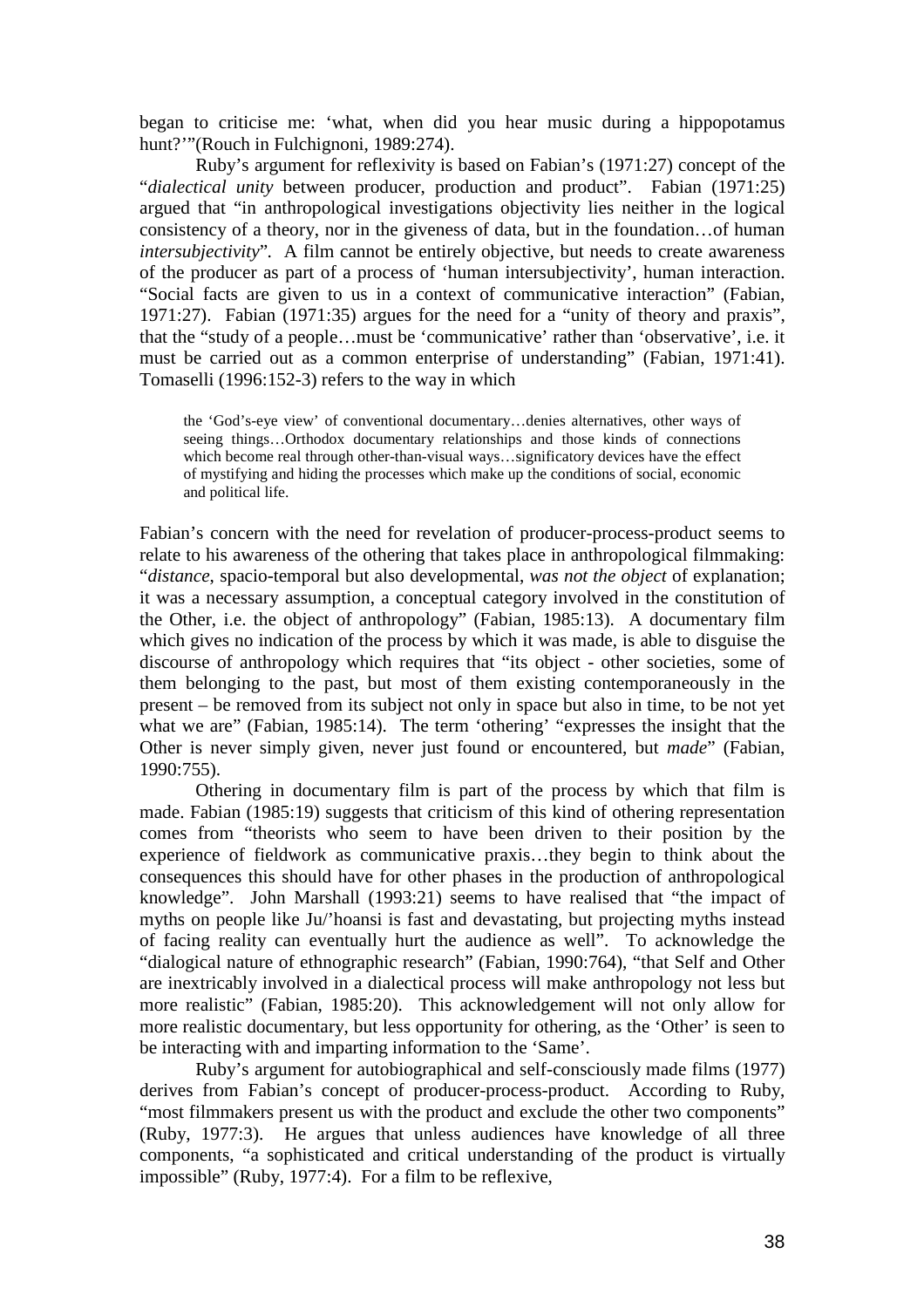the producer deliberately and intentionally reveals to his audience the underlying epistemological assumptions which caused him to formulate a set of questions in a particular way, to seek answers to those questions in a particular way, and finally to present his findings in a particular way (Ruby, 1977:4).

Thus the audience has the opportunity to interpret the film in the light of the producer's subjectivities – his/her interests, intentions and ideological assumptions, and the process by which these were incorporated into the produced text. This kind of revelation is not necessarily a simple job for the producer:

To be reflexive is to be not only self aware, but to be sufficiently self aware to know what aspects of self are necessary to reveal so that an audience is able to understand both the process employed and the resultant product and to know that the revelation itself is purposive, intentional and not merely narcissistic or accidentally revealing (Ruby, 1977:4).

Reflexivity also places the filmmaker in a vulnerable position, as he is forced to "reveal that films…are created structures…articulations of the filmmaker and not authentic truthful reconstructions" (Ruby, 1977:10). "The reality portrayed is relative to the technology of the cinematic (or video apparatus), and the techniques and practices of production, and the objectives, attitude and ideology of the filmmaker… film and television are not objective/neutral" (Tomaselli, 1996:159).

### *N!ai: Story of a !Kung Woman* **and** *The Great Dance*

Films often tell the viewer "more about the ideology, attitudes and prejudices of the producers than they do about their subjects" (Tomaselli, 1996:200). "*The Hunters* was a romantic film by an American kid, and revealed more about me than about the Ju/'hoansi" (Marshall, 1993:39). By the time Marshall filmed *N!ai: Story of a !Kung Woman*, it occurred to him that, "What the people I am filming actually do and say is more important than what I think about them" and that it was more important to "investigate instead of create" (Marshall, 1993:20). This makes me wonder about the inclusion of giraffe hunting scenes in *N!ai*, which seem similar to those in *The Hunters*. Was Marshall not quite ready to give up the romantic, constructed images? Was he trying to show that his ideas had changed? Or was it an attempt to locate N!ai's childhood in the context of his earlier films? I also wonder about Tomaselli and Sheppersons' (1997:281) observation that Marshall failed to find any "wild Bushmen" for *The Hunters* "so he constructed without acknowledgement an ethnographic present in terms of the dominant theoretical Western image of a 'Stone Age' people caught-in-time". Was the depiction of N!ai's childhood a realistic contrast to the non-idyllic present, or is the sad reality of 1978 a contrast to the rosetinted perceptions of Marshall's youth?

Ruby's ideals for the purpose of reflexivity seem to be understanding, truthfulness, transparency and knowledge. "Reflexivity offers us a means whereby we can instruct our audiences to understand the processes of producing knowledge about the world" (Ruby, 1977:11). "Reflexivity reconstitutes ethnographic film in itself as a process towards producing knowledge" (Tomaselli, 1996:207). Jean Paul Fargier (1980:182) argues that, "in the cinema the communication of knowledge is attendant on the production of knowledge about the cinema". It involves revealing methodology (Tomaselli, 1996:176). Description in film of the ethnographic method is necessary to establish anthropological validity (Tomaselli, 1996:198). Homiak and Tomaselli (1999:296) refer to the need for "locations and identifications of the people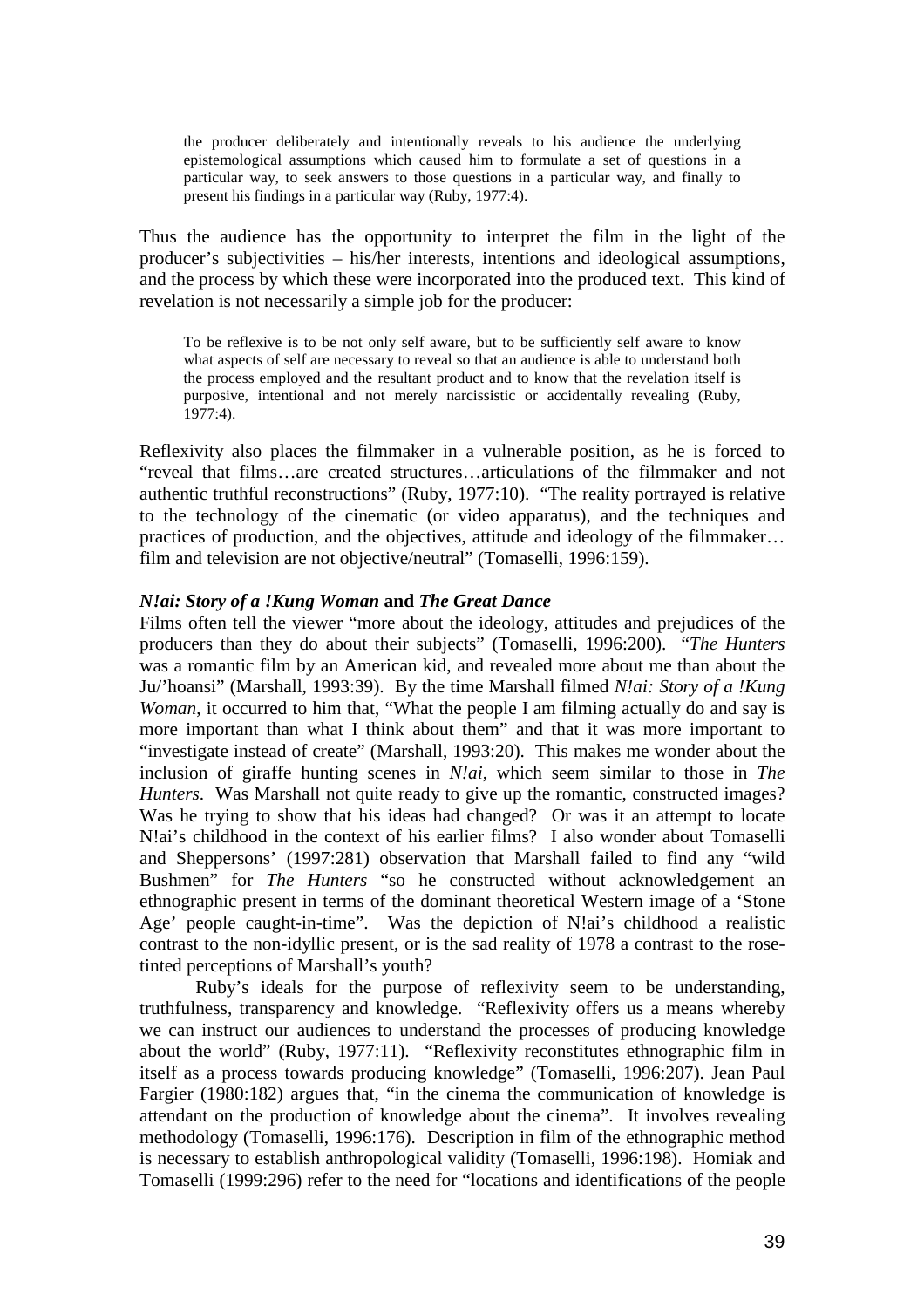or groups or societies" to be provided. This is seen in *N!ai*, where the text at the beginning of the film gives its location at Tshumkwe, Namibia, and that the shooting of the film took place over 27 years, beginning in 1951. The title obviously identifies the community as the !Kung, which allows the viewer to attempt to analyse the accuracy of its portrayal of a way of life and political situation. According to theories of reflexive methodology, "filmmakers, along with anthropologists, have an ethical, political, aesthetic, and scientific obligation to be reflexive and self-critical" (Tomaselli, 1996:206).

 The works of many other theorists support Ruby's concern for reflexivity in ethnographic/anthropological documentary film. Peter Biella (1993:49) argues that "Most ethnographic films exist without any scholarly support". They are often perceived as inferior to ethnographic writing, because they lack scholarly apparatus such as footnotes and references, and suffer from a "loss of clarity and complexity" when many hours of footage is condensed into a film (Biella, 1993:149, 163). According to Heider (1976) the value of an ethnographic film is proportional to the significance of the research and analysis on which it is based. One often responds sceptically to a documentary that gives no indication as to the sources of its information. An awareness of the methodology involved in the making of a particular film would give one insight into the credibility of its content. "Revelation of process requires incorporation of the observer/anthropologist" (Tomaselli, 1996:206). "Ethnographic film should be understood as a record not just of another culture, but of an encounter between filmmaker and film subjects who between them achieve a form of communication across the cultural divide" (Henley, 1998:36). Crawford (1995:8) argues, "Whether the anthropologist likes it or not, he or she is forced into the position of and intermediary between the society in which research is carried out and the outside world" in a *process* of 'othering' and 'becoming'.

The exclusion of the ethnographic presence (Heider, 1976) from the product creates a huge gap in understanding the behaviour of the 'object' of study, as this is inextricably involved with the object's interactions with the filmmaker. The ethnographic presence to a significant extent shapes the film, as "people under observation often act and react for the camera rather than behaving as if it was not present" (Tomaselli, 1996:197). Through reflexivity "filmmakers can build their presence into the structure of the film and actually show the effects that their observation is having on the behaviour of the people being filmed" (Tomaselli, 1996:198). Reflexivity deals with films as 'structured creations', underlining that 'this is a film' by revealing the presence of the camera and film crew (Crawford, 1992:77). *N!ai* to some extent includes the ethnographic presence, but does not really show the interaction and relationship between N!ai and John Marshall. Mostly it seems she is talking to the camera, not to a person. A filmmaker can never be a fly on the wall; the presence of an outsider will always affect the dynamics of the subject community.

 David MacDougall (1995:125) concurs that "no ethnographic film is merely a record of another society: it is always a record of the meeting between a filmmaker and that society". He argues that:

In his refusal to give his subjects access to the film, the filmmaker refuses them access to himself, for this is clearly his most important activity when he is among them. In denying a part of his own humanity, he denies a part of theirs. If not in his personal demeanour, then in the significance of his working method, he inevitably reaffirms the colonial origins of anthropology (MacDougall, 1995:124).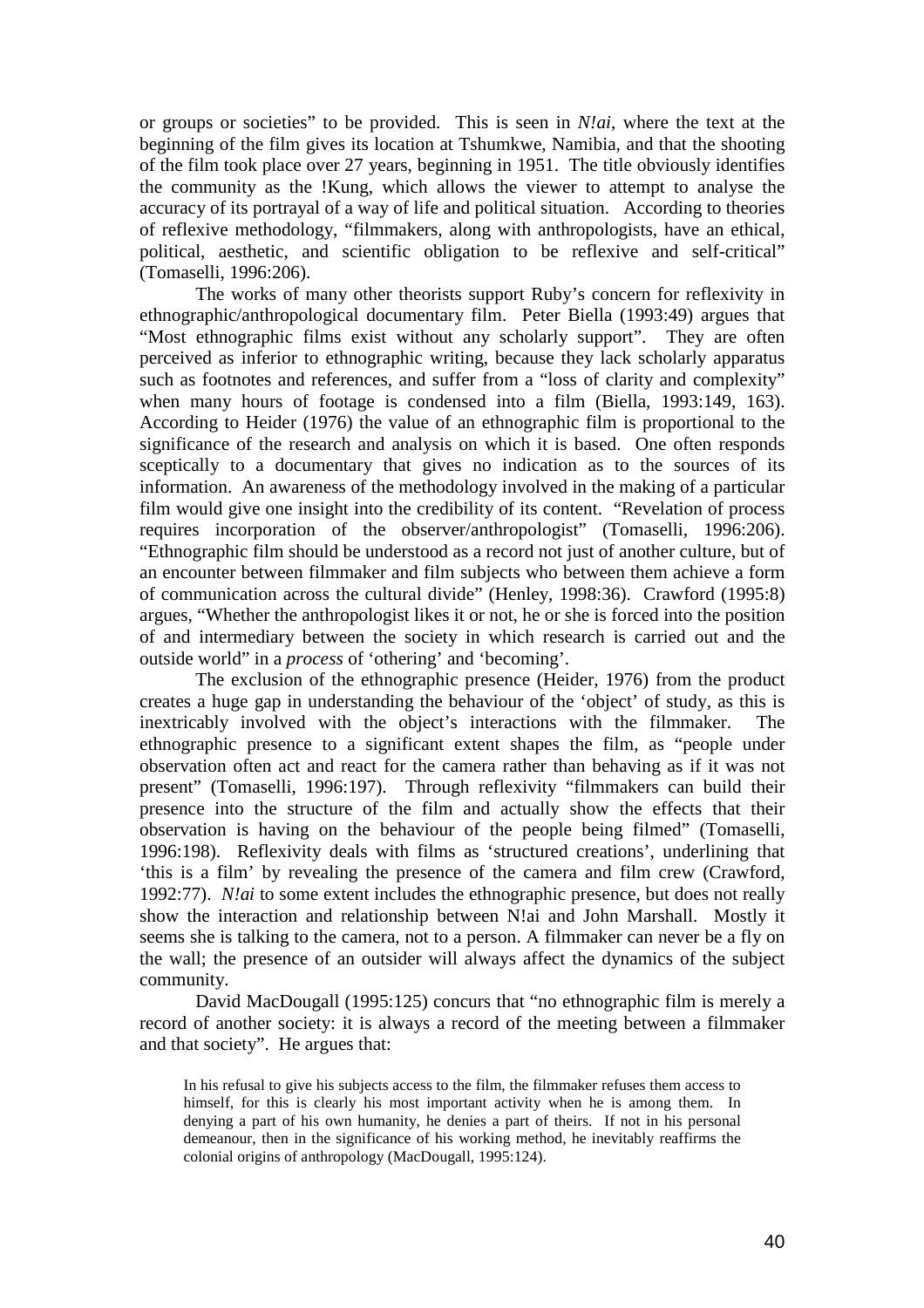Making films about people without consulting or interacting with them in an atmosphere of equality among human beings contributes to objectification of the other and perpetuates racial dominance and supremacist attitudes. MacDougall (1995:125) argues for these patterns of Western hierarchical superiority to be reversed by the possibility of Participatory Cinema, "bearing witness to the event of the film and making strengths of what most films are at pains to conceal. Here the filmmaker acknowledges his entry upon the world of his subjects and yet asks them to imprint directly upon the film their own culture". Tomaselli (1996:165) also refers to Participatory/Shared Anthropology, which involves "treating subjects as equals and building mutual respect. Subjects contribute to films and representations of themselves".

*The Great Dance* (2000) to some extent attempts to achieve this criterion (see Dodd, 2002). The acknowledgement that the film was based on the original field recordings of !Nqate Xqamxebe indicates a degree of participation by the San in their representation. According to director Craig Foster, "we would go through each sequence of the film with them to get their detailed feedback" (Sterkowicz, 2000:37). Executive producer James Hersov stated, "our film was made with the full cooperation of the individuals and community involved…we have tried to let this film be the hunters' story" (Hersov, 2001). The portrayal of hunting in the film seems to resonate with San people, as Belinda Kruiper (2000) said, "catching the truth and essence of what happened between man and beast…I was immediately at peace with this filmmaker".

 "Films about people are specific discourses embedded in broader, constantly changing social processes and ways of encountering others, whether or not these are acknowledged in the films themselves" (Tomaselli, 1992:216). One cannot fully understand a film outside the context of its production. "The problem for the viewer is how to distinguish between the mental text elicited by the representation on screen, the representation as it occurred or was enacted, and the pro-filmic event itself (what actually existed prior to the making of the film)" (Tomaselli, 1992:214). With regard to reflexivity:

The ultimate comment may be that Marshall's *N!ai: Story of a !Kung Woman* (1980); the first edited ethnographic film to admit modernity amongst the San, was made at the same time and place as *Gods I* and includes a scene on the making of Uys's film. The two films intersected each other, each a comment on different paradigmatic moments and ways of representing the San. These films may well articulate two sides of the same coin, the one side now legitimated at the expense of the other (Tomaselli, 1992:217).

The reason filmmakers such as Jamie Uys may resist the legitimisation of the reflexive film at the expense of the unidimensional product is that reflexivity carries the risk of forcing one to get inside a story one does not want to be in (Denzin, 1998:281). Far more comfortable to remain safely in one's theoretical air-conditioned car or hotel, without having to deal with the poverty, the discomfort, the sickness, the drunkenness, the hunger, the fear. I wonder why Marshall included that scene, where we laugh at the white directors who cannot understand the actor when he picks up little "is this supposed to be my son?" for the hundredth time and greets him with an affectionate "Hey you little creep". Is it supposed to show the difference between Marshall and filmmakers like Jamie Uys, or Marshall in 1978 and the naïve, idealistic American boy? Or to legitimate Marshall's ethnographic presence and construction of a film at the expense of this more obvious one?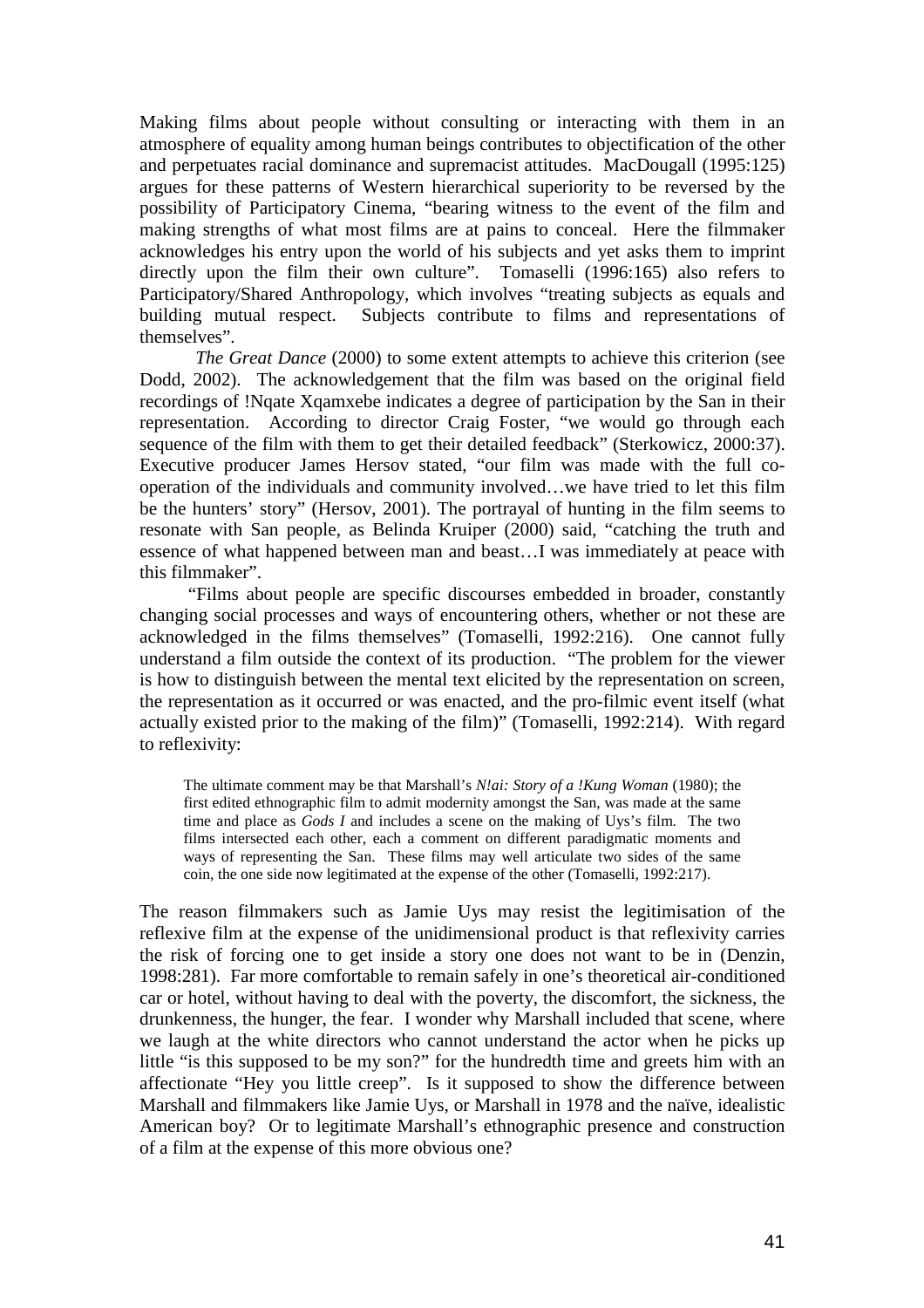*N!ai: Story of a !Kung Woman* was the result of Marshall's return decades later to the group he had previously filmed. Visibility of the director in the film "draws viewer attention to the nature of the subsequent encounter in the context of massive social changes which have occurred in the interim" (Tomaselli, 1996:207-8). The context of *N!ai* is quite specific, the film includes interviews with N!ai and also with government officials, visits to the school, the clinic, financial issues. The scene where "we joined N!ai at church" and listened to the story of the Samaritan woman at the well, whom N!ai thought was quite the slut for going around alone and talking to a strange man (Jesus) who was clearly trying to take advantage of her, gives a "being there" impression of the cultural imperialism that existed. Through his years of filmmaking, Marshall seems to some extent to have learnt the value trying to "put the surrounding realities into a context around the window of [his] camera" (Marshall 1993:83). Films such as *N!ai* offers "extremely uncomfortable scenes of San social integration, drunkenness, cultural alienation…They engage viewers at an emotional level not normally achieved by anthropologist filmmakers" (Tomaselli, 1996:200).

Reflexive film incorporates the voices, the ideas and the experiences of its subjects, as well as its producers. The voices in Marshall's film include N!ai speaking in !Kung, an African woman translating N!ai's story, and the white narrator giving additional information, the voice of the producers. To some extent, it is N!ai's story*. The Great Dance*'s use of a black African narrator addressing the audience directly creates a sense of authenticity, as the viewer feels that in the encounter, the Bushman, rather than the white director, is speaking to him or her. The use of subtitles as the characters themselves speak in their own language increases the sense of hearing the voice of the Bushman (Nichols, 1981:182-185). These films begin to allow ordinary people to speak out about their lives. With regard to process: "…teaching the technical aspects of film and video; it is important to understand how photographic and electronic techniques, properly mastered, can influence narrative and postnarrative structures and contribute to new ways of story telling" (Kohn, Personal Statement).

 The critical reflection – initiated by the application of reflexive methodology – on one's interaction with one's subjects raises the issue of responsibility towards them. After filming his original footage in the 1950s, Marshall returned to America where he studied anthropology. After that his footage was accompanied by anthropological study guides (Tomaselli, 1992:212-3). "The dominant anthropological paradigm until the late 1970s was that the San were remnants of the Stone Age. Living in a state of 'pristine primitiveness'"(Tomaselli, 1992:208). Marshall tackled this assumption by publishing ethnographies on the San, "concentrating on how to improve their material conditions" (Tomaselli, 1992:213). Reflection on his experiences filming the San led Marshall to consider their practical, social needs. Tomaselli (1996:120) suggests that the films Marshall made after his return to Namibia in the late 1970s "reflect an urgency, a commitment, and offer proposals and solutions that have already had some concrete effect for !Kung survival and dignity". "Through the !Kung Bushmen Foundation, Marshall facilitated resistance by the Namibian San to the South African government's destruction of this group politically, culturally, economically, territorially and socially" (Tomaselli, 1996:118).

 It is difficult, however, to determine how effective a film can be in altering the standard of living of a remote community. "The literature is replete with claims by filmmakers on how films and videos have benefited 'their' subjects…claims like this need to be treated with scepticism and further evaluation" (Tomaselli, 1996:275). *The Great Dance* is the first film to be supported by WIMSA (Working Group of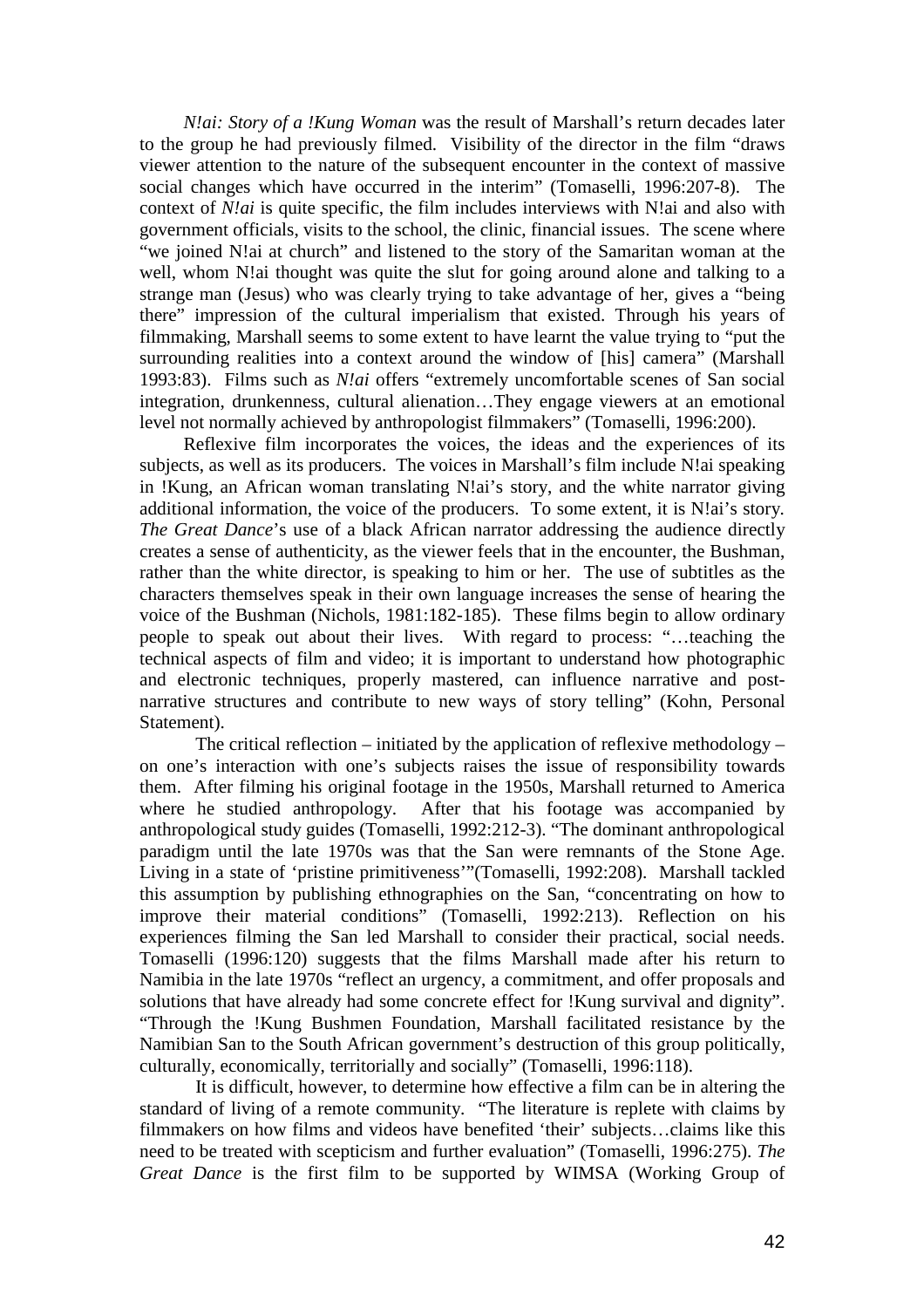Indigenous Minorities in South Africa), an organisation that aims to achieve political recognition for the San and to regain their identity and pride in their culture. This documentary is perceived to give the San "a more far-reaching and hopefully louder and clearer voice than they would otherwise have had" (Weldon, 2000). Roger Chennells, who works as a human rights lawyer for certain Bushman communities, states that, "WIMSA and the San heartily endorse the broad promotion of the film and strongly encourage broadcasters and distributors to give it as wide a screening and as much publicity as possible" (Chennells, 2000). It seems that the representation of the San though this medium has the potential to make a positive difference in their lives through the responses and awareness it creates. Time will tell what real changes are made as a result of the distribution of this film. The Bushmen in Botswana are still today victims of appalling human rights violations. N!ai in Tshumkwe may not have experienced any tangible, long-term benefits or liberation from dependence as a result of starring in a film that has been viewed by thousands of anthropologists, scholars and others:

If anthropologists are to guide constructive processes resulting from their encounter with communities, they need to theorise the nature of that encounter and to acknowledge the power structures and relationships that develop. This is done by Marshall in *N!ai: Story of a !Kung Woman* (1980) with his vignette on Uys's concluding shots of *Gods I*. But this reflexivity about another film is lacking from his own films although a Documentary Educational Resources (DER) catalogue states: 'Ironically, some of N!ai's problems stem from the wealth she has acquired through her work with the Marshall film crew, as well as work from numerous other white photographers and filmmakers who have found her beautiful' (Marshall Cabezas and Nierenberg, 1990:4). N!ai's photogenic demeanour has become the community's nemesis: they are just as dependent on her as she is on white film crews (Tomaselli, 1992: 216).

N!ai's story is an example of how relationships within a community can be changed by filmmakers. In the first part of the film, set in the 1950s, she is part of a cohesive clan. By the end she is alienated from the community and her family. This was largely as a result of her income from filmmakers and photographers. The film includes many shots of N!ai being photographed. In the emergence of a cash economy, the community became dependent on N!ai and her income, which resulted in tension within the society and between family members (Tomaselli, 1996: 267). People resented and were jealous of her because she had more money than anyone else, and was not always seen to share it with the community. *N!ai* depicts with stark honesty the social violence cause by N!ai's status as a 'film star' in the community, despite the fact that her payments were as little as R10 per day Tomaselli (1996:116). So she was exploited as well as alienated:

…the subtext of *N!ai* is the indignity of multiple dependencies…She remembers her earlier uncomplicated independence, but now she complains about people's dependency upon her, and her dependency on whites…The sequence where Marshall implicitly criticises Jamie Uys for directing his fictional story in *The Gods Must be Crazy*, is possibly also a self-reflexive comment by Marshall on his own direction of all the previous films in which N!ai has 'starred' (Tomaselli, 1996:110-11).

Tomaselli (1996:269) suggests that "it is also perhaps to Marshall's credit that he has not shied away from filming the consequences of modernity partly imported by filmmakers to the Ju/'hoansi". At the close of the film N!ai is despairing, mocked and abused, death is "dancing her ragged". Her last plea is "don't look at my face". Her beauty, and hence the attention of photographers and filmmakers, including Marshall,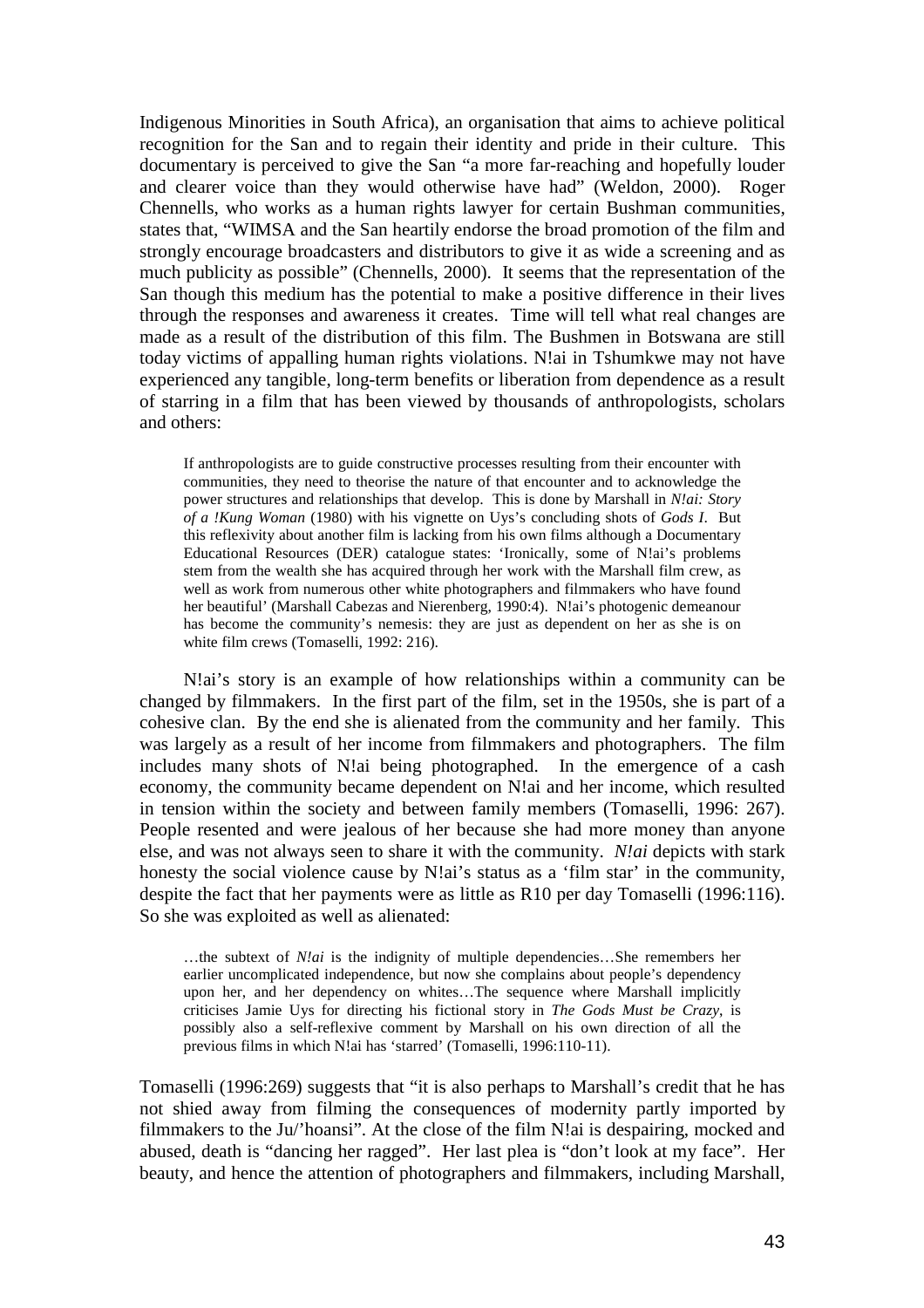ultimately brings her more misery than success. N!ai's story does not exclude Marshall from those filmmakers and photographers that have perhaps contributed to her alienation: "People are yelling at me because of the work I have with you and other white people".

## *Search for the Bushmen*

This brutal self-awareness does not seem to have developed in many more recent films about the Bushmen. "But who *are* the real Bushmen of Southern Africa?" asks Agnieszka Piotrowska, the director and narrator of *Search for the Bushmen* (2002), a National Geographic production in which she, defining herself as a European woman and filmmaker, intends to dispel the myth of the Bushmen's ancient way of life, to uncover history and to separate myth from truth. Piotrowska's quest to learn the truth about the Bushmen is undertaken in the company of three researchers: Dr Dieter Nou, a German archaeologist, James Suzman, an anthropologist, and Nigel Crawhall, a Canadian socio-linguist. It becomes apparent that the film is as much about researchers as it is about Bushmen. Whether or not this was intentional, it gives insight into the process of conducting ethnographic research and the interaction and political intrigue that goes on between scholars and filmmakers within a particular field of research. A degree of reflexivity is evident in the film, with the director making her presence known through a reflection in a rear view mirror or a camera lens, and her voice is heard asking questions during interviews. Piotrowska offers personal opinions and ideas as well as factual information. This self-consciousness does not seem to extend to discussion or questioning of her own preconceptions, research methods and subjectivity.

Piotrowska becomes concerned about academics building their careers on the Bushmen. "Wasn't their research a new kind of colonialism in which the western visitors somehow managed to benefit more from the situation than the community which is being researched?" "Do they give enough back?" She asks Dr Nou whether he is a colonialist. He responds that in order to colonise people, they need to be alive. His research subjects are very much dead. She then asks Suzman to define colonialism. He declines on the basis that this cannot be dealt with in the required soundbite. The European filmmaker does admit, to her reflection in the window, that "filmmakers are not exempt from the question. In my brief engagement with the Bushmen, will I be giving back enough?" She then quotes van der Post conveniently remarking that the only way to give to the Bushmen is to give them a place in our hearts and imaginations. I think they might prefer R20.

 It is interesting to compare the stylistic ways in which the researchers are framed in this film. Archaeologist Dieter Nou doubles as mounted, rifle-bearing Namibian colonialist, and is also presented as a student of dusty artefacts that have no relevance to the search for the Bushmen. James Suzman is presented as a very laidback character, hanging out with the Bushmen and talking with them, lying about beside the campfire, but not actually doing anything. No mention is made of his very extensive research into the present status of the San in Southern Africa, managing a research project commissioned by the European Union, implemented by the Legal Assistance Centre in Windhoek. Nigel Crawhall, socio-linguist, is portrayed in a more favourable light than the other two researchers, with emphasis on his giving back to the community, his involvement in the land claim, and in the restoration of cultural pride. This film shows very clearly the power struggles involved in the research/filmmaking process, and the ways in which researchers and filmmakers relate to one another, often based on superficial understanding of each other's work.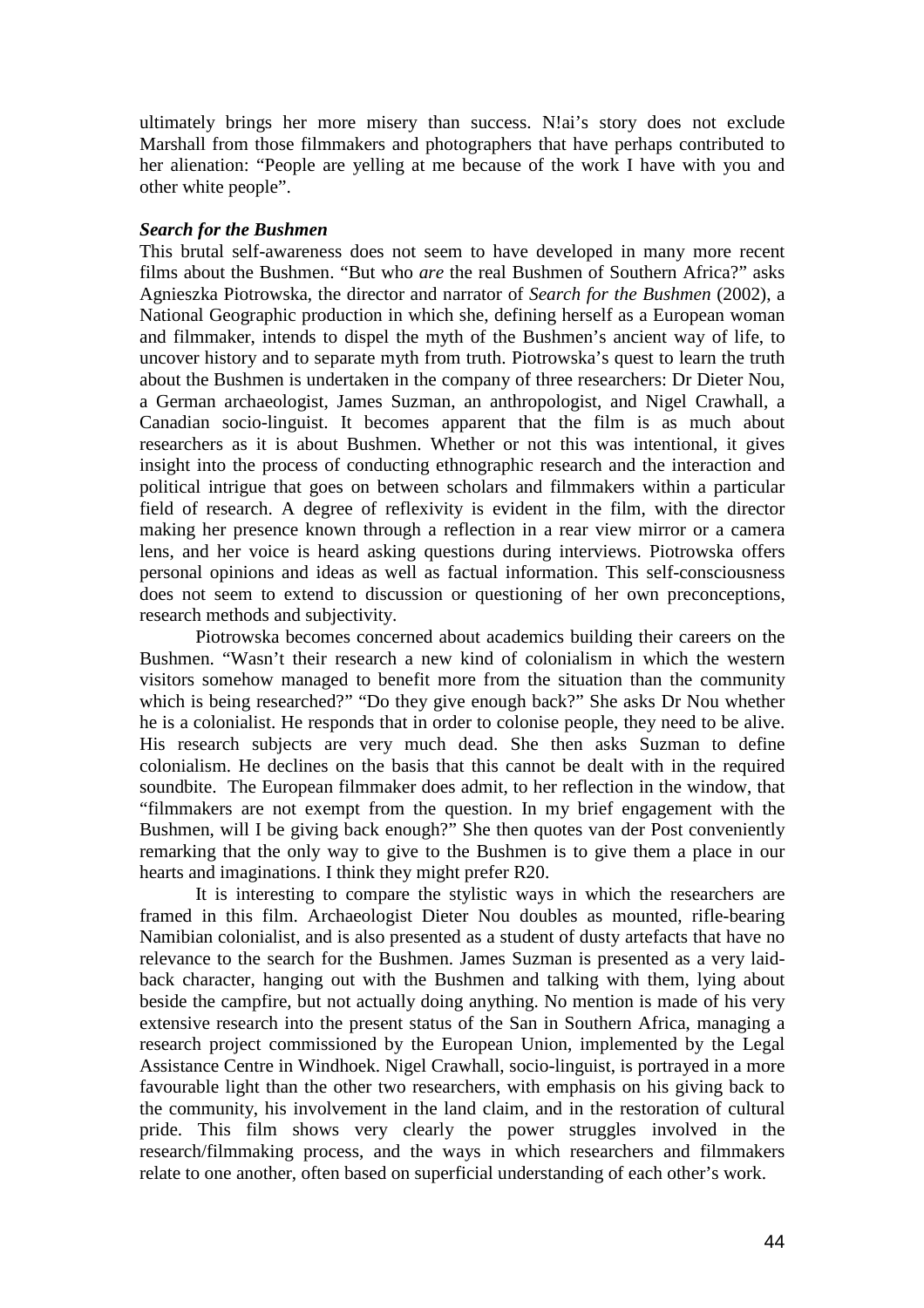*Search for the Bushmen* gives the audience a certain insight into the work and characters of the three on-screen consultants, but we never meet Piotrowska. She is evident as the ethnographic presence in the film, and via reflexive filming/editing techniques, which show her reflection in a window, her voice asking a question. She is absent, however, as a person, as a researcher, as a filmmaker constructing interpretations. The style of the film is that of an autobiographical account of Piotrowska's search for the Bushmen, yet the subject of this autobiography remains a mystery, in contrast to her aim of separating the myth about Bushmen from the truth. Who is Agnieszka Piotrowska? What gives her the right to frame these researchers as neo-colonialists? It is evident that her knowledge of the Bushmen is very limited beyond what she has learned from her consultants. The lack of depth in Piotrowska's research relating to the Bushmen is evident in her conclusion that "these people MUST begin to imagine a different tomorrow!" It would be nice to be able to imagine effective political representation, redressing of human rights violations, water, food, housing and employment into existence. John Lennon would be impressed. This film, while it aims to represent the Bushmen in a realistic and empowering manner, illustrates the power held by filmmakers to represent their subjects in ways which reflect their own perceptions and interests. Years of research and field experience are capsuled into a few intriguing segments and presented to the world: such is the balance of power between the researcher and the film producer.

## *I Am You Are?; Reading Photographs in the Kalahari; Vetkat; Kalahari Fires*

Students working within the 'Observers and Observed' project have produced videos about the Bushmen communities visited on field trips, drawing on reflexive methodology and theories of auto-ethnography. *I Am You Are?* (2003) is a video production conducted by Marit Sætre during the July 2002 trip to the Kalahari, which intends to reflexively describe "the meeting between the group of researchers that I am travelling with and the San Bushmen in the community" (Sætre, 2003). Sætre's written dissertation critically analyses the process of her production of the video, while arguing for the value of reflexive methodology: "Using reflexive methodology in depicting the Bushmen was an attempt on my behalf to visualise the 'making' and thereby maybe diminish the 'othering' of the depicted subjects" (Sætre, 2003). The combination of her writing and the video production itself gives extensive insight into the production process and the interaction between researcher, research subjects and filmmaker. My position in this process, as a "fellow researcher" who "often reacted more negatively to the camera" and "[got] irritated" when asked to please repeat something for the camera makes me a more critical examiner of this process and selfcriticism. Where Sætre says that she "never asked the Bushmen to repeat themselves in such a manner", she did in fact ask a translator that a conversation with Kort Jan be repeated so that it could be filmed. This is clearly a minor criticism, and does not intend to discredit Sætre's work, but rather points to the extreme challenge of the level of self criticism required by the ideal of reflexivity.

 Linje Manyozo's *Reading Photographs in the Kalahari* (2002) also provides a reflexive account of field research with the Bushman. In the video he introduces himself – we see him walking down the CCMS corridor in his bright red trendy sneakers, and sitting in his cubicle in front of the computer and a pile of 'ethnographic photographs' that comprise his subject matter. He discusses on camera his research topic and methodology. Footage taken in the field, usually filmed by other researchers shows him interviewing ≠Khomani Bushmen, with the help of a translator, and discussing the photographs he is studying. Although the field work footage does not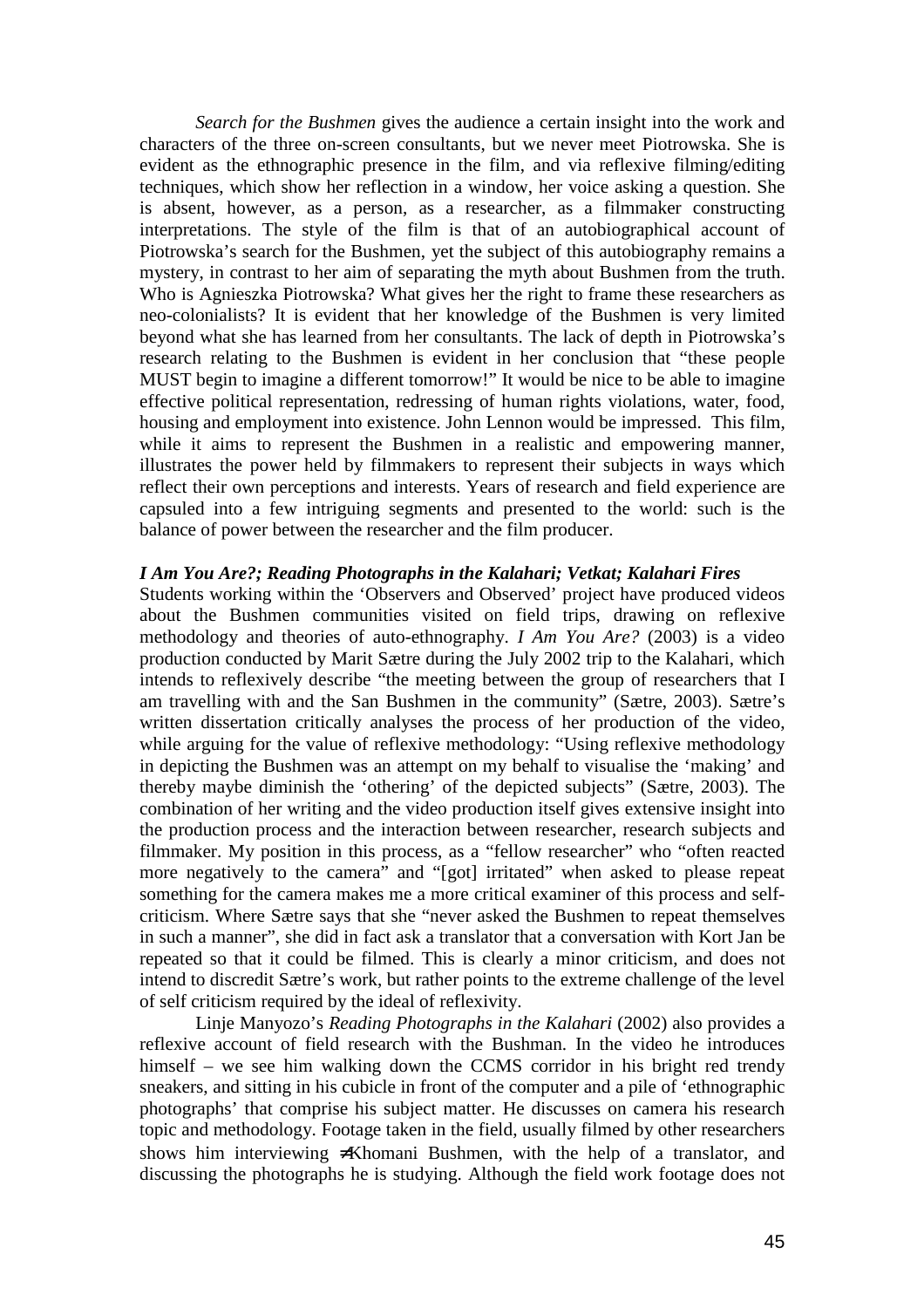include critical analysis of his role as a researcher in the community, the video as a whole gives significant insight into the process by which his research was constructed.

 Timothy Reinhardt (2002) used self-reflexive writing to analyse his video, *Vetkat* (2002), which describes a day spent at Blinkwater in the company of Vetkat Kruiper, as well as conversations about their home filmed at Mary Lange's house in Westville, and was screened at the opening of the 2002 exhibition of Vetkat's art, held at the Bergtheil Museum in Westville. Tim describes the video as "an attempt to soak up the atmosphere of what it was like to be at Blinkwater on the 19 July 2002" (Reinhardt, 2002). His analytical essay describes his experience of the field trip and of that day at Blinkwater, as well as the observational cinema camera techniques used to create the footage that later, at the request of the facilitators of the exhibition, became *Vetkat.* Reinhardt (2002) describes the video as reflexive, because "it reveals self, both of the researchers and I, and builds our *presence* into the video":

No attempt was made to exclude our presence in framing, or editing. The researchers' arrival and presence, from vehicles (4x4s) and possessions, to self, were included in the shots. The video breaks from its mould of still frames when I walk into the kitchen, not a smooth transition, but it brings back the cameraman, 'the I', into the video. I stepped out from behind the camera, to thank Belinda and Vetkat at the end of their interview, and returned to replace the lens cap before powering down (Reinhardt, 2002).

*Vetkat* was screened for Belinda and Vetkat before it was shown at the exhibition. Their feedback was very positive, and the only change they requested was the use of 'Bushman' instead of 'San'. They also helped with the captions used to identify the different building structures shown in the video. Belinda said after watching it that it was so beautiful, she just wanted to go home…The video will also be used by the Kruipers to promote Blinkwater as an artistic retreat.

*Kalahari Fires* (Mary Lange and Xolani Nxumalo, 2002) is the first video about Bushmen which to be produced within the project. At this stage, *Kalahari Fires* is the only production which has received extensive reception analysis, as it has been screened for San communities in the Northern Cape, at Ngwatle and Monong, as well as several local schools as part of the process of educating young South African learners about present day First Peoples (see Lange, 2002). *Kalahari Fires* was edited from footage taken on Tomaselli's first trip to Ngwatle in 1995. The 1995 research team was accompanied by eleven-year-old Charlize Tomaselli (see Tomaselli, 2001a), who narrates the video at age 18, reflecting on her earlier experiences of meeting the Bushmen. This reflexive technique makes the video relevant to primary school learners, as they see the San through the eyes of another child. Thus reflexivity in film engages the audience (and in some cases the subjects of the film) with the producer and the production process, as well as the final product, and heightens the sense of connection the audience has to the film subjects through the experience of the producer.

 Films such as *N!ai: Story of a !Kung Woman, The Great Dance, Search for the Bushmen* as well as the video productions conducted by CCMS students illustrate ways in which reflexive methodology can be applied extensively or in part to the process of filmmaking, and how the application of reflexivity can contribute to understanding of the communities depicted and the experience of researching and filming them. The location of *I Am You Are?, Reading Photographs in the Kalahari, Vetkat* and *Kalahari Fires* within the 'Observers and Observed' project promotes a high level of critical reflexivity, as the producer is held accountable to and informed by the memories and perceptions of the other researchers, and the responses of the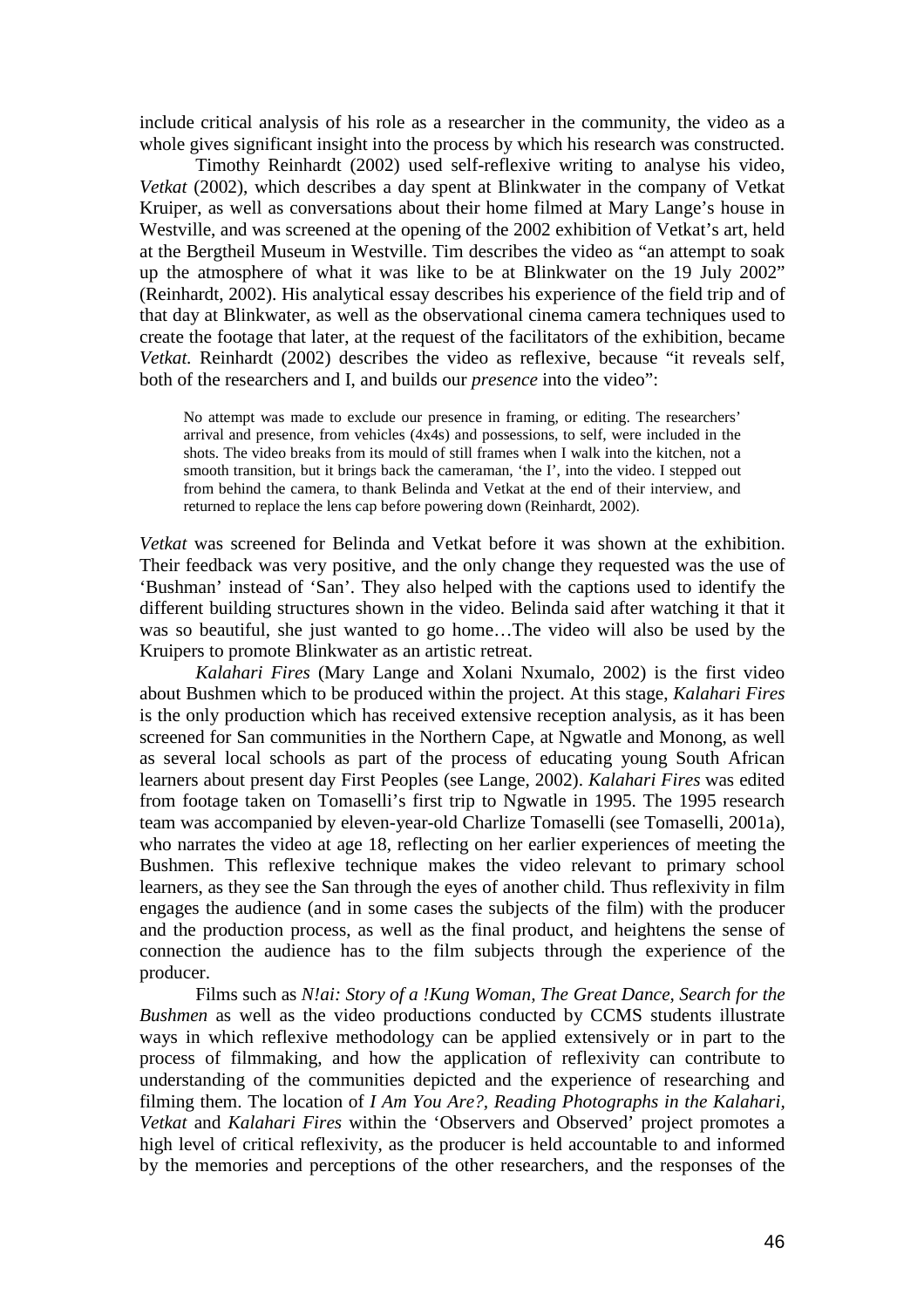communities depicted, who will have the opportunity to view and comment on the videos during subsequent trips. The extent to which producer and production process are integrated into these productions allow viewers to gain a deeper understanding of the research context through being able to relate to an individual's subjective, personal experience of the subject community.

# **Reflexivity in writing**

We must invent a new language, a new form of writing…This must be the language of a new sensibility, a new reflexivity, refusing old categories. This new language, poststructural to the core, will be personal, emotional, biographically specific, minimalist in its use of theoretical terms. It will allow ordinary people to speak out and articulate the interpretive theories that they use to make sense of their lives…This language will be visual, cinematic, kaleidoscopic, rhizomatic, rich and thick in its own descriptive detail, always interactive as it moves back and forth between lived experience and the cultural texts that shape and write that experience (Denzin, 1997:26).

### **Experiencing reflexivity**

At the start of my study of reflexivity, Keyan Tomaselli introduced me to the writing of Nate Kohn (see Kohn, 1995; 1998; 1999; 2000; Kohn and Lee, 2001; Kohn and Love, 2001): "There's plenty of time to read *about* auto-ethnography. I want you to *experience* auto-ethnography first" (Ellis and Bochner, 2000:737). Reading Kohn's work was to experience auto-ethnography:

*"Your teeth are green," I say. "Like my eyes," she says. And she laughs. "Like your soul," I say. "Like Africa." "Like money." "Like my hard hard petrifying heart," she says, and she laughs again. Without a word, Pete puts a glass of orange juice in front of me, the plastic touching the formica with a certain hollow indifference. "So," she says, "this is my diner. Isn't it everything I told you it was? Don't you just love it?"* 

\*\*\*

I am drawing interlocking triangles on the yellow pad. New words, with the help of my index finger, have inched their way onto the computer screen.

Bhabha's Third Space is a possibility opened up only to those living in the colonised position, that is, the Third Space is a way in which the subordinate undoes and unsettles the dialectic of the coloniser. Agamben's Coming Community is born in oscillation, moving between communion and disaggregation, a community completely without presuppositions. Trinh Minh-ha's assault on binarisms finds the challenge in the hyphen itself. "the realm in-between where predetermined rules cannot fully apply. $^{24}$ 

"How could I forget the diner," I say. "I can still smell it." I write "diner on the pad, followed by "liminal space…between here and here…" I write "Trix" with lots of Xs overlapping. (Kohn, 1998).

 $\overline{a}$ 

 $^{24}$  Trinh (1991:157).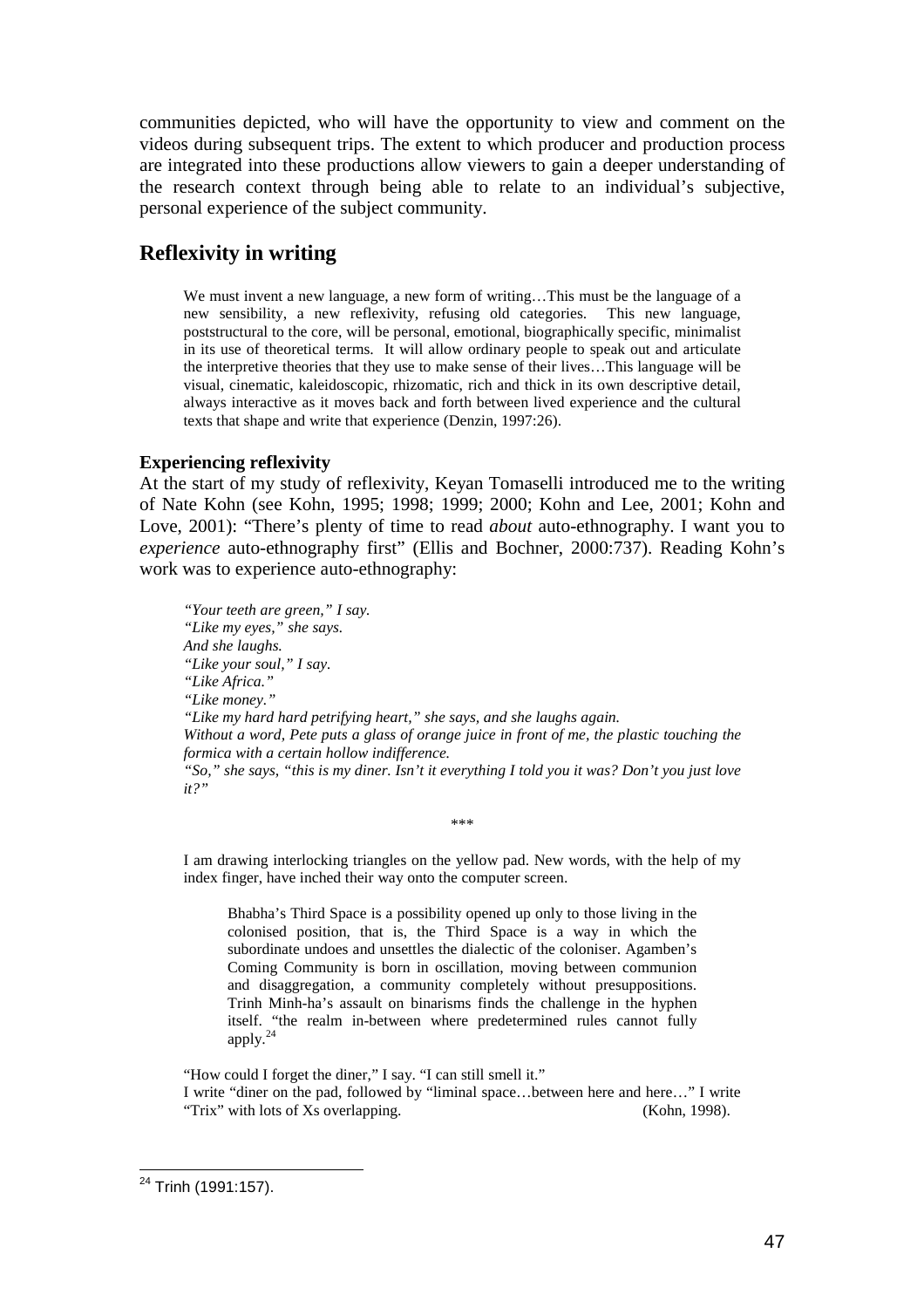This extract from 'Wonder never seizes' (Kohn, 1998) informs, more than any theory of reflexivity could, my understanding of the essence of reflexive writing. It is, as Norman Denzin (1997) suggests, poststructural, emotional, biographical, personal, visual and descriptive rather than theoretical, evoking interaction between lived experience and cultural texts, between theory and reality. It disregards rules and conventions of writing. It creates intimate awareness of the personas, Trix and the author, as individuals, of the relationship between them. There is a sense of place, of being here or there, of the theoretical "third space" as a tangible location, of the interactivity between theory and experience. In a personal statement, Nate Kohn describes the aims, considerations and ideals he applies to his writing:

My goal always is to create evocative texts…In these texts, I am always aware of such issues as race, class, and gender, and how they are re-articulated in the world today, and exposed in its liminal spaces…My writings are designed to bring new ideas from my world to yours and in the process, to promote fresh ways of looking, writing and creating – to generate new metaphors…that open the word and the world to astounding interpretations and inspire new productions. Through these auto-ethnographic techniques of textual production…I hope to encourage positive changes in the academy, the industry, and even in that most slippery of spaces, everyday life (Kohn, Personal Statement).

Thus auto-ethnographic texts are designed to evoke context, to create a sense of place and to locate the event or idea described in relation to issues of class, race and gender. Auto-ethnography exposes readers and writers to new worlds and new interpretations and understandings, provoking a fresh and critical way of looking at everyday life.

### **The contact zones**

This kind of writing is particularly applicable to describing encounters in what Mary Louise Pratt (1999:2) calls the *contact zones*: "social spaces where cultures meet, clash, and grapple with each other, often in contexts of highly asymmetrical relations of power, such as colonialism, slavery, or their aftermaths as they are lived out in many parts of the world today". My experiences in the Kalahari have involved the meeting of different cultures, in the context of post-apartheid South Africa, where the legacy of colonialism is still being lived and remembered every day. Pratt defines an auto-ethnographic text as "a text in which people undertake to describe themselves in ways that engage with representations others have made of them" (Pratt, 1999:3). She uses this definition in terms of so-called others representing themselves in response to the ways in which they have been represented: "if ethnographic texts are those in which European metropolitan subjects represent to themselves their others (usually their conquered others), auto-ethnographic texts are representations that the sodefined others construct in *response to* or in dialogue with those texts" (Pratt, 1999:3). I think that this concept can also be applied to researchers representing their subjects in terms of both colonial depiction and their experiences in the contact zone, as well as representing themselves in the light of the ways in which they are perceived by their subjects of research.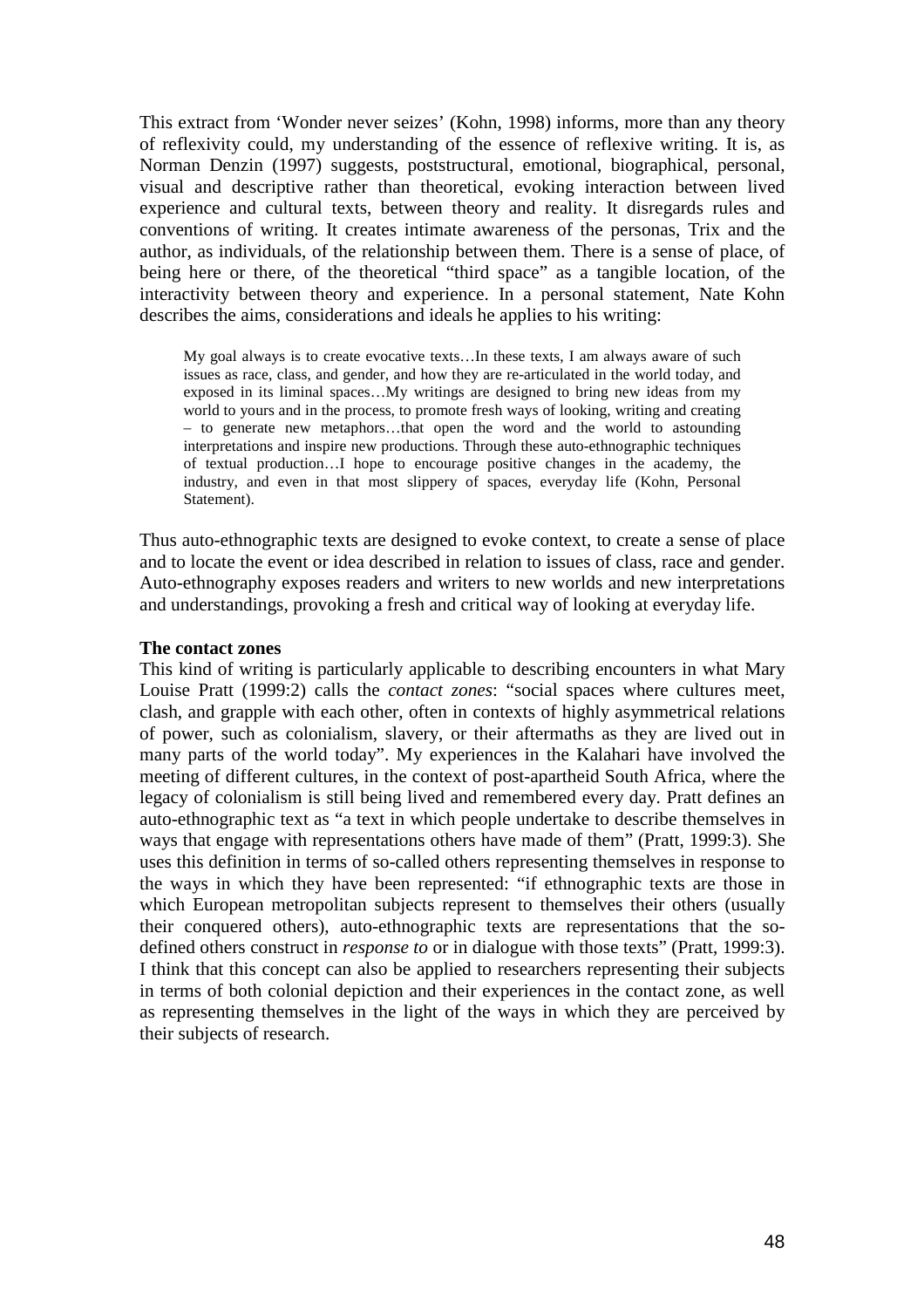## **An auto-ethnographic understanding<sup>25</sup>**

I am not going to attempt to define the different terms that are used somewhat interchangeably in the literature on qualitative research, ethnography, reflexivity, auto-ethnography, reflexive ethnography and so on. Rather, I will examine the concepts inherent in these words implying movement beyond definitions towards understanding and experience. Ethnography is about contextualising individuals, communities, events and experiences in terms of politics, history, representation, interpretation and personal understanding:

Ethnography involves an ongoing attempt to place specific encounters, events and understandings into a fuller, more meaningful context. It is not simply the production of new information or research data, but rather the way in which such information or data are transferred into a written or visual form. As a result, it combines research design, fieldwork and various methods of inquiry to produce historically, politically, and personally situated accounts, descriptions, interpretations, and representations of human lives (Tedlock, 2000:455).

In placing events, encounters and interpretations into a more meaningful context, the experience of the researcher becomes a significant part of making sense of research. Auto-ethnographic writing draws on historical, political and personal experience to make sense of research encounters. "Auto-ethnographers fold their own life histories and testimonies into the self-stories of others" (Denzin and Lincoln, 2002c:71). There is "emphasis on an experiential approach", in which "the researcher acquires entrance into and at least partial socialisation by the society he or she studies" (Tedlock, 2000:457). In reflexive ethnography the writer is present in the text (Denzin and Lincoln, 2002b:1). As well as increased emphasis on the experience of the researcher, auto-ethnography involves awareness of research subjects as people, not data, and understanding through interaction: "by entering into firsthand interaction with people in their everyday lives, ethnographers can reach a better understanding of the beliefs, motivations, and behaviours of their subjects than they can by using any other method" (Tedlock, 2000:471). The usual distinction between 'Self' and 'Other' is blurred (Denzin and Lincoln, 2002c:71). In auto-ethnography, knowledge is sought less in texts than in lived experience: "*how* we know is intimately bound up with *what* we know, where we learned it, and what we have experienced" (Lincoln and Denzin, 2000:1059).

 "Interpretive ethnographers make the world visible through their writing practices. The reflexive ethnographer is morally and politically self-aware, selfconsciously present in his/her writing, often speaking with the first person voice" (Denzin and Lincoln, 2002a:xii). Norman Denzin and Yvonna Lincoln (2002b:3) assert that, in examining classical ethnographic texts, "we see their presumptions of authority, legitimation, and rights of representation as a claim to timeless truth. We are no longer so innocent". This dualism between innocence and experience calls for a new way of writing ethnography. The relationship between researcher and research subject in the social sciences, both historically and presently, has been "obscured in social science texts, protecting privilege, securing distance, and laminating the controversies" (Fine, 1994:72). Writing that empowers instead of others people has to be critically honest. "Writing for and about the community in which one has grown up

l

 $25$  See Barbara Tedlock (2000:456-458) for further discussion of the history of ethnographic methodology; how the "model of experientially gained knowledge…replaced armchair methods" with methodology based on ongoing participation in subjects' lives (Tedlock, 2000:456).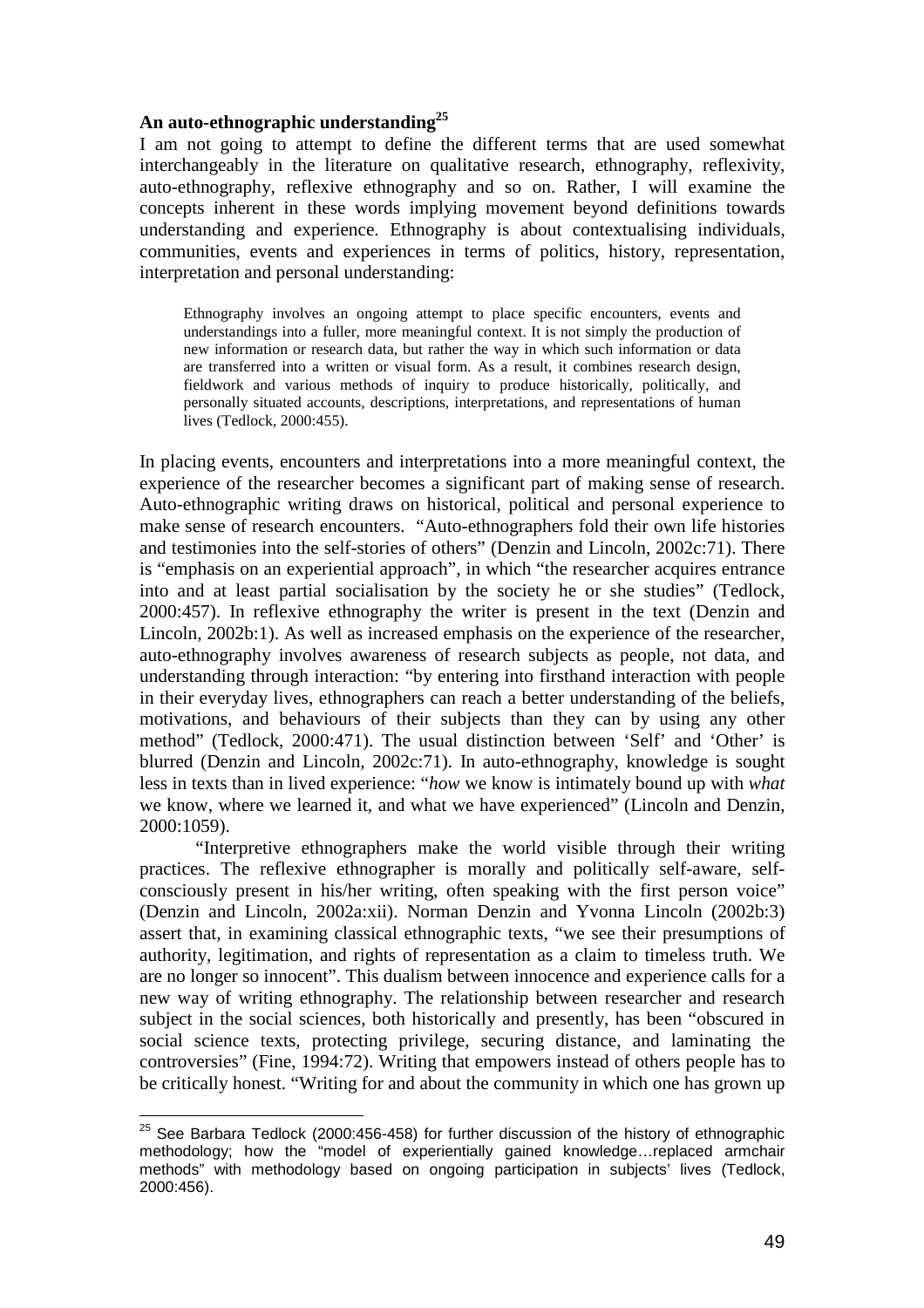and lived, or at least achieved some degree of insider status, should produce engaged writing centring on the on-going dialectical, political-personal relationship between self and other" (Tedlock, 2000:267). The method of writing has to incorporate critical, existential self-awareness:

In writing close to the other of the other, I can only choose to maintain a self-reflexively critical relationship toward the material, a relationship that defines both the subject written and the writing subject, undoing the I while asking 'what do I want wanting to know you or me?'" (Trinh, 1989:76).

In writing auto-ethnography "authors use their own experiences in the culture reflexively to bend back on self and look more deeply at self-other interactions" (Ellis and Bochner, 2000:740). Auto-ethnographic writers focus on their role in the community under study, and their methods of study: "participant observation has become the observation of participation" (Tedlock, 2000:471). The significance of the researcher's experience lies in the way in which it illuminates the culture under study (Ellis and Bochner, 2000:740). A methodology of writing which documents the "moment-to-moment concrete details of a life" provides a significant way of knowing about a different culture (Ellis and Bochner, 2000:737). The process of autoethnographic writing (Ellis and Bochner, 2000:739) has become a focus in itself as it creates knowledge of the representation, study and understanding of 'other' people:

Auto-ethnography is an autobiographical genre of writing and research that displays multiple layers of consciousness, connecting the personal to the cultural. Back and forth auto-ethnographers gaze, first through and ethnographic wide-angle lens, focussing outwards on social and cultural aspects of their personal experience; then, they look inward, exposing a vulnerable self that is moved by and may move through, refract, and resist cultural interpretations (Ellis and Bochner, 2000:739).

The process of auto-ethnography involves examining social and cultural encounters in relation to personal experience and interpretations.

 The purpose of auto-ethnographic writing is practical as well as academic. It is all very well to promote methodology that invokes critical honesty, self-awareness and accurate representation, but if this is of no benefit to the people being studied it seems like a waste of time. Denzin and Lincoln (2002a:ix) assert that "qualitative inquiry becomes a civic, participatory, collaborative project, a project that joins the researcher with the researched in an on-going moral dialogue":

It's important to get exposed to local stories that bring us into worlds of experience that are unknown to us, show us the concrete daily details of people whose lives have been underrepresented or not represented at all, help us reduce their marginalisation, show us how partial and situated our understanding of the world is (Ellis and Bochner, 2000:748).

The application of auto-ethnographic methodology directs researchers to examine more closely and responsibly the marginalisation and underrepresentation of 'other' people and their ethical obligations and responsibilities in the research process. Michelle Fine and her co-researchers (2000) reflect on their research methods in terms of community, race, information and consent, stories, voice and responsibilities:

Our obligation is to come clean 'at the hyphen', meaning that we interrogate in our writings who we are as we co-produce the narratives we presume to 'collect', and we anticipate how the public and policy makers will receive, distort and misread our data. It is now acknowledged that critical ethnographers have a responsibility to talk about our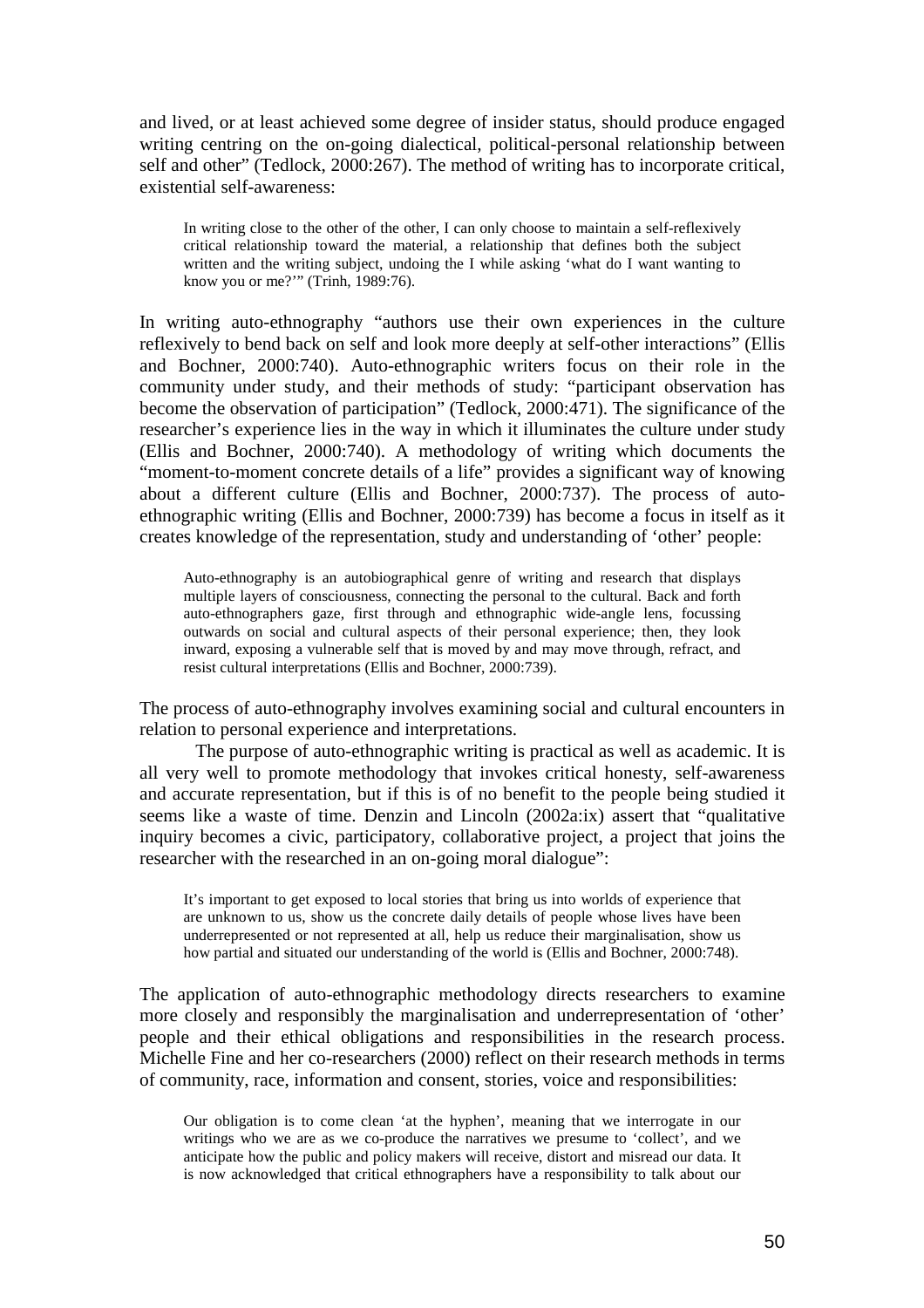identities, why we interrogate what we do, what we choose not to report, how we frame our data, on whom we shed our scholarly gaze, who is protected and not protected as we do our work. What is our participatory responsibility to research with and for a more progressive community life? (Fine *et al*, 2000:123).

 Reflexive writing requires the writer to interrogate his/her responsibility and motivation and to be transparent about the research processes and the impact of these processes on the final product and on the research subjects involved. Fine *et al* (2000:126-127) offer some questions on which researchers should reflect: "Have I connected the 'voices' and 'stories' of individuals back to the set of historic, structural and economic relations in which they are situated?"; "Have I deployed multiple methods so that very different kinds of analyses can be constructed?"; "Have some informants/ constituencies/ participants reviewed the material with me and interpreted, dissented, challenged my interpretations? And how do I report these departures/agreements in perspective?" The acknowledgement of the subjectivity of the writer emphasises the significance of the research partners' review and interpretation of the research product, to ensure that their voices have not been distorted in the writing process.

 "Because ethnography is both a process and a product, ethnographers' lives are embedded within their field experiences in such a way that all of their interactions involve moral choices" (Tedlock, 2000:455). Norman Denzin told his story of coming to realise that a new methodology was needed in order to study life and human beings:

Right after I think it was Kennedy died, I was sent out to interview people. As I went house to house, I met people crying, unable to talk. Christ, I didn't have the heart to ask them the survey questions. I realised that I didn't believe in what I was doing. It was then, in this epiphany, that I decided there had to be a different way of doing research (personal testimony, cited in Ceglowski, 2002:6).

This sense of moral responsibility makes the researcher vulnerable to self-criticism: "the stories we write put us in conversation with ourselves as well as our readers" (Ellis and Bochner, 2000:748). The researcher is cautioned, "if you're not willing to be a vulnerable observer, then maybe you ought to reconsider doing auto-ethnography (Ellis and Bochner, 2000:752). Fine and Weis (2002:292), in a reflexive analysis of the process of conducting their own research, observe that:

We feel the weight of academics; that is, as public intellectuals, we need to tell the stories from the side of policy that is never asked to speak, to interrupt the hegemony of elite voices dictating what is good for this segment of the population. And yet we feel the need to document the pain and suffering in these communities and the incredible resilience and energy that percolates.

In the auto-ethnographic encounter, research subjects are perceived primarily as human beings – whether as suffering victims or hopeful survivors, or both – rather than as policy issues.

 The auto-ethnographic approach to research has been widely criticised for being unscientific and subjective. These thoughts are offered to critics of reflexive methods:

They think that if these personal voices can be silenced, then perhaps they can return to business as usual in the social sciences, protected against the contingencies of human experience, restored in their traditional belief in a transcendent position from which to speak (and interpret) with authority, freed of moral choices and emotional dilemmas, and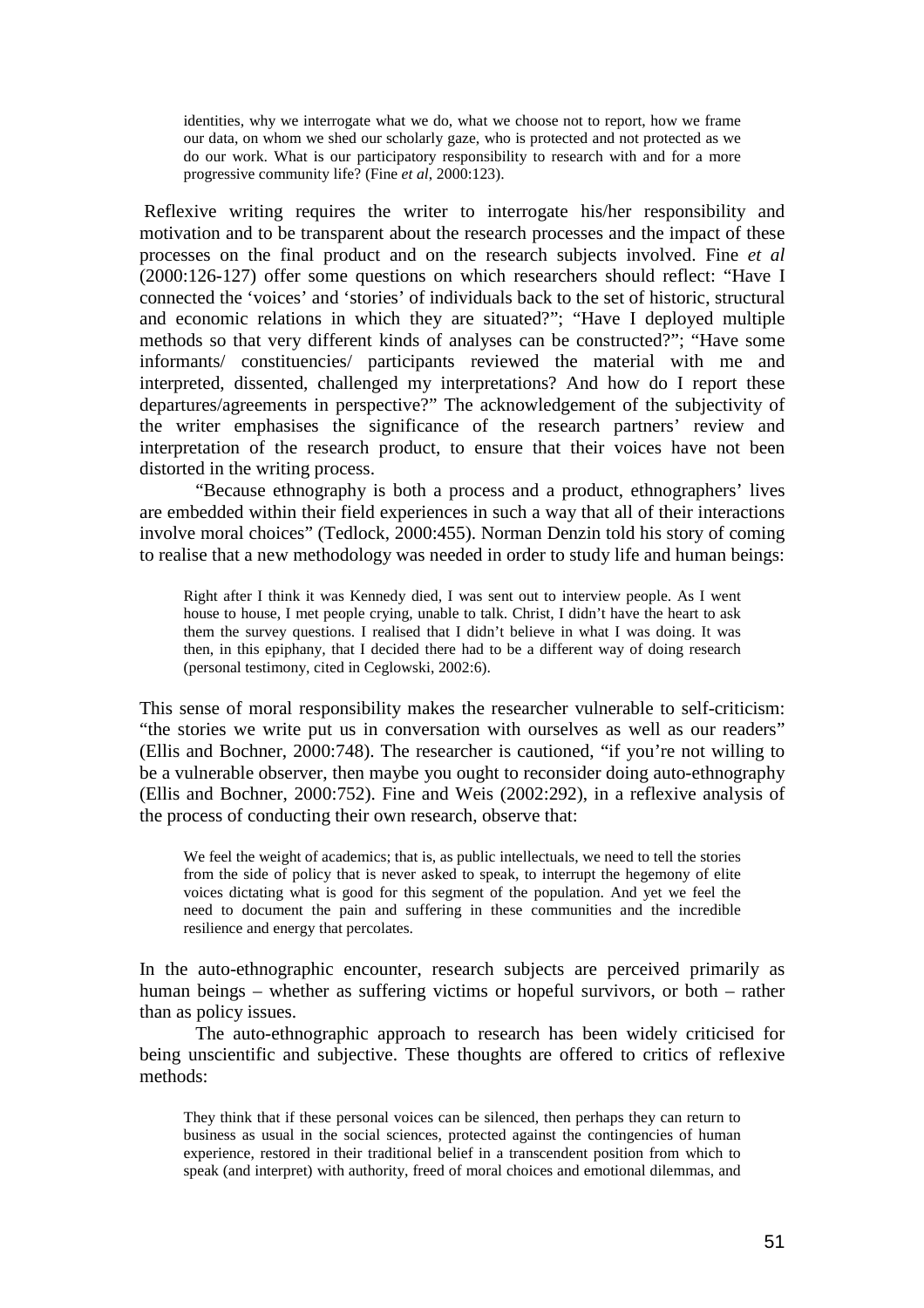inspired to champion control over fate, facts over meanings and rigor over peace of mind (Ellis and Bochner, 2000:747).

Reflexivity is about making the personal voice heard, both the voice of the researcher and of the research subject, describing their encounters, experiences and understandings, where truth is valued over peace of mind and control.

### *They Lie, We Lie: Getting on with Anthropology*

*They Lie, We Lie: Getting on with Anthropology* (Metcalf, 2002) is an example of reflexive ethnographic research. "This is an essay about lies: white lies and ones as black as night, evasions, exaggerations, delusions, half-truths and credible denials" (Metcalf, 2002:1). *They Lie, We Lie* highlights the power relations and the complexities that occur in the practice of ethnography, and specifically within the relationships that develop between researchers and their informants. It demonstrates that exploitation and deception are among the activities of the informant as well as the ethnographer, as both have their own particular agenda and motivation. "It is a matter not only of lies told *by* anthropologists, but also of lies told *to* anthropologists" (Metcalf, 2002:1).

 This book, written from an auto-ethnographic perspective, describes Peter Metcalf's experiences among the people of a Berawan Longhouse in Borneo. Metcalf's discussion of lies, power and ethnicity gives great insight into the depth of complexity involved in ethnographic work. Few things are what they seem, and nothing is simple. The writer poses the question:

There is nothing self-evident about why anyone would bother talking to the would-be ethnographer – assuming they do – except perhaps for polite platitudes. In unfamiliar surroundings, he or she is usually socially inept, and often linguistically incompetent. Such people are generally avoided. Yet ethnographies are full of obliging informants, hastening to play Sancho Panza to the ethnographer's Don Quixote. We have to ask ourselves what transactions of power and knowledge underlie their motives (Metcalf, 2002:1).

Metcalf provides considerable insight into the relationships between anthropologists and their informants. *They Lie, We Lie* highlights the obstacles and complexities that arise from the power relations and the guarding of sacred knowledge inherent in many anthropological interactions and relationships.

Metcalf (2002:v) describes Bilo (Widow) Kasi, his principle informant in the Berawan Longhouse community:

She was for years an obstacle; a tiny woman with great authority, old even when I first knew her in the mid-1970s; who did not want me to know certain things, who wanted certain knowledge to die with her. She puzzled me then, although I think I understand her better now. Nevertheless, I had to circumvent her, and that is what I did, using every dodge I could find…

The anthropologist observes that, "I had enmeshed myself in a web of lies" as "everyone – I, Kasi, my old and new allies, was misrepresenting his or her goals and intentions in an ever-expanding web of deceit" (Metcalf, 2002:37). The role of the anthropologist as perceived by the community can also have great significance. Originally, the people of Long Teru thought that Metcalf was a communist agent because he did not seem to have missionary intentions: "Eventually, people accepted, more or less, my account of my goals, and assigned me a role accordingly: I was instructed repeatedly to 'make the Berawan name big,' a sort of global public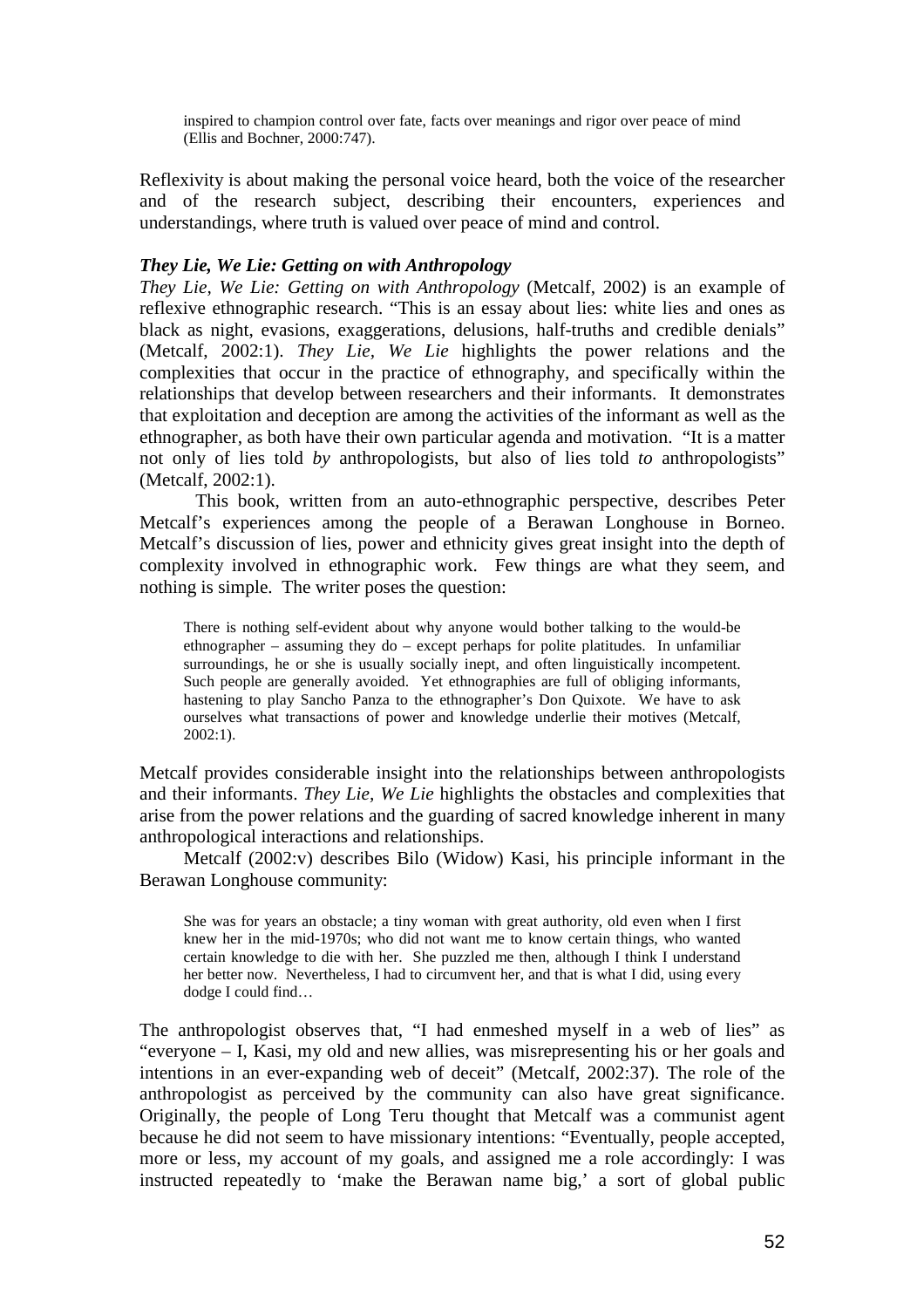relations man". The author observes that "disempowered people everywhere will grasp at straws to gain some voice in public discourse" (Metcalf, 2002:14). Relations of power and dependency are easily manipulated. Perhaps more honesty on the part of the researcher could level the power balance in a context of truth.

The assertion that anthropologists misinform and exploit, and are misinformed and exploited by their subjects suggests a degree of crisis within the discipline: "…the assertion that it is fundamentally impossible to know anything or say anything about another culture" has a "distracting effect on those who – for one reason or another – want to get on with anthropology" (Metcalf, 2002:10). Metcalf (2002:10) observes that: "For many nowadays [anthropology] feels like trying to pick up a heavy object while simultaneously fending off a snappy dog" and that "fieldwork is a profoundly humbling experience". Among the metaphorical heavy objects are the weight of the vast socio-cultural and economic gaps that exist between researcher and subject, the association of anthropology with colonialism and the complexity of ethnicity and cultural difference, while the threat of writing a culture's obituary snaps at the anthropologist's heels.

 "The peculiarity of relationships in fieldwork is that they bridge cultural boundaries that, almost invariably, also mark differential distributions of wealth and influence" (Metcalf, 2002:48). The anthropologist has a degree of wealth and power in the world, and the ability, which is resented by his subjects, to leave whenever he so chooses (Metcalf, 2002:45). Yet the author found it nearly impossible to consider himself empowered during his fieldwork, remaining "pathetically sensitive" to the way in which he was perceived by the community (Metcalf, 2002:45). Different ways of exercising power, as well vastly different lives, ways of thinking and beliefs tend to impede the process of getting on with anthropology:

To presume…to see into other people's minds immediately defeats our purpose. It is only hesitantly that I can make out any part of Kasi's world, but, as any storyteller knows, hesitations have their dramatic impact. On this I have already taken my cue from Kasi: they lie, we lie (Metcalf, 2002:52).

Perhaps the point of auto-ethnography is for researchers to start telling the truth. This book, describing the anthropologist's personal experience in the field, creates awareness of the complexity of ethnographic research, of the long process of seeing just a little into other people's minds and other people's worlds, of the social, political and cultural boundaries that exist between 'us' and 'them', of the way in which truth can be distorted at so many stages in the process of ethnographic research.

## *Healing Makes our Hearts Happy*

"You [three] know about papers. You write on them. This is how you can help us. Send a letter to those government people. Tell them about how we are no longer a people. And tell them that we need our land back to become a people able to feed ourselves" (Tshao Matze, Ju/'hoansi community member cited in Katz *et al*, 1997:7).

*Healing Makes Our Hearts Happy: Spiritual and cultural transformation among the Kalahari Ju/'hoansi* (1997) is an account by three researchers – Richard Katz, Megan Biesele and Verna St Denis, of time spent and research conducted among the Ju/'hoansi Bushmen of Namibia. I chose not to study this book as a primary case study, as I have not had the opportunity to visit this particular community and learn about their perceptions of this production and the research process it involved. However, it must be mentioned as it provides a clear example of the process of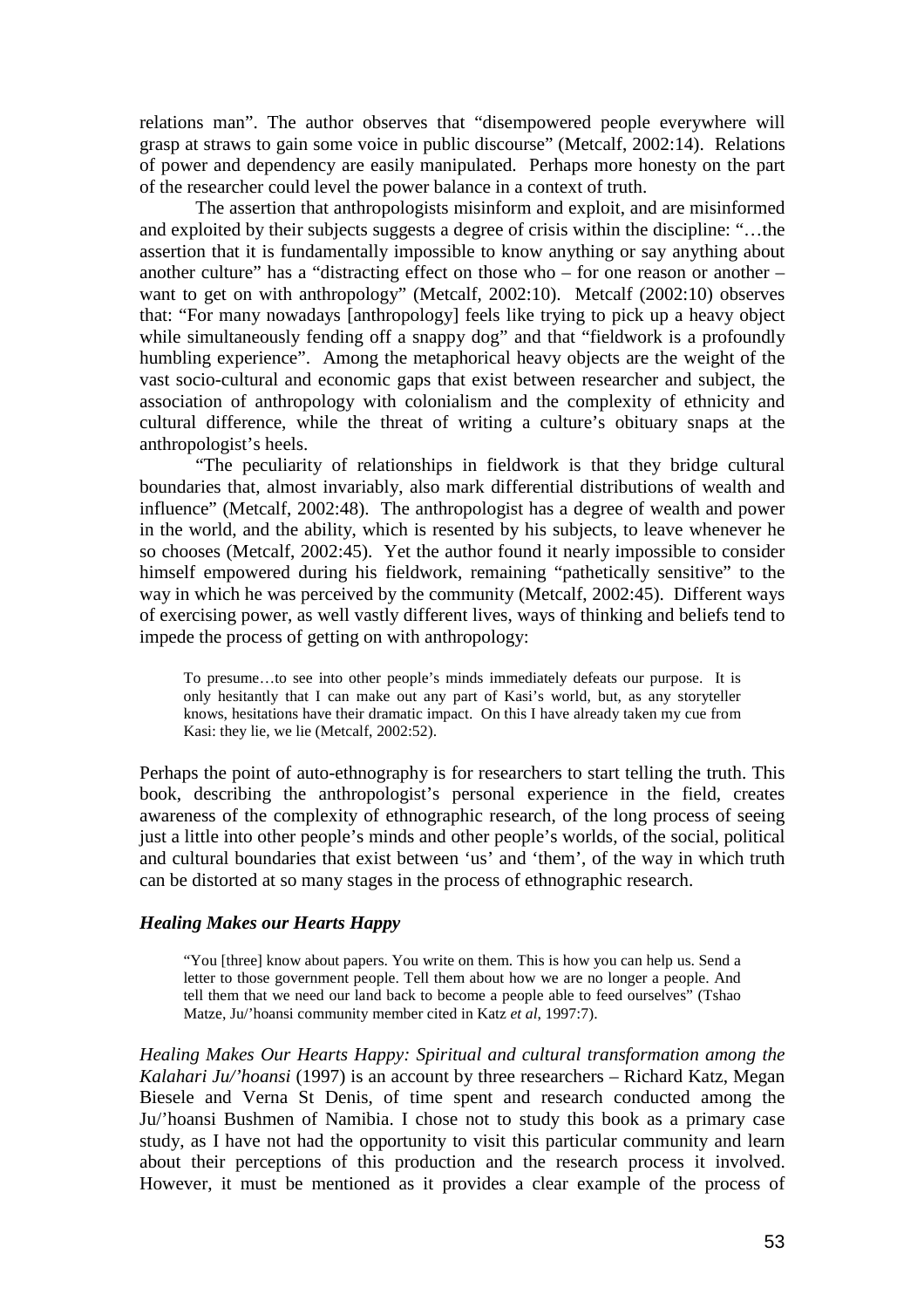applying reflexive methodology to research about the San. It shows how, in the case of researching a different culture to one's own, the critical auto-ethnographic awareness of one's role and responsibility in the community leads to very careful representation of the other culture. The book is permeated with a sense of respect for and awareness of the needs and values of the subject community:

The Ju/'hoansi asked the three of us to become paper people; to use the power of the written word to make Ju/'hoan needs and aspirations known to those who were now controlling their lives. This book, emphasising Ju/'hoan voices rather than academic theorising to better express the realities of their everyday lives, is one way we have tried to fulfil their request (Katz *et al*, 1997:xv).

The application of reflexive consideration to the writing of this book has enabled the voices of the Ju/'hoansi to be heard more clearly. "We have been asked by the Ju/'hoansi to 'tell our story to your people'…How do we tell the story so that the reality of the Ju/'hoansi comes through, so that they come alive as 'real' people, as 'ordinary' rather than exotic?" (Katz *et al*, 1997:xxiii). The writers conclude that, "The fundamental principle that guides our work is that *we* cannot tell the *Ju/'hoan* story. We try to provide a venue for the Ju/'hoansi to tell their own story as far as possible" (Katz *et al*, 1997:xxiii).

 The writers of *Healing Makes Our Hearts Happy* assert that, "an important part of any project, especially when it is work done with another culture, is for the researchers to reflect upon and analyse critically their roles and contributions" (Katz *et al*, 1997:147). Throughout the book the researchers critically reflect on "troubling questions related to [their] research in the Kalahari and the responsibilities entailed" (Katz *et al*, 1997:xvii):

The question of power and control is central to our reflections. Is it possible to be fully aware of how disparities in power distort perceptions, allowing those in control, even when well-intentioned, to promote half-truths as truths and claim the voice of others? Have we as researchers used the power inherent in our role so as to help, or at least not hinder, the Ju/'hoansi? And can persons outside the Ju/'hoan community offer genuine help? If so, how? (Katz *et al*, 1997:xvii).

Power relations, control, and the impact of research on the community involved are issues that need to be considered in working with and representing marginalised people.

Representing 'others' is a complex socio-cultural issue. Depictions of disempowerment can be seen to disempower people further, yet a romanticised version of reality draws attention away from basic needs and injustices suffered.

We must always remember that through they have been disempowered in national or regional politics, the Ju/'hoansi are anything but powerless; though they have been victimised, their lives are not adequately described by the experience of being victims. Part of the purpose of *Healing Makes Our Hearts Happy* is to present the actual and potential power of the Ju/'hoan people (Katz *et al*, 1997:xxiv).

In this case, the authors decided to best represent the Ju/'hoansi by making space for them to represent themselves as far as possible, which would have involved a very lengthy process of interview recording, transcribing and translating. Reflexivity does not often offer an easier way, but critical reflection on the needs to the Ju/'hoan community by these researchers has allowed the Ju/'hoan people's voice to be heard: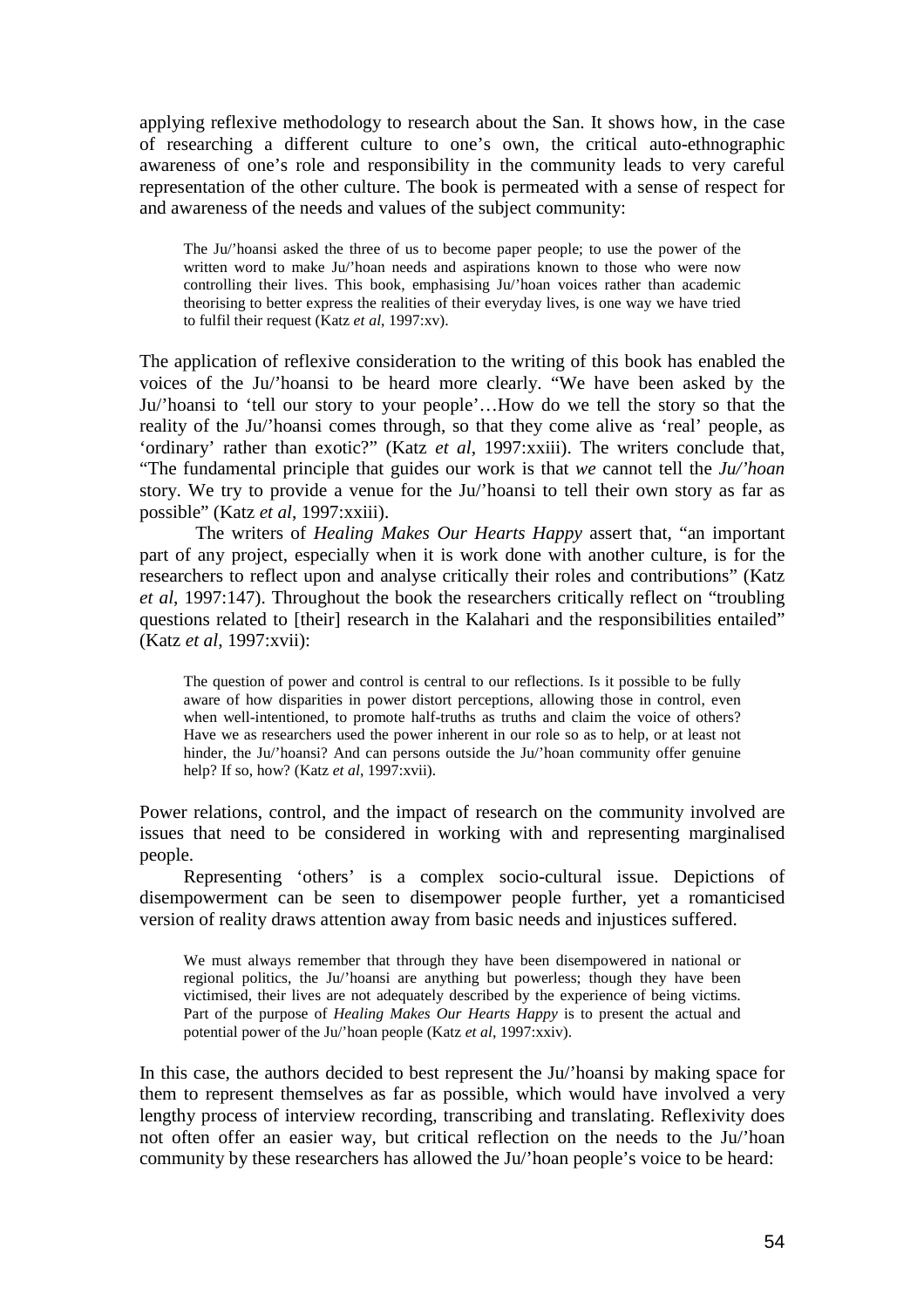The Ju/'hoan people have here an opportunity for a degree of self-presentation, which they asked us to help them communicate. We decided the best way to do this would be to tape and translate as much of their own speech as possible and to call on them to speak for themselves as often as we could in writing this book (Katz *et al*, 1997:161).

Critical reflection on representation of the Bushmen also involved omitting material where its use seemed like an invasion of personal privacy or revealing too much about their lives: "The entire process entailed great responsibility for bringing the book into being" (Katz *et al*, 1997:160). This responsibility involved making sure that community members would be happy with the final product: "Megan sits down with Kxao |O|Oo and goes over this book, still in manuscript form, page by page to ask for his reactions. It is one effort in our commitment to be sure the book gives to the Ju/'hoansi their voice…" (Katz *et al*, 1997:174-175).

In discussion about the authors' reflections on the aims and outcomes of the book, Verna St Denis observes:

I was just talking to a new graduate student who had done a lot of work in West Africa. On this side of the ocean, her university group is quite pleased with themselves because they've been very productive, meaning they've published a lot on their research findings. But on the other side of the ocean, the people being 'studied' don't see what's come of all this, particularly in terms of their own lives…I continually struggle with the idea of whether we could have used that research money for something of more tangible benefit to the people (Katz *et al*, 1997:177).

In terms of financial contribution, the authors' royalties will be used to establish a trust for the Ju/'hoansi to use as they determine (Katz *et al*, 1997:xvii). The researchers state that:

Ju/'hoansi who worked with us benefited economically from their association with us and were able to pass these benefits on to their family and relatives. In addition to paying our research assistants and those we interviewed, we shared our food supplies and used our vehicle to help gather firewood and make hunting and gathering trips, an enormous boost for strenuous activities (Katz *et al*, 1997:150).

However, these researchers do not innocently regard themselves as benevolent providers, as they are aware that "these economic benefits also must have introduced tensions in the community" (Katz *et al*, 1997:150). Megan Biesele acknowledges that "the whole research enterprise has the possibility of skimming off the cream of people's cultures and giving nothing back" (Katz *et al*, 1997:177).

Verna St Denis introduced the issue of reflexivity to the discussion on aims and outcomes:

…possible reaction to our book in terms of debate going on now in anthropology about self-reflexivity. There are those who say 'oh, no, we don't want to hear again about the struggles of the researcher. Who cares about that? Why does that now become the main story?' I don't want our book…to be dismissed by such persons. We have to talk about ourselves in a way that adds to the book's content (Katz *et al*, 1997:179).

I think this book has achieved Ruby's goal of revealing aspects of self intentionally in order to create understanding of the producer and the production process (Ruby, 1977:4). The use of self-reflexivity in *Healing Makes Our Hearts Happy* does not necessarily provide all the answers to the issues of ethics, representation and power relations that occur in ethnographic research, yet it creates awareness of these dilemmas and complexities, of the context in which research takes place, and of the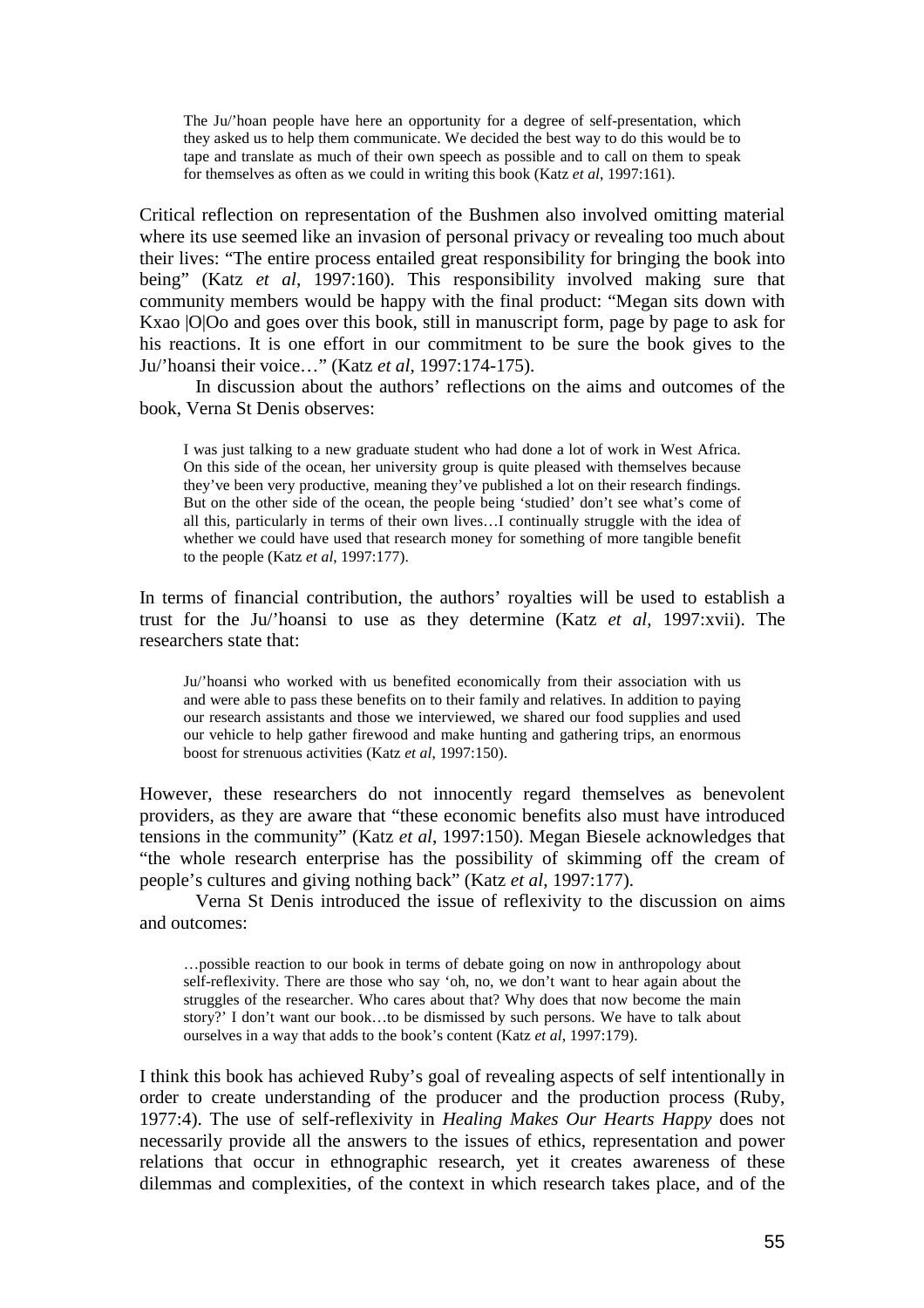process of trying to forge an empowering, equitable exchange between researchers and research subjects. It gives a clear argument for respectful engagement with research 'subjects' or partners, and for researchers to critically evaluate their methodology at every step of the process.

#### **Observing the observers: Semiotics of the encounter**

Where celebrity scholars rarely permit the facts to get in the way of their exquisitely crafted, wonderfully jargon-laden, and often self-referential arguments…the field researchers are often confronted with the facts that are disparaged by theorists: vehicle breakdowns in the middle of nowhere, subject communities destroyed by structural and political conditions beyond their and the researchers' control, and student researchers who, unable to cope with poverty and degradation on mass scales, unadvisedly take on the liberal guilt of 400 years of colonialism (Tomaselli, 2001a:284).

Perhaps researchers who never take on field experiences are able to "protect themselves from the mess of the real world by inserting great walls of texts between themselves and material life in general" (Tomaselli, 2001c:153). In the Kalahari reality hits too hard to be described in theoretical terms: vehicles break down, wheels literally fall off, informants are drunk, stoned, starved or despairing, the roads are next to undriveable, getting lost and running out of fuel is an actual possibility. After my first trip in July 2001, I found I was expected to write a field trip report. Never having read or written such a thing before, I was a little uncertain of what was expected of me. Also lacking enthusiasm for any extra work, I simply typed up the diary notes I had made on the trip, headed the four pages 'Hotel Kalahari', hid them on my desk for about three days before sliding them into Keyan's in-tray, hoping he was in a tolerant mood. Next thing he was bursting into my office, waving said pages around and saying things like 'extraordinary', 'self-reflexivity', 'thesis', 'external examiner!' I thought I had been lucky, and then began the process of understanding this process, of making sense of methods of making sense of experiences. Tomaselli refers to his auto-ethnographic narratives (2001a, 2003a, 2003b) as a kind of cultural study done in Africa, "in which detail is as important as theory, in which human agency is described and recognised" (Tomaselli 2001a:285). Taking cultural studies from the office into the field means that the ways in which "theory, the PC, and the desk ensure form over content, sanitised theory (or sanitheory) over messy reality, and cleanliness over dirt and disease" (Tomaselli, 2001a:304), are no longer adequate or believable. Writing about our real-world cultural studies experiences has to include "the biographical, personal, anecdotal, and reflective" (Tomaselli, 2001:311) in order for researchers to make theoretical and practical sense of these experiences.

 Kalahari tales have spread quickly in Durban, and an increasing number of students have taken an interest and become involved in Tomaselli's project and research on San and Zulu peoples. This has resulted in a wider range of experiences of the encounter, and thus an expanding body of self-reflexive writing about these encounters. Lauren Dyll, for example, who is studying development, wrote about development theories in terms of her encounter with ≠Khomani San artist Silikat van Wy<sub>k</sub>:

Silikat…explains to Charlize that he's got her in his 'middle point', and because she is standing in his middle point she has taken it away. We find out what it is, his land, and because of this injustice Charlize owes him ten rand. I think to myself Silikat is really a sly cat as he is aware of the socio-political issues surrounding Bushman land loss and has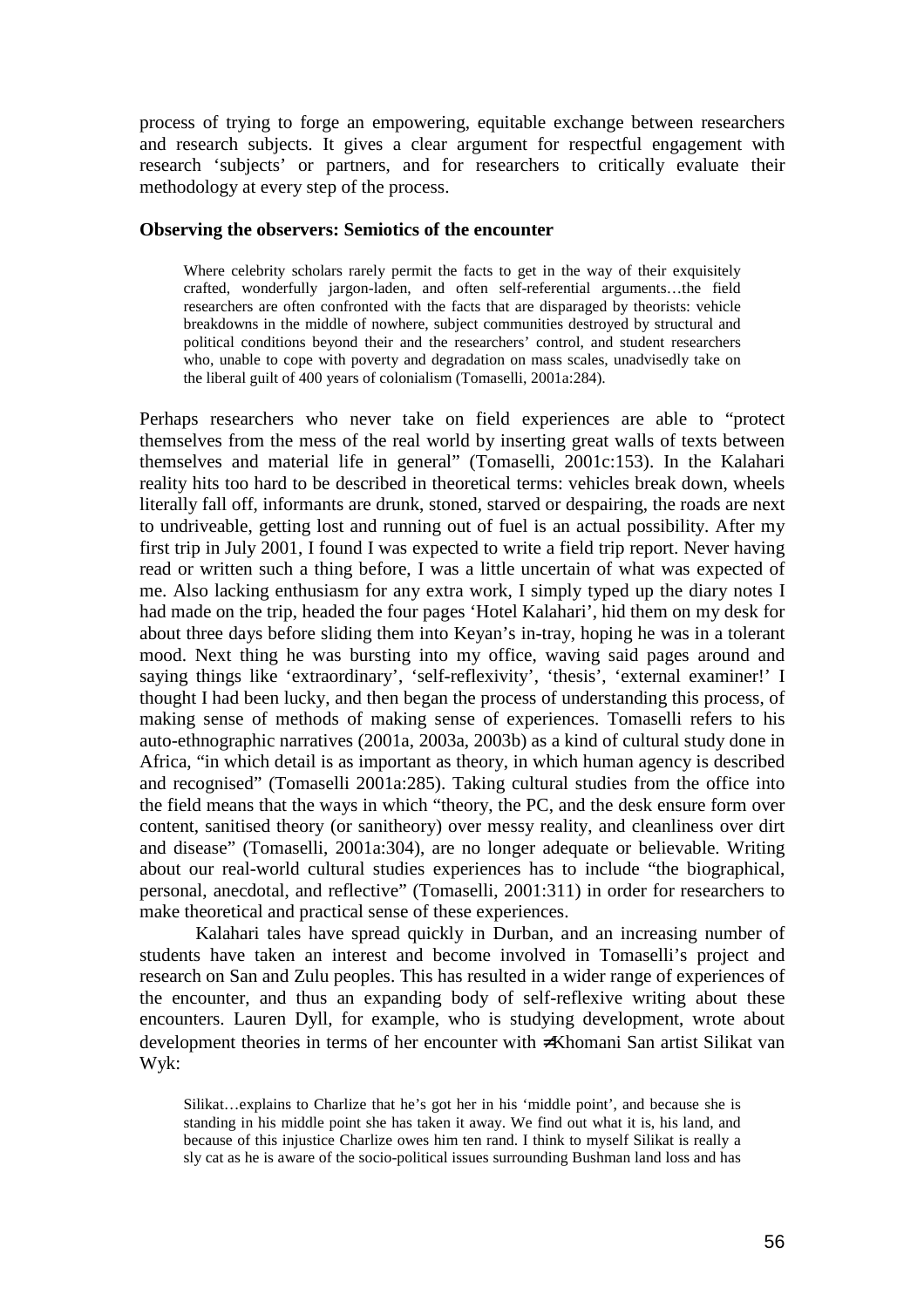either indirectly or directly brought in the discourse of colonialism, hoping that our white liberal guilt may pay up (Dyll, 2003).

Tomaselli (2003b) suggests that our concern in research/writing is "with methodology rather than ethnographic description, with the nature of relations between observers and observed, and with problematising relations between observers". The methodology we have found ourselves using is entirely unscientific, self-reflexive and organic, allowing us to be as honest and realistic as possible in describing the experiences and perceptions of individual research partners within the !Xoo and ≠Khomani communities. This methodology allows for honest, critical and concrete discussion of research practices and ethical concerns (see also Lange, 2003; McLennan-Dodd, 2003a, 2003b). The following passages offer critical discussion of research methods and interview techniques, and the creation of expectations among community members, illustrating a reflexive approach to the research process:

Anthea<sup>26</sup> and Miriam discussed much more personal things on their walks that did the men. Later, Anthea tape-recorded more formal discussions of the same issues with Miriam's permission. Anthea had a very clear idea of what she wanted to know, while at the same time she was highly concerned that her work would be a tribute to her informants, rather than merely objectifying them as occurs in so much academic research. While the men via Gibson and Jeffrey acting as interpreters would tend to be more formal in their interviewing techniques, our version of the 'walk' was the 'drive'. With two or more hunters in the back seat, travelling to Masetleng pan, Hukuntsi and other places they and others wanted to go, we would record our passengers' responses over long periods, getting both their chatter and their more serious comments (Tomaselli, 2003a).

Did we set up…expectations in 2000 when we handed out 500 items of clothing? We were not the first to do so, but we were the first to ensure a fair and proper distribution mechanism. Waldron in 1999 was very edgy about giving anything to the community, for fear of unleashing dependency relationships. His method was to pay for items bought, and for services rendered, like Petrus teaching him hunting. But we see and feel with the Bushmen the biting cold, and we believe that they have a right to choose whether or not to receive the clothing we have brought them. Perhaps it's Hobson's choice? (Tomselli, 2003a).

Creating this critical space for consideration of ethical questions – how do we represent the Bushmen? Of what benefit is this research to them? How should they be recompensed for information shared with us? How do they respond to the way they are represented in our work? – forces one to think carefully about the needs, expectations and rights of our research partners. "That's one reason why we send on our unpublished papers to our informants, and other researchers who may contest our analyses. We take our informants' comments and criticisms seriously, and write about them as real people, as distinct personalities who have their own agendas, needs and hopes" (Tomaselli, 2003a). Keyan Tomaselli (2003a) describes this critical approach as "something of an auto-ethnography in which we are developing self-reflexive methodologies to explain the nature of our encounters with the people who talk to us, host us and sing about us". There is a need to "engage real people under the oftendebilitating circumstances in which they live, love and die" (Tomaselli, 2003a), in order to understand the real-life conditions under which people exist, how they experience and make sense of these conditions, and how these experiences relate to

l

 $^{26}$  Anthea participated in several field trips to Ngwatle and the Northern Cape, see Simões 2001a.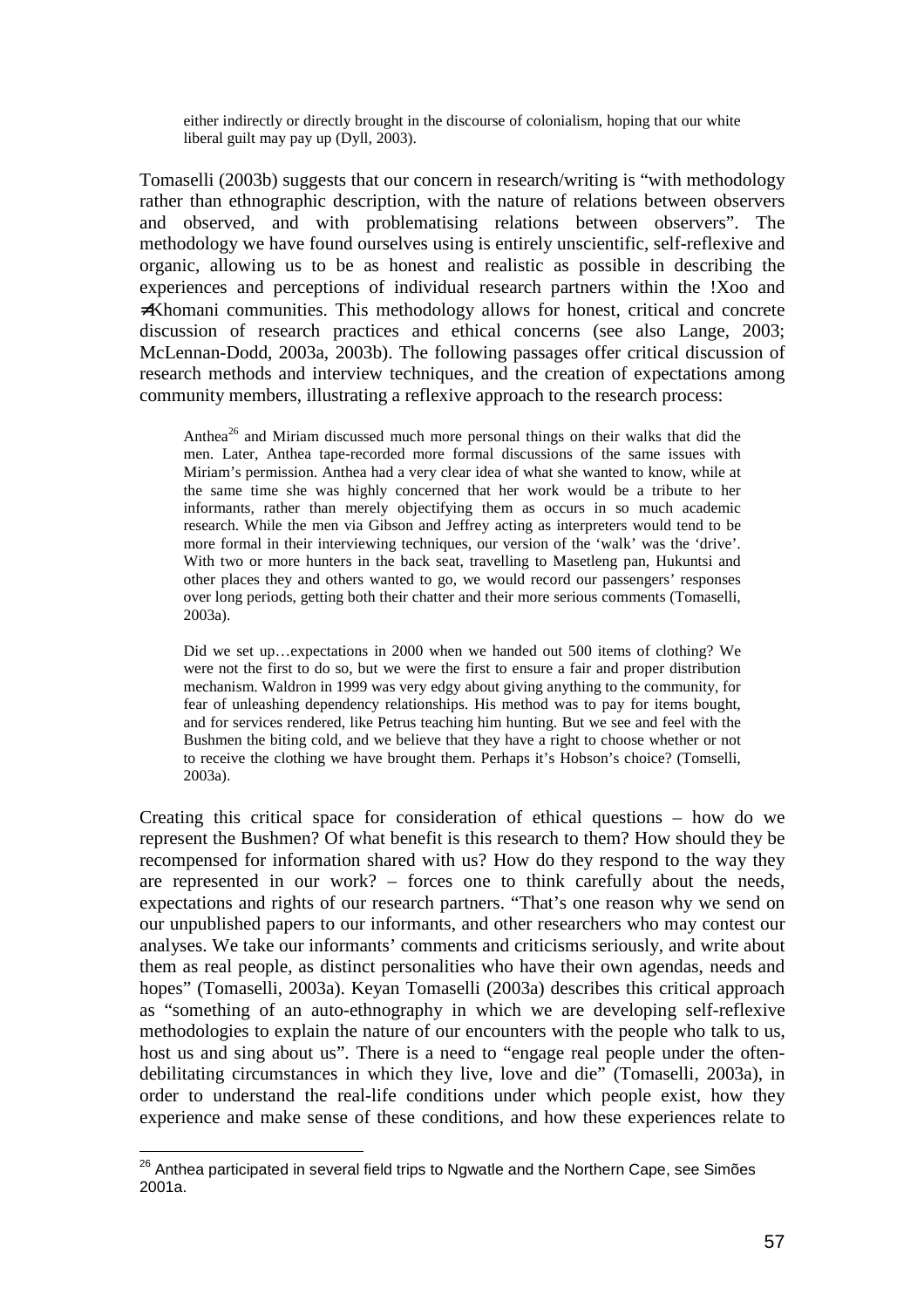the experiences of researchers, filmmakers, journalists, development agencies, and the civil service. Tomaselli (2003a) suggests that "auto-ethnography needs to be linked to the common experiences of both the research team and our informants/ sources/ friends/ subjects during the encounter. This ought to result in a kind of writing that evolves out of how all the parties together perceive themselves within the communal research experience". This is what I hope and aim to achieve in my own work, and consider to be significant criteria for evaluating the work of other researchers in representing the Bushmen.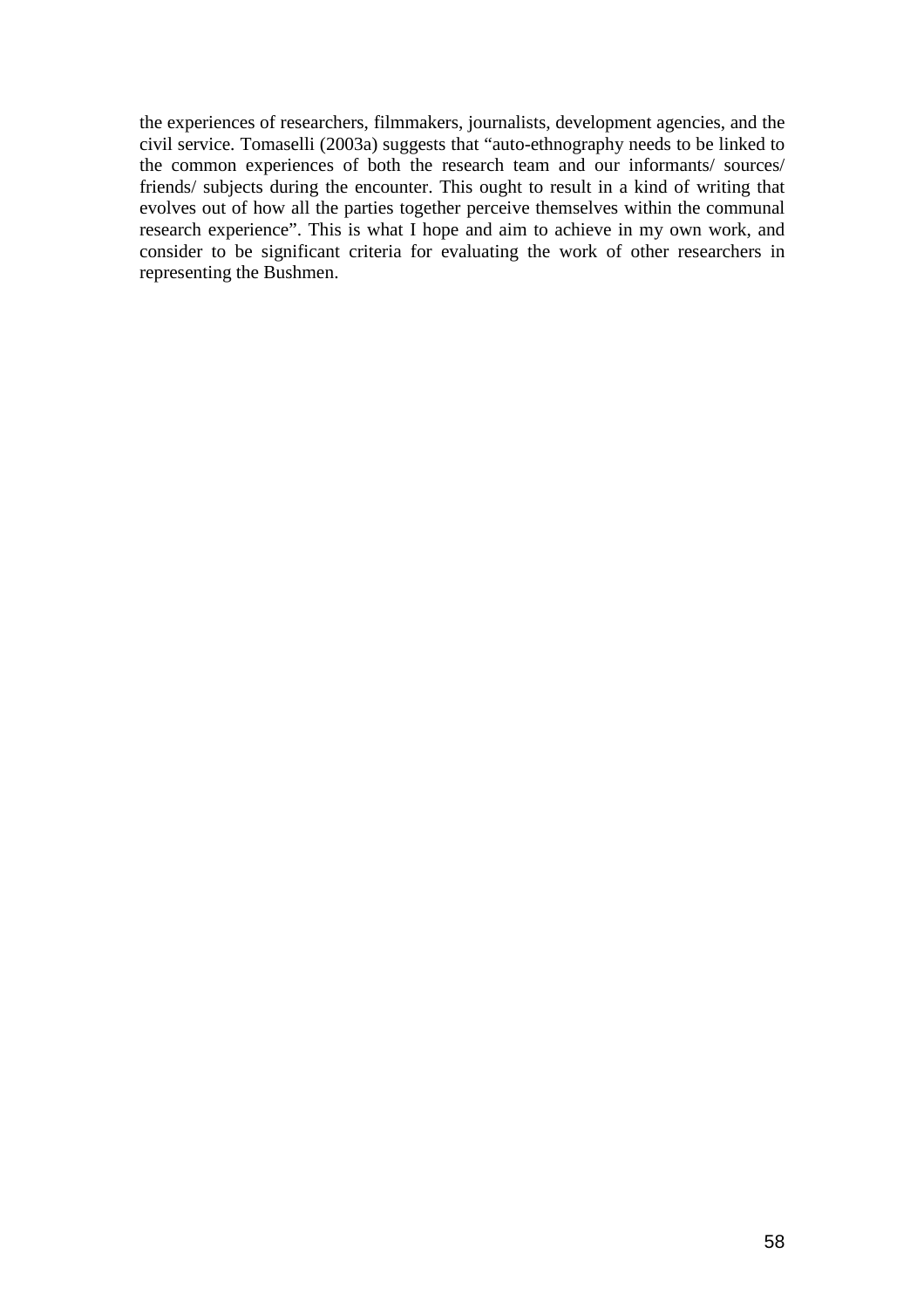# **Chapter Four**

## *The Healing Land* **– "Getting Involved"**

This chapter intends to provide a detailed precis of *The Healing Land* (2001), focussing closely on Isaacson's methodology, and the ways in which the story he tells is influenced and shaped by the writer/researcher's perceptions, expectations and experiences. This process aims to demonstrate the degree to which reflexive methodology can lead to transparency and honesty, and allow the reader to develop a deeper and more complex understanding of the people and situations in the story. This synopsis will be followed by an intensive analysis of the author's application of reflexive methodology; community involvement and expectations; the portrayal of principal characters in the book: Dawid Kruiper, Belinda, Polly Loxton; healing; and the process of 'getting involved'. This analysis intends to reveal the function of methodology in producing a book and to demonstrate the strengths and obstacles involved in the process of doing auto-ethnography. Although Isaacson would probably describe himself as a travel writer or journalist, rather than an autoethnographer, his writing incorporates many aspects of auto-ethnographic methodology, as he locates his encounter with the Bushmen within his personal experience and frames of reference. This chapter, which focuses on *The Healing Land*, intends to provide a case study for my discussion of self-reflexivity and autoethnography. Issues of representation, research and critical reflexivity will be consolidated in Chapter Five, which deals with methodology in encountering and representing the San.

# **Synopsis**

## **In the beginning**

In the beginning, so my mother told me, were the Bushmen – peaceful golden-skinned hunters whom people also called KhoiSan or San. They had lived in Africa longer than anyone else. Africa was also where we were from… (Isaacson, 2001a:3).

The opening lines of *The Healing Land*, a book about the Bushmen of southern Africa, which can be categorised as travel writing/ spiritual journey/ history of the Bushmen/ personal quest/ advocacy journalism, indicate the origins of Rupert Isaacson's inspiration to write the book, and the intentions or preconceptions with which he embarked on the project. Isaacson was raised in London by his South African mother and his Zimbabwean (then Rhodesian) father. His childhood was full of African stories and legends:

Though we lived in London, my sister Hannah and I inhabited a childhood world filled with images and objects from the vast southern sub-continent...In my earliest memories, these objects and my mother's stories forged a strong connection in my mind between our London family and the immense African landscapes the family had left behind (Isaacson, 2001a:3).

The fuelling of his youthful imagination by the Bushman myth inspires him to seek the "peaceful, golden-skinned hunters" in Africa, yet does not prevent him from moving through the mythology into the reality of the Bushmen in the  $20<sup>th</sup>$  century. This introduction also indicates the significant role that will be played by Rupert's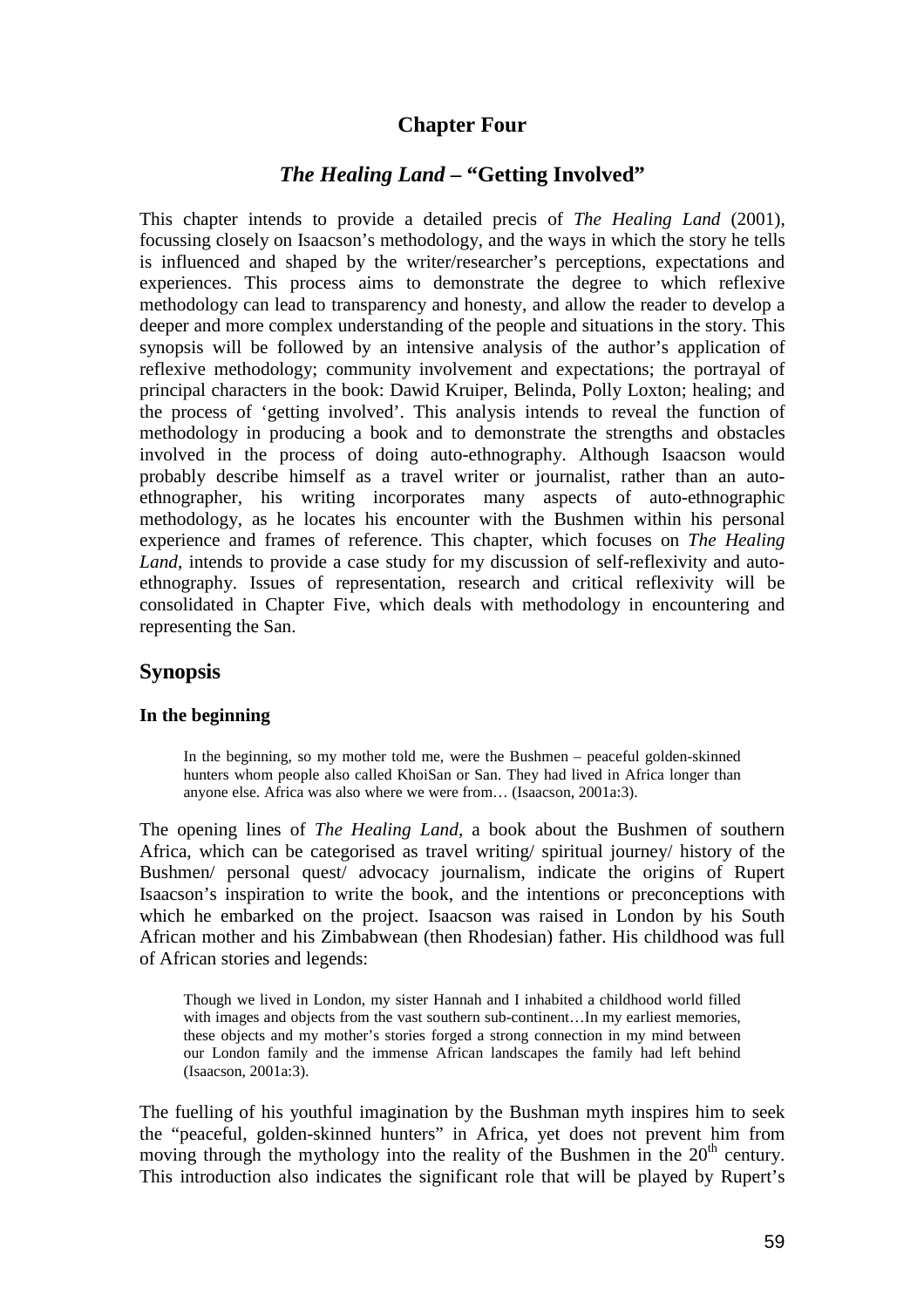mother Polly, both in Rupert's story and in the story of the ≠Khomani Bushmen. Maya Khankhoje (2002) points out that Isaacson's statement about the Bushmen having lived in Africa longer than anyone else, as well as being "the oldest culture on earth, possibly ancestors to us all", "demolishes the Eurocentric notion of distinct races and the ideological underpinnings of the apartheid system" (Khankhoje, 2002). Isaacson's very politically correct terminology "KhoiSan or San" gives an idea of the kind of book he started out to write: "I never meant to get into this healing thing. When I began researching the book which ended up being called *the Healing Land*, I thought I was going to write a very different kind of work. It was going to be a journalistic report…" (Isaacson, undated c). His engagement with the Bushman communities on a deeply personal level, as well as his fascination with their myths and magical legends, led to a shift in focus towards healers and healing. Thus *The Healing Land* became a deeply personal, autobiographical account of Isaacson's journey and the people of the Kalahari. The book contains a significant amount of information about Isaacson's background and family history, which relates closely to the role of his mother, Polly, in the story. The reader is drawn into the process of "getting involved" through which Isaacson engages with the Bushmen. His description of the journey includes his interaction with the Kalahari people; the relationships on which this story is based; his own dilemmas, frustrations and insecurities experienced in conducting his research; for better or worse the backstage personalities and lives of his subjects; and his own intimate experience of the quest for healing. Thus the book incorporates reflexive methodology in its revelation of the producer and of aspects of the process of conducting research.

 Isaacson's childhood influences inspired his longing to visit Africa and influenced his perceptions of the land and its people: "Kalahari – what a beautiful word. It rolled off the tongue with satisfying ease, seeming to imply distance. A great wilderness of waving grasses, humming with grasshopper song under a hot wind and a sky of vibrant blue" (Isaacson, 2001a:5). The tales of his 'white African' relations also contributed to a legacy of white liberal guilt:

I later came to realise that these eulogies to Africa's natural beauty arose partly from guilt: the speakers came from families whose forebears had, almost without exception, carved out their wealth in blood. Many of these educated descendants of the colonial pioneers were haunted by the feeling that their ancestors should somehow have known better…the myth of a pure, uncomplicated Africa contrasted favourably with the Africa they actually knew (Isaacson, 2001a:7).

Isaacson's own sense of guilt relating to the marginalisation of African people becomes evident in his desire to be part of a process of restitution for the Kalahari Bushmen.

After visiting southern Africa in the late 1970s and seeing Bushman paintings with his family as a child, Isaacson (2001a:10) observes, "Back in the grey, drearily ordinary city of my birth, I found that the bright continent had worked its magic on me". Isaacson goes into detail about his family history. The information about Polly's background gives insight into her intense connection to Africa, and her need for personal healing and acceptance. When Polly was six, her mother left her and her sister in a children's home while she pursued her career as a freelance war artist on the Western front. Her parents divorced a few years after the war, after which Polly and Lindsay were "shunted off once more to grow up in institutions until they reached university age" (Isaacson, 2001a:13). As a student, Polly became deeply involved in anti-apartheid campaigns. Her mother and stepfather "decided it would be best if my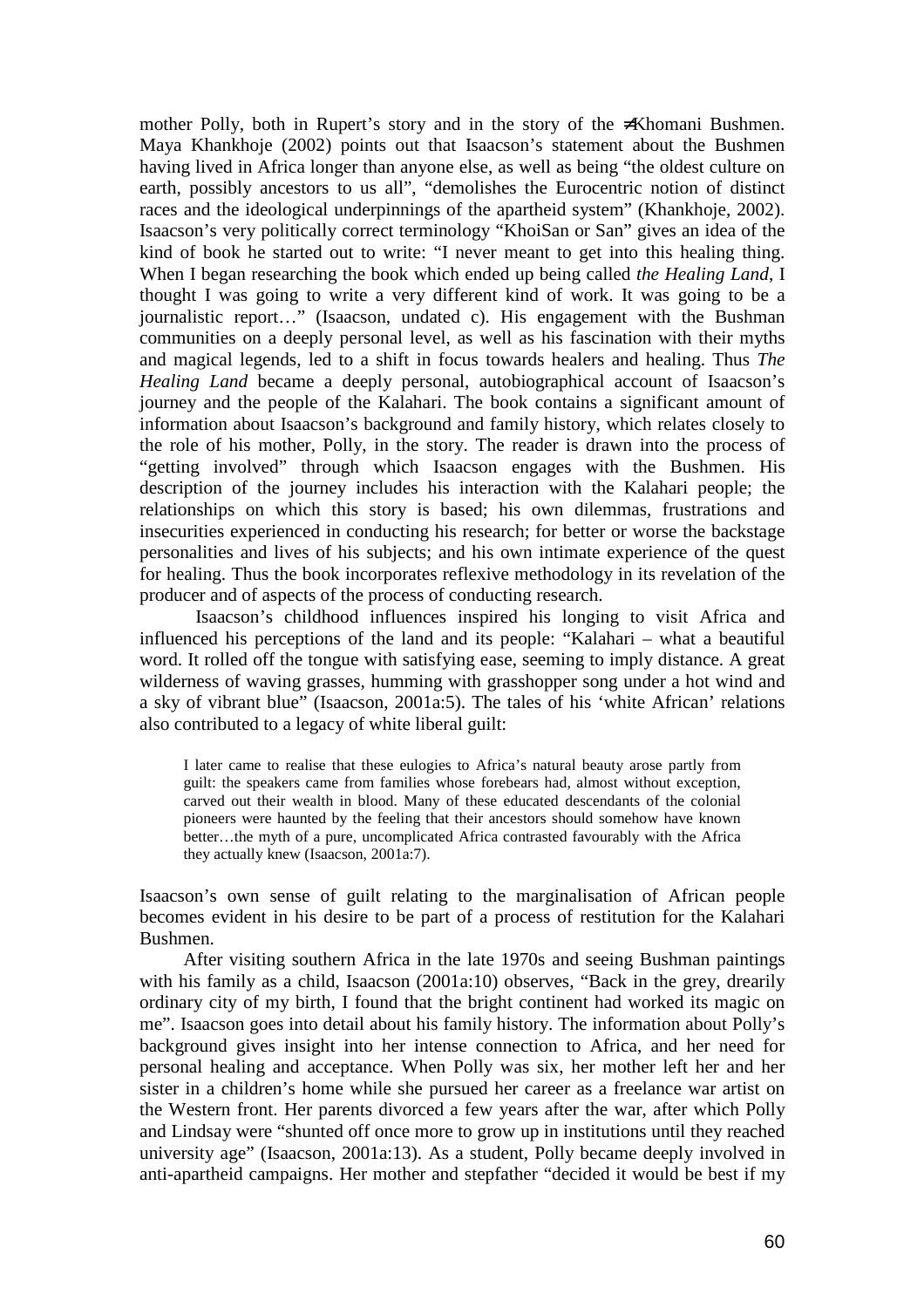mother left the country before the inevitable arrest that must follow such activities" (Isaacson, 2001a:13). Polly moved to England where she met her husband and began to raise a family. Shortly after she returned to Africa to visit her parents with her small children, both of them died. The loss of her sense of roots and belonging compounded Polly's grief over the death of her parents:

My mother went almost mad from grief. She had at last begun to know her parents, and now suddenly they had been snatched away. Throughout our childhood, she would be prone to periodic depressions, and the sense of being an exile never left her. Unlike my father, who fitted happily into London…my mother missed Africa keenly. She expressed it in her sculpture, her painting, almost all of which featured African people, African scenes. It was perhaps to make up for the loss of her parents, and of all that she hoped we children would have learned from them, that she became such a willing story-teller (Isaacson, 2001a:14).

Thus Rupert Isaacson grew up hearing stories about the adventures of his family in Africa, his 'coloured' relations (Frederik Loxton was married to a Baster woman, Anna Booysens), the landscape and the mysterious Bushmen. He observes that:

As childhood turned to adolescence, it became less comfortable to be caught between cultures, to be part English, part African. The stories, artefacts, white African friends and relatives that constituted my life at home began to clash more and more with the reality of living and going to school in England. I didn't fit in…I continued to feel like an outsider. Still, it was oddly consoling to think of that great network of ancestors and relatives. Somehow the Kalahari, the dry heart of the sub-continent, seemed central to the inheritance and identity that I was – however unconsciously – trying to find (Isaacson, 2001a:19).

Isaacson's first journey to Africa as an adult, in 1985, begins as a quest for personal identification, to find his roots through connecting with his relatives and the land of his ancestors.

### **African dreams and reality**

'Lessons in Reality', the title of the chapter in which Isaacson travels to Botswana, is quite apt. He describes his first impressions of being in Africa:

I had never seen a landscape so desolate and unforgiving. I sneaked a look at cousin Frank. He matched the landscape; tall, spare, with the capable, practical air of a man used to fixing things himself. Sitting in the passenger seat next to him I felt soft, frivolous and stupid. I had come to expect that all white Africans lived in big houses surrounded by manicured gardens, where soft-footed black servants produced tea and biscuits punctually at eleven… (Isaacson, 2001a:20).

His experience in this case did not match the expectations. Isaacson seems to feel less and less African as he demonstrates his lack of skill in constructing buildings and changing tyres: "I began to realise how unrealistic I had been to dream of just floating into the Kalahari of my childhood stories" (Isaacson, 2001a:21). He is no more comfortable when 'cousin Frank' questions him, "so, at what stage of your spiritual odyssey are you?" (Isaacson, 2001a:21). His lack of spiritual awareness at this stage of the story contrasts his deeply metaphysical, supernatural experiences with the Bushmen later on. While visiting a ranch in Zimbabwe, Isaacson is hit by the reality of violence, as he witnesses a labourer being beaten and a steer slaughtered. He concludes, "I was too squeamish for life on an African farm, I left the guns in their locked cabinet and took long walks with the farm boys, who would show me animals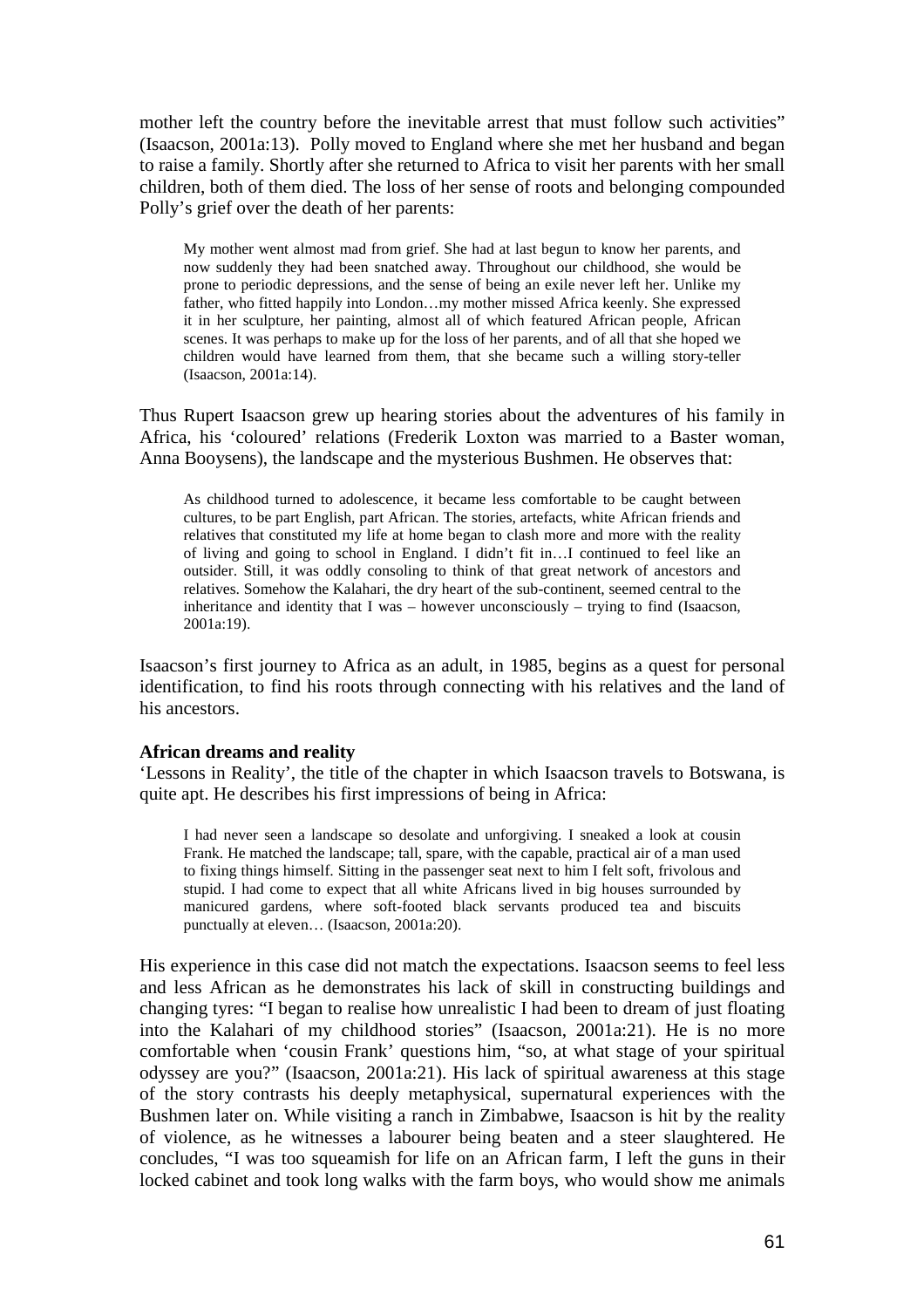and birds and tell me their names in Shona" (Isaacson, 2001a:24). On returning to South Africa with a contract to write a guidebook, Isaacson visits the Bushman Diorama in Cape Town, and also studies their culture and history. He travels to the Kalahari Gemsbok National Park in search of the Bushmen, but is firmly told there were none there: "once again, it seemed, the gentle hunters of my childhood stories were going to remain just that – fictional characters" (Isaacson, 2001a:26).

Rupert travels to Tshumkwe in Namibia on a subsequent visit to Africa in 1995, where he finally locates the Ju/'hoansi. The first Bushmen he meets there are Benjamin, who is able to communicate with them having learned English at mission school, and /Kaece, leader of the Makuri village. Benjamin works as a field officer/ interpreter for the Nyae Nyae Farmer's Co-operative. Rupert and his girlfriend, Kristin, are delighted to be invited to go hunting with the Bushmen the next day. Their experiences at Tshumkwe give insight into the reality of life among the Ju/'hoansi. The hunters, instead of waking them at dawn, are sleeping off a hangover. While out on the unsuccessful hunt, Benjamin tells them,

'We need money – not just for food. There are many problems here, man, many. There are cattle herders from Botswana – the Herero – coming in here, and nothing to stop them because we have no power, no money. And the young people going to the town to drink and not learning the skills because they say that this life is finished…Maybe people like you – tourists – might come here and see our life. There is money in this, I think?' (Isaacson, 2001a:38).

It soon becomes apparent that this community perceives Isaacson as a resource. He reflects on the experience of paying for the hunt, where the Bushmen were "demanding money, thrusting out their hands", and buying the crafts that were pressed on them until their money ran out:

Standing there with all out newly-bought artefacts, Kristin and I felt suddenly selfconscious, glutted, almost ashamed. We turned and began the walk back to camp. The hunt had been the true fulfilment of a dream. Benjamin had made us feel accepted, respected, welcome. Yet his sudden disappearance and our subsequent fleecing had revealed, with brutal honesty, what we actually represented here: money (Isaacson, 2001a:40).

Rupert seems to understand his perception by the Bushmen as a source of revenue – even becoming involved in generating tourism in Tshumkwe, but never quite accepts this mercenary role for himself.

 A fascination with healers develops during Isaacson's next visit to the Ju/'hoansi in 1996. Benjamin tells him that they will be safe on the hunt because "'The healers, doctors in the village, ask the lions where they are and then they tell the hunters not to go that way' (Isaacson, 2001a:44). "...the enigmatic words lingered, tantalisingly, in the night air. Healers that talked to lions", the author reflects (Isaacson, 2001a:45).

 Isaacson acknowledges the lack of capacity journalists have to change the lives of their subjects. "Back home, I published a piece on the trip in the *Daily Telegraph*, but the anticipated reaction did not come. No tourists rang up, anxious to book their own Bushman adventure. In fact, during the course of that year, 1996, things became decidedly worse for the Bushmen right across the Kalahari" (Isaacson, 2001a:48). He learns about the existence of the ≠Khomani in the Northern Cape from a *National Geographic* article, and realises that "Not only had there been Bushmen in the region, but they had been ejected from the very park whose staff had denied their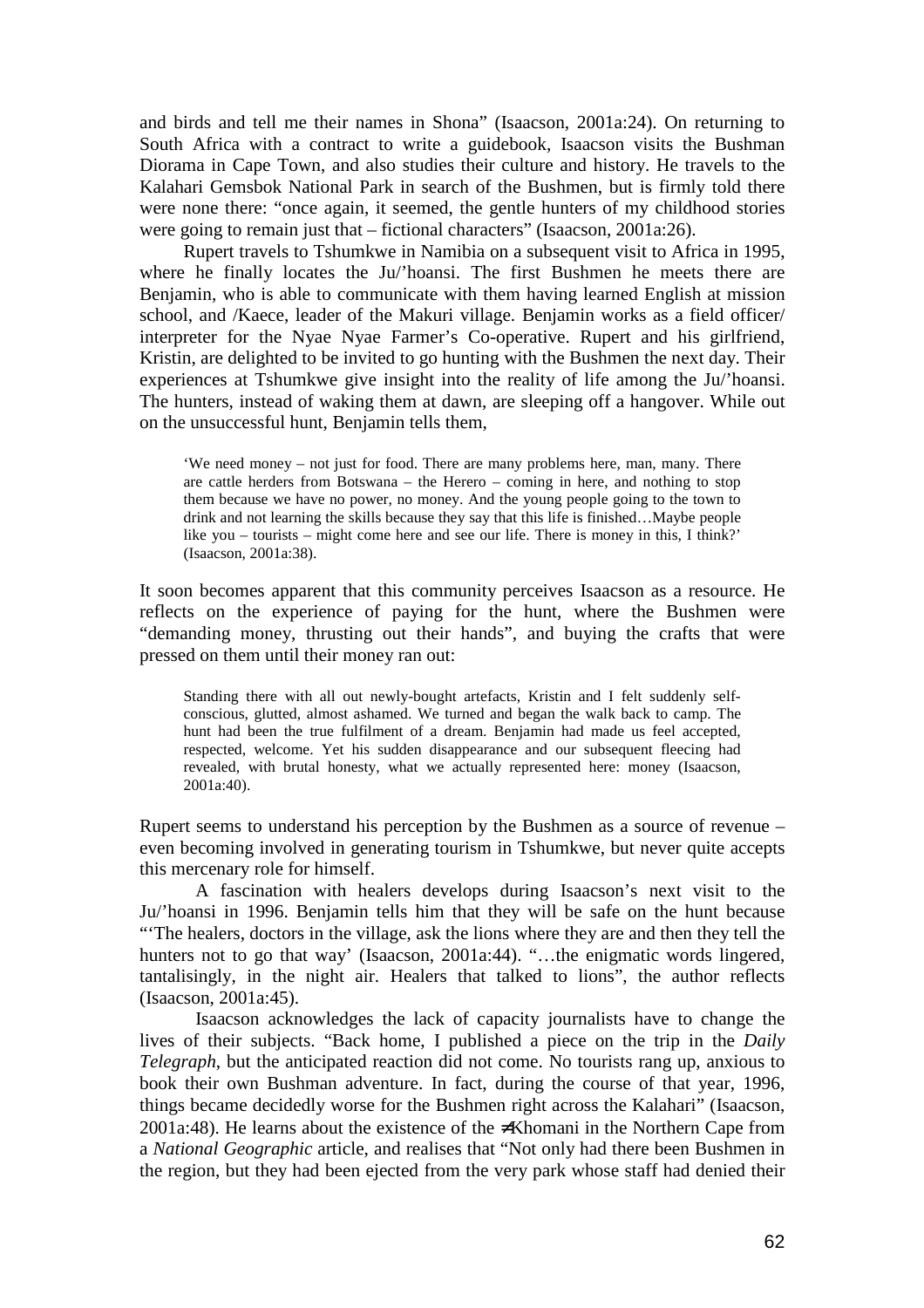existence to me" (Isaacson, 2001a:49). He makes contact with Cait Andrews, who had worked with the ≠Khomani for many years and fills him in on the background to the ≠Khomani's historic and controversial land claim, which she has assisted in initiating. "If ever there was a time to be chronicling events on the Kalahari, Cait assured me, it was now" (Isaacson, 2001a:51).

### **What difference could I make?**

l

On meeting Dawid Kruiper and the ≠Khomani in 1997, Isaacson (2001a:56) observes, "we were by no means the first journalists he had met. Many had come, asked questions, taken photographs, scribbled notes and pushed microphones and camera lenses into his tired old face. Yet here Dawid and his people sat, landless squatters on the edge of a poor coloured village." Rupert interrogates his own role in this community:

And what difference did I think I could make? I now had a commission, having managed to persuade a publisher to let me write a book on the Xhomani<sup>27</sup> land claim and the plight of other groups across the Kalahari. But it would be years in the writing, and even when it was published, it might not be of any help to them. In the meantime, there was no guarantee that any articles I wrote would see the light of day, let alone provoke some action. It seemed to me that Dawid, this shrewd, tough old Bushman who sat watching us, could sense all this, yet he said nothing…Feeling a fraud, I looked away… (Isaacson, 2001a:57).

Isaacson seems to be aware of the expectation held by many ≠Khomani community members that representation of their needs in books or articles will result in effective action to improve their situation. He realises that this may not be the case, and struggles with the dilemma of whether to confirm what he believes Dawid already knows, and thus cause disillusionment for the Bushmen and loss of credibility for himself, or to hold onto the ideal of empowering representation.

Although it is not clearly stated in the book, Isaacson seems to experience a constant dichotomy between myth and reality, idealism and the cynic, a dichotomy which seems inherent to the process of learning to understand the Kalahari and its people. Belinda Kruiper, then working as a manager in the Park, had also experienced the contrast between her expectations and the reality of the Bushman's existence, "These Bushmen,' she said... 'I don't know what it is. I came here for peace and quiet, and already I can see how political the whole thing is" (Isaacson, 2001a:62-3).

 From Cait Andrews, Rupert learns of the late Regopstaan's (the former leader of the ≠Khomani) prophecy to his people: "*When the strangers come, then will come the big rains. And the Little People will dance. And when the Little People in the Kalahari dance, then the Little People around the world shall dance too*" (Isaacson, 2001a:58). He also experiences his first manifestation of Bushman healing, as Cait is approached and ministered to by Ouma Antas, who had no way of knowing that Cait had been diagnosed with cancer shortly before the trip. "I had heard before of the Bushmen's reputation as great healers. Until now, this had not fascinated me as much as their wildness, their elusiveness" (Isaacson, 2001a:59-60). Cait tells him "You just have to get used to strange things happening when you're around Bushmen" (Isaacson, 2001a:60).

<sup>&</sup>lt;sup>27</sup> Isaacson uses the spelling Xhomani, instead of ≠Khomani, as well as Izak instead of Isak. In a largely illiterate community, it is often difficult to establish the correct spelling of names.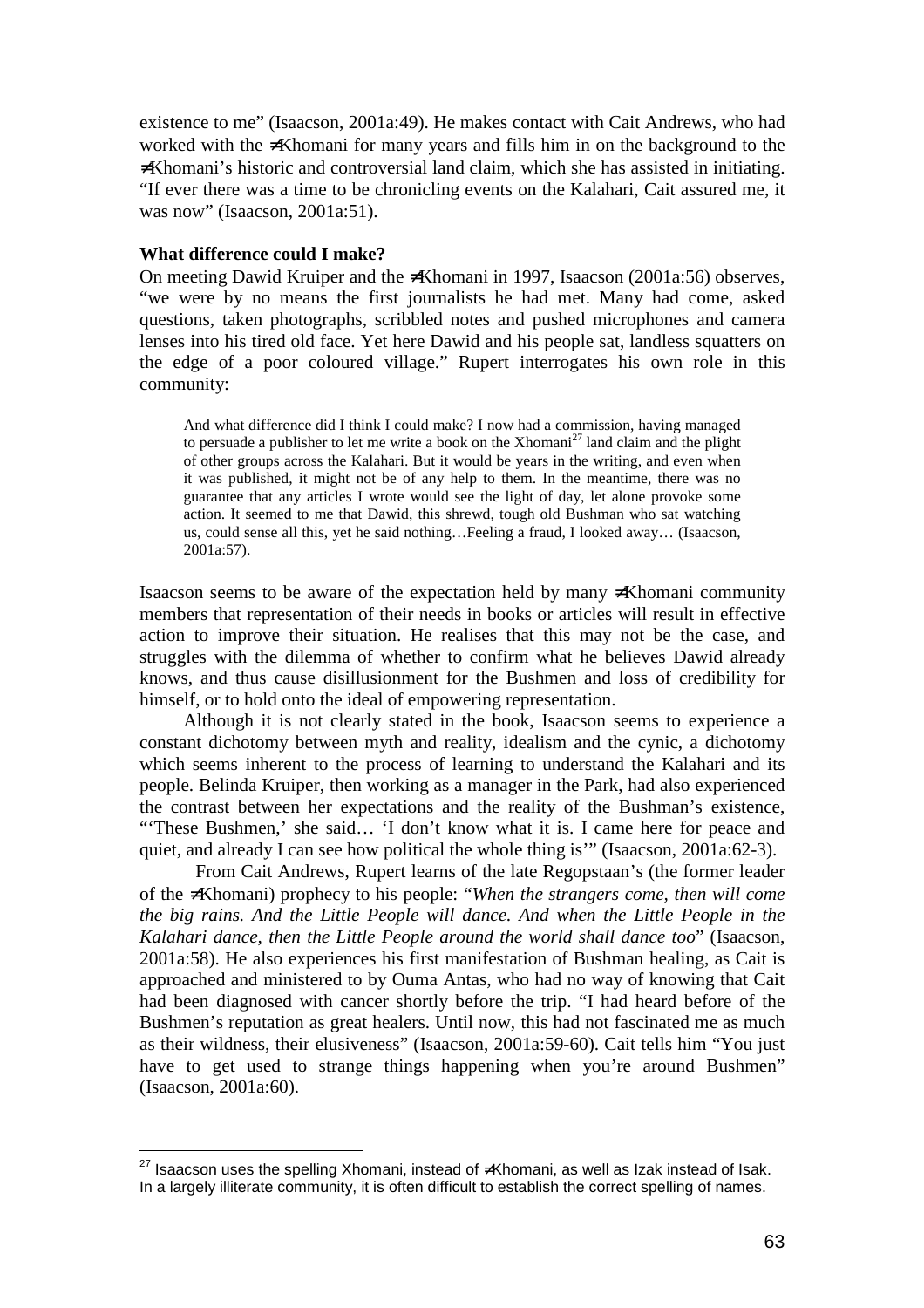On arranging a hunting and gathering expedition to one of the local farms, Rupert begins to learn about the exploitation of researchers along with the exploitation of research subjects. On the way to the hunting place he grows impatient as they stop for Dawid to shop for a sheep, stop for everyone to have another smoke…

Cait caught my sour expression and smiled wryly: 'There's always another agenda with the Bushmen. It always happens like this – you arrange to do something and next thing you know you're driving up and down the road giving this person a lift, waiting while that person goes off to buy some dope, then going back to pick up someone else's stuff and take it to some other place, until eventually you forget what it was you originally set out to do. They don't often get a chance to be driven around, so when it comes they make the most of it. We're just the taxi drivers. They tell you whatever you want to hear, then take total advantage' (Isaacson, 2001a:66).

Isaacson and his companions planned to film the hunt, an experience that also did not match their expectations:

As the light mellowed and deepened, Dawid said a few words to Jakob and he and the rest of the clan came back down the dune. We should do our thing now, he said; this was the right time for filming, now that the light was *lekker* (nice). Surprised that Bushmen knew about light and filming we followed Dawid and Jakob to a flat space where a patch of dry grasses waved in the light wind, golden with evening, sparkling against the deep blood of the sand. What followed was a masterfully choreographed re-creation of Bushmanness. When I looked at the slides some weeks later there was no telling that everything had been staged… (Isaacson, 2001a:67).

Thus the Bushmen exploit the myth exploited by the filmmakers.

 "Doubts began to nag at me again," Isaacson (2001a:68) reflects as he wonders whether the skills, the knowledge and the culture of the Bushmen are still in existence. He is disturbed by the stories of violence within the community: "I didn't like what I was hearing. The Bushmen were the gentle people, the only Africans without a warrior tradition, the ones who did not resort to violence to settle conflicts. Again the myth was being cast into doubt" (Isaacson, 2001a:69). Despite awareness of the reality, he seems to yearn for the Kalahari of his childhood stories.

#### **Myth and reality**

The Bushmen at Kagga Kamma embody the juxtaposition of myth and reality. They act out the idyllic Kalahari life for tourists, who snap pictures of them in their skins making crafts, while they live in cold damp poverty, far removed from the warm sand dunes of our dreams and theirs. Sitting the in smoky shack with the Bushmen, Isaacson (2001a:80) observes, "I took in the firelit circle of faces one last time and felt a glimmer of recognition. The scene before me could have been straight out of a painting by one of the early eighteenth-century adventurers that I had so often seen in the books of African history that filled my mother's bookshelves". History becomes part of his story as he reflects on what he has learned about the circumstances that brought the Bushmen to their present day reality. This gives the book a reflexive and personal quality, but does not allow for providing very extensive research information. It does provide a fresh perspective, however. One seldom encounters an anthropological study stating that "crowds of people thronged to gawk at Saartjie's bum and vagina" (Isaacson, 2001a:85).

 The interaction between tourists and Bushmen at Kagga Kamma is all about offering the myth to the western stare: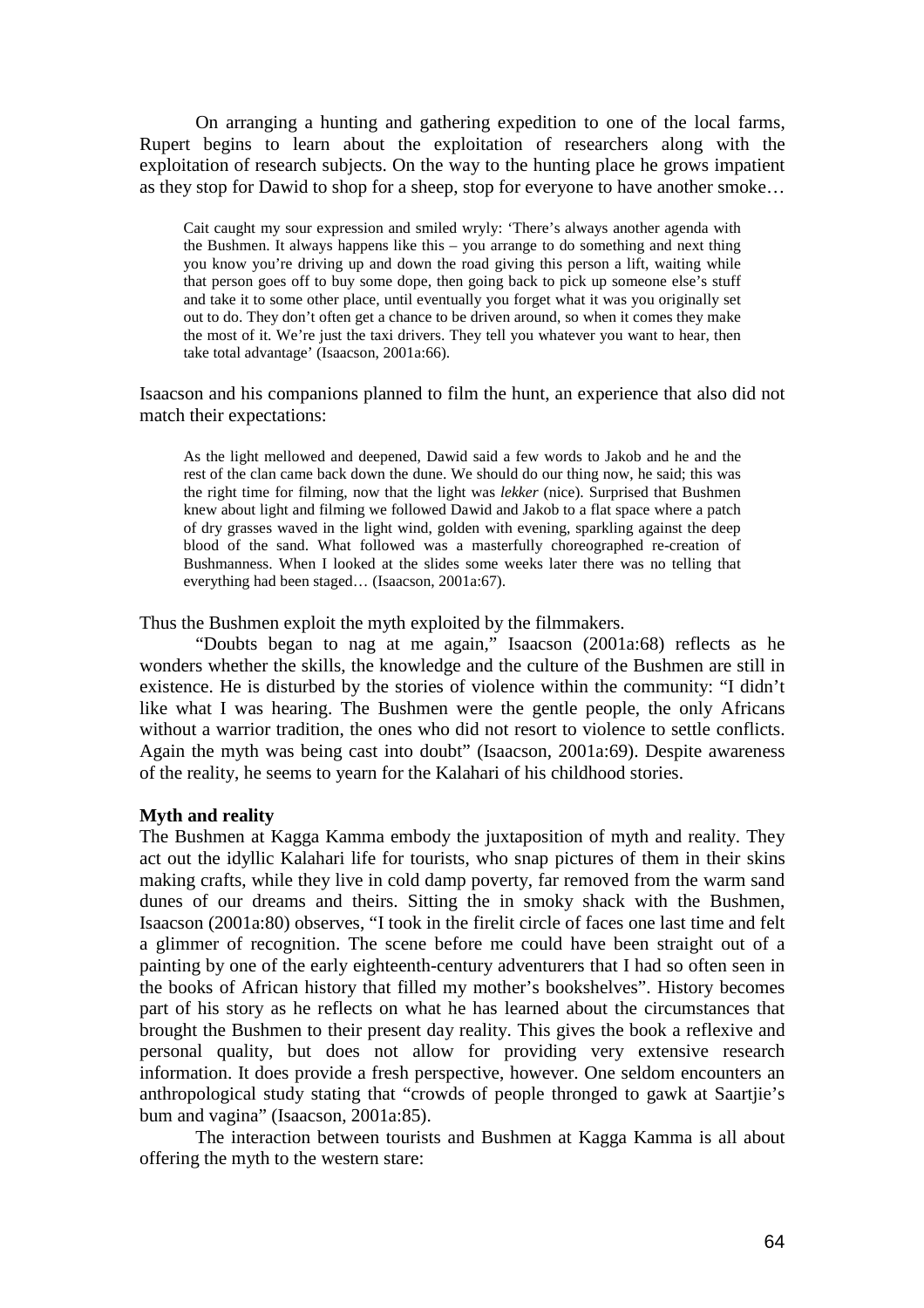The Xhomani were waiting for the tourists inside a neat semi-circle of traditional grass shelters…All had exchanged their ragged Western clothes for springbok and steenbok skins, which displayed their lean, golden curves and angles to the best advantage…Squinting up through his sunglasses, the big man put his arm around the elderly woman's frail, bare shoulders, and asked his wife to take his picture 'with my new girlfriend. Hey, how many wives do these people have?' (Isaacson, 2001a:84-5).

Isaacson clearly perceives the situation at Kagga Kamma as an opportunity for the Bushmen to be stared at and exploited by tourists: "the way in which they wandered among the Xhomani, pushing their camera lenses into faces, at working hands, at bare breasts, showed clearly that they had little concern for the feelings of the people they had come to see" (Isaacson, 2001a:87).

 Isak Kruiper tells Rupert that they live at Kagga Kamma in order to make money to send back to Welkom, because living conditions are worse there, but that "It's not home. It's not the Kalahari. Not the red sand. You feel so free there" (Isaacson, 2001a:88). Isak also tells him:

'We have to stay here until we clean our souls. You know, it's true, there were Bushmen here before, we feel their spirits. We see the messages they left us, the paintings, in the caves here. Something terrible happened to them. A killing; but it was they who called us here from the Kalahari and we must stay here until they tell us we can go, perhaps to take their spirits up to the red sands with us' (Isaacson, 2001a:88).

The magic again. "I scribbled frantically. This was just the kind of spiritual talk I wanted to hear" (Isaacson, 2001a:89). He seems aware of his bias towards the magical, the mythical. Isak advises Rupert to keep his eyes open, and inform him of any strange things that happen among the animals of the veld. A little later he notices some odd things happening:

…There was a scuttling noise on the floor, and a mouse, bold as brass, sat looking straight at me. I took a step towards it. It didn't move, but faced me down. Then, from the room behind came a tapping noise. I turned to see a small brown bird flying up and down the window pane, tapping its beak on the glass. And directly after that came Cait's voice, 'Come and see!' In her room, on the curtain next to her bed, sat a large green mantis (Isaacson, 2001a:90).

That night, after dancing and singing around the campfire, Rupert decides to tell Isak about the mantis, the mouse and the bird. Isak responds that the mouse represents Chris, the filmmaker who accompanied Isaacson, as it "Goes about its business, working away quietly…creating, building" (Isaacson, 2001a:91). The mantis is Cait, because she is "one of us". The bird is Rupert: "You are the one that carries the message" (Isaacson, 2001a). Before leaving the next morning, Isaacson wants to buy a painting from Isak. Isak tells him to go to the little shop at reception and look at the painting he did yesterday. Perhaps he would like to buy it.

On the rock's main surface were painted three figures, a woman and two men, dancing under a crescent moon…The woman figure had an insect-like, mantis-like head. The male dancer on the right had the head of a mouse. The one on the left had the tapered head and short beak of a small bird (Isaacson, 2001a:92).

Isaacson says that Cait Andrews told him that Isak is a seer, that he was "subject to visions…visions which were often apt to come true" (Isaacson, 2001a:90). When we interviewed Isak, he told me that he had told Rupert the story of how he came to understand that he is a seer: "I told the story to Rupert very well…we spoke about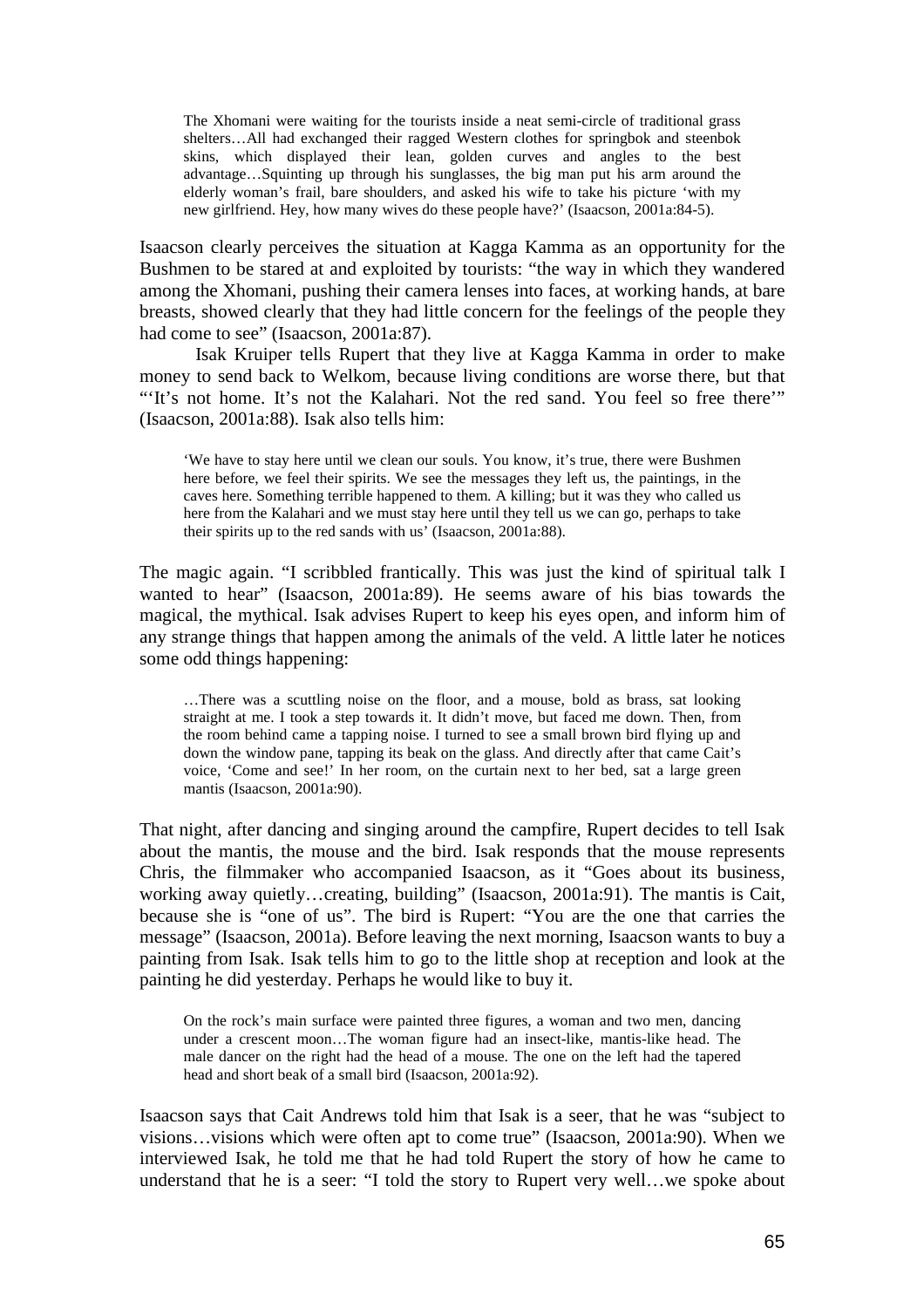things a lot and we expanded on a lot of things with each other…" (Isak Kruiper, 2001).

### **Healers and shape-shifters**

"Taking Izak's words to heart, I resolved to be that bird – to travel out into the Kalahari to 'bring the message' and learn what I could" (Isaacson, 2001a:93). Following the visit to Kagga Kamma, Rupert travels to Khekhenye, a small isolated village in south-central Botswana, where he finds another community in a state of transition and conflict between tradition and modernity. The !Xoo Bushmen of this community had lost their hunting rights, and their territory was being used for grazing by the local BaKgalagadi people. "The place looked more black African than Khoisan, composed of large, thatched rondavels… rather than the more traditional little grass structures…the clicking language we were overhearing as we walked was not !Xoo but BaKgalagadi, the language of their more powerful neighbours" (Isaacson, 2001a:94). He and the translator overhear a 'religious debate' going on between an "old pagan" and a Christian convert who insists that "all healing comes through Christ". Isaacson takes the opportunity to find out whether the Khekhenye people's traditional religion was based around healing:

The people, who seemed to accept both our arrival and my butting in without demur, murmured assent, and in response, two young men…grabbed a passing toddler and performed a quick ritual, dancing around him and taking turns to kneel and make sucking, blowing motions at his belly. Then, as abruptly as they had begun, they sat down again and the infant pottered off undisturbed as if such things happened every day. Which they probably did. 'That was a healing dance for a child who is depressed because its parents are arguing,' translated Lydia, as the young men explained what they had done. This sounded more like middle-class New York than the deep bush but I made no comment (Isaacson, 2001a:95).

Out of place as it may seem, this incident suggests that the so-called 'other' and 'same' are not so different in terms of their needs and emotional responses.

 Isaacson begins to experience his subjects' curiosity about his world and his agenda in the Kalahari. He describes an evening spent with the young people of Khekhenye, who were eager to find out about the sexual behaviour of white people and about "this homosexuality thing". "Red faced, I found myself being coerced into giving a hysteria-inducing (and ill-informed) description of gay culture, even down to the specifics of anal sex" (Isaacson, 2001a:97). At the local store, a "sumo-sized BaKgalagadi woman" demands to know what he is doing there. She becomes enraged when he explains that he is a journalist: "'A journalist! You're not that journalist who was trying to take the picture of the Princess Diana when she was dying, poor woman, in the car!' She advanced on me, eyes blazing. 'No!' I assured her, caught between fear and astonishment. 'I'm not that kind of journalist'" (Isaacson, 2001a:100). On requesting an interview with a community member at Kwaayi in the Okavango Delta, Isaacson is told "We are getting so sick of people like you coming here and asking questions" (Isaacson, 2001a:111-112). Very clear perceptions and pre-conceptions of the ways of white people and of journalists have filtered through to this remote community. This directs Isaacson to examine himself in terms of the ways in which he is seen by his research subjects.

 Through a contact with the Hardbattle family, who are well known for their involvement with the lives of the Kalahari Bushmen, Rupert is invited to witness a trance dance among the Ghanzi Bushmen in Botswana. A hitch-hiker warns him to be careful of the Ghanzi Bushmen: "Some of their doctors even changed themselves into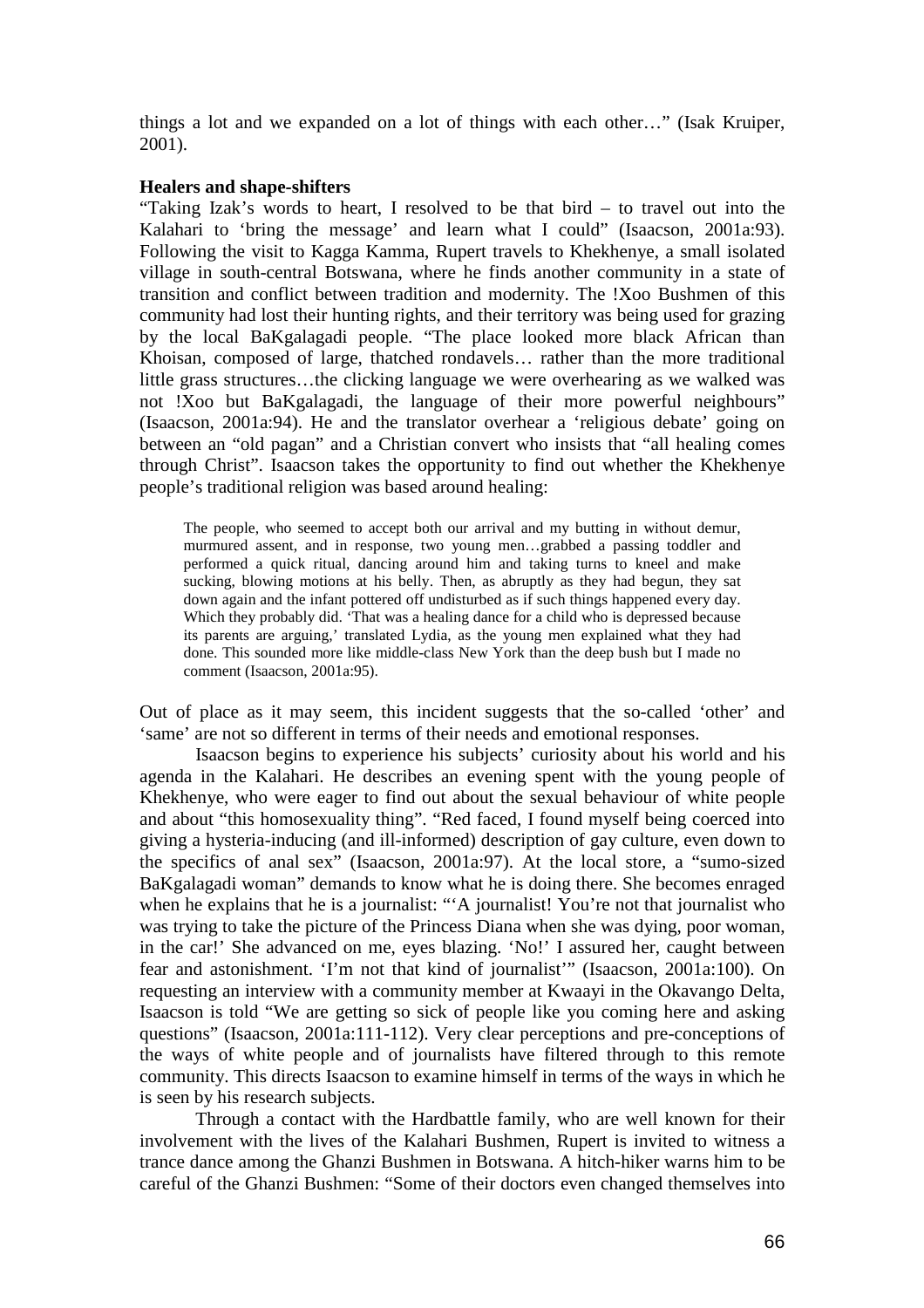lions, or leopards, at night and went out hunting, stealing livestock or even murdering people" (Isaacson, 2001a:117). Isaacson wonders whether the healer coming to the trance dance will be "the same healer from the north who could change shapes" (Isaacson, 2001a:119). Rupert describes his experience of the trance dance:

I got up from my seat at the camp table, went over to the circle and sat down. The women, smiling, made space for me. I picked up the rhythm and sat, clapping with them, basking in the deep, almost slumberous peace that the dance now seemed to have created…I passed a rough shelter of branches, standing slightly away from the camp site. The flap was up and my glance fell on the figures inside. It was Xwa, her huge, heavybreasted body standing unclothed while one of the other women rubbed some oil or ointment into her skin. In that brief moment I glimpsed the old woman's legs. The red swellings that had been there the previous night were gone (Isaacson, 2001a:127, 129).

Thus through the trance dance he experiences a sense of being welcomed by the community, of peace and contentment, and of the reality of the healing that took place.

 A visit to New Xade in the Central Kalahari provides a sharp return to the reality of Kalahari journalism: "As he explained that we were journalists a man in his late thirties, thin and anxious-looking, stepped forward and said we should be careful – if anyone in authority saw us we'd all be in trouble. We would have to ask our questions quickly" (Isaacson, 2001a:131). Moving on towards Molapo, Isaacson makes camp at the now-deserted Xade, where he questions his Bushman interpreter Karnells about healers and shape-shifting. Karnells admits to some knowledge of such things, but Rupert "could tell from his tone that he was growing more and more uneasy, that any moment he'd clam up all together" (Isaacson, 2001a:134). Isaacson seems often to be aware of people's reactions to him as a researcher, yet does not always allow his sensitivity to override his curiosity. At Molapo, he insists that Karnells questions the community leader, an old Bushman woman, about shapeshifters and whether she herself was a healer: "Karnells was obviously embarrassed but he made the translation. The old woman looked down at the ground a moment before turning up a face that no longer smiled, and answered, with finality, that no, she could not do this thing, nor could any other healer here" (Isaacson, 2001a:136). A hunt with some young men in the village transpires to be more of a walking smoke break…

This was no hunt, but a show for the tourists – an easy buck in other words. I wondered if I would ever learn. How could we expect to waltz in, flash some money around, say 'Take us hunting, show us shape-changing' and expect to be treated as anything other than the fools we were? (Isaacson, 2001a:137).

In all but the most exceptional cases, building relationships and trust with community members takes a significant amount of time, and most visitors are probably treated with some suspicion. When Isaacson accompanies the hunters the next day to catch a spring hare, the romantic myth recedes a little further:

Until I watched these three Bushmen dig out the spring hare I had not fully appreciated how desperately hard traditional life in the veld could be, the life that I and so many like me happily mythologised. Even a long hunt…does not compare with this digging down with bare hands through hard earth six feet or more to where the quarry, a small meal, but a meal nonetheless, lies snagged on the hook (Isaacson, 2001a:139).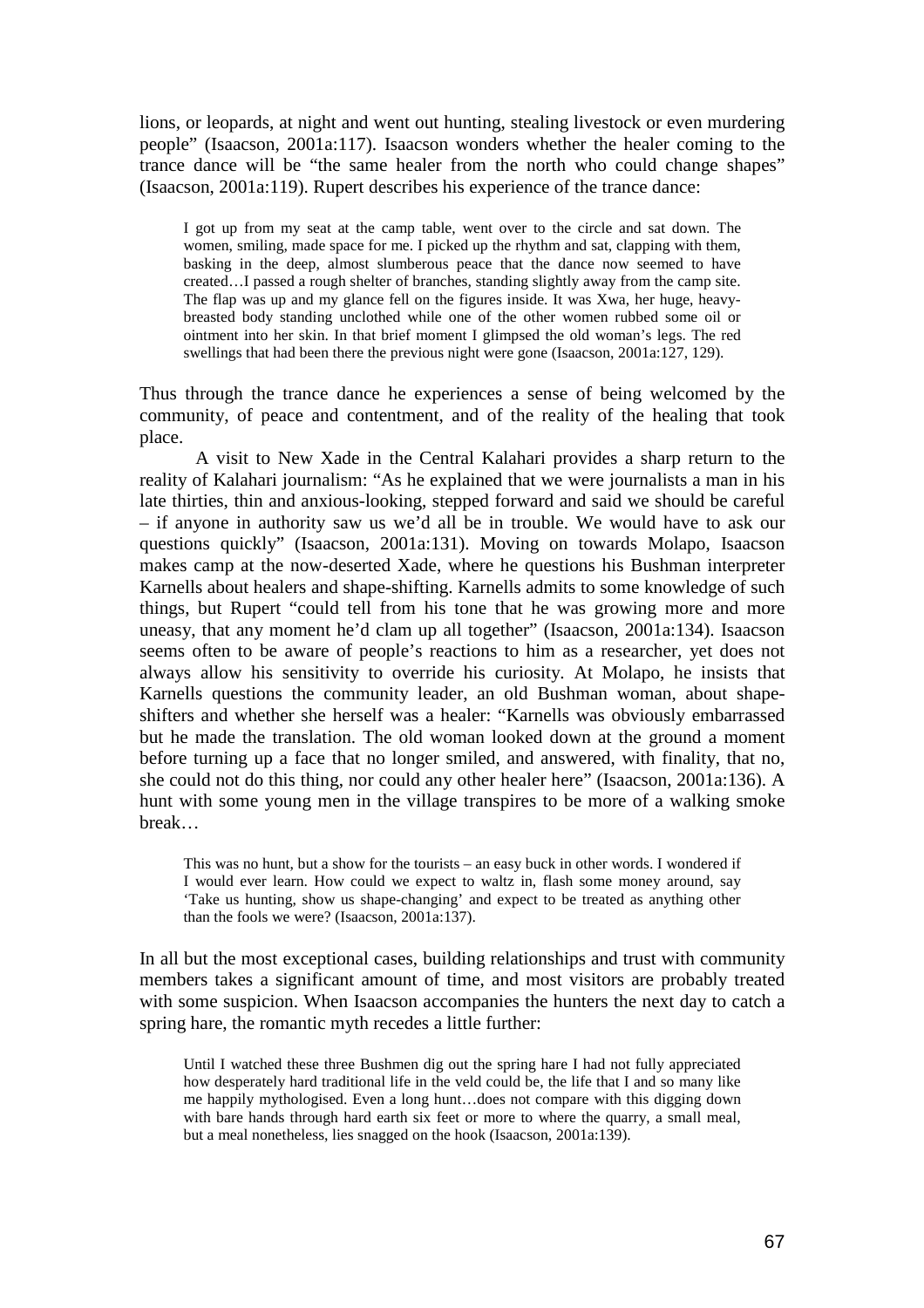This experience makes Isaacson aware of the harsh reality of the Bushmen's existence, in contrast to the myths he loved to explore. Their poverty is real and devastating.

## **Financial matters**

*The Healing Land* includes some discussion of the reality of doing research, paying informants and arranging funding. At Molapo, Isaacson meets Bulanda Thamae, wife of Roy Sesarna, leader of the First People of the Kalahari, who was very clear about the financial obligations of researchers to the community:

She took control immediately, demanding to know, before we began the interview, what we had agreed to pay the hunters and how much we were going to give the village for the camping. We told her and she approved the figure, saying that the safari operators who came through from time to time with clients often paid next-to-nothing, or promised to pay and then reneged (Isaacson, 2001a:141).

Bulanda is at Molapo, instead of at Ghanzi where First People of the Kalahari is based, in search of healing. She believes she was a victim of 'bad *muti<sup>28</sup>*' inflicted by the BaTswana people, in return for the Bushmen's perceived threat to government policy. Isaacson takes the opportunity to turn the conversation from *muti* to healers and shape-shifters:

But how could Bushmen be a target for bad *muti*, when they had such powerful healers of their own, ones who could even turn themselves into lions, I asked? Bulanda smiled. Yes, First People had even thought of asking some of the BaKoko healers to take on lion shape to go and kill those people in the government who were hurting them. 'But,' she said, sighing, 'Bushmen do not make this kind of medicine…' I seized my chance and asked her if she knew one of those shape-shifting healers. Oh yes, came the reply. The most powerful BaKoko healer lived far to the north and west of Ghanzi…If I likes, the next time I came back she could help me find him. His name, she said, was Besa (Isaacson, 2001a:142-143).

At last, the myth seems to become a reality. In order for Bulanda to accompany him on the journey to meet with Besa, Rupert had to go "to the First People office to negotiate a leave of absence from her husband Roy Sesarna, the organisation's chief. He agreed that Bulanda could go, provided I paid a translator's fee" (Isaacson, 2001a:190). Isaacson (2001a:147) draws attention to the necessity of generating funds as an aspect of research:

I made up my mind to get back out there as soon as possible. However, it took me a few months of freelancing to raise the necessary funds to go in search of Besa, especially as the trip would also have to be long enough for me to follow up the Xhomani story and get to some other parts of the Kalahari I hadn't yet seen.

This is a challenge of which many readers and research subjects seem to be unaware.

## **Belinda's story: Healing and hatred**

Isaacson's return to the ≠Khomani in 1998 epitomises the contradictory nature of the Bushmen's lives. On his first night back they dance at Dawid Kruiper's Red House at Welkom, singing the prophecy of Ou Mackai, the leader of the ≠Khomani before Regopstaan, "*Ou Mackai te Kiraha, Na ke !au Kwena Hocha* [Old Mackai is growing

 $\overline{a}$ 

<sup>&</sup>lt;sup>28</sup> Medicine, also refers to magic.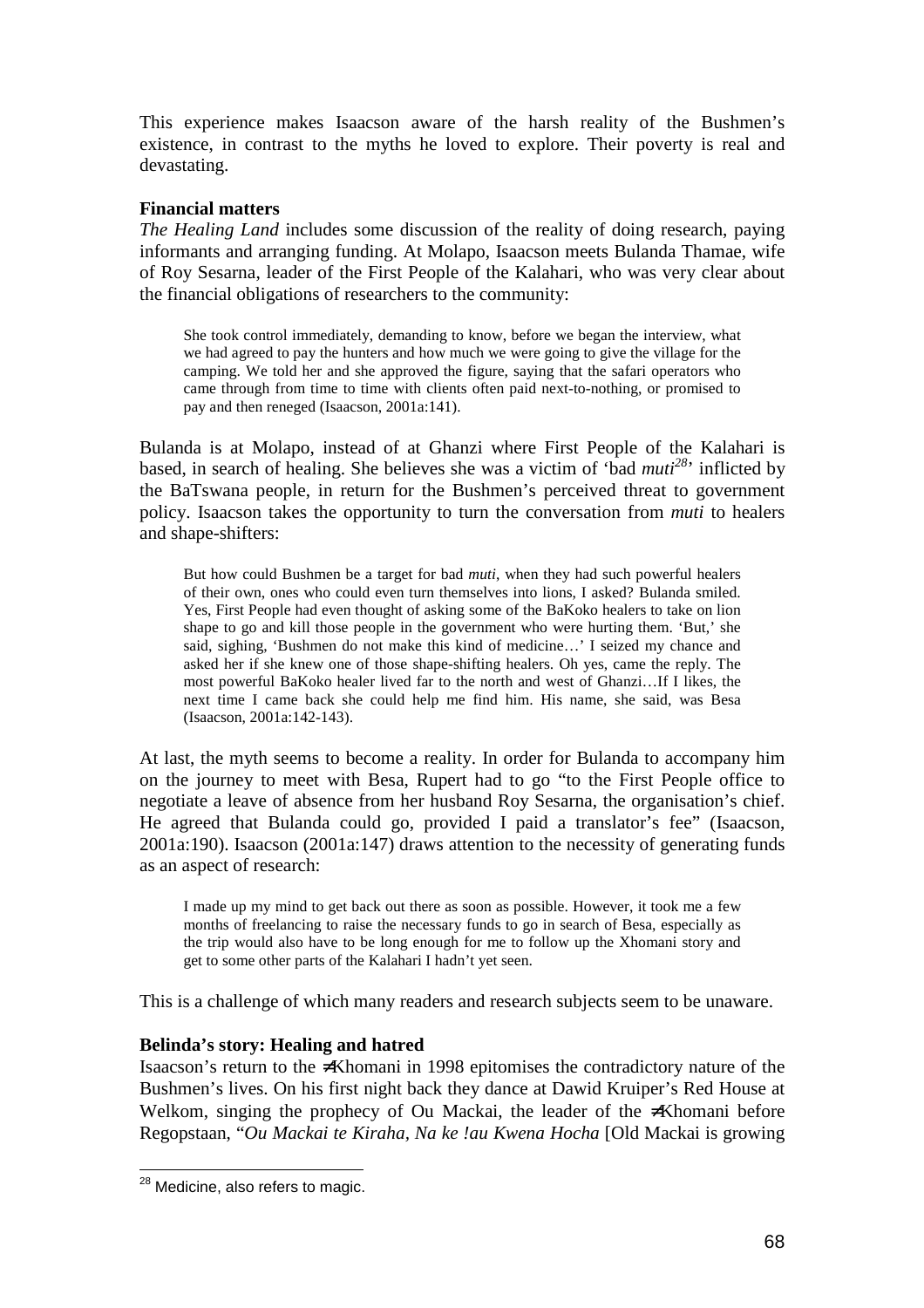old, and the strangers are coming]" (Isaacson, 2001a:150). Dawid tells Rupert and Belinda (who has once again agreed to accompany him as translator):

'First Mackai growing old and the strangers coming. The Regopstaan's prophecy, which you know…*when the strangers come there will be big rains, and then the little people will dance. And when the little people of the Kalahari dance, the whole world dances*' (Isaacson, 2001a:150).

The following night at the Red House sees a fight between Dawid and Bukse, who stumbles in drunk, yelling "Who are you to tell me what to do? You aren't the leader! The only leader I respect is Mackai!" Dawid, spitting with rage, demands, "how can I lead such a pack of fools?…I should take that boiling water and throw it over them all…But then I'd be a bad leader, wouldn't I?" (Isaacson, 2001a:151). Belinda reports that frustration over the land claim has resulted in increased drinking and violence. Silikat says that he drinks because he feels like a caged animal (Isaacson, 2001a:152). Lena complains that Jakob almost kills her each night. "She could not show her face and body in daylight for the cuts and the bruises" (Isaacson, 2001a:157). Rupert says he "realised then that it was going to take a lot more than a land claim to heal the Xhomani" (Isaacson, 2001a:158).

 Belinda's own story of the quest for healing that led her to the Kalahari is revealed (to her surprise) in *The Healing Land:*

Born into an educated, politically active Cape coloured family, she had experienced her country's special brand of violence and negativity from day one. Her father, a church minister and local political lobbyist much respected by the community, had – behind closed doors – beaten her and her brother almost daily. Later, despite being the perfect daughter, she had broken the rules and married a white man, incurring all her family's wrath…Her husband had then repeated the father's pattern, beating her whenever he felt himself not in control of his wife (Isaacson, 2001a:163).

After the demise of her marriage, Belinda moved to the Kalahari in search of peace and healing. Her story makes Isaacson aware of his own reception, as a white person, in the community:

'So you see, Ru, there's so much hatred, so much fear, so much mistrust, even among my own people. Even with you, there's a part of me that says, here's another white guy just wanting to use me for something. What does he want? To use me as a way of getting to the Bushmen? How's this one going to hurt me? It's probably the same for your cousins down in Upington…You can bet they're nervous about your coming; nervous of what their neighbours will say, nervous to have a white guy, even if he's a relative – especially if he's a relative – staying on their turf' (Isaacson, 2001a:164).

The legacy of apartheid in South Africa makes many so-called non-whites mistrustful of white people, fearing the prejudice and abuse they suffered in the past, and which is still prevalent in mindsets today. Hatred and healing are juxtaposed in the Kalahari, Belinda says:

'So now you have my story – why I came to this Kalahari. To heal. Everyone comes here to heal, whether they know it or not…Even you. Whatever reason you think has brought you here, this interest in the Bushmen or whatever you say it is, the real reason is that you have something in you that needs to heal, you can be sure of that' (Isaacson, 2001a:164).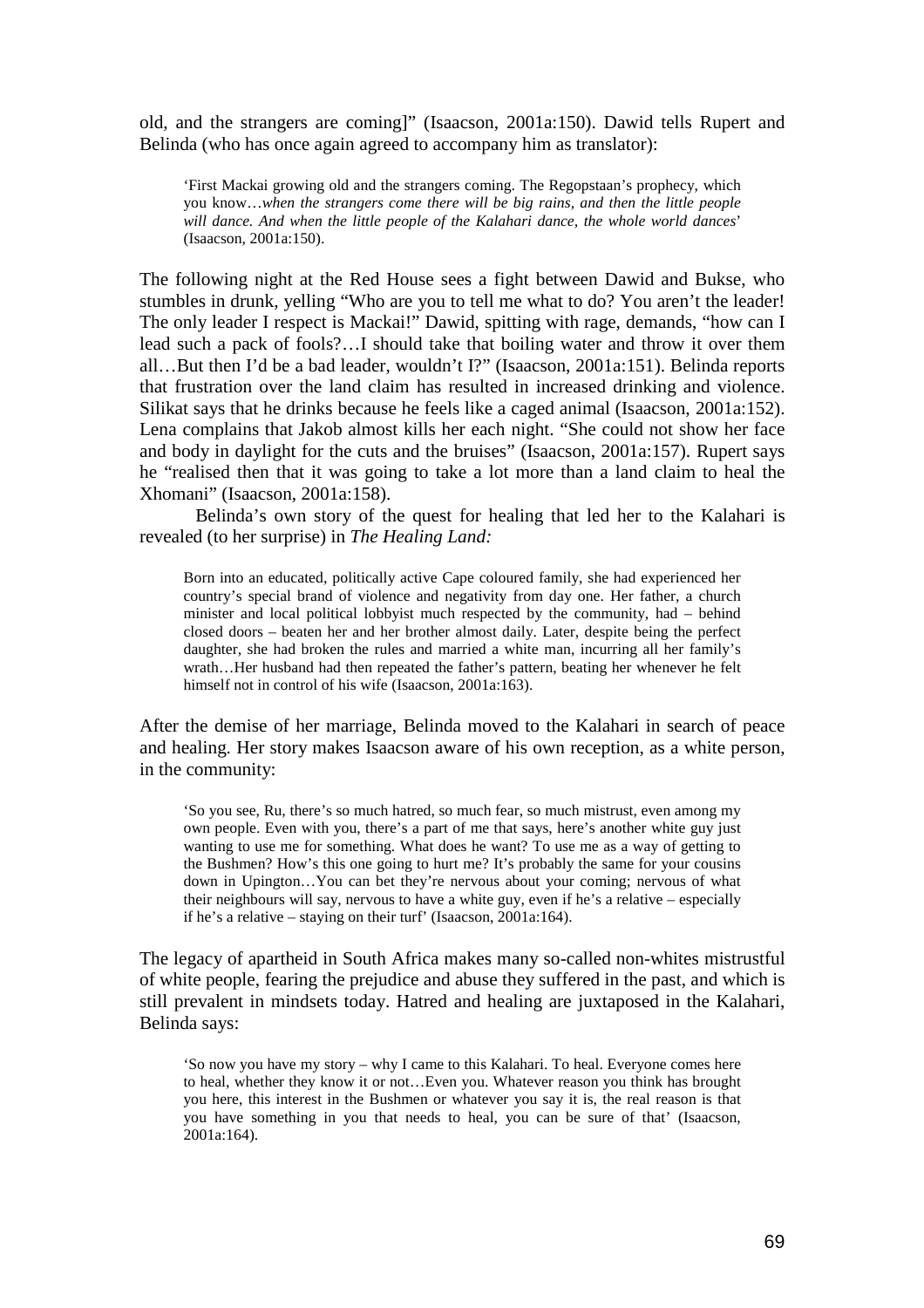Rupert's journey to the Kalahari was for healing, both within himself and for the alienation he experienced from his 'African' family.

### **The family tree**

Rupert Isaacson's family connections form a significant part of the personal aspects of his story. The receptionist at the Park mentions that Piet and Steve Smith of the Mier community might also be related to the Loxtons, Rupert's cousins:

As luck would have it, I had brought a family tree that my mother had printed out for me. I raced back to Belinda's house to retrieve it. Sure enough, the connection was there – Piet Smith's father had been half-brother to Gert Loxton's father. It was tenuous, but the blood tie existed. Piet Smith, the head of the Mier, and the principal opponent of the Xhomani land claim, was my cousin (Isaacson, 2001a:165).

Rumour has it that Piet Smith had been given several farms in exchange for "cooperating with" (giving information to) the apartheid government, "farms to which he had no legal title and therefore stood to lose, without compensation, should the Bushman land claim be successful, and a compulsory purchase of Mier land go through" (Isaacson, 2001a:165). Isaacson is clearly unhappy about being linked to this particularly right wing sector of South African society. His meeting with Steve Smith is an awkward brief sequence of shuffling feet and uncomfortable silences. Dawid is not shocked by the news as Isaacson expected, but says that it means they have been going about the land claim the wrong way: "With hate and fighting in our hearts – not the Bushman way…And if the land comes, but not with love, then it will never be Bushman land. Not truly. We will never be secure in it if we claim it with fear and with hate" (Isaacson, 2001a:168). A lesson or a prophecy?

 During a visit to his cousin Gert Loxton and his wife Cynthia, Isaacson observes: "At first sight there was nothing to distinguish Gert Loxton's farm from any other white Boer's"…until he notices a large picture of Nelson Mandela hanging on the wall: "That Cousin Gert – clearly a more prosperous coloured farmer than most – should be so openly ANC suggested something of an original turn of mind" (Isaacson, 2001a:170). A story Gert tells bites the heart of racial oppression in South Africa:

…back in the 1970s, during the height of apartheid, he had taken the kids up there [to stay in the Park]. They had pitched tents in Twee Rivieren's main campground, but when word reached the park warden that non-whites were staying there, rangers had made them take down their tent and forced them to move to a barren area without water, without toilets, behind the staff quarters, before making them leave next day. The humiliation in front of his young children, who had thought that they or the family must have done something wrong, still twisted his gut to this day (Isaacson, 2001a:176).

The methodology of listening to and reflecting on other people's stories within one's own creates a deeper understanding of the context in which the story takes place.

### **The search for the healer**

Isaacson's search for Besa, the healer, takes him back to Tshumkwe where, despite the seemingly great political victory of the Ju/'hoansi's land being declared a game conservancy with them as custodians, the community is in chaos and people are constantly complaining of hunger. Rupert seems deeply disillusioned with his role among this Bushmen community: "I got out and was immediately mobbed. Hands grabbed at my arms, hair, voices demanded money, help, a ride, a talk, tobacco…"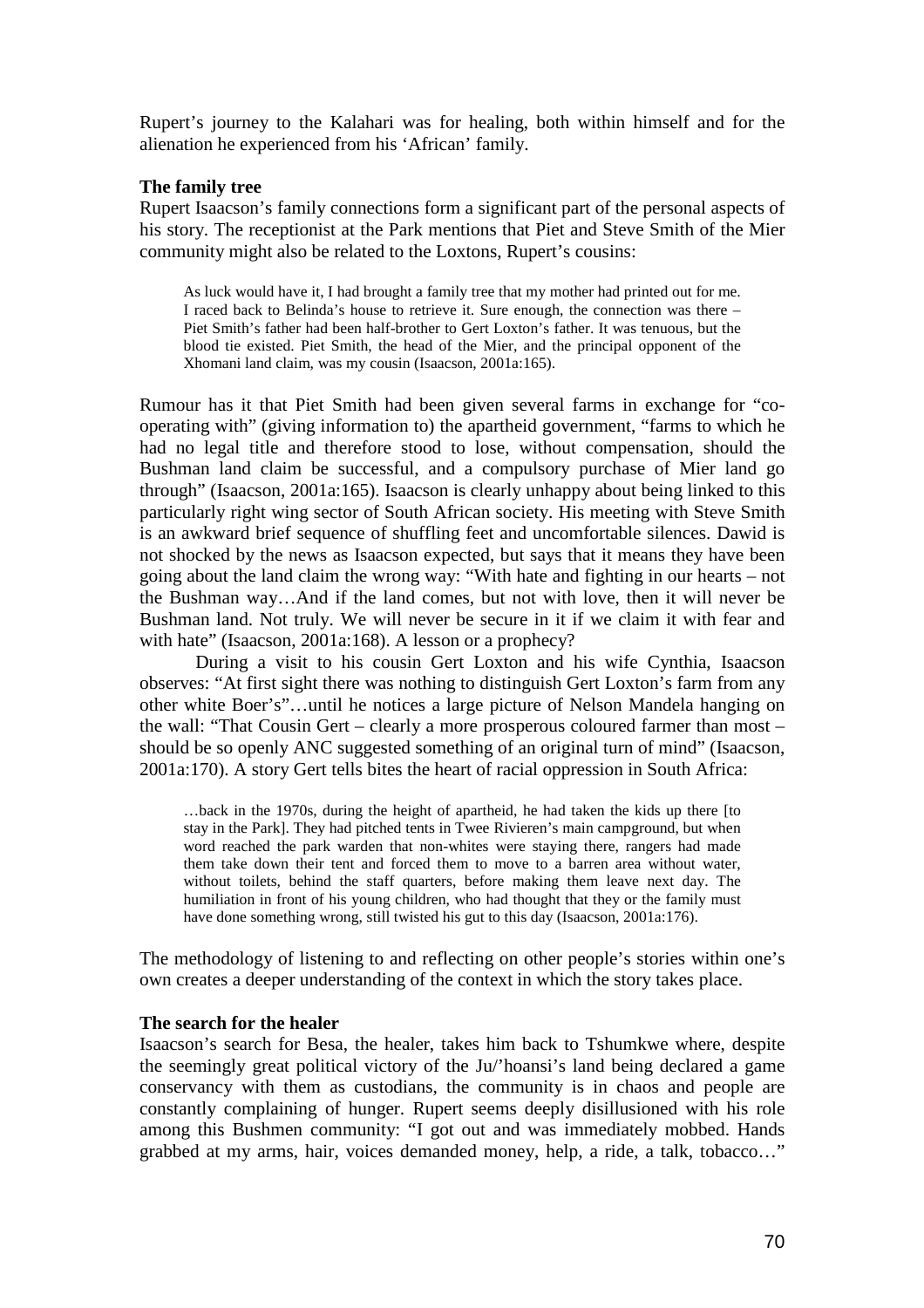(Isaacson, 2001a:179). Benjamin wants to know why he has come back to their village:

I told them how I had wanted to see if their tourism project had ever got off the ground, and how I was also writing a book, trying to get a picture of life right across the Kalahari. I told them of the Xhomani's land claim, and Dawid and Izak's injunction to be their bird, to go out, spread the word, find information…But /Kaece only responded with another litany of complaint, a vitriolic diatribe (Isaacson, 2001a:184).

On his departure, Isaacson observes, "I realised that…this would be the last time I would see Benjamin, my first Bushman friend, the one who had drawn me into the story, and whom I now wasn't sure was still my friend, or whether I even liked him any more. We embraced, but it felt empty" (Isaacson, 2001a:185). A worker from the Nyae Nyae Foundation (the subject of much of the complaining) tells him that "the reality is that soon they won't need us any more, and they know it…Our presence now is just a reminder of the days of disempowerment" (Isaacson, 2001a:185-6).

### **Besa**

Rupert and Bulanda eventually meet Besa, the BaKoko healer, at the edge of Groot Laagte settlement in Botswana. Rupert describes the meeting:

I told him my story, beginning at the beginning with my mother and the childhood stories, of the years of not managing to get to the Kalahari, of the meeting with Benjamin at Makuri, of the meetings with the Xhomani, the land claim, the book, the mantis, the mouse and the bird…I spoke of the shape-changing stories which, for some reason I couldn't explain, seemed to lie at the heart of things, which led me here, to him, to this tree (Isaacson, 2001a:193).

Besa responds, "I know nothing of this shape-changing thing" (Isaacson, 2001a:193). Rupert's reaction is of deep, disillusioned disappointment:

I got up, hearing myself laugh, feeling the smile. 'Well,' I said through Bulanda. 'Thank you anyway. Thank you for your time, thank you for listening to my story. I understand; at least, I think I do. Goodbye.' And I walked towards the vehicle. 'Stop,' said the man. 'Stop,' translated Bulanda. I stopped, turned around. 'Sit,' he said. 'I will tell you of these things.' (Isaacson, 2001a:194).

Resisting the urge to "play the journalist, or the anthropologist" (Isaacson, 2001a:194), Rupert sits and listens as Besa tells how he sends his spirit forth, as a bird to heal, as a lion or a leopard to do mischief. At the trance dance that night, Rupert experiences Besa's magic:

Laughing, Besa danced over to me and put his hands on once again, pulsing his slow, calm current through my skull, into my brain, down my spine, and out in tingling throbs to the fingers, legs and toes; a subtle, heart-felt pleasure too good, too delicate to bear. Half of me wanted to break from his grip, the other half, to open the top of my skull like a lid and let him pour in anything he wanted, even himself, a little man tipped up, two legs kicking from the hole in my skull (Isaacson, 2001a:197).

The next morning Besa tells Rupert, "I went up there. I spoke to the old man. He says go on. Go on as you are" (Isaacson, 2001a:198). Isaacson's healing experience seems to have renewed his optimism about the Bushmen's future: "Despite the centuries of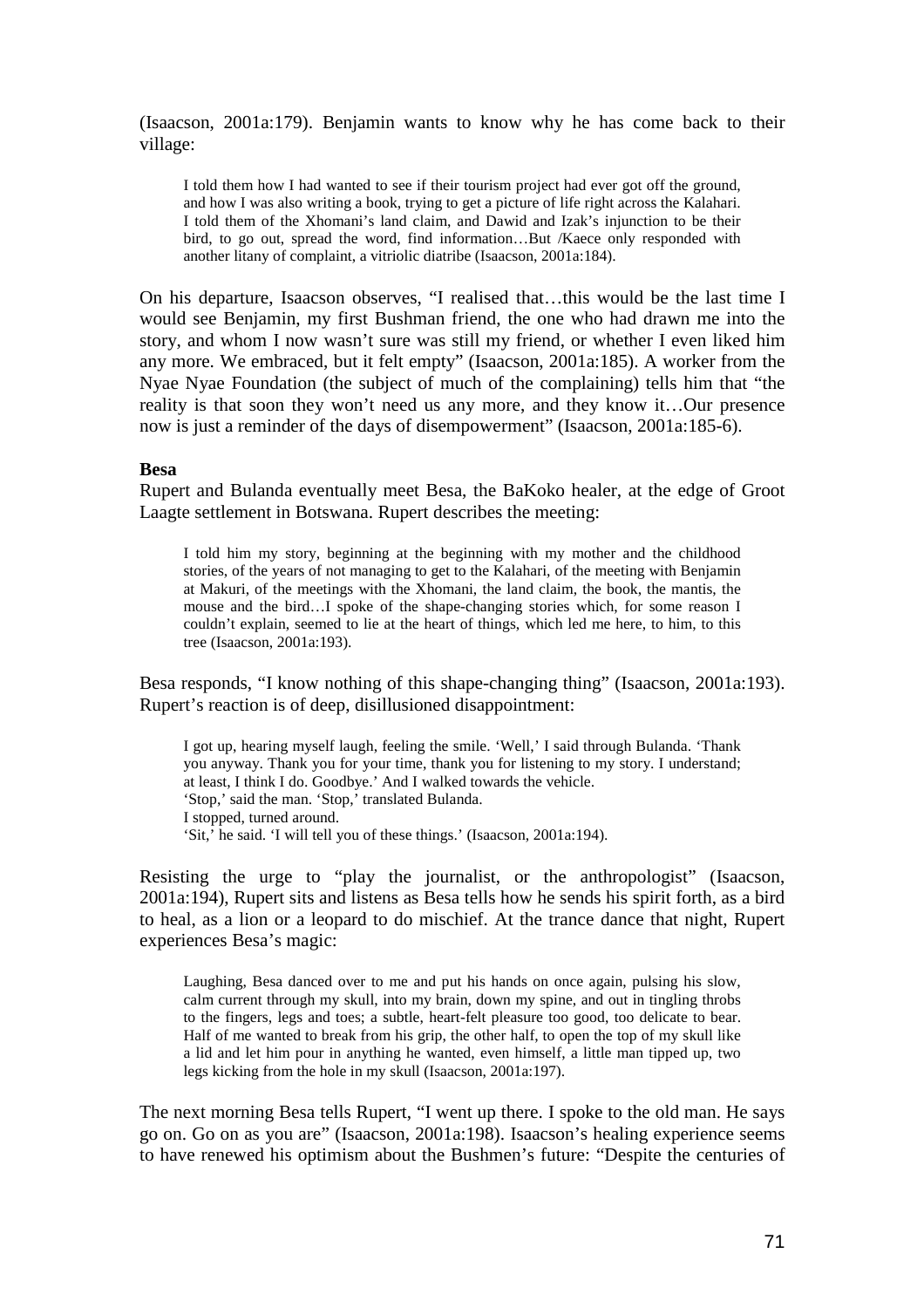genocide, of the collapse and loss of everything that supported them, these people were after all *still here*" (Isaacson, 2001a:198-9).

 Back at Welkom, Belinda decides to organise a trip for Dawid and Sanna back into the Park to discuss Rupert's visit to Besa and something Dawid wants to tell them. Belinda is highly amused about management's possible reactions to Bushmen sleeping in the beds at their private rest camp. Instants later she bursts into tears. "Oh, Ru, it makes me so angry! You just don't understand how it works in this country. They're not going to kill Dawid Kruiper! Never while I'm here!" (Isaacson, 2001a:202). On the way to the camp she weeps again on Dawid's shoulder. "Oh, God, Dawid, all I've ever wanted was a family. What did I have growing up? Church and beatings and an angry God and an angry father with a strap. I just want...a father" (Isaacson, 2001a:203).

 Dawid speaks that night of his memories of the Park, of Rupert's book, of healing:

'…there is healing here, in this Kalahari. This book, this story, must have such a name that anyone from any place could see it and, before they even open the pages, feel some of the power of this land. You know, long ago I had a dream. I saw a man who would come and heal us, we broken Bushmen…I think this man Besa is the healer from my dream…We, I, need to get strong again. I the leader need to find my healing power again. I think that this man Besa is the healer that can give me back my power. You must take us there, Rupe-man, soon' (Isaacson, 2001a:208-9).

Rupert promises that in three months, when he has raised the money, they will go.

 There is one more thing he needs to know, Dawid says. He needs to know why Rupert is writing this book: "…why you came to us so that we would choose you to tell our story. What was it that brought you here? Not just money for a story, not just to see how things were, not just politics. Something else must have sent you here" Isaacson, 2001a:211). Rupert was cautious about discussing his motivations for being in the Kalahari with the Bushmen:

Until now I had played the journalist, the man come to chronicle the political process, yet we had strayed far from that. I had not wanted to be exposed, I realised. And now, under Dawid's gentle but unwavering eye, I felt afraid. Might he laugh at me, judge me? So I told him, starting with the earliest days, with my mother's stories, the artefacts in the house, the tales of all the white African relatives, the feeling of displacement, the growing fascination with these Bushmen whom I had come to feel lay at the root of everything in the place where my family came from (Isaacson, 2001a:211).

After hearing this account, Dawid believes that Rupert's mother had the vision before him, that she "kept the Bushmen alive in her heart…while we were dying here in the Kalahari" (Isaacson, 2001a:212). Rupert's mother sent her son to the Kalahari to tell the Bushmen's story, and when they go to see Besa, she must be there, "for the vision lies with her" (Isaacson, 2001a:212).

 Rupert begins to feel daunted by the project he has taken on: "I began to wonder how I was going to manage it. I had assumed that my mother – now sixty years old – would agree to go. But would she? Then there was the money…I was already far into debt from the last two trips…what if we went all the way up to Groot Laagte and found Besa gone?" (Isaacson, 2001a:214). Before Rupert leave the Red House, Bukse gives him a gift of a bow and a small container of herbs: "Wherever you go when you travel, you are safe with this luck. And this bow; when you are back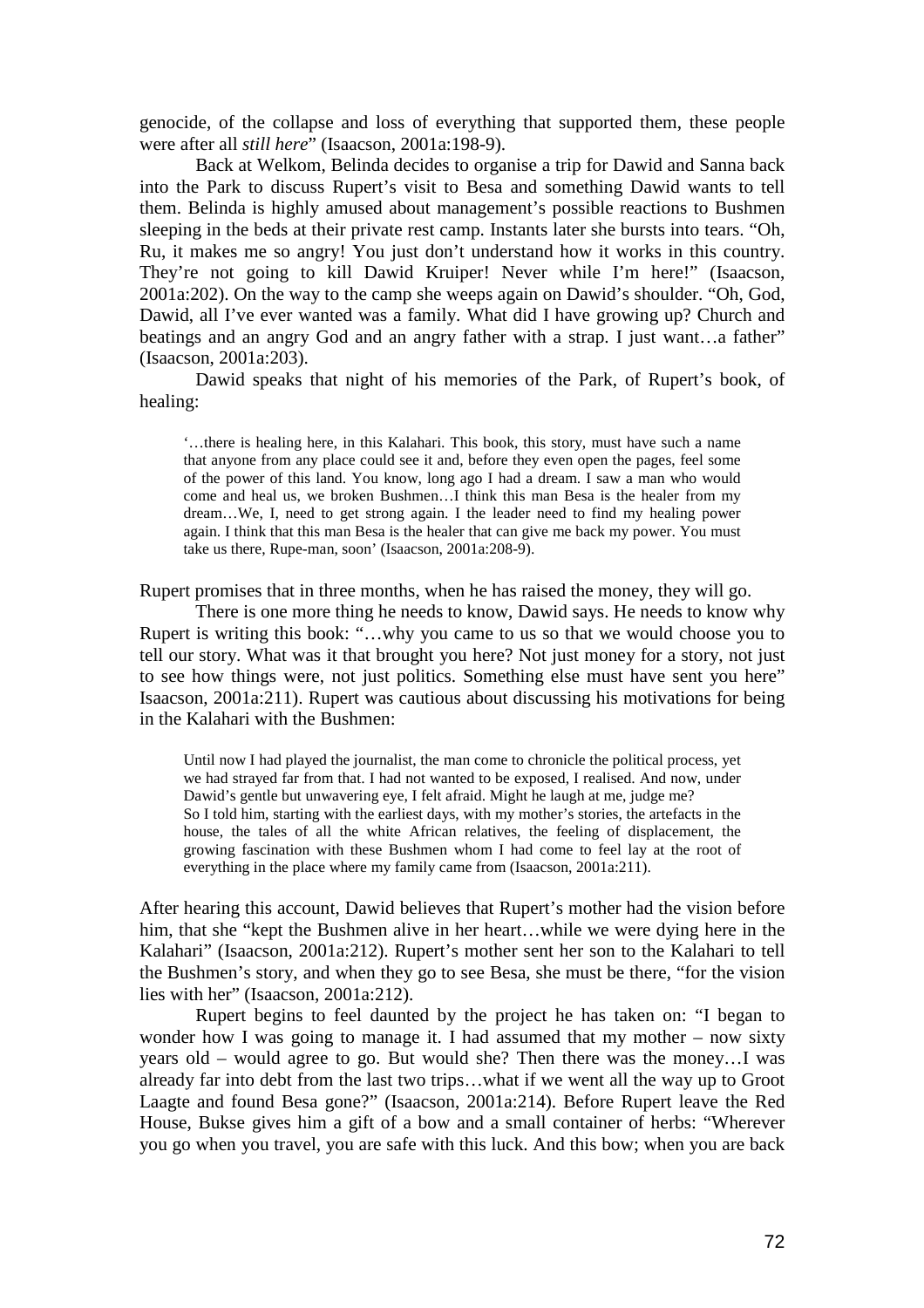in America, look at them and think of us here in the red sands, and remember what you have promised" (Isaacson, 2001a:219). He is held accountable.

 The next night Polly in London says of course she would go – when do they fly? "It took the full three months to earn the money, cold-calling editors, lining up freelance work on anything, any idea I could think of that would earn the cash necessary to finance the trip…Belinda and I ran up terrific phone bills calling each other back and forth with updates" (Isaacson, 2001a:219-220).

### **Kalahari healing**

Rupert finds a greater degree of chaotic Bushman politics relating to the land claim when he returns to the Kalahari in September 1998. He notices the strain Belinda is bearing as a result of her involvement with the Bushmen:

Belinda, too, was clearly exhausted, and looked as if she'd hardly slept during the three months I'd been away. The double life she had been leading between the Bushmen and the park was clearly taking its toll. The physical change in her was alarming. She had lost weight dramatically and her skin looked unnaturally pale and stretched too taut, eyes sunk too deep. She had a wild look to her, and began talking incessantly from the moment she picked me up in Upington (Isaacson, 2001a:222).

Belinda was experiencing hostility from management at the Park because of her association with the Bushmen. She was also burdened with the awareness of the terrible conditions faced by many in the community: "…she had made ugly discoveries too…the sadistic extent to which the men of Welkom beat their wives when drunk…The worst of it, though, had been sexual crimes within the clan – not rape, but selling the women for liquor and for dope" (Isaacson, 2001a:224). Belinda reacts by telling the women of Welkom to stand up for themselves, to fight back, until one night they attack the men and drive them out of the village. Isaacson is not sure about this: "…I felt a twinge of misgiving. Was it her place to put the women up to violence, whatever the reasons? Her eyes glittered a little too brightly as she talked about it" (Isaacson, 2001a:224). Isaacson may be right, but his response demonstrates that an outsider can never fully comprehend the reality of living with abuse and despair every single day.

 At this point in his journey, Isaacson seems to reconsider his role among the Bushmen. Isak says to him, "*Ay*, Ru, you have travelled since the last time we saw you. It is like I said that first time. You are the bird, the one that takes and brings the message" (Isaacson, 2001a:226). Rupert responds:

I was flattered but I didn't agree. Not this time. Another picture had sprung to mind. 'No man,' I said. 'You know what we are, Belinda and me? We're two little donkeys, and you and Dawid are the ones sitting on the buckboard, driving.' Dawid roused from his light sleep, chuckled. '*Ja Mama*, that's right: Giddy up!' (Isaacson, 2001a:226).

He is no longer in charge of the research process, a kind of partnership has evolved between researcher and researched.

 In the manner of events in the Kalahari, the mythical is juxtaposed with the political: "No sooner had I arrived than I discovered our departure to see Besa would have to wait a week. There was to be, of all things, an election at Welkom" (Isaacson, 2001a:221). People outside the ≠Khomani, who could prove Bushman decent, were allowed to join the land claim in order to create greater numerical and political strength. This had led to conflict between the original clan and the newcomers, and the election was being held to form a committee to manage the land claim. The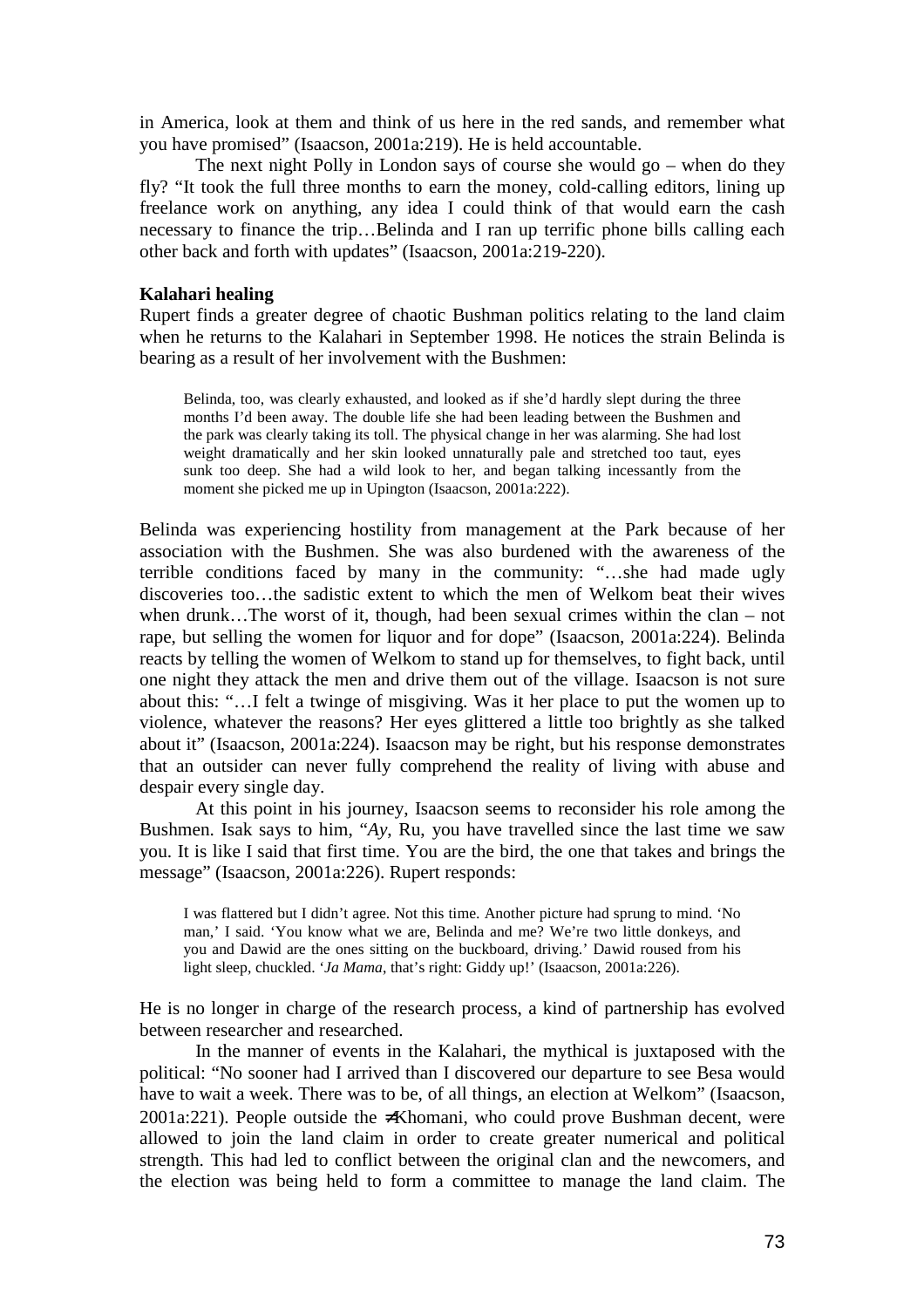election day consisted of many political and emotive speeches before the casting of the votes took place. Isaacson (2001a:233) describes the event: "Western politics done Bushman-style for the first time in the New South Africa. The air was heavy with a sense of the struggles to come." In the midst of this seemingly empowering occasion, was a reminder of the Bushman's 'place' in South Africa:

While everyone was eating their *braaivleis*, a tour bus loaded with white, old age pensioners from the town of Upington came chugging up over the sand and parked right outside the marquee, disgorging a score or so of vague-looking grannies and granddads who came tottering over, asking if there were any crafts for sale, and if these were real Bushmen. Someone eventually found the driver and told him that now was not the time. Apologising, he rounded up his blue-rinsed flock, put them back in the bus and started the engine, only to find the vehicle was stuck in the sand. So all the Bushmen put down their paper plates of *braaied* goat and *roesterkoek* (ash bread) and heaved the bus out (Isaacson, 2001a:233).

Despite this measure of political empowerment, the Bushmen are still available to be inspected.

 Polly Loxton, Rupert's mother, forms an instant connection with Belinda and the Bushman community:

At Belinda's house, it was a meeting of two glittering women. Two generations of South African women coming together across the old colour bar…My mother looked at Belinda and thought (or so her diary read): *A woman who definitely runs with wolves. Beautiful, golden and delicate like a steenbokkie*" (Isaacson, 2001a:228).

Polly is joyfully received by the community, as Elsie and Betty bring her a plant as a gift and take her to sit with them, Silikat and Kabuis, on the dunes, dusted with fragrant pollen…

Their hands were all over my mother. Off came her shirt, then her bra. At first she tried to hide her white nakedness, then she relaxed…I did as they bid, snapping my mother, laughing, delighted, almost naked in the sand with the four Bushmen. Then I offered to drive them back to Welkom, these happy, drunken people who had made my mother feel loved. I was grateful to them (Isaacson, 2001a:235).

Being in the Kalahari, in the country of her birth, seems to give Polly a sense of acceptance and healing she had never experienced in the northern hemisphere.

 The journey to once again locate Besa reads like a litany of road trip woes: Polly driving like a maniac; no translator to be found; bickering between the researchers, one of whom terrorised and embarrassed a group of local young girls and insisted on conducting interviews with all the researchers, greatly annoying Rupert; driving here and there in the heat, vehicles overloaded with extra passengers; a flat tyre and broken exhaust; Belinda refusing to eat and trying to shave her head with nail scissors for no apparent reason; drunken villagers feasting with a headman dressed like a pimp; the disappearance of Besa's nephew who was supposed to know where he was… The apparent impossibility of the journey seems to emphasise the significance of the meeting with the healer to the ≠Khomani. On reaching the place where Rupert met Besa on the last visit, Dawid tells the people there…

<sup>…</sup>of the land claim, and how Belinda had come, and me, and how my mother had dreamed of the Bushmen in the cold damp air of England and kept them alive so that it could all come together here, at this tree. Of how he hoped that Besa would give him the strength he needed to go back and lead his people for the last sage of their fight, to hold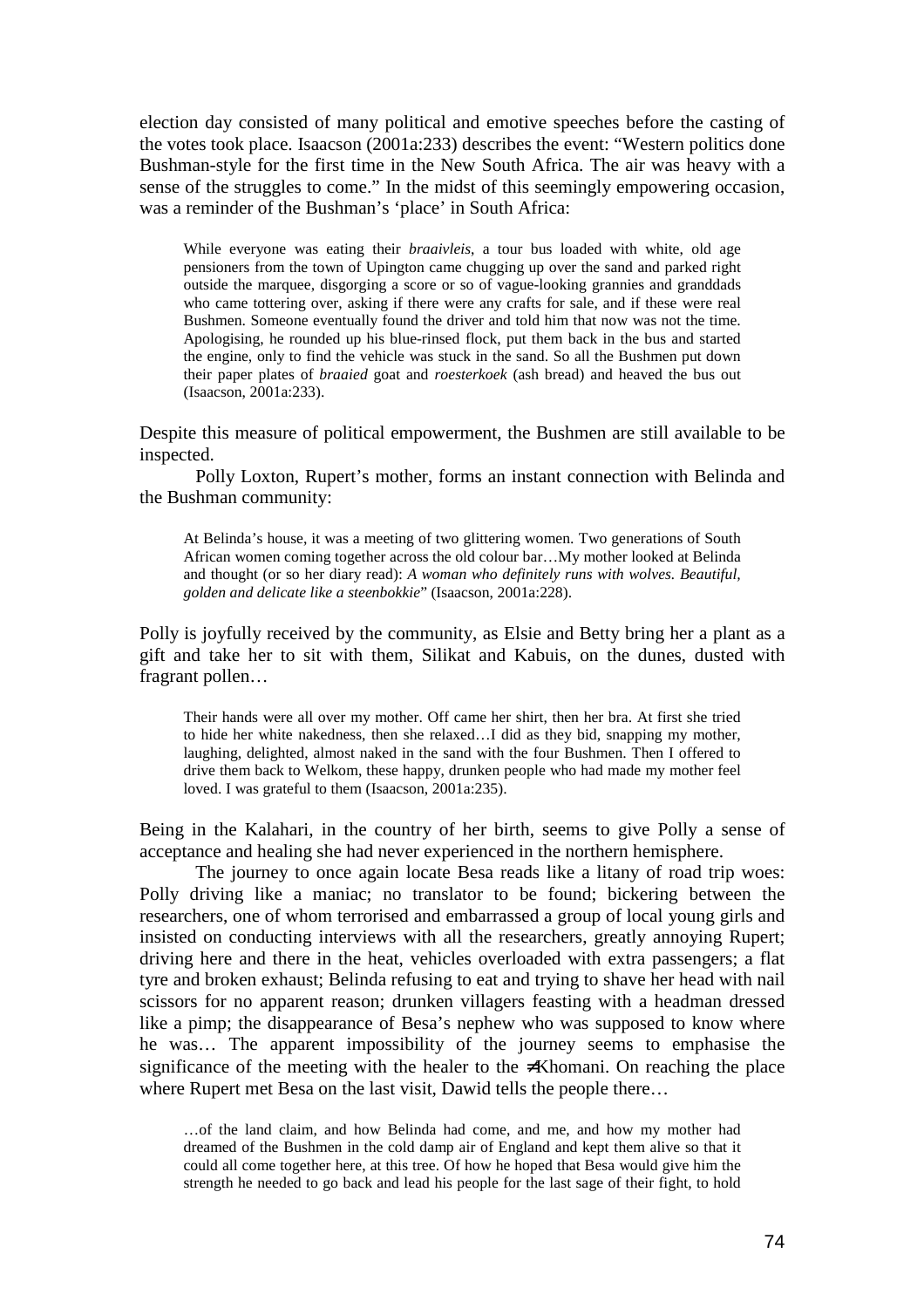on tight until they got the land. He quoted Regopstaan: '*and then the little people can dance and the little people across the Kalahari, around the world even, can also dance*'…I allowed myself to think of how very much rode on the us finding Besa, on the healing taking place. For if Dawid's leadership failed, if the land claim collapsed for want of a leader to take it on, not only would the Xhomani disintegrate, but what hope would there be for the Bushmen scattered across the rest of the Kalahari…? (Isaacson, 2001a:245-6).

After one more drive, one more hour of waiting in the heat, Besa and his wife Katerina are found by Dawid and the strangely-dressed headman, and greet Rupert and Polly enthusiastically, agreeing to go with them to Watering Sands, where there is a child also in need of healing.

 Things become complicated again when Besa demands alcohol as part of his fee: "This time there must be alcohol: and he threw Dawid especially a challenging look, nodding emphatically as he did so" (Isaacson, 2001a:249). Besa and Katerina are soon drunk in the back of the car, "chuckling away like chickens" (Isaacson, 2001a:250), singing and directing the driver this way and that. Then suddenly Besa begins to clutch at Rupert, sitting next to him in the back of the truck. His wife still singing, "his hands clutched and opened in steady rhythm on the skin underneath my T-shirt, as if he wanted to pull something out from my body. Then he propped up on one elbow and flung whatever it was he had extracted out into the night, whooping as he did so" (Isaacson, 2001a:251). Isaacson (2001a:251) describes the sensation: "I felt brimful of wellbeing, as if some pure, nectar-like love had been pumped through me, cleansing me and making me glow from within". He wonders, however, "what did it mean, this private, intimate healing just for me?" (Isaacson, 2001a:251). He feels "wooden" trying to explain what happened to the rest of the group.

 The healing dance takes place that night. In his trance, Besa lifts the sick child up, singing and offering her to the stars. He goes to Polly three times, and only twice to Dawid.

Whenever Besa danced close to him, Dawid would look away…On the two occasions that Besa touched him, Dawid submitted readily, eyes closed…But no sooner had the little man danced away again than Dawid's eyes were back on him, looking suspicious, unconvinced. Belinda's gaze, I saw, was more challenging still (Isaacson, 2001a:253-4).

In the morning, "the little girl stood upright on chubby legs…eyes bright as buttons, no longer coughing and wheezing as she had the night before" (Isaacson, 2001a:254). Dawid's face was "a closed book". Belinda seems angry and bitter: "Besa's a bullshitter. All last night while he was dancing I stared him right in the eye, challenging him. He wouldn't meet my eye. I looked at him and felt nothing. I felt nothing when he touched me…" (Isaacson, 2001a:254). Polly spoke to Rupert "of the sense of exile she so often felt in England, of the periodic depressions she had endured during my adolescent years, of the grief which had never left her for her lost parents, her lost country, her lost home" (Isaacson, 2001a:255). She wrote in her diary, which she later allowed Rupert to read, that her experience in the Kalahari, with the Bushmen, had been "like a rebirth". "*What have I learned? Nee Mama, Ek is reg – I have all I need. To be still and quiet and let things happen…That what matters is God within. The pure heart. Loving kindness. Forgiveness. Restitution. Reciprocity*" (Isaacson, 2001a:256).

Eventually Dawid speaks about his experience with Besa: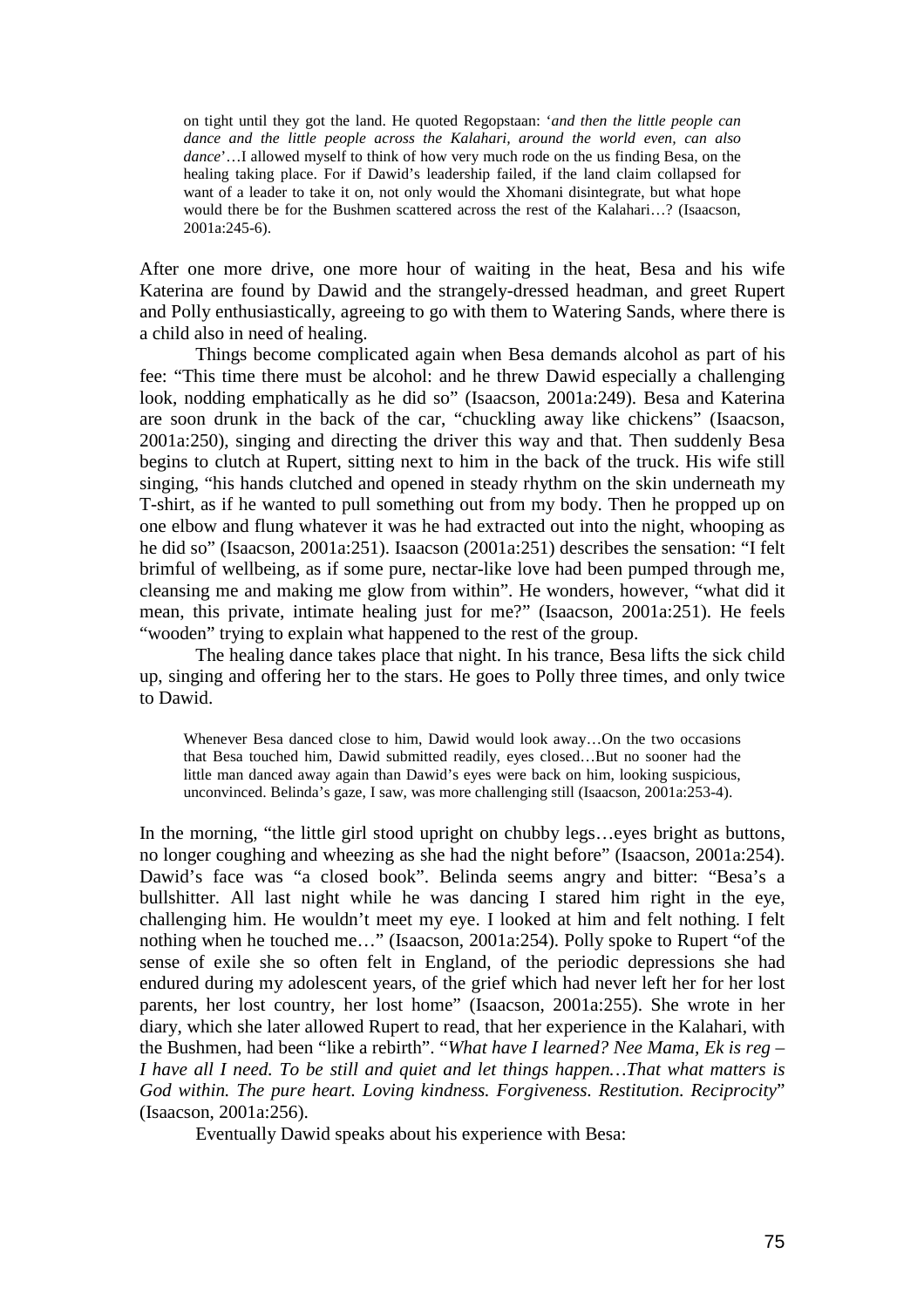'It was a healing,'… 'What Besa showed me was that I have the strength here,' he thumped his old wheezy chest with a bony fist. 'He showed me that it never left me, as I had thought. It took me a while to realise this, but that is what he has done.'

'You know, this Besa is a truly powerful healer. You saw what he did with that child, what he did to you in the back of the car, even with the drink in him – for drink and healing do not mix unless you have a special purpose in mind. Besa is a man, like the rest of us. He has his weaknesses – he drinks, does wrong things, has followed the bad in order to know the good.'

That is what the drinking was for, to show me that he is weak too, but that his powers are the same as they ever were. That it was the same for me…That was his healing, to make me see that I still have the powers, the strength…' (Isaacson, 2001a:260).

The healing seemed to be about changing Dawid's own beliefs about his powers and role as leader, a healing of the mind and spirit. Dawid also points to the connection between Rupert and Besa. At the first healing, Besa called leopards out of the bush when he laid hands on Rupert, and immediately after the encounter in the car, they saw a leopard on the road. "'That, Rupi, is your story, between you and Besa. Besa is a leopard – it is his animal, it is his spirit when he goes out…and you, Rru, you are a leopard too'" (Isaacson, 2001a:261). Dawid tells him that the leopard "is strong but savage…You cannot negotiate with it…But when this great, this independent power is harnessed for something good, then see how the leopard can work!'" (Isaacson, 2001a:261). On bidding Rupert goodbye, Dawid says, "'Don't wait around here like a bloody Bushman. You know what to do, go home and write, get working, what about this book, eh?'" (Isaacson, 2001a:263).

# **The end**

*The Healing Land* ends with the land claim celebrations in March 1999, and a final visit to Besa. Isaacson observes the contradictions in these historic proceedings: "The land inside the park could not actually be lived in, but the agreement allowed the Xhomani to visit their ancestral graves, hunt a little, gather a little and run their own tourism projects there. How exactly this was to be arranged was left unclear" (Isaacson, 2001a:264). He cites a reporter from the *Cape Times:* 

*At times during the weekend's festivities, the needs of the people of the Kalahari appeared to play second fiddle to the whims of hordes of organisers, interested parties and journalists. If restoring the dignity of the claimants is indeed a key element of the land restitution process, was it right for people to be transported in three-tier cattle trucks to a ceremony celebrating the return of their land? Or to insist, when they are tired and have not been fed, that they dance around the fire in time for an advertised press call?* (Isaacson, 2001a:265).

Despite all the political changes, "little changed fundamentally. Once the political fanfare surrounding the land claim had died down, months drifted by and still the Xhomani continued to sit by the side of the road as before" (Isaacson, 2001a:265). There were bureaucratic delays, shuffling of papers and ministries, the farmers had to wait for lambing to take place…the people became frustrated and violence and alcohol abuse intensified.

The journey back to Botswana was for a healing for Riekie, and also a filmmaking opportunity for Chris Walker. They found Besa emaciated and fragile. After food and rest he performed the healing dance, along with a powerful BaKgalagadi healer. At the end of the night, Rupert was left with the "sense of peace, of well-being that Besa always imparted to me…The Bushmen would be all right. The process had begun and the first battle was won. And I had been allowed to be a part of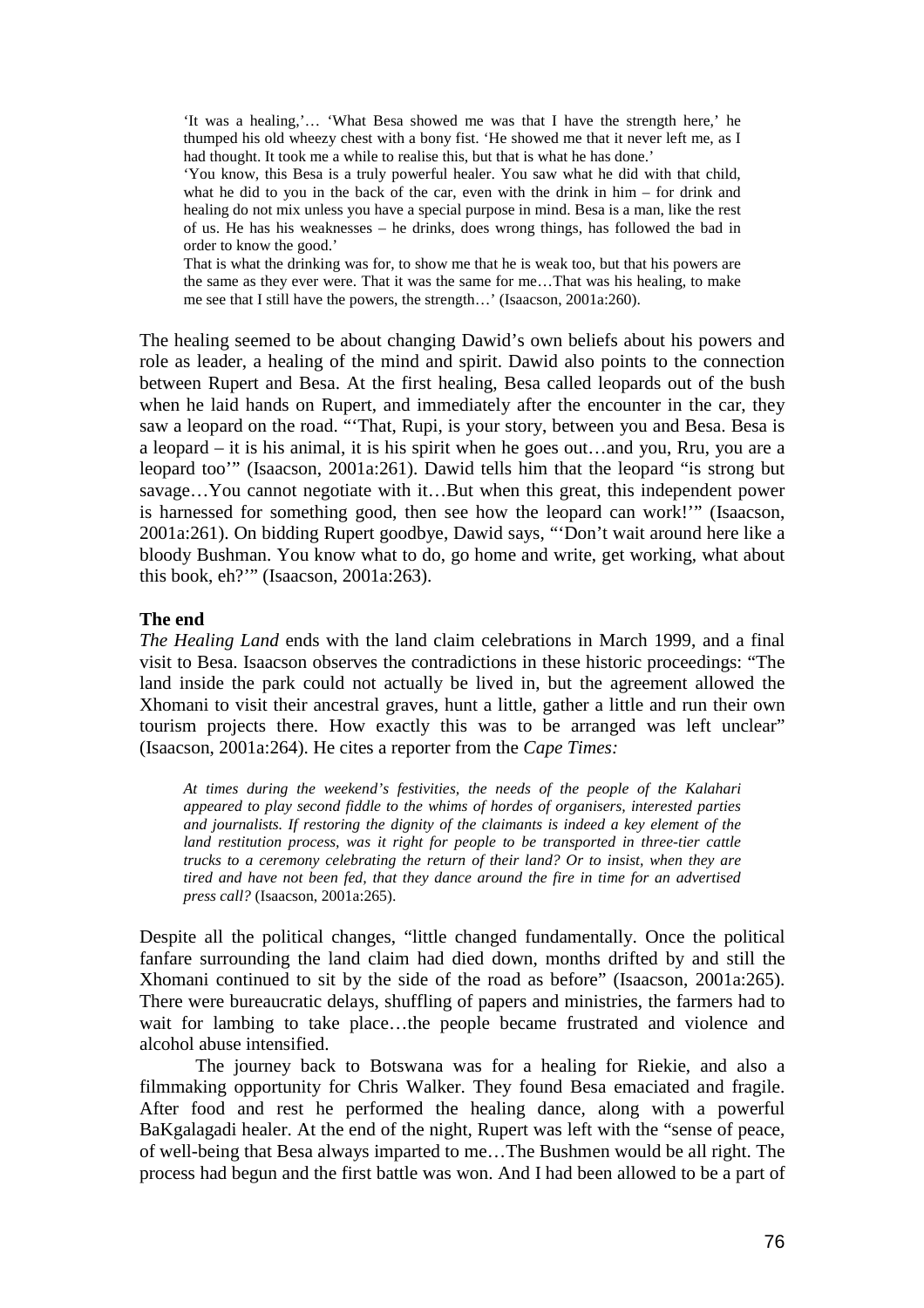it" (Isaacson, 2001a:270). Riekie left smiling, at peace. On Christmas Day that same year he was murdered. People said it was a sacrifice, "the pain could come out and healing could begin" (Isaacson, 2001a:271). The rains fell and the rivers flowed. Hatred and healing.

# **Analysis**

# **The reflexivity of Rupert Isaacson**

A great deal of Rupert Isaacson is reflected in the pages of his book, *The Healing Land*. He reveals a lot about himself as the producer of the book, and about the process of doing the research. As Belinda more cynically puts it, "He put a lot of his own ego…when I read it, I thought, '*jislaaik,* Rupert, your ego is all over this book!" (2001c) The book has been criticised for containing too much of the author, and praised for offering a unique personal, human perspective: "Too much of the author's personal odyssey was hooked onto the far more interesting and serious Bushman issues" (Rosenthal, 2001:4); "For anyone who wants to experience the Kalahari and its people, their past and possibilities for the future, their rituals and culture, all presented from a deeply personal perspective" (Amazon, 2001).

 From an auto-ethnographic perspective, the author's 'personal odyssey' is significant through what it reveals about the author himself, his experiences, biases and preconceptions, and how they influence the final written product. The description of this odyssey also gives insight into the processes by which the research was conducted. This allows the reader to form a more in-depth critical analysis of the book, and understanding of the situations, people and places it aims to describe.

 Reflection on Isaacson's personality and ideology as they are revealed through the book indicates a man caught between myth and reality. He "set out for Africa to follow these myths" (Isaacson, 2001b:59), which are constantly confronted with the harsh reality he encounters there. While drawn to the romance and the magic, he tries to deal with the reality as well:

White boy goes into the desert, seeking mystic union with the last remnants of Africa's first people. He never seems to quite find what he's looking for, but he comes back with something even better – a funny, touching and ultimately hopeful account of his bit part in the Bushmen's desperate struggle to find a place for themselves in a world grown hostile to hunter-gatherers. Some writing about Bushmen lapses into sentimentality; some is hopeless and cynical. Isaacson skirts all these traps, contemplating his subjects' drunken shortcomings with a clear eye, marvelling at the skill with which they manipulate him, but never managing to resist their charm (Rian Malan in Isaacson, undated b).

Isaacson's desire to find hope in these desperate situations drives him to seek out the mythical, the mystical, the power of healing.

 In order to analyse the use of reflexive methodology in *The Healing Land*, I asked Belinda and Polly about Rupert's representation of himself. The author's mother responded: "I think he portrayed himself truthfully. I recognised him and those events I shared with him. He had an intense purpose in writing the book. It was very important to him" (Polly Loxton, 2002a). Belinda Kruiper wrote, after much consideration:

The author Rupert Isaacson's self-projection is strong and true. He managed to bring across many of which he is…determined, objective, alert, basically a 'boy', adventurous, loving, and always the ultimate search for self-fulfilment. I cannot elaborate any more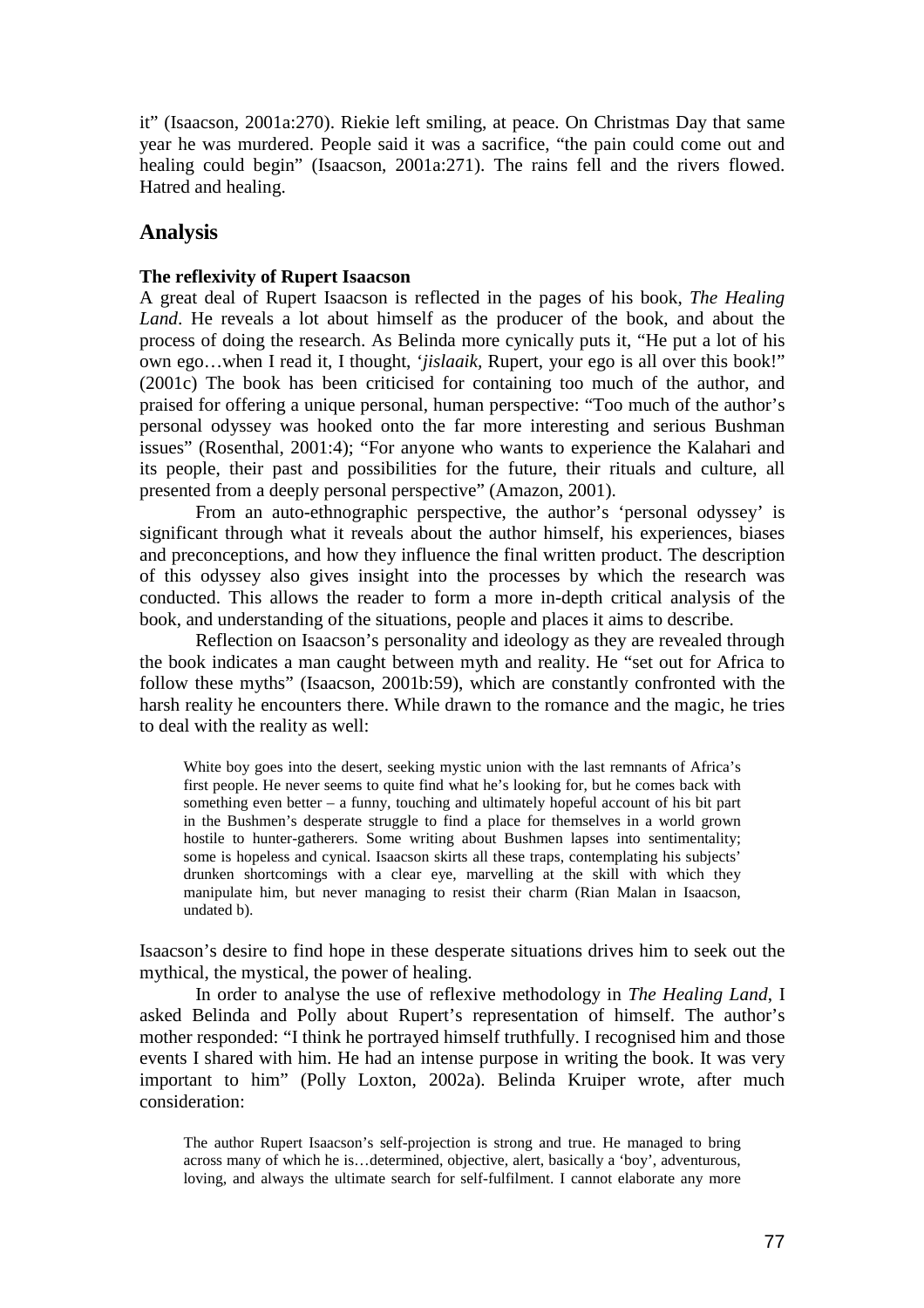and will bore you with deeper analysis but will conclude only that self-projection is easy if events recorded are stimulated by clear memory of them, and the now focus remains connected to the then. Rupert remains connected and therefore he comes across in control of his self-projected image. Reflecting even insecurity, ignorance and ever gentleness mixed with longing to understand. He is very analytical at times (Belinda Kruiper, 2002d).

These comments give credibility to the use of reflexivity in the book, as the author appears to reflect truthfully on his work, his experiences, his engagement with the Bushmen. Polly emphasises the intensity of his purpose in writing the book, which necessitates critical reflection on the process of writing it. Dawid Kruiper also mentioned the importance of "*die waarheid*" [truth] in the book (Dawid Kruiper, 2002b). "I saw he concentrated on the book and his feeling is he also actually asks for help to see that light. Like he wrote there, he also saw but that which he wrote is the truth, more truth" (Dawid Kruiper, 2002a). Belinda mentions that the connection Rupert has with his experiences in the Kalahari enable him to portray himself truthfully. She also observes that his writing reflects insecurity, ignorance and a longing to understand. Belinda points to Isaacson's "ultimate search for selffulfilment" which I think provides a key to understanding his focus on healing, the trance dance, the magical mystical aspects of Bushman culture, his desire to experience healing, the need to "be a part" of a process of restitution, healing and justice.

 Dawid Kruiper (2002b) believes that Rupert did not know who he was, that he came to the desert to 'find' himself, to discover his roots and his ancestors (Dawid Kruiper, 2002a). "It was never my intention to become a 'spiritual traveller'", Isaacson observes (undated e). It began, he thinks, with the visit to cousin Frank, who inquired conversationally as to what stage Rupert had reached in his spiritual odyssey. "I had no answer. I was a teenager, concerned with girls, adventure and, well, girls. It had never occurred to me that my life might be a spiritual journey. But despite my inability to respond, and my resistance to my cousin's rather rigid brand of spirituality, the question resonated" (Isaacson, undated e). Through the medium of a website dedicated to *The Healing Land* (Isaacson, undated a), Isaacson gives readers access to further reflection on his book:

#### **The Kalahari and Me**

…I was going to find the last clans of Bushmen (Or KhoiSan, to be politically correct) hunter-gatherers still living in the Kalahari Desert of Southern Africa. I was going to spend time with them, experience their culture, and at the same time report on the human rights abuses…that they have been suffering since time immemorial, and their fledgling attempts, in the form of political organisations and land claims, to right these wrongs. Instead I got hijacked by a man named Dawid Kruiper, traditional leader of the Xhomani Bushmen – who led me little by little down the healing, frankly magical path I have followed ever since. Although *The Healing Land* (Dawid's title, not mine) does stay true to its original journalistic objective (it tells the story of the Xhomani land claim in South Africa, the eviction of Bushmen from Botswana's Central Kalahari Game Reserve by their government, and the struggle for autonomy among Namibia's Bushman clans), it became far more a book about healing (Isaacson, undated c).

 Isaacson also discusses incidents which were not included in the book, and the selection process:

There are stories which I did not include in *The Healing Land*, fearing that I was already stretching the credulity of Western readers far enough, and that to include every magical happening, every incident of healing, might come across as too "New Agey", and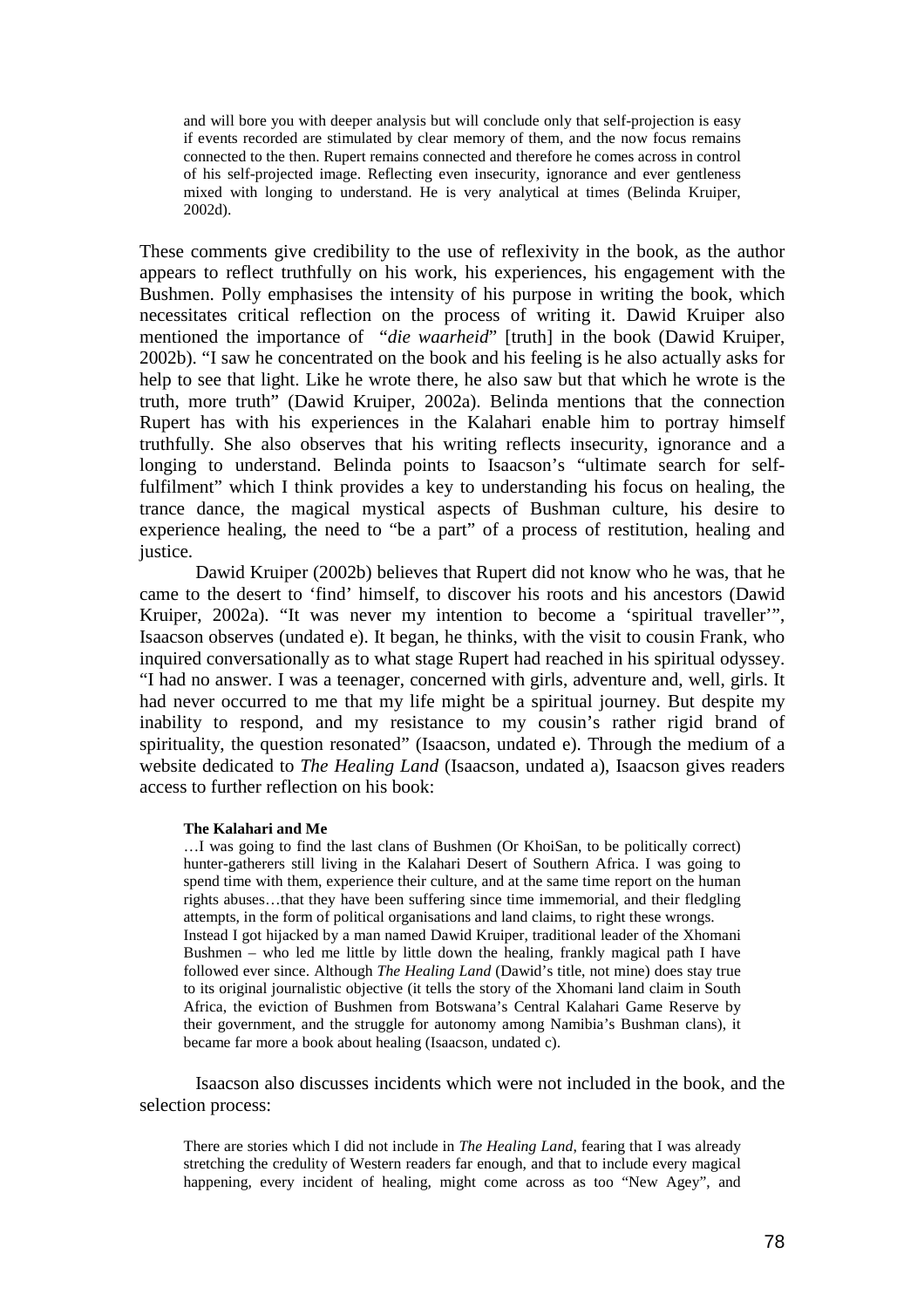therefore undermine the story, which would ultimately do the Bushmen a disservice and in turn undermine their own struggle for recognition both as healers and as people with basic human rights (Isaacson, undated c).

He was concerned that "too much magic and too many inexplicable occurrences could undermine the Bushmen's credibility (and my own) in the eyes of Western readers" (Isaacson, undated d). He decided that he would "only include such incidents where they related absolutely to the main line of the story – the land claim and the Bushman struggle to come back from the edge of extinction…these were not always easy decisions for an author to make" (Isaacson, undated d). One of these stories involves a dream – Keyan Tomaselli tells students their dreams in the Kalahari can be significant (Protocols for Field Excursions: 2):

I was on my way to visit the !Kung Bushmen living at the Tsodilo Hills in Botswana…The night before arriving at the hills…I dreamed that I was already there and was busy interviewing the leader about the current state of affairs among his people. In my dream the old man shook his head sadly and said that no, he no longer made the bone arrowheads that I heard about. He didn't make arrows at all, as his people were no longer allowed to hunt and the old ways were dying…Later…I went to meet the relocated Bushmen. They sat in a little group in the shade of a large tree…with their leader, a wizened, very old man, at the apex of the circle. I could have picked him out in a crowd. The same man from my dream two nights before. So, as closely as I could remember, I asked him the same questions as in my dream and he pretty much gave me the same sad answers (Isaacson, undated d).

I think this shows the extent of Isaacson's involvement with the stories of the Kalahari; its people penetrated his subconscious. Some of his self-reflection, however, points to a degree of naïve idealism and raises questions about the accuracy of his information. I also read on this website the story of how the cover of the book was chosen:

Now, those of you who have read *The Healing Land*, may remember the scene in which old Dawid gave me the title of the book and made specifications about how he wanted the cover of the book to look. He had given me some really specific directions – including the colours, which – he said – should be the reds and ochres of the Kalahari – the 'healing colours' which he thought would help transmit some of 'the healing power of this land'…I told Dawid that I would do what I could, but also pointed out that authors, especially first time authors, have little say in such matters, and that ultimately the final image for the cover would probably be chosen by the publishers. Well, a couple of days after I made the decision to cut the story about the dream and the old leader at the Tsodilo Hills, I received a package containing a tentative cover image from the publishers…The image was a picture of the old man from the Tsodilos, the man from my dream. Only it had been taken perhaps ten or fifteen years ago, when the man was still hunting, still making his giraffe-bone arrow-heads, still living among the paintings and spirits and hunting grounds of his ancestors. Not only this, but all the colours were exactly as old Dawid had specified (Isaacson, undated d).

Intrigued by this, I contacted Paul Weinberg, to whom the front jacket photograph is attributed. He observed in response:

I went and visited the website and read the stuff about the cover and who Isaacson claims the picture to be of. Well it is not of the man from Tsodilo Hills, it is of !Gwi, a Ju!wa speaking hunter who lives in a village on the way to Kaudum…it is about 30kms west of Tshumkwe in Namibia. The photo was taken in 1999 and was published in *Once We Were Hunters* (Weinberg, 2000) (Paul Weinberg, 2003).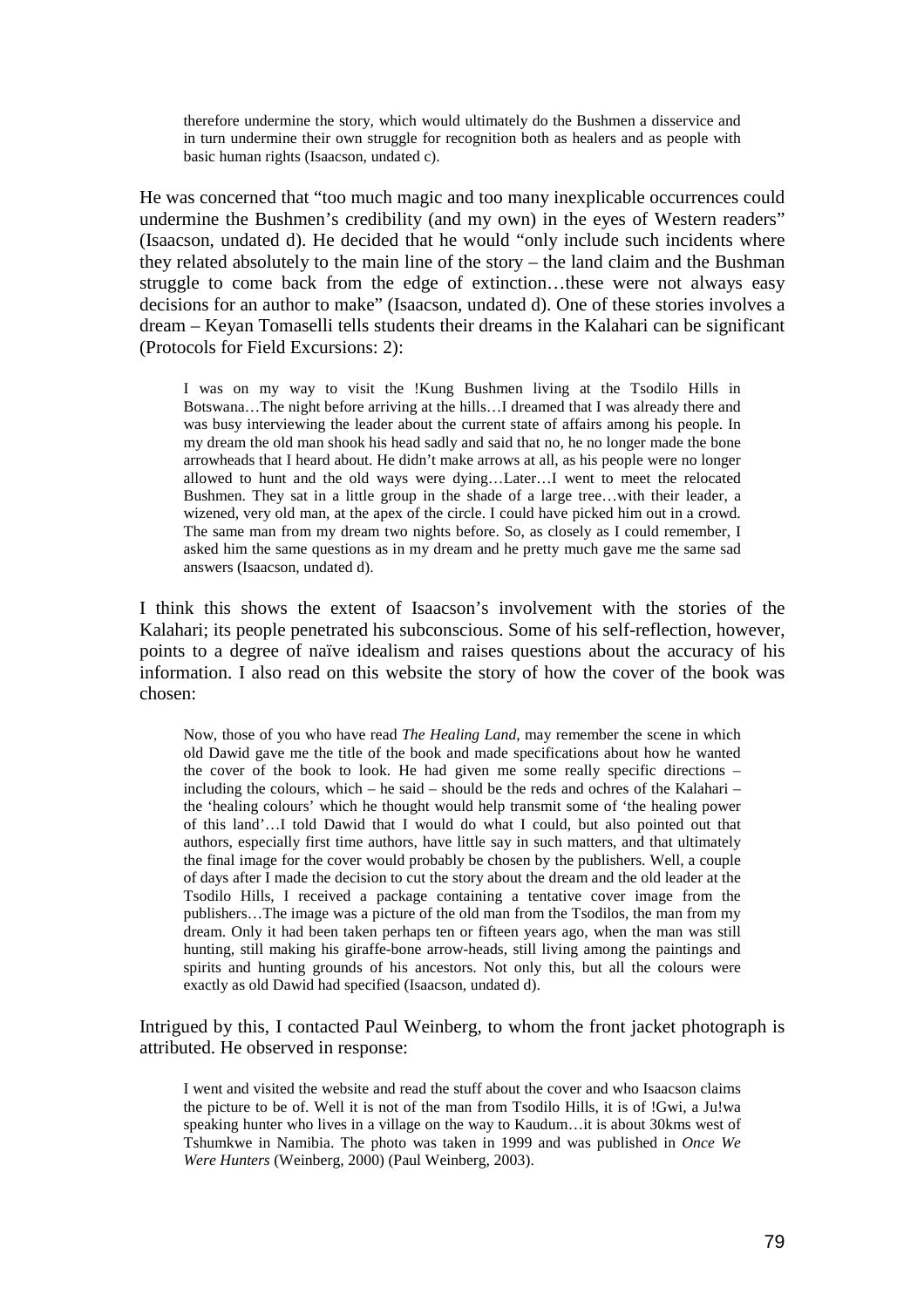Despite any inaccuracies, the communities involved in the book seem to feel that Rupert was committed to the pursuit of truth: "I told him everything, just the truth that he wants to know eagerly" (Isak Kruiper, 2001). "He went from us to the other Bushmen…the more he was with the other Bushmen, the more he found the truth, the truth" (Dawid Kruiper, 2002a). Dawid also hinted that there were truths which outsiders could never discover: "there is something behind [hidden] that I can't give him, that which is mine. That is a Bushman, that I can't convey" (Dawid Kruiper, 2002a).

 Rupert Isaacson's journey in search of the Bushmen's truth has also been a journey in search of himself, his own truth. It is conveyed as a highly personalised story in terms of his reflexive analysis of his experiences and encounters, the healing and fulfilment he sought for his mother and himself, and the intimate connections he formed with the communities he visited. His method, while not explicitly discussed in the book, could be described as 'auto-journalism' – auto-ethnography that is written in a journalistic style. In examining Isaacson's methods I have tried to interrogate how they intersect, differ and comment on my own auto-ethnography, and the theories of reflexivity I have encountered in this study. I think the most obvious difference is that his biographical method is taken for granted, there is no need for this approach to be explicitly stated and justified in the context of autobiographical, journalistic or travel writing. My use of reflexivity or auto-ethnography in an academic context, however, has to be explained, theorised and justified as a research methodology.

The purpose and use of these methodologies in Isaacson's and my work are different and yet similar. Rupert Isaacson is looking, as Belinda observes, for selffulfilment, for his origins, identity and family connections. His Kalahari journeys are based on the search for biographical and familial links, and for personal history, as well as an altruistic quest for healing and restitution for the San communities he meets. My use of auto-ethnography attempts to answer broader questions relating to social research methodology – how can researchers reach a deeper understanding and more equitable and empowering representation of indigenous and marginalised peoples? This project comprises a search for methodology, for a way of explaining the nature of the encounter between observer and observed and describing what is learnt about the 'Other' and the self in the research process. My examination of Isaacson's work has, however, pointed to answers to these questions regarding social research methodology through his self-critical approach which questions his role in and involvement with the communities, the suggestion that learning about the self incorporates learning about the 'Other' and about the research process, the relationships he formed with his research subjects, and the way in which his 'informants' are represented as individuals with specific ideas, hopes and needs (Tomaselli, 2003b).

*The Healing Land*, as a case study in my examination of auto-ethnography, demonstrates the value of locating events and encounters in a specific and meaningful context (Tedlock, 2000:455). The depth of detail and understanding Isaacson provides about the communities he visited enables the reader to clearly understand the context in which these people live and in which the events described in the book took place. His writing also reflects the way in which research encounters and the stories of the 'Other' can be made sense of in terms of personal experience, thus eliminating a rigid distinction between 'self' and 'other' (Denzin and Lincoln, 2002c:71). Isaacson's writing indicates that ethnographic knowledge can be sought in experience as well as academic texts (Lincoln and Denzin, 2000:1059). Writing that describes the momentto-moment, specific details of life is a valuable means to learn about another culture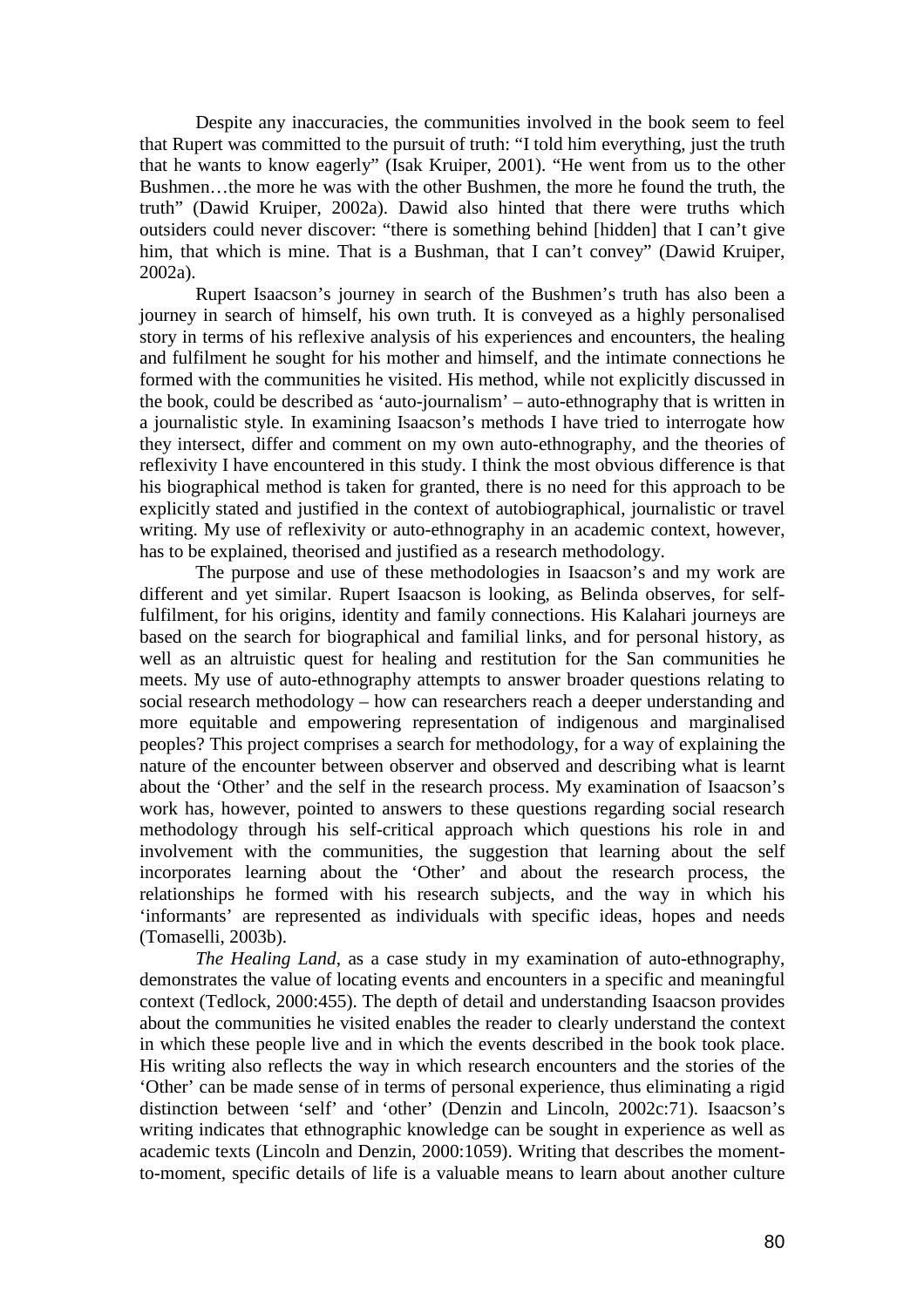(Ellis and Bochner, 2000:737). The implicit auto-ethnographic method in Isaacson's work leads him to critically consider his role in the community, how he could represent them in a way that reduced their marginalisation and offer practical assistance in the situations they face (Ellis and Bochner, 2000:748; Denzin and Lincoln, 2002a:ix), asking himself the fundamental question, "what difference could I make?" (Isaacson, 2001a:57).

### **Reflection on community involvement and expectations**

The relationships Rupert developed with many of his research subjects were deeper, more complicated and more personal than conventional researcher-researched interactions. Belinda (2001c) describes the ways in which they community interacted with Rupert the Author and Ru the friend and confidant:

Polly became their mom…Ru is a household name. Oumas love him, children love him, he's just Ru…from the day he started asking questions, Dawid said, 'we must take this man in our family, you must give him everything,' he said to me, 'you don't have to hold back. You can translate, you don't have to leave out.' So he became a loved name in the family, and some of the people, like Silikat and them, are pained by this, because again, the platform goes straight to politics, and the leadership, and they feel Rupert has betrayed them. 'Cause yet in the book the story that does capture you is the Riverbed kids' story, Betty's pain, Elsie's pain. Those are the issues that bring out the dimensions of really seeing what's going on. And these people are also like me now, we're out there, and our most personal stuff, and again, the stuff of the Riverbed kids was personal. It was when they came to visit me at my house, like they usually did in private capacity, and we sit on the dunes, singing old songs and they'd take Polly's top off and Kabuis would massage her feet. We never though all those things were going to be recorded for the book, 'cause that is the private moments where Rupert the author was just Ru.

The intimacy of the relationships Isaacson formed with his research subjects led to a depth of connectedness and expectation seldom experienced by Bushman communities with those that study them, or by journalists and researchers with those they research. The people I have spoken to about their impressions of Rupert and his work with the Bushmen seem to feel a complex intensity of love and betraval. Sanna Kruiper (2002) said to me, "*Rupert is my kind, Polly is my ma*" [Rupert is my child, Polly is my mother". Toppies and Tina (2002) said that they had accepted Rupert as their son, as their friend; they trusted him and now they are heartbroken because the money they expected to come out of their book never appeared.

It seems that community reactions to *The Healing Land* are closely related to money. Jacob Malgas (2002) was particularly dissatisfied with having received no payment for his involvement with the book. He tells me that Rupert "put the money in someone else's hands and not in mine…He gave the money to Dawid Kruiper…We didn't get any" (2002). He seems frustrated at his lack of control in the financial process. He took the connection formed between Lena and himself, and the author, very seriously, as he appeared to be under the impression that "Rupert wrote a book about Lena", rather than about the ≠Khomani as well as other communities, mentioning Jakob and Lena a few times, mainly in relation to violence and abuse. He wants me to tell Rupert Isaacson that Jacob Malgas is waiting for his money: "Lena and I are struggling…tell him we are very angry" (2002). Isaacson points out, however, that "at no point did I make any of the Xhomani any promises as to proceeds from the book…it would have unwise of me to make any such promises knowing as I do how long it takes for any royalties to come in  $-$  if indeed they ever do" (Isaacson,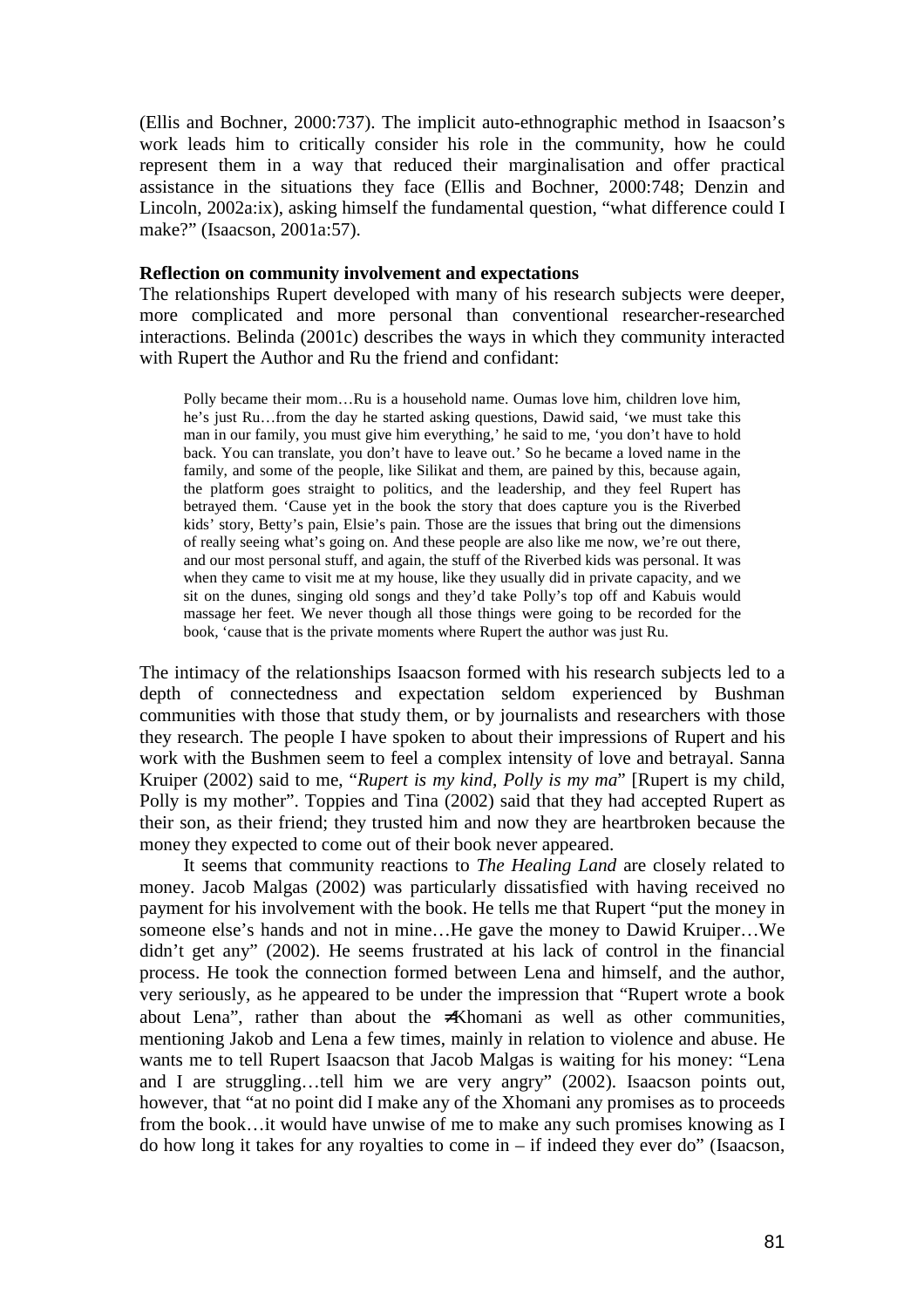2003). The author states that he was 'upfront' with the community of the lack of possibilities regarding revenue from the book (Isaacson, 2003).

In July I spoke again with traditional leader Dawid Kruiper about the books I am studying. Unlike in our last interview<sup>29</sup>, he refused to be recorded, but insisted on asking me what I was writing down and dictating what he thought should be written. He spoke a lot about how Rupert Isaacson's book is "*die waarheid*" [the truth], how Rupert was sent by the forefathers to write this book, and how he loved Rupert like his child and Rupert's mother Polly was like a mother to him. As we sat in the sand beside the fires, the books were passed round, and everyone noticed the pricetags still stuck to the back covers. The people wanted to know what happened to the R180 and R195. Dawid (2002) asked "*Is daar nie deel vir my nie?*" [Isn't there something for me?] "*Wat van die mense wat in die boek is?*" [What about the people who are in the book?]. He wanted a percentage of the book sales to go into the Dawid Kruiper Family Trust for him to use as he sees fit to benefit the family. "*Geld is die wortel van alle kwaad*," [Money is the root of all evil/anger] he tells me. Dawid thinks that people are stealing money from the Bushmen to get themselves to the top of the tree. "*Hoekom moet 'n Boesman 'n goue gans eier wees?*" [why must a Bushman be a golden goose egg?] he asked, making sure Nelia, our Afrikaans translator, wrote it down for me. Truth, respect and history are not seen as empowering without financial empowerment. Everything seems to be about money. The Bushmen are not really concerned about the respect and awareness that may come out of the publication of their stories. Maybe they have developed a hardened cynicism after seeing respect fail to materialise so many times. The intimate bonds the ≠Khomani shared with Rupert and Polly seem to be insignificant in comparison to the hardships which they blame, for the moment, entirely on Rupert whom they trusted and the money they did not see.

 Toppies Kruiper (Dawid's son) and his common-law wife, Tina Swarts (2002), whom I've never interviewed previously, wanted to speak with me as soon as they saw the copy of *The Healing Land* in my hand. Tina and I sat down on the bank beside the road, and she began telling me how "*hartseer*" [sad, heartsore] they are because they "*het niks gekry*" [got nothing] from the book. Rupert promised them money which they never saw, and now they are "*hartseer en ongelukkig*" [sad and unhappy]. These are words I'm beginning to hear frequently. They do not have money to send their child to school, and this is Rupert's fault. Tina's brother Dals Kruiper committed suicide by throwing himself in front of a vehicle. He wouldn't have done it if the money had come. The trust and dependency is terrifying. Tina began to weep and I did not know how to respond. Does telling someone wearing R500 boots your problems make you feel any better? What will they expect of me after this encounter? I tried to explain that I want to help by creating awareness and respect for the Bushmen – but it appears money would be preferable and they seem to expect it more.

 "*Die Kalahari is vol stories,*" [the Kalahari is full of stories] Belinda (2002a) tells me, and her story is that Dawid in fact appropriated R30 000 which was meant to be paid to the community for their involvement in *The Healing Land*. Perhaps the Bushmen are not just golden-egg laying geese to writers and filmmakers but also to those within the community who know how to take advantage of them. Belinda says that she had not expected to be paid for her work as an informant and translator. However, when she found out that Bulanda, the translator with whom Rupert worked

 $\overline{a}$ 

<sup>&</sup>lt;sup>29</sup> See Chapter One: Kalahari Diaries.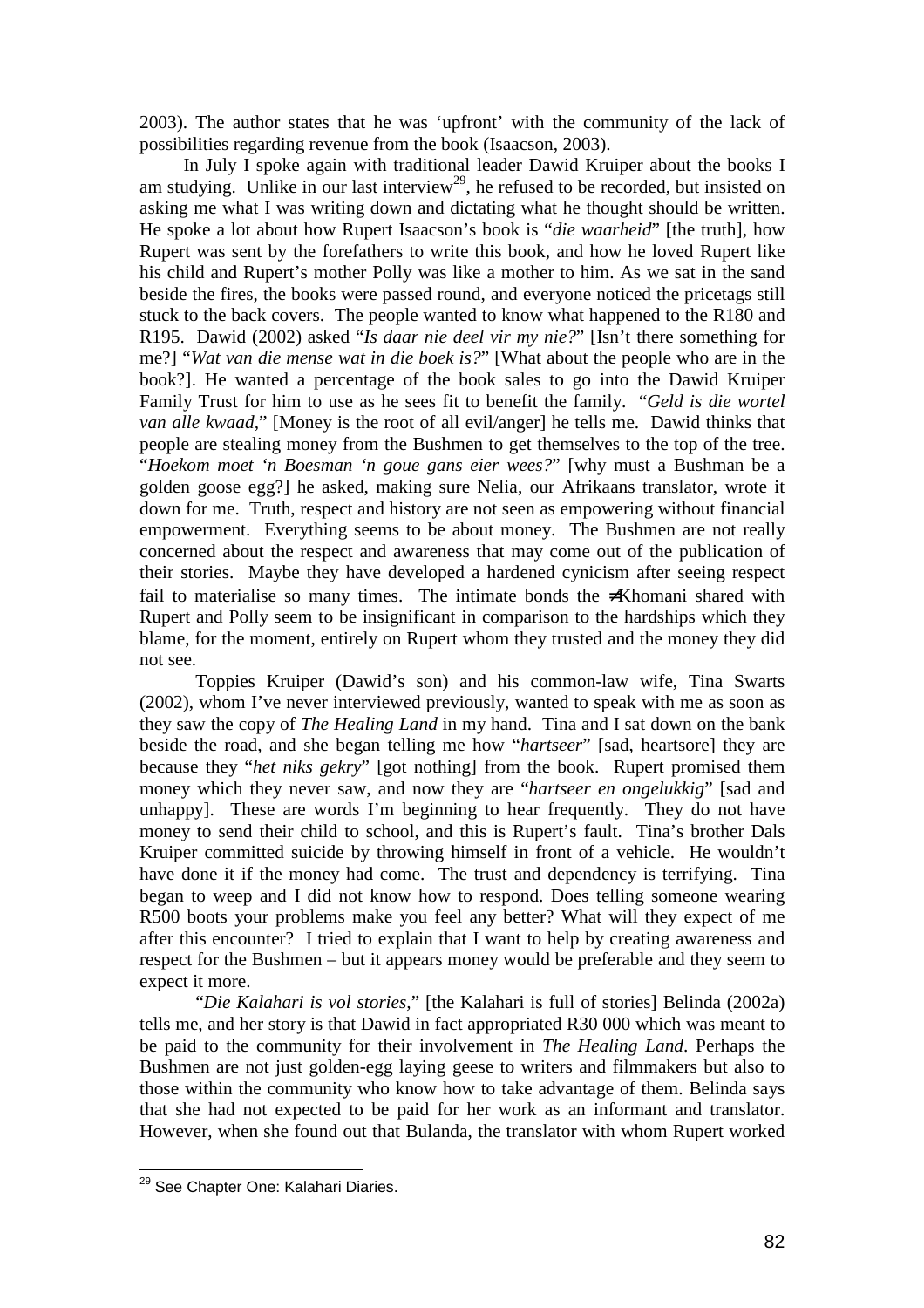in Botswana, had been paid a fee (Isaacson, 2001a:190), she felt that she had perhaps been treated unfairly:

I was an interpreter and also sort of a personal friend and, as the years went by, was keeping him informed of my own expense, as I spent loads of money phoning him to the States and supporting him with documents and papers that came out, to keep him alerted. Because he was really interesting to work with. So from the heart I didn't mind not being paid…he obviously said, 'it's low budget'. They all say it. I understand, it doesn't mean because you're from overseas you're gonna have a lot of money. So I also tried to think of people's pockets all the time, finances, and if Rupert could rather stay at my house and live off my house, I used to take my friend's car and take him to the Bushmen, I paid for the petrol…But if he had *told* me then that Bulanda, the interpreter in Botswana, was being paid high interpreter fees, I would also have asked for something. I thought from the heart we were operating, he should have done the from the heart thing, and if he could pay Bulanda, then he had money. And why didn't he pay me? Now to me it's a personal thing there, but on the other hand, if I had known my rights, if I had known I could have demanded a fee… I didn't know. To me it was just, 'ag, I'm doing this, it's no problem.' But now I've discovered you don't do things for nothing (Belinda Kruiper,  $2001c$ ).

Having read these observations, Isaacson (2003) responded that he had reimbursed Belinda for her telephone bills and groceries and that although he was unable to pay her himself for her work as a translator, he "negotiated a sizeable fee for her for her role as a translator in the *Regopstaan's Dream* film which, I hoped would go a long way towards making up for all the time and energy I had demanded of her during the previous trips".

 The intense emotional level of involvement with the author seems to make it difficult for community members to distinguish between the professional and their friend, where they do feel such a distinction should be drawn. Belinda did not expect the personal information about her family and marital history to be included in the book: "I would have stopped him, or I would have said to him, 'put it in the right context.' 'Cause regardless of me speaking about my father's beatings, I didn't project it as a political thing and a minister…I was telling my friend my story of pain" (Belinda Kruiper, 2001c). She felt she had confided these matters to Rupert as a friend, not as an author, yet as an informant she was not given the opportunity to respond at the pre-publication stage: "The first draft, I didn't know, it wasn't the stuff of me in yet…the family stuff was not in the draft, no" (Belinda Kruiper, 2001c).

 Community members also struggle to see the distinction between the friend who wishes to help and support them in every way and the professional who needs to earn a living, support a family, and try to succeed in a competitive professional field. Much confusion and anger have arisen out of the expectations of income from the publication of *The Healing Land* and the production of a related film. Many people feel that Rupert Isaacson did not deliver the money that he promised them, or that the funding was mishandled. It was widely expected that the ≠Khomani community was to receive R30 000. This funding was to come from the producer of the film *Regopstaan's Dream*, but many people believed it was promised to them individually by Rupert himself. Belinda (2001c) says:

Rupert and the filmmaker stood with us under a tree with the whole Kruiper clan, and everybody agreed, right there…the money must go to my account, of which we must take R10 000 and uplift the Red House into a children's home for the kids…And the other R20 000…I would speak with Dawid and his daughter Oulet, and ensure that at least all the people in the family get something from it, and then Dawid would also look at how we will apply the other money. None of that happened, and simply because the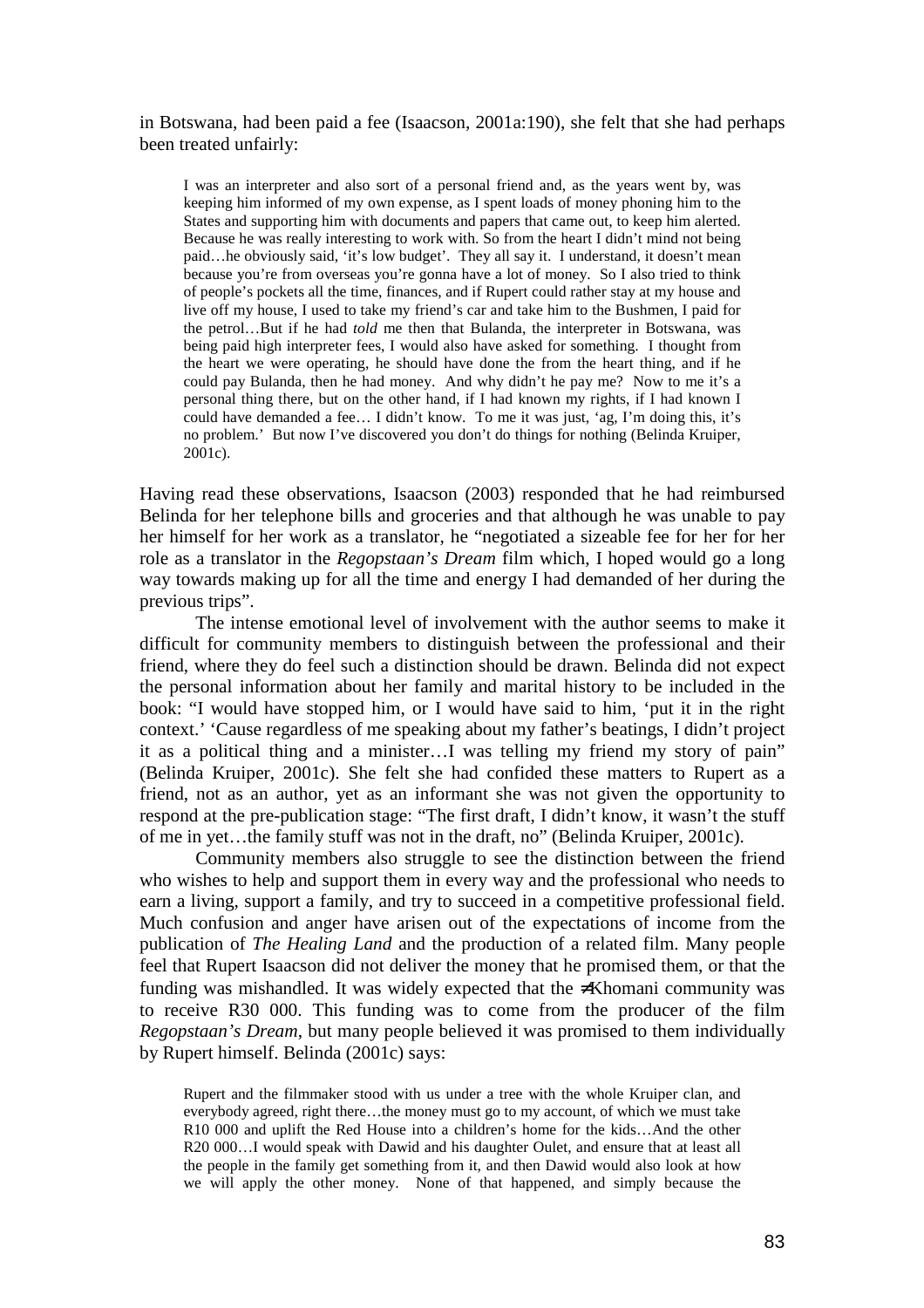NGO…went behind my back and said to the leaders, 'Belinda shouldn't get the money into her account, because it's going to cause problems.'…The money then went to Dawid, and he had an alcohol act on it…That's where the relationship with Rupert came to an end, because he should have done the right thing. He knows the intricacy of this family, he knew the dynamics, he knew that regardless of how the Bushmen can make stories, they love Billie and they trusted her. We'd sat under a tree, on camera, everybody agreed, it's safe with Belinda, because the community knew Dawid would fuck them. So then the stories did go round, I took the R30 000, eventually he had to say that I didn't, he spent it. But it was damaging already, the whole Parks Board thought I took R30 000 from the Bushmen. Everybody thinks I took R30 000.

 The community was not made aware that the film *Regopstaan's Dream*  (directed by Christopher Walker and produced by First Run/Icarus Films in 2000) and the book *The Healing Land* (written by Rupert Isaacson and published by Fourth Estate in 2001) were separate productions. According to Polly Loxton:

That film Rupert was involved with was a painful disappointment to us both. Rupert was only the chap who knew the people and arranged the meetings. That was as far as his influence went. Ru went back to America and the director Chris Walker took the shots back to London and cut the film and made an incoherent mess. I was so disappointed I could have cried - and angry. It was called *Regopstaan's Dream*, but it seemed that Chris had no idea of what that dream meant. I translated the interviews which were full of moving memories from the old ladies of the time in the park and with Mr Bain and the casting of moulds of their bodies and the exhibiting of them in Cape Town. None of this was used. I even spent a day in the cutting room in London when I brought the translations to Chris and saw wonderful and moving footage. Then he produced finally a dull, confusing, disjointed film that conveyed nothing of the history, the hope, the quality of the bushmen (Polly Loxton, 2002a).

In response to the question of the community's expectation of payment from the book and/or the film, Isaacson writes:

No payment from the book - too little money was involved for that. But there was money from the film, organised through Belinda and Dawid – and yes, all sorts of accusations were bandied back and forth about what happened to that. Dawid even accused Belinda of stealing it at one point. I think, however, that most of it ended up with Dawid...a lesson learned I guess (Rupert Isaacson, 2002).

Polly refers to the lack of income generated from publishing a book:

If Belinda and co are asking about money from the book, perhaps you could tell them about the way publishers work, which is to give an advance to an author to help finance the writing of a book. This is a loan which has to be paid back from book sales before the author gets anything for himself. Rupert only had a modest advance payment, since he is not a well known author with sure fire sales. The publishers are still paying themselves back, so he has made no money at all from that source yet…I know that hopes and expectations run very high among the Bushmen about what one can do, because they have little idea of the costs and constraints of our lives. This leads to a sense of betrayal, even though the people who work on their behalf can often barely support themselves, and are trying to move mountains of indifference and bureaucracy. Really difficult (Polly Loxton, 2002b).

This work requires dealing with vast chasms in understanding, a lack of knowledge of how 'our' world works as we try to fathom 'their's', and massive expectations driven by desperate hope.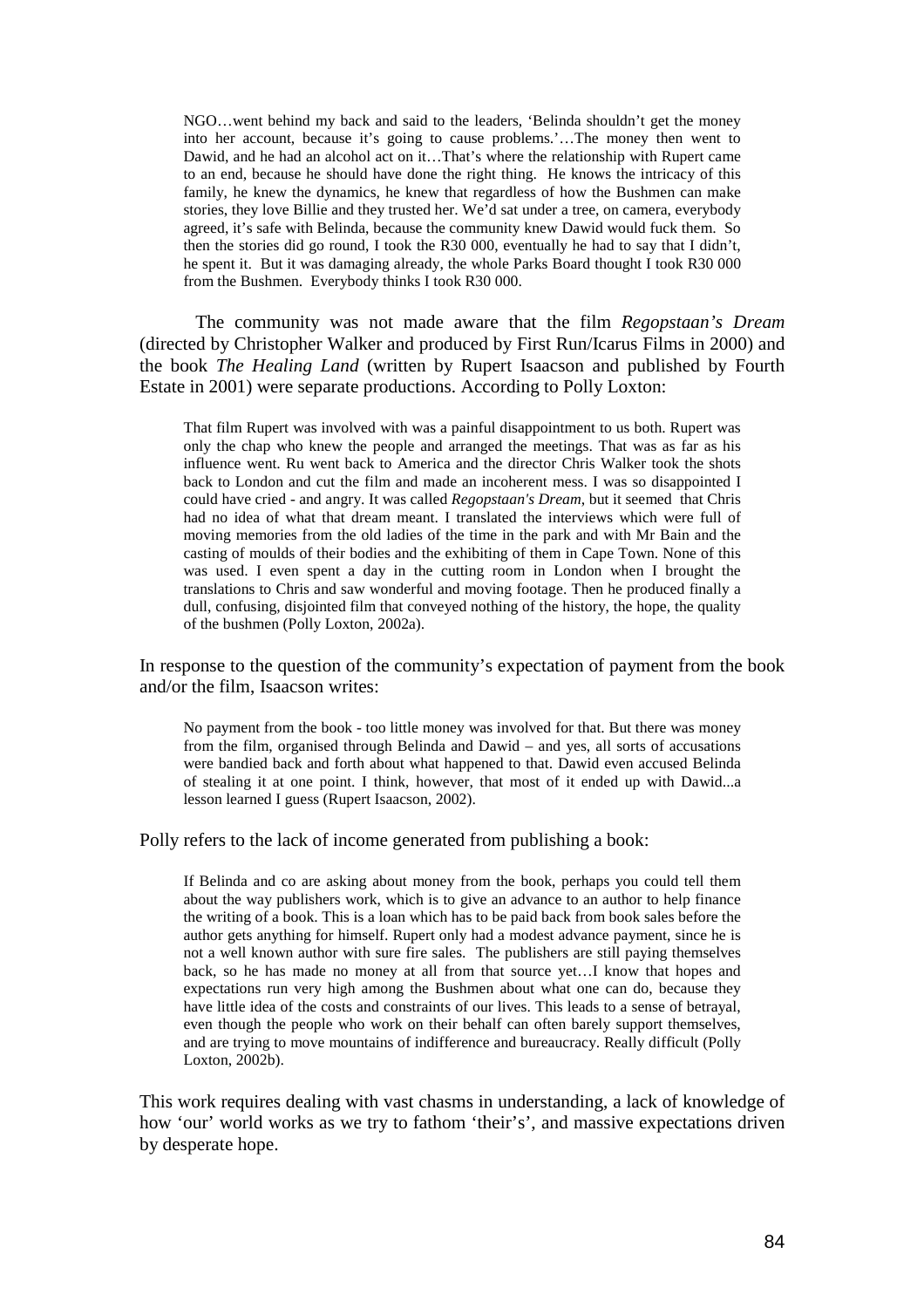# *'Oompie'<sup>30</sup>* **Dawid**

The conflict Isaacson experiences with relation to the magical myths and the reality of life among the Bushmen is reflected in his portrayal of Dawid Kruiper. Reviewer Maya Khankhoje (2002) suggests that:

Rupert Isaacson's work is certainly informed by van der Post's ground breaking observations, but the author has gone one step beyond: he has tried to avoid looking upon the Bushmen with a paternalistic eye, to the extent possible for a Londoner with a South Africa mother and a Rhodesian father…Most importantly, he had avoided idealising a people he has learnt to truly love and trust.

However, others more familiar with the ≠Khomani community might argue that Dawid Kruiper has been idealised in *The Healing Land.* Paul Weinberg, for example, observes that "the struggle of the white Bushman continues" and that he does not wish to "read another article or book about how Dawid Kruiper gave them mystical insight" (Paul Weinberg, 2003).

 This idealisation might be in part a reflection of Belinda's influence on the book; she related far more closely to Dawid during her earlier involvement with the Bushmen than she does now. Belinda writes:

Dawid and I were and always will be close. I have probably been closer to Oom Dawid than any other person alive if it comes to trusting as far as the heart/emotion/spirit side of him. We spent hours and hours talking, laughing, discussing life, religion, politics, him as leader, as father, about the family, media, plants, myths and legends, experiences, marriage, adultery, babies, vehicles, the universe, frauds, researchers, ancestors, 'spirits', healing, enemies, prison, stealing, love, but never about Vetkat. For some reason Dawid never told me he had a younger stepbrother Vetkat…Dawid welcomes me but not Vetkat therefore I choose not to get involved anymore (Belinda Kruiper, 2002c).

Dawid's hatred for Vetkat has resulted in the breakdown of the connection between him and Belinda. It also seems that her involvement in the community has made Belinda more aware of Dawid's controversial role as a community leader:

He's a manipulator, bullshitter, and that's what's killing the actual essence and why you don't want the mythology and romanticism happening. Because the real people have the romance and they do have the myth. And they wouldn't eff around, to put it that way, but they get ignored, because there's a leadership and there's a CPA<sup>31</sup> in place and there's a political platform in place, and that platform has learned to capitalise, big time (Belinda Kruiper, 2001c).

There have been several implications that Dawid has not acted in the best interests of the community in matters such as the handling of the remuneration for *Regopstaan's Dream*, as well as allegations of spousal and sexual abuse. Belinda spoke about her love for the community and the awareness of the pain suffered by individuals:

…at the end of the day, I said to him, 'Oom Dawid, you know that to me it's about, I've just come to love you and your family, and that is truth. I really just absolutely love them, I just love them.' And I said to him, 'if I find out you are the one causing the pain, and I speak personal levels now, I'm going to fuck you up, and I'll put you where you must be!'…And Rupert knows this, the author of *The Healing Land*… (Belinda Kruiper, 2001c).

l

<sup>&</sup>lt;sup>30</sup> Uncle, affectionate.

<sup>&</sup>lt;sup>31</sup> Community Property Association.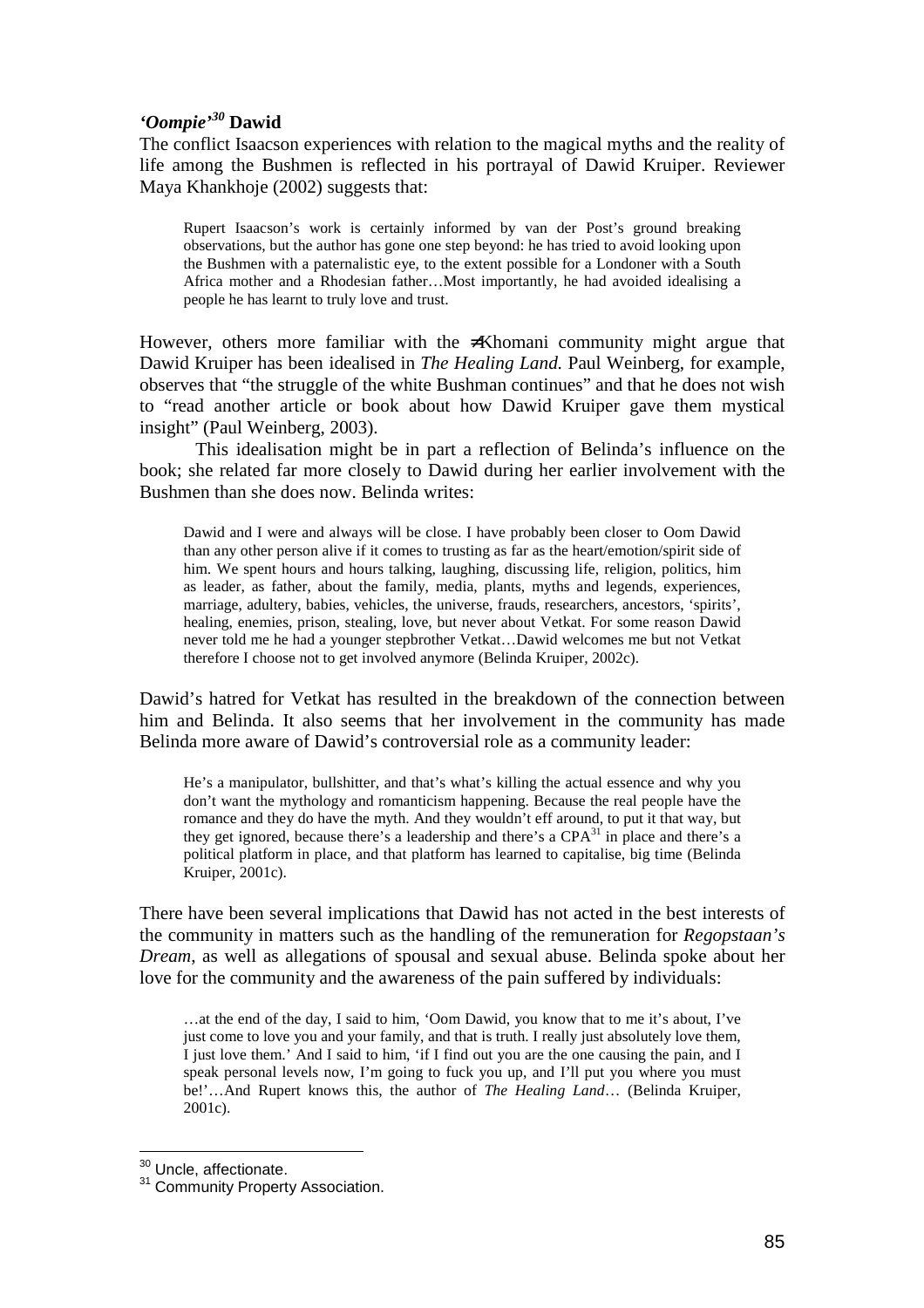Isaacson's portrayal of Dawid indicates his ultimate desire not to accept the entire brutal truth he is dealing with. I must admit I sympathise. When sitting under a tree with this charming, crinkly-eyed smiling old man, captivated by his humorous turn of phrase, his mystical stories, I didn't feel an instant of fear; it was impossible to believe that this character was anything other that what he seemed. Isaacson 'justifies' his perceptions by saying that the Bushmen showed him:

"…sometimes very graphically, how leading a spiritual life does not necessarily require being a saint. All the Bushmen healers I know drank (though not to achieve trance). Many of them cheated on their wives, fought sometimes, and said and did thoughtless things" (Isaacson, undated e).

Dawid had more control over the situation than Rupert might have realised. Although he was surprised to find that *The Healing Land* was not in fact his biography, Dawid still referred to "the work that he did for me" (Dawid Kruiper, 2002a). Aside from the financial benefit, the book largely portrays Dawid as he would wish the world to see him: wise, spiritual, powerful, kind, a leader. Through his trust and need to see the good in the community, Isaacson makes Dawid Kruiper the hero of the ≠Khomanis' story.

#### **Belinda's story**

The barriers of language and literacy prevent the ≠Khomani Bushmen from reading their story in *The Healing Land*, which limited my capacity to learn about what people thought of the way in which they were represented in the book. I had hoped to have it translated in the form of Afrikaans tapes to which the community could listen, but time and availability of translators did not allow for this. Belinda, however, has read the book, and made some interesting comments about the way in which she and her personal story are represented:

I think Rupert has been very honest about how he saw me in the different times in the Kalahari, but as far as my relationship with the Parks Board, from the political side of things, I don't think he represented me very well. Because this book would now damage my relationship with Dries Engelbrecht and the managers. It would highly damage me because we had a wonderful relationship, regardless of my rebel attitude (Belinda Kruiper, 2001c).

In terms of the information that was included about her family background, Belinda said:

Amazingly enough, *The Healing Land*, he's managed to do with that book what I think he was hoping for. Or perhaps I spoke a lot in the book about people come to the desert to heal and they don't even know it. But *The Healing Land* has healed my family. You know, my sister-in-law, when she read it she understood a lot about me more, and my rebel attitude and where I'm coming from. My mother has loved it. Everybody has been in tears reading it. So actually it's healed my family (Belinda Kruiper, 2001c).

She seems also to feel exposed by the publication of such sensitive information. As far as she knows her father has not read the book, but she is concerned about her exhusband's reaction:

…my ex-husband, Paul, is also mentioned in the book, because he [Rupert] asked a lot of questions, we were looking through old albums…Like you would with a buddy hanging out…So my ex-husband was at my brother's house the other day…Ricardo brought the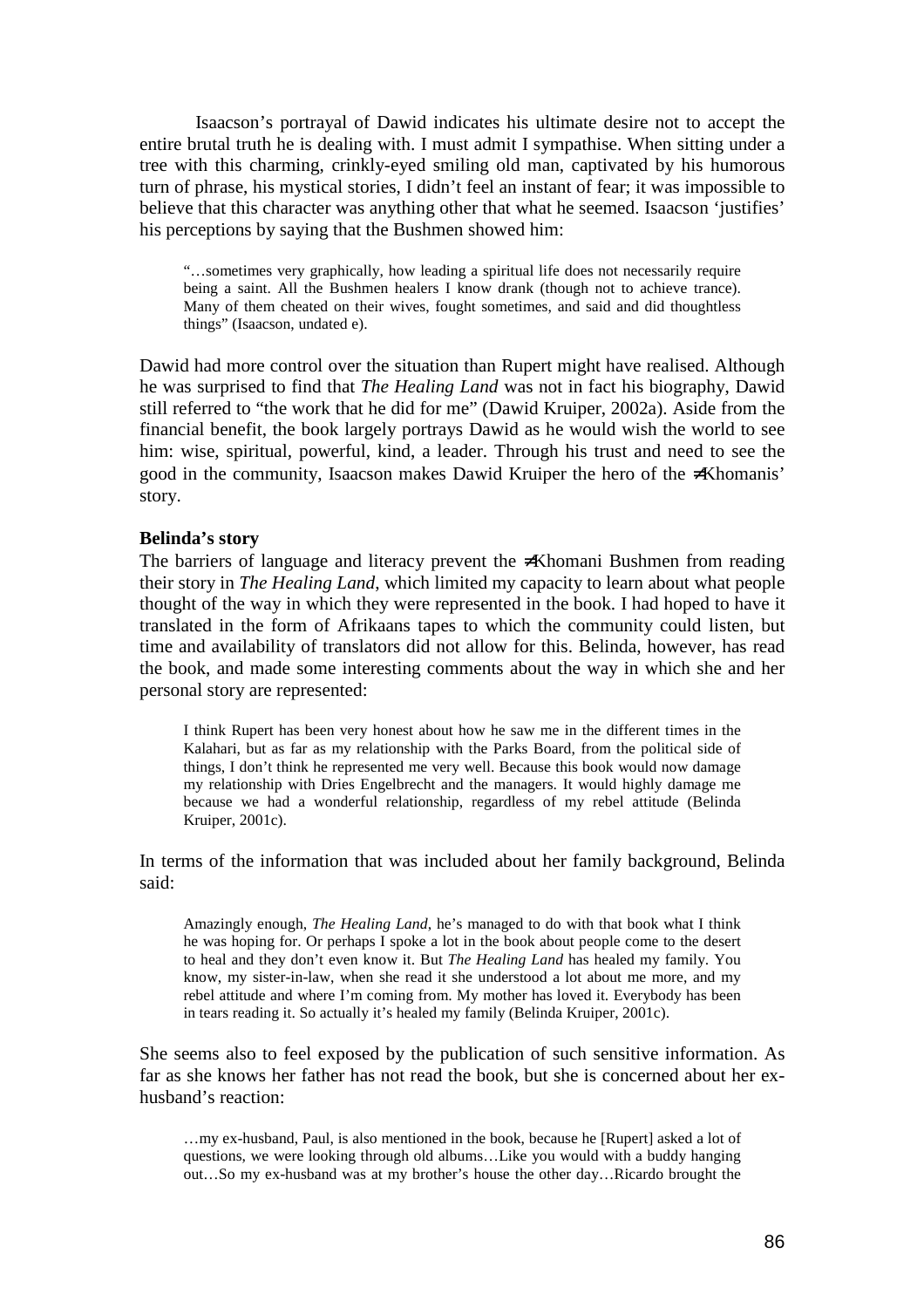cover of the book…And he was curious and I said to Glynis, 'shit! He's found a book and there's about when he beat me in it!' Now in essence he [Isaacson] was bringing it, he'd brought out the complex beauty in relation to apartheid and political issues and the ≠Khomani, and showing me and my link…ja, it's a shock. But anyway (Belinda Kruiper, 2001c).

Belinda suggests that the way in which she is represented in the book is overly theatrical at times: "it's always just sort of the activist girl and the dramatic…Also very dramatising me crying and saying I will stay here until Dawid gets his land and stuff like that. It's not in that context" (Belinda Kruiper, 2001c).

 Belinda expressed understanding of the way in which socio-political issues affect the way in which events, people and organisations are represented. She describes how an attempted murder took place in the community, and those involved were advised by an NGO worker: "do not lay a charge, please let us not do this, there's a very sensitive land claim going on…we can address these issues afterwards" (Belinda Kruiper, 2001c). She observes that "*The Healing Land* projects SASI as a very on-the-ball organisation who's done wonderful things. They have, on black and white [paper]. They've done magic on black and white" (Belinda Kruiper, 2001c).

 The experience of getting involved with the harsh reality of the ≠Khomani people has given Belinda insights into many aspects of the community, as well as exacting a heavy personal toll. When I first met her in July 2001, she was suffering from severe stress and malnutrition; she was burdened by the weight of community despair. They did not have enough to eat – neither did she. She understand the debilitating effect of hunger:

But being hungry makes you then lose your dignity and in a country with so many resources, especially food, doesn't realise by now that the chief source of laziness and what seems to you like demotivation and people not wanting to work especially in rural areas, is hunger! You can scarcely gain enough strength to go and collect your firewood to cook the pot of water, to make the tea (Belinda Kruiper, 2001a).

In her life with the Bushmen she had experienced first hand the hardships faced by marginalised people and the frustrations of trying to help them and dealing with the constraints of bureaucracy and inequality:

I turned around at death's doorstep twice because of hunger and I ask myself in bitterness…why the fuck, if I'm so important and [name withheld, academic] can send me a letter in writing stating he's learnt more from me than from any other person in his entire time as an anthropologist, as a filmmaker, why then am I hungry and why am I still … you know, with no capacity? (Belinda Kruiper, 2001a)

Her position within SASI, instead of enabling her to help the community, resulted in more frustration: "Why are they wanting to silence me all the time? Don't they realise they're busy with people's lives? Everyday you're silencing me as I'm speaking here with this weak heart that I'm sitting with on my way to the clinic? There's a risk of another one dying" (Belinda Kruiper, 2001a). She was eventually fired, unable to remain true to her role in the community and to please the administration:

And when I started realising that these so-called drunks and rebels were the key people, they call them the Riverbed kids … I tried to focus SASI on that. I didn't want to do the committees and the politics. I felt there were too many people already involved there... Also I think [certain people] felt a bit threatened because I was also surfacing a lot of things. The community was saying the lawyer had to come round the fire. So I spoke as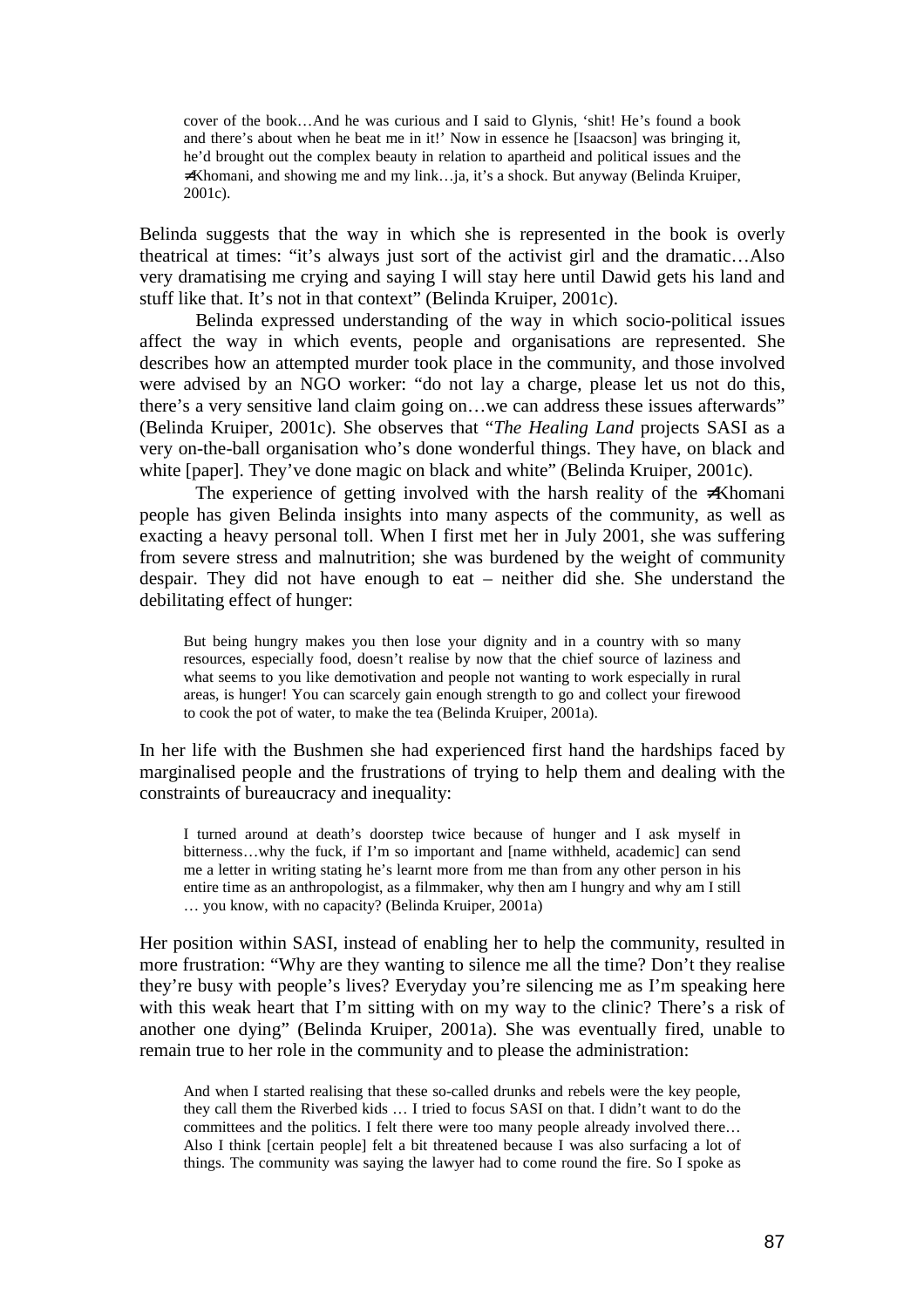the people said and that got me probably in trouble both sides, I was the middleman (Belinda Kruiper, 2001a)

Belinda also experienced the reality of the love/hate relationship with community which is beginning to become more apparent in the aftermath of the land claim. Not everyone responded positively to her presence and her marriage within the community:

And yet there are people like Vetkat, my own husband, who's Bushman, who are sitting on rented land and is battling to pay R1000 a month. Now, you'd say the government gave them land, but he is not welcome on the government allocated land either, because of inter family dynamics and politics and that's just … it's life threatening to him. He was threatened with his life and so was I (Belinda Kruiper, 2001a).

*The Healing Land* was written during the earlier stages of Belinda's journey with the Bushmen, yet is reflects the personal pressures her involvement was already causing her, the expectations and the massive dependence. This is evident in her desperate and dangerous confrontation of the violence against women in the community, her complete emotional involvement with the ≠Khomani, and the sense of their dependence on her:

…suddenly adamant that they had to come back to the park and see 'their *Belindy*', Betty, Kabuis, Silikat and Elsie refused to get out of the car. Somehow they had become even more drunk than before – they must have had another bottle stashed away somewhere. They had to see Belinda with their own eyes, they said, to make sure she was back safe from the road (Isaacson, 2001:236).

Her subsequent experiences reflect the depth, which was not yet reached by Isaacson in *The Healing Land*, of the despair, the demands, the expectations, the contradictions, the frustration and the complexity of existence in the Kalahari and of trying to change it. Belinda (2002a) observed wryly that her role in the Kalahari was "to understand the depths of the crap".

### **Polly: The mother's story**

Why, [Dawid] asked, did I care so much about "the little people", as he called the Bushmen? What, besides journalism, had brought me here, to this remote place? I told him about my mother's African stories and how they had included the Kalahari tales that had captured me as a child.

'Ah,' said Dawid, looking up at the stars and smiling. 'So the mother had the vision before the son. Then she has to come out too. Without her the healing will not work. Will she come?' (Isaacson, 2001b:60).

Polly's role in the story is significant, both in terms of her own transformative healing, and her importance for the ≠Khomani as "The woman who kept us alive while all the time we were dying here in the Kalahari" (Isaacson, 2001:228). Polly describes her relationship with Africa, her need for healing in the Kalahari:

In answer to your question what the Kalahari meetings meant to me: a great deal and very complicated. I had left South Africa in 1959, shaking it off as a backward vicious barbaric place. I held the simple beliefs of the left. Whites guilty oppressors; blacks suffering subjects. I also had from infancy, from the adults in my family, an understanding and experience of liking and respect between the racial groups, on a personal, not political level. My father loved the world around him and the people in it…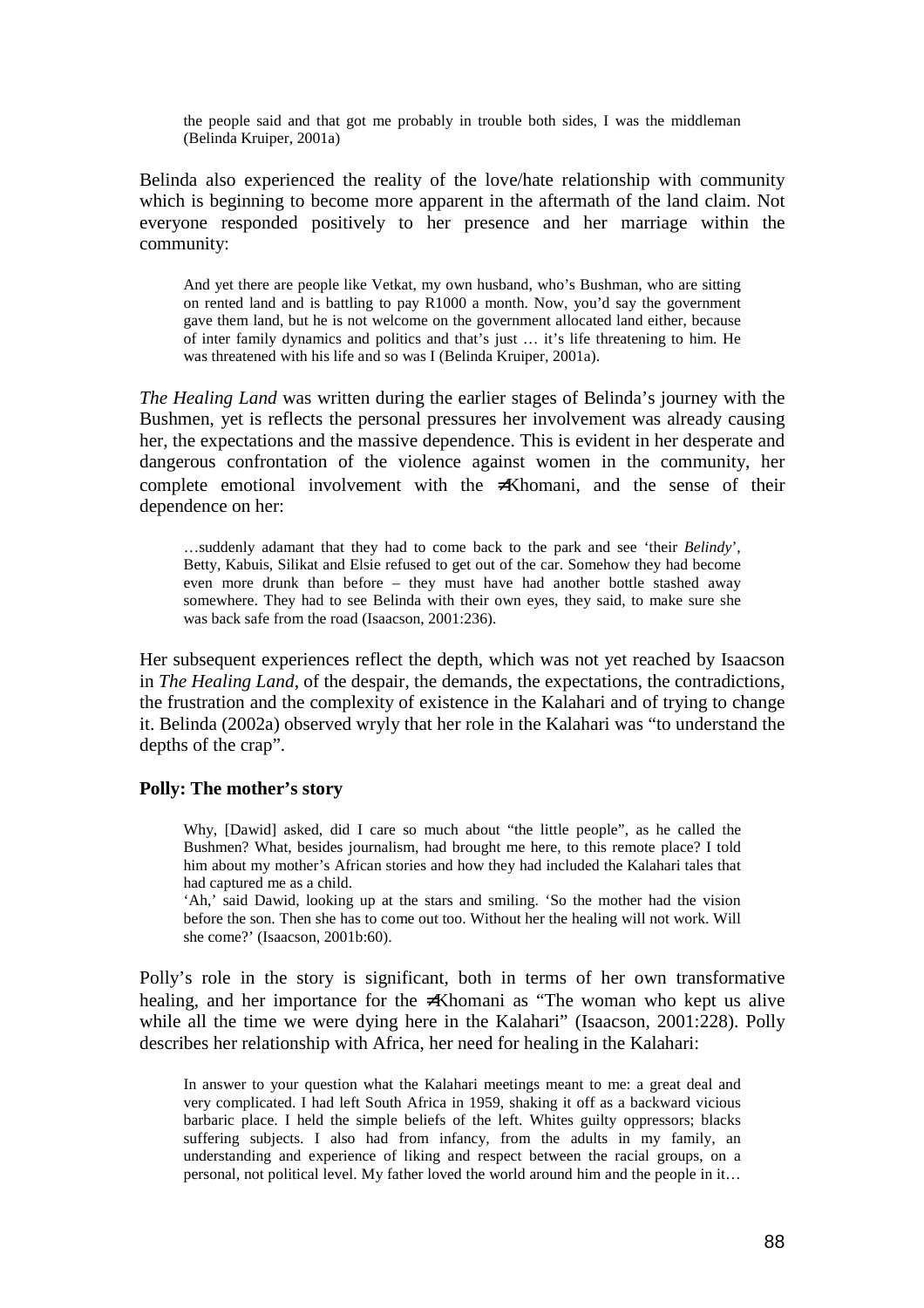He made me aware of the peoples who had gone before me. My own ancestors, the people they had displaced, the adventure of life.

I left South Africa at twenty-one, having been involved in left wing university politics. An idealist without experience of life.

I did not return to South Africa for nine years. I still felt England good, South Africa bad. In 1967/8 I brought my three-year-old daughter and Rupert aged one to visit my parents. Three months later they were both dead and that brought an end to my visits to Africa. I thought I didn't mind. Twenty years later, Rupert, observing my savagely depressed state, said, "You are home sick. Go back." It was a revelatory insight. I can hardly describe the joy I felt on that return.

The return to Africa, the journey to the Kalahari, her contact with the Bushmen and the triumph of the land claim healed her. She had not been aware of the impact her stories and visions of Africa had had on her son, and did not expect to be included in his book. In terms of autobiographical/reflexive method, however, her presence and influence is central to the story.

Rupert's book was a surprise to me. I wanted my children to share the Africa of my memory. I knew he was interested in the stories I told him as a little boy; he listened. I had no idea how deeply he was gripped, till he began to travel and find his path from story to experience. When it came to the book, I thought it was a bad idea to include me. Who wants to hear about the author's mother? He told me about his conversation with Dawid about the purpose of the book and Dawid saying I should come to the Kalahari. I jumped at the opportunity to join Rupert and travel with his friends and the experience was beyond anything I had expected. I felt I was back in the arms of Johanna, my coloured nanny whom I had loved, in the place where I belonged. The physical beauty of the Bushmen, the intensity of the personal contacts, the excitement and hope that was in the air then with the Land Claim, the magical power of the Kalahari induced a euphoria. It is such a rich gift that he should wish to include me in his life and work.

I was amazed and deeply touched to learn that Rupert believed I had opened a world to him. A parent always hopes to open worlds, but children generally shut off. That old stuff. The other two children heard and were not stirred (Polly Loxton, 2002a).

In terms of the way in which she is represented in the book, Polly observes that Rupert's interpretation of her is subjective, as are anyone's accounts of encounters, experiences and other people:

As for how he portrayed me, I did not exactly recognise myself. But that is how he sees me. I have to accept that one has a symbolic meaning to someone else which arises out of their experience of you. One is not able to choose or control what that is, any more than the food one eats has any say in how the body metabolises it. I do not think I am as great as I am written into the book, but then I realise that I myself am made up of the influences of particular people who would not recognise themselves either in my use of them. I don't mind if he uses me. I may protest at his interpretation of events but unless the facts are wrong, his interpretation is as valid as mine. But it is a strange experience to figure as a character in someone's book. I don't know if it was difficult for him to write about his mother. It was brave of him to do it, I think (Polly Loxton, 2002a).

She is remembered with love and warmth by the ≠Khomani. They describe her as their mother. Despite the euphoric and life-changing nature of her experience in the Kalahari, Polly does seem to have an understanding of the despair and hardships that exist: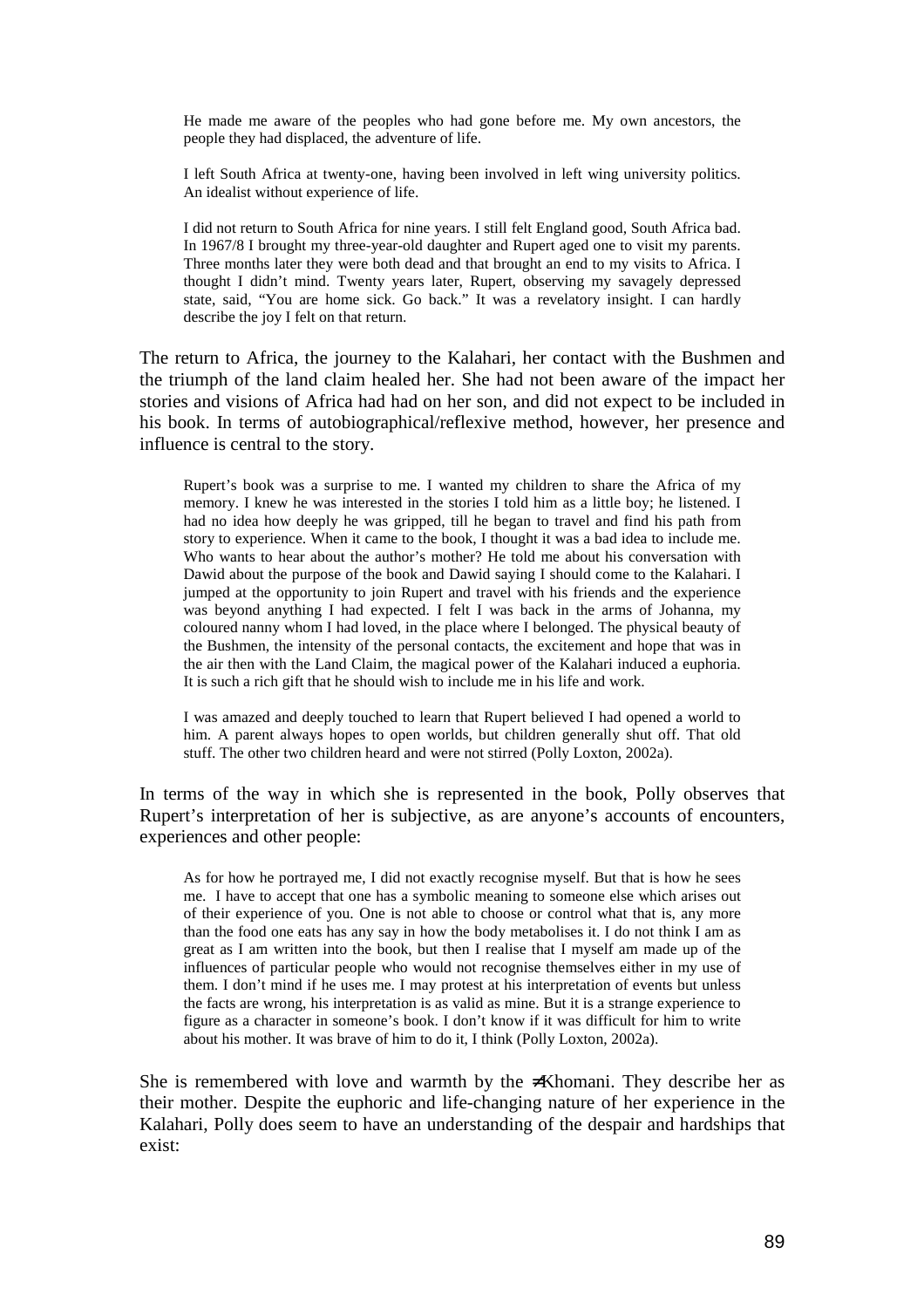I am glad that they remember me so kindly. They all sit in my heart along with a certain despair. I wish that there was a clearer and simpler way to distribute help. It seems to me that the only way is to take a bag of coins, divide it by the numbers present and hand it over in the sight of all. Or maybe food and clothing and radios and batteries instead. God knows (Polly Loxton, 2002b).

"A new African reality has replaced her old nostalgia," Rupert (2001b:62) observes. Polly was healed of her depression in the Kalahari, but the reality and need remains part of her awareness.

#### **Perspectives on healing**

Different perspectives on healing emerge from discussion of events as they did in the book itself. For Dawid, the healing seems to have simplified: people danced, people were healed…

…just to heal, you have to dance…dance and sing. So that you can go into the trance later and then you can heal that person, and that is what happened that evening…We, Belinda, all of us, even Rupert, all of us, that evening we…that Bushman healed all of us. We just danced that evening…I got my forefathers back and I'm with them. And that is what Rupert also found and Belinda also herself found (Dawid Kruiper, 2002a).

Healing seems to Dawid to be about connecting with one's ancestors, one's roots. He thought that Rupert's healing was related to being in the desert: "It's not really the town life, but if you go into the bush then you can search. Then you find that life" (Dawid Kruiper, 2002a).

 This is similar to Rupert's understanding of his mother's healing. Isaacson (2001b:59) describes Polly's state of depression before returning to Africa: "…she remained in self-imposed exile…She longed for Africa, yet she never went back there…All I knew was that my mother seemed to be in pain and there was nothing that I or anyone close to her could do about it". Her return to Africa and journey to the Kalahari seems to bring healing in itself:

Three months later she was on the red dunes laughing, first with embarrassment, then with delight, as the Xhomani women stripped her plump white body bare and covered her skin with saun, a sacred powder of crushed herbs used to induce trance… 'I can't remember when I last felt so alive,' my mother told me on that first long drive. 'Thank you for bringing me here.' But it was I who felt grateful. As we travelled my mother began to transform before my eyes, turning from a tired, matronly woman back into the vivacious, beautiful woman whom I remembered. Simply being back under the African sky was healing her, she said (Isaacson, 2001b:60).

"Where was the depressed and anxious woman I knew in London? By the time we arrived at Besa's village the healing, for me, had already happened" (Isaacson, 2001b:62). Polly's healing was significant in her son's healing experience; removing the guilt relating to his mother's depression. "His healing had to be from Polly", Belinda says (2002c).

The Kalahari itself is a place for healing:

And it's the sand, it's the crystals in the sand, and I think it's the magic of the Kalahari, because, ever since I've been there from the first day I kept on feeling there's healing powers in the grains…So the magic is there, it's not lies and it's not myth, it's real, but that can only be from the heart to the heart. Not for academics that want to capitalise and forget that we die sitting there (Belinda Kruiper, 2001c).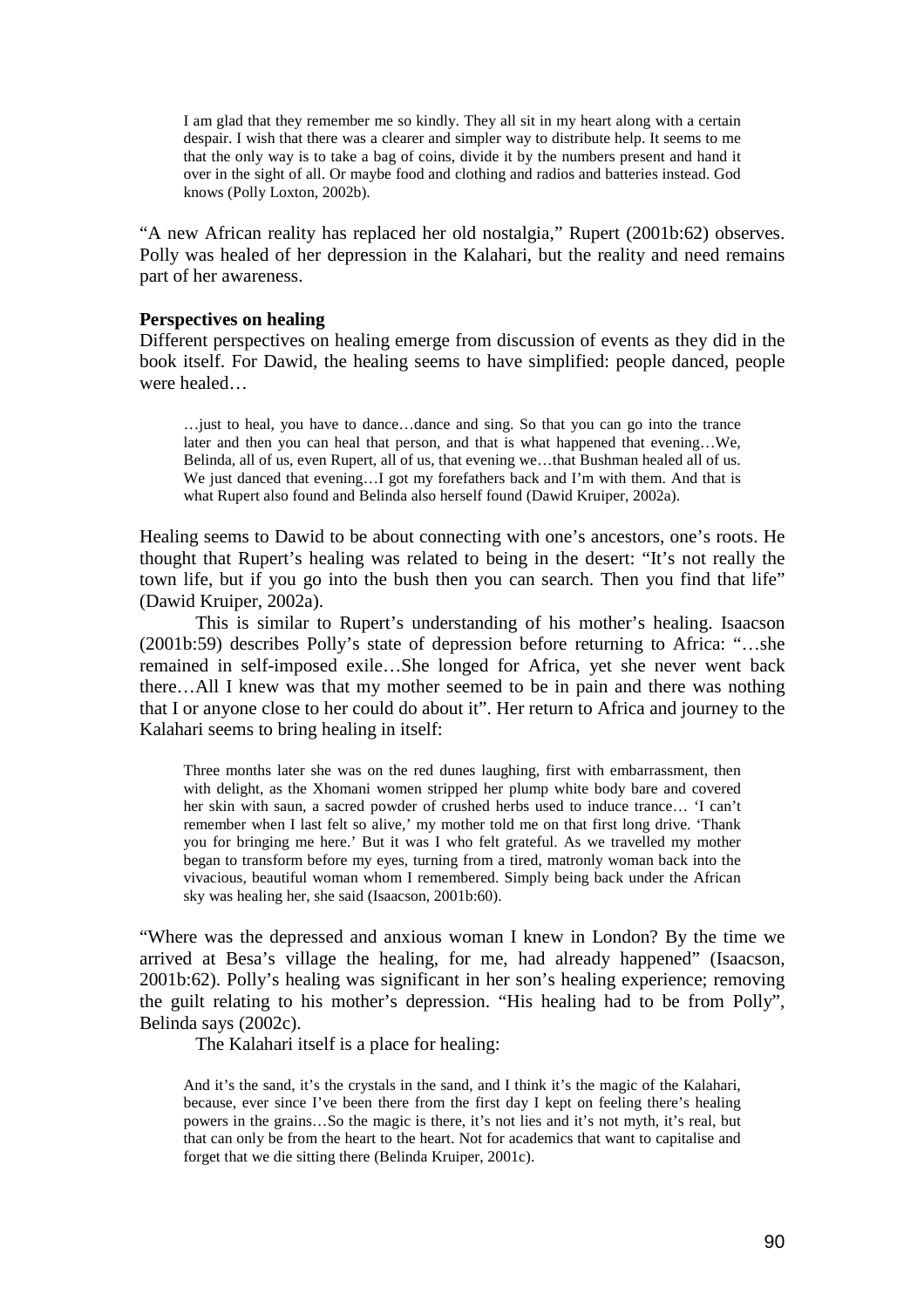But also for reality. I asked Belinda why she was apparently so cynical about the first healing, and whether she was angry because of the use of alcohol:

No, Besa is true and real one who knows about you long before you arrive…that first trip was definitely a healing dance where a baby was healed but the doctor, Besa, was weak he could not go into the /num state easily and merely drank for some form of muscle relaxant. He was not at all pissed, mostly acted. These fine lines are difficult, I guess it is like anything else something you must be exposed to daily/ often to be able to differentiate…Besa told me …when I asked him about the first time, he said it was not for you. Also, Dawid sat explaining the entire time (first ceremony) what he (Besa) would do next etc. It was like a guided tour. It had no feeling… Remember I never romanticised, I came in from a point of hunger and love (Belinda Kruiper, 2002c).

Belinda believes that Besa is a true healer, and that the baby was healed that night. She points out that it is possible for healing to take place despite the dance being a 'show' for the cameras, for money:

Anyway the baby did receive the power through Besa being Gods' angel and healing could not happen if he was not in full acknowledgement of God to take over… Besa went on fast…before the second dance. He did observing, meditation and all without Rupert or the cameraman being aware. Riekie, Vetkat and Dawid alerted me… he was connecting with God in ancestral traditional way… Silence, alert, focussed, starvation… other healers, his (Besa's) trainers or tutors (guides) came and supported this dance... the trance started and his blood spilt all over me… I let my emotions out, focused on sand, movement, rhythm, silence, fire, voices, screeches… myself… I knew instinctively what was going on… By the time Besa's wife sat next to Vetkat… God ANSWERED my prayers… this healing is promised to help Vetkat, to heal his mind and help ease his pain. He was in the presence and protection of his tradition the way it still is and should be. Happiness, dancing, asking for love, strength, mercy, protection, peace, healing. …Besa needed money, same stuff we face… so Ru discussed paying him for a dance

before we went to find him. Whilst waiting with Spagan he know some people were here for a "show" incidentally he had to see a sick child in the area, but he could not get there, no transport etc. We were angels sent. So yes we saw a healing dance for showcase but in split time real energy was used to ask for the baby's wellbeing (Belinda Kruiper, 2002c).

 Since writing *The Healing Land*, Isaacson seems to have come to a broader and deeper understanding of healing and trance dance, and their role in Bushman communities:

But almost more important than the individual healings is the effect these dances have on the communities themselves. Ancestral spirits are called in to flush out any tensions and conflicts that threaten the unity of the group. The importance of this cannot be overemphasised…the Bushmen were certain that this continual renewal of spiritual strength through the trance dance had given them the strength to survive… (Isaacson, undated e).

I have come to realise through my time with the Bushmen that the trance dance – or even just getting together to dance as a community on a regular basis – is integral to effective healing…For a Brit like me, this is revelatory. For someone like Besa, or Dawid, it is ordinary reality. It is hard for we Westerners, whose culture has tried to turn its back on nature, tried to tie the spirit down with organised religion and 'hard' science, to grope our way back to that older, authentic healing reality (Isaacson, undated d).

This insight makes me rethink my understanding of the fire dance we experienced at Ngwatle (*The Fire Dance*, Reinhardt and Sætre, 2002, see also Reinhardt, 2003). Charlize, a fellow student, offers to perform a traditional Maori fire dance for the community. It takes two days of negotiation to assure the community that we wish to do a dance for them, not that we wish to pay them to do a dance for us. When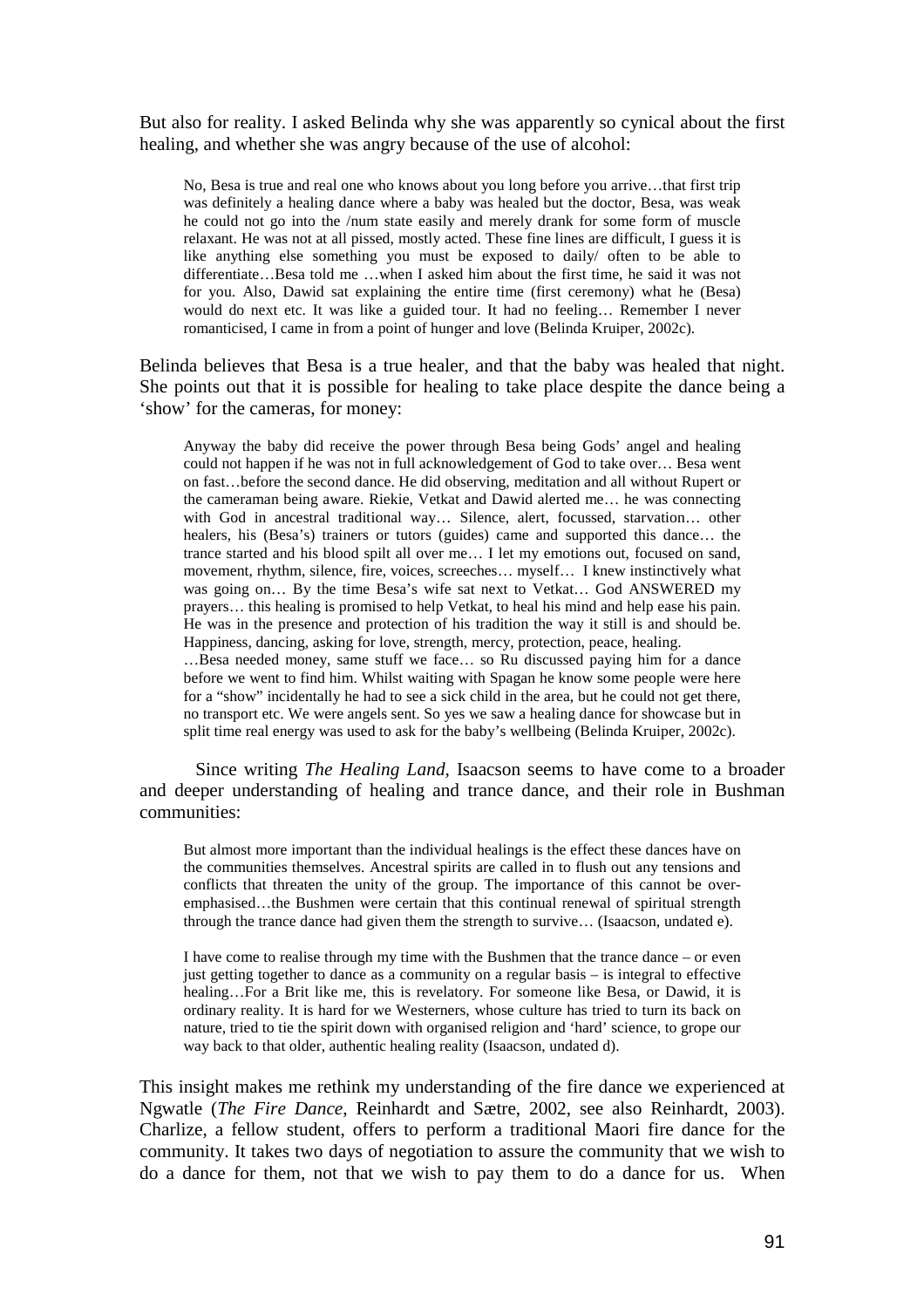Charlize begins to dance, the people refuse to look at her as they are afraid that she is an evil spirit and that the fire is going to attack them. Eventually they are convinced that this is not the case, and begin to clap and dance, fall down in trance and emulate different animals. This evening seems to me to be a strange mixture of the spiritual/metaphysical and performance. I'm not sure whether the Bushmen are entering the spirit of trance dancing through the fire dancing, or whether this is a performance staged for our benefit and financial contribution. I think my cynicism is heightened by a severe overdose of charismatic 'Christianity' which makes me very sceptical of this kind of outpouring of spiritual expression. I felt that the trance dance had to be "100% genuine" or else it would simply be a show for which we would probably be expected to pay. My experience of charismatic organised religion made me strongly aware of the capability of people to whip themselves into a spiritual frenzy and meltdown of sanity simply because it is the thing to do. It did not occur to me, until reading Belinda's and Isaacson's thoughts on healing through trance dance, that healing could be effected through the unification of the group in dance, through the catharsis of self-expression. That someone could be healed or changed even though it was for show, or perhaps simply because they sought healing.

# **Conclusion: Getting involved**

Another book about the Bushmen, including the ≠Khomani of the Northern Cape, was also published in 2001: *The Bushmen of Southern Africa: Slaughter of the Innocent*, by Sandy Gall. This book provides a history of the Bushmen of Southern Africa, of the human rights violations suffered by the Bushmen across the region, and describes the conditions in which they live today, the ≠Khomani Land Claim, the plight of those that once lived in the Central Kalahari Game Reserve. Reviewer Jane Rosenthal, who wrote disparagingly of Isaacson's "personal odyssey", said of Gall's book:

*The Bushmen of Southern Africa* gives a wide, deep and very informative overview of Bushman history from early times, through horrific colonial extermination, up to the present crisis in Botswana where Bushmen are battling to retain their rights in the Central Kalahari Game Reserve. Extraordinarily well-written…this important contribution to the records on the fate of the Bushmen people (Rosenthal, 2001:4).

*The Bushmen of Southern Africa* certainly contains all the research *The Healing Land* was criticised for lacking (Smuts, 2001) and is acclaimed as one of the "better examples of the works that are written in the genre of advocacy and journalism" (Widlok, 2002). However,

What is somewhat anachronistic, by contrast, is the fact that Gall's piece of advocacy is once again about the Bushmen and not in any substantive way written jointly with Bushmen. Moreover, the reader searches in vain for a note saying that the profits of this book will go to such and such an organisation so that it is probably safe to assume that they will go nowhere except to the publisher and the author. Do Bushmen of today want to be presented as innocent victims? Or as internationally connected NGO-workers? Or as both? What kind of advocacy do they want? There are no easy answers since there is likely to be a diversity of views, but the question would need to be asked… (Widlok, 2002).

My endeavours to research this book were not very successful, as most of my informants did not seem to have met/remember meeting Sandy Gall. Certainly there was not the drama of the *Healing Land* interviews (Belinda Kruiper, 2001b, 2001c; Dawid Kruiper, 2002a, 2002b; Toppies Kruiper and Tina Swarts, 2002, Jakob and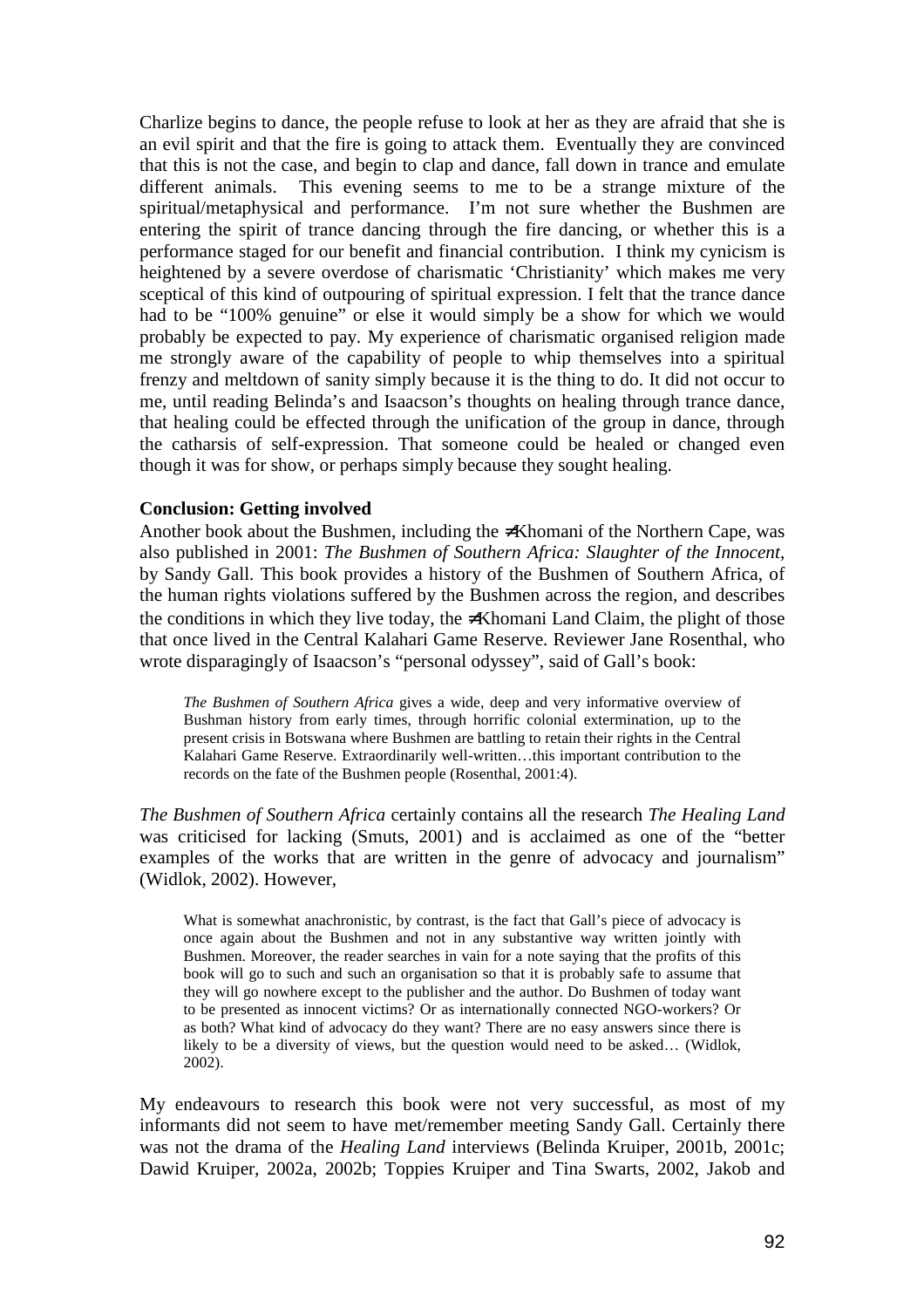Lena Malgas, 2002). Nobody was screaming at me about how I must tell Sandy Gall they were waiting for their money, nobody was crying on my shoulder about how they had trusted him and thought he had met them down. Nobody reminisced about the trip to do such-and-such and asked after his mother. No one had a nickname for him like Rupi (as Isaacson was affectionately known by the ≠Khomani). On reading Gall's book, Belinda observed that she "personally found him drawing too much on other written sources than his own research...I felt I was reading everyone else's written work on the San" (Belinda Kruiper, 2002e). Sandy Gall did not get involved with the communities with which he worked. He did not create expectations that might not be fulfilled. He did not create relationships that might falter under pressure.

 I wonder where I fit into this system of observer-observed relationships, staring at the screen in front of me for inspiration. I am frantically trying to complete this chapter to meet my deadline. The words on the screen begin to blur and waver. My phone goes beep-beep. Beep-beep. Belinda: please call me. If I did this research out of books I would not have these interruptions. I would not spend the day running around in a panic because bad news has come from the Kalahari. I would not shiver by the fire in the smoky dust and convince myself to eat porcupine. I could stay away from the messiness and the cold, and forget the worries I have about what my informants have come to expect from me.

I think about the conversation I had with Belinda at Blinkwater, on a warm peaceful day in the red sand dunes. We spoke about Rupert Isaacson and Belinda's own hardships in dealing with the Bushmen – the stories, the demands, the violence and the problems. Rupert was involved with the people with whom he worked: he drove them around, he smoked with them, he raised funds for them. He was "relentless in his understanding" and he warned that people might get hurt, but he did his research thoroughly. The conclusion we come to is that "getting involved gets you into shit". Yet depth of understanding is not possible without getting involved. The expectations, the conflict and the pain are occupational hazards with which I have to learn to cope.

 My study of *The Healing Land* has afforded me insight into the way in which Isaacson "got involved" with the people he was researching and how they responded to his involvement in the community, and into how his biographical, self-reflexive approach influenced the research project, the relationships formed between observer and observed, and the final written product. The following chapter will consolidate many of the methodological issues raised in this case study, referring both to Isaacson's work and to my own experiences in researching San communities. The heart of my discussion of research methodology and reflexive research relating to marginalised communities lies in this chapter, where I examine methodological issues in terms of the experiences of other researchers and a critical approach to my own research practises and experiences.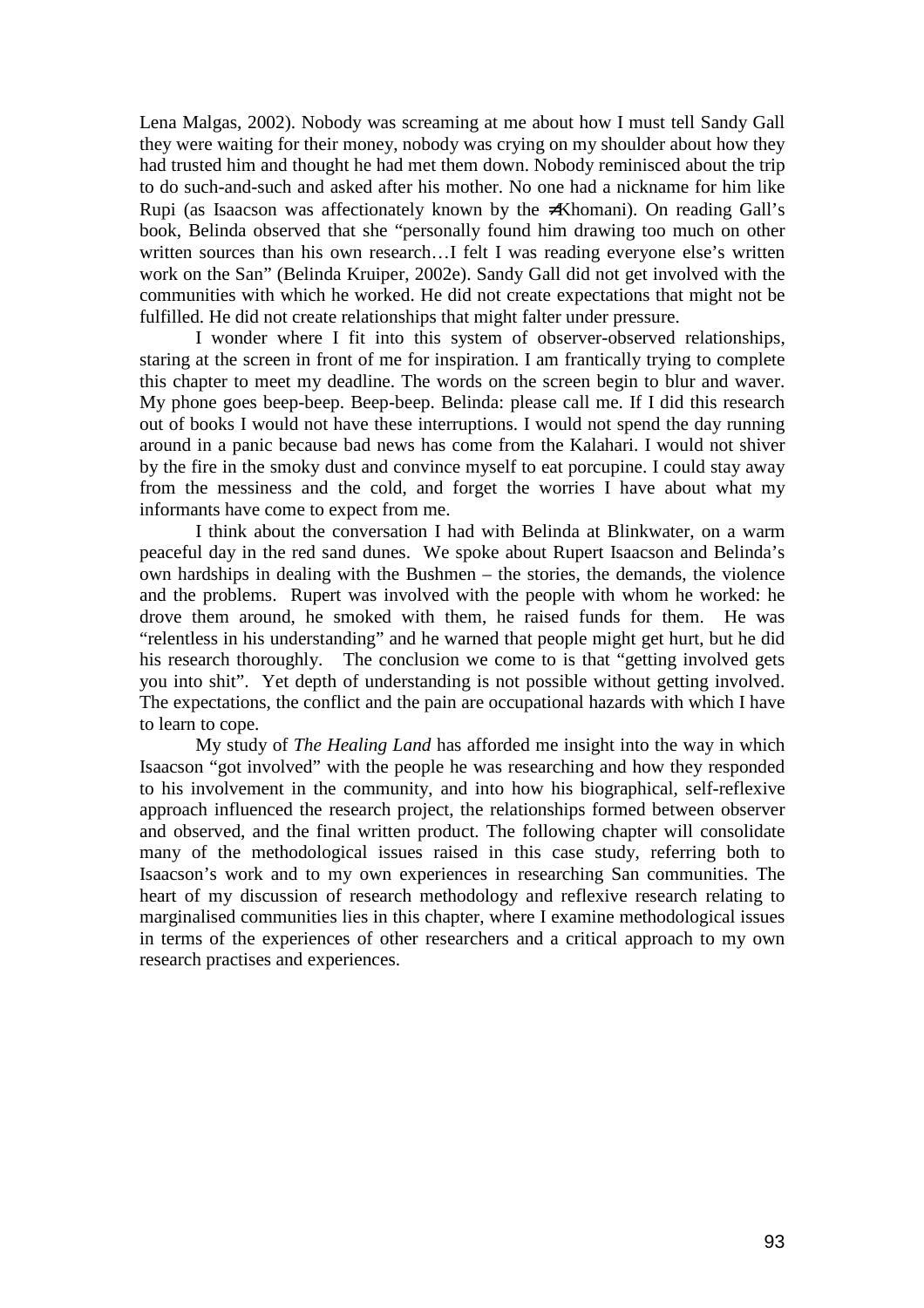# **Chapter Five**

# **Kalahari research and reflexive representation of the San:**  *"You can check out any time you like, but you can never leave"***<sup>32</sup>**

#### *Wit Meisie***/Morning Star: Encounters in the desert**

And only now…am I coming to understand the length and breadth of outsiders' failure to impose themselves on Africa…To be here without doing everything wrong requires a new agriculture, a new sort of planning, a new religion. I am the unmissionary…beginning each day on my knees, asking to be converted (Kingsolver, 1998:592-3, 594).

 "You can leave the Kalahari, but the Kalahari never leaves you," Belinda Kruiper observed while sitting on her rented sand dune, Blinkwater, in the Kalahari Desert, talking to some researchers from the University of Natal in July 2000. I read these words, extracted from a thick stack of interview transcriptions a year later, in my windowless office in Durban as I prepared for my first research field trip to the desert, and wondered if they were true. On returning, I wrote in my diary:

*I have not asked all the questions I intended to ask, or acquired all the facts I may need to know later, but I feel I have gained something more. Something I could never find in any book or journal. I have sat beside the campfire in the sand, inhaling the ash, the smoke, and the tobacco. I've spoken to the people, and learnt how fundamentally similar we are…I have eaten the pap that is the main component of their diet now, cooked in the three-legged pot over the fire. I have learnt the importance of respect. I have walked freely in the dunes and spent the evening under the desert stars. I have felt the cold. The desert and the San are part of my reality now. Although I am only a visitor here, I cannot 'find the passage back to the place I* was before,<sup>33</sup> because my place is not the same (Chapter One: Kalahari Diaries).

> *'You can check out any time you like But you can never leave'* <sup>34</sup>

Field experiences of this nature do not adhere to the proper confines of academic experience, but overflow into the messiness of personal subjectivity, emotional reactions, and engagement with research subjects as human beings. Subsequent field trips, both back to the Kalahari, and to a cultural tourism enterprise employing ≠Khomani San, as well as my study of *The Healing Land,* have made me (cynically) aware of the ethical/ philosophical/ existential dilemmas involved in this kind of research. Rupert Isaacson quickly learned that journalists can be perceived as Princess Diana paparazzi (Isaacson, 2001a:100), or annoying people that bother marginalised communities with endless questions (Isaacson, 2001a:111-112). How do we reconcile driving round the dusty tracks in our 4x4's, wearing thermal jackets and shiny new boots, extracting information from people living in almost unimaginable poverty? Information that paves the paper path to a postgraduate degree and an academic

 $32$  Lyrics from Hotel California by The Eagles (1976). Available at http://lyrics.rockmagic.net/lyrics/eagles/the\_eagles\_live.html#hotel\_california <sup>33</sup> Lyrics from Hotel California by The Eagles (1976). Available at

 $\overline{a}$ 

http://lyrics.rockmagic.net/lyrics/eagles/the\_eagles\_live.html#hotel\_california <sup>34</sup> Lyrics from Hotel California by The Eagles (1976). Available at http://lyrics.rockmagic.net/lyrics/eagles/the\_eagles\_live.html#hotel\_california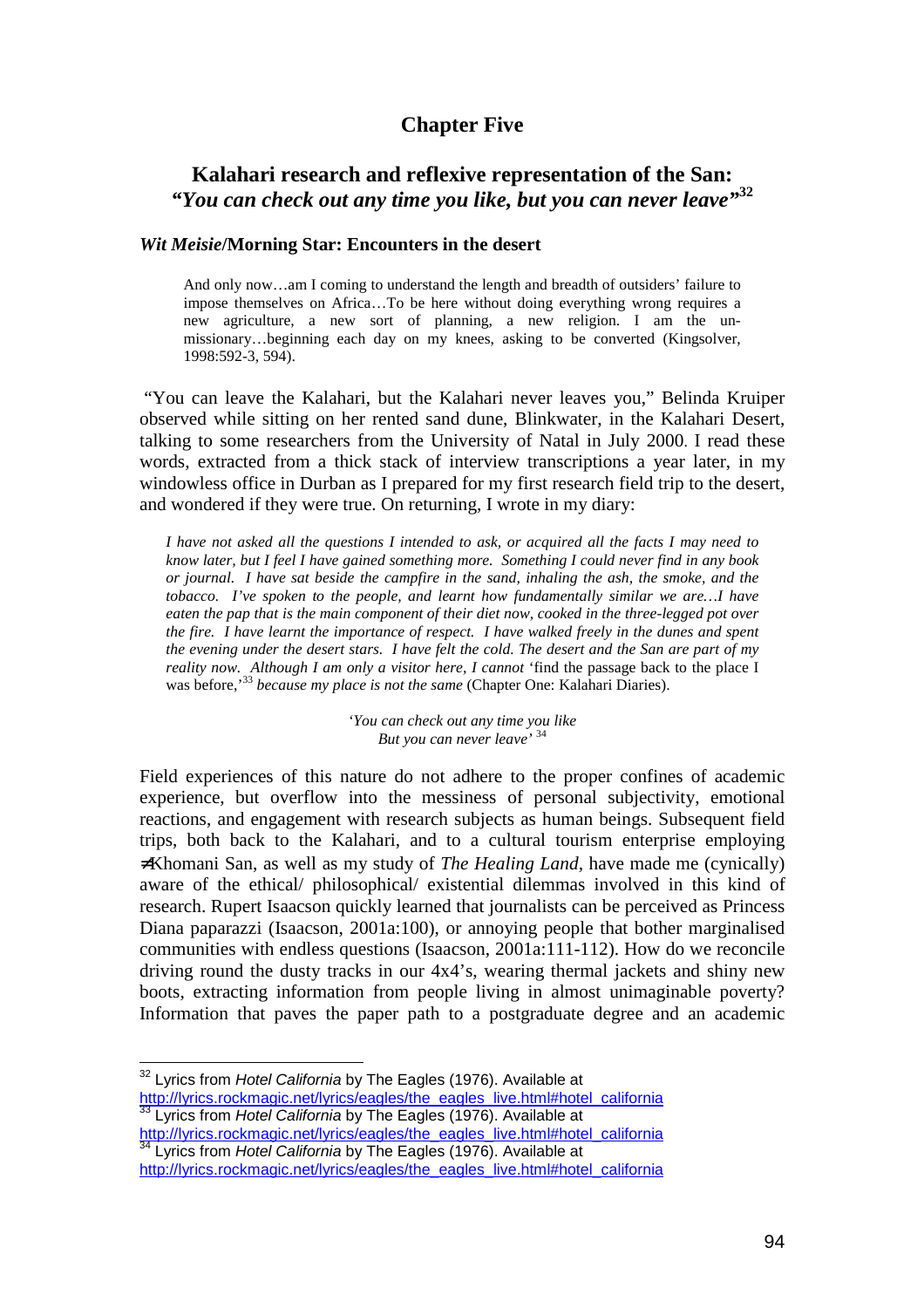career? What good does it do them? Are encounters in the Kalahari more about researchers than about First People?

'We are all expendable to each other, no matter what we say. You will go from here and I will go as well and perhaps we will return some time and we will remember the games we used to play and give some thoughts to each other and to the ones who are dead, resurrecting them just for a moment, and then we will go away and think of other things' (Poland, 1993:292).

At Ostri-San Cultural Village, I was given a Bushman name, *!Xori Ôs*. I was enchanted with this concept, until I found out that it meant nothing less obvious that *wit meisie* [white girl]. In the desert, I am a white girl. At Witdraai in the Northern Cape Silikat van Wyk, an artist and craftsman, gave me a new Bushman name, meaning 'Morning Star'. This seems a lot more flattering, but what it meant was that he had a necklace decorated with stars burned onto a piece of bone which he wished me to buy. This naming/interpellating process forced me to interrogate what it means to be a white girl visiting the Kalahari, burning myself onto the bones of Africa, forever imprinted with impressions of the desert. In this chapter I intend to examine my role as a researcher in this environment, my relationships with my research partners in the Kalahari Desert, my research methodology, the images my presence will imprint on these communities. This will involve the interrogation of many different voices – texts, theories, fiction, interviews, poetry, ideas, previous sections of this project, the research in which I have been engaged, myself – employing a chaotic method of "literary montage – a messy, juxtapositional textual pondering" (Love and Kohn, 2001:2).

"Bushmen?" "Are there still real Bushmen?" "Do you speak to the Bushmen?" "Are they, like, civilised?" These are the standard responses I get when telling people what it is that I 'do'. I get the impression that I am perceived to have crossed some kind of fixed boundary between the Same and Other (Mudimbe, 1988). Encounters in the Kalahari are based on relationships very different from those operating in other research encounters. *The Healing Land* describes Isaacson's struggle with the conflict between the myths about the Bushmen and the reality of their lives: he found it hard to reconcile the 'peaceful hunter-gatherers' with frequent incidents of drunken, violent, abusive behaviour (Isaacson, 2001a:68-69). "The Professor" warns his students of the hardship of desert field trips:

At Ngwatle we will camp at the edge of the community village. There are no facilities at all here: no water, no electricity, no camp site and no ablution facilities ... water is rationed to between 5 and 10 litres per day per person, for drinking, cooking and washing. That's not a lot of water, so most water should be used for drinking and cooking. Food is also rationed (Protocols for Field Excursions:3).

Do not create dependencies or false expectations amongst our hosts/subjects. Always be truthful. We are academics, not development agencies or social workers. We can and should work along with such agencies where feasible and appropriate, but it is their job to meet community needs (Protocols for field excursions:8-9).

There will be five litres of water, per person, per day, and beware of white liberal guilt. I survived the five litres of water challenge by offering to wash people's clothes, thus ensuring that my hands were clean for some time during the day. It seems, however, that I was caught out by white liberal guilt:

*Elsie seems upset that Belinda has a new blue scarf, while Elsie herself has nothing new. I suggest to Belinda that the next time we come we should bring dresses for the women. Belinda thinks this is a good idea: the women need dresses because they need to feel feminine. Elsie*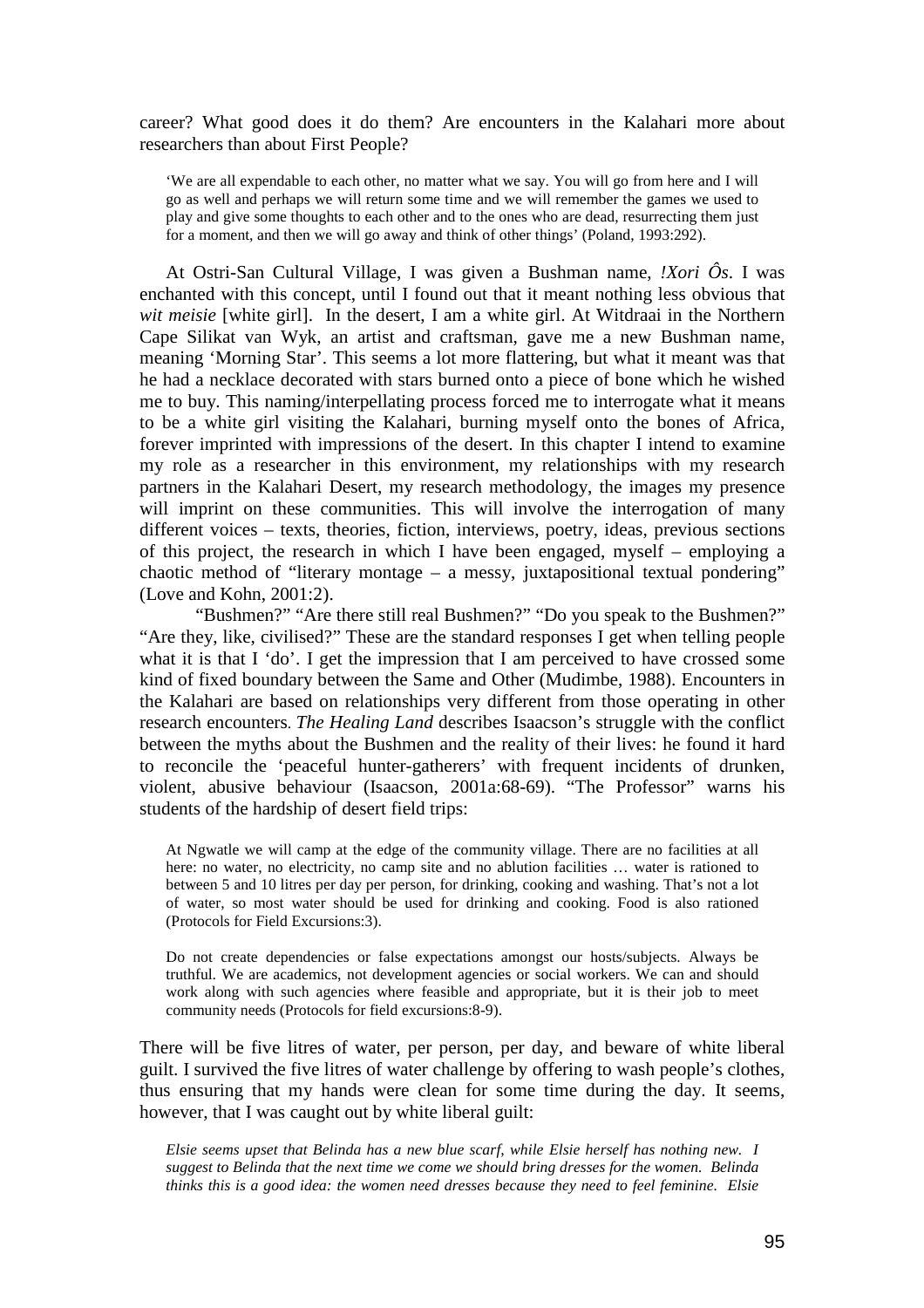*grabs my hand and reminds me of my promise as we are leaving. She wants something that is just for her, in a package marked "Elsie."…[when I see her again] she has no idea who I am until she connects me with the parcel and the dress she received. Then she…introduces me to her family and graciously ensures that I feel free to send another parcel any time I want…This time I bring her a jacket, and she is delighted and tells me she wants to give me a pakkie* [parcel] *also, because I always give her a pakkie. Shortly she presents me with a necklace she has made and a rock painted by Silikat, then tells me she needs R20 to buy food. I try to explain that I'll give them R20 because they are my friends and I know they need it, but the necklace and the stone are my gifts. Whatever. That afternoon they are wasted (Chapter One:* Kalahari Diaries, McLennan-Dodd, 2003a).

Belinda and I discussed these dilemmas, the pain and dependence she experienced, and my own concerns about everything being related to money and expectations, and came to the conclusion that "getting involved gets you into shit". Yet those who are not involved, who have not experienced 'being there', are unable to understand…

> We need to know how others stare into the eye of pain and wade across the river to talk to us again (*Suicide* Maclennan, 1983)

### **Getting involved**

The methodology of "getting involved" in research, which is evident in Isaacson's work among San communities, relates to Paulo Freire's concept of liberating education, in which,

Through dialogue, the teacher-of-the-students and the students-of-the-teacher cease to exist and a new term emerges: teacher student with students-teachers. The teacher is no longer merely the-one-who-teaches, but one who is himself taught in dialogue with the students, who in their turn while being taught also teach. They become jointly responsible for a process in which all grow (Freire, 1972:53).

The research process is also a dialogue, in which researchers and informants both learn and teach, and interact as equals. Freire (1972:54) argues further that:

Whereas banking education anaesthetises and inhibits creative power, problem-posing education involves a constant unveiling of reality. The former attempts to maintain the *submersion* of consciousness; the latter strives for the *emergence* of consciousness and *critical intervention* in reality.

Getting involved in research, interacting with individuals at the level of their daily lives, *unveils reality*. A clinical, quantitative approach towards the study of human beings which draws information from texts and statistics submerges consciousness, draws awareness away from reality. Research which exposes the student to reality forces the emergence of consciousness, the reflection on reality. "Reflection – true reflection – leads to action…when the situation calls for action, that action will constitute an authentic praxis only if its consequences become the object of critical reflection" (Freire, 1972:41). Getting involved means reflecting on the reality of one's subjects' lives, which tends to require the researcher to take some kind of action, as well as creating, through the research product, knowledge of what action needs to be undertaken in the context of the subject community.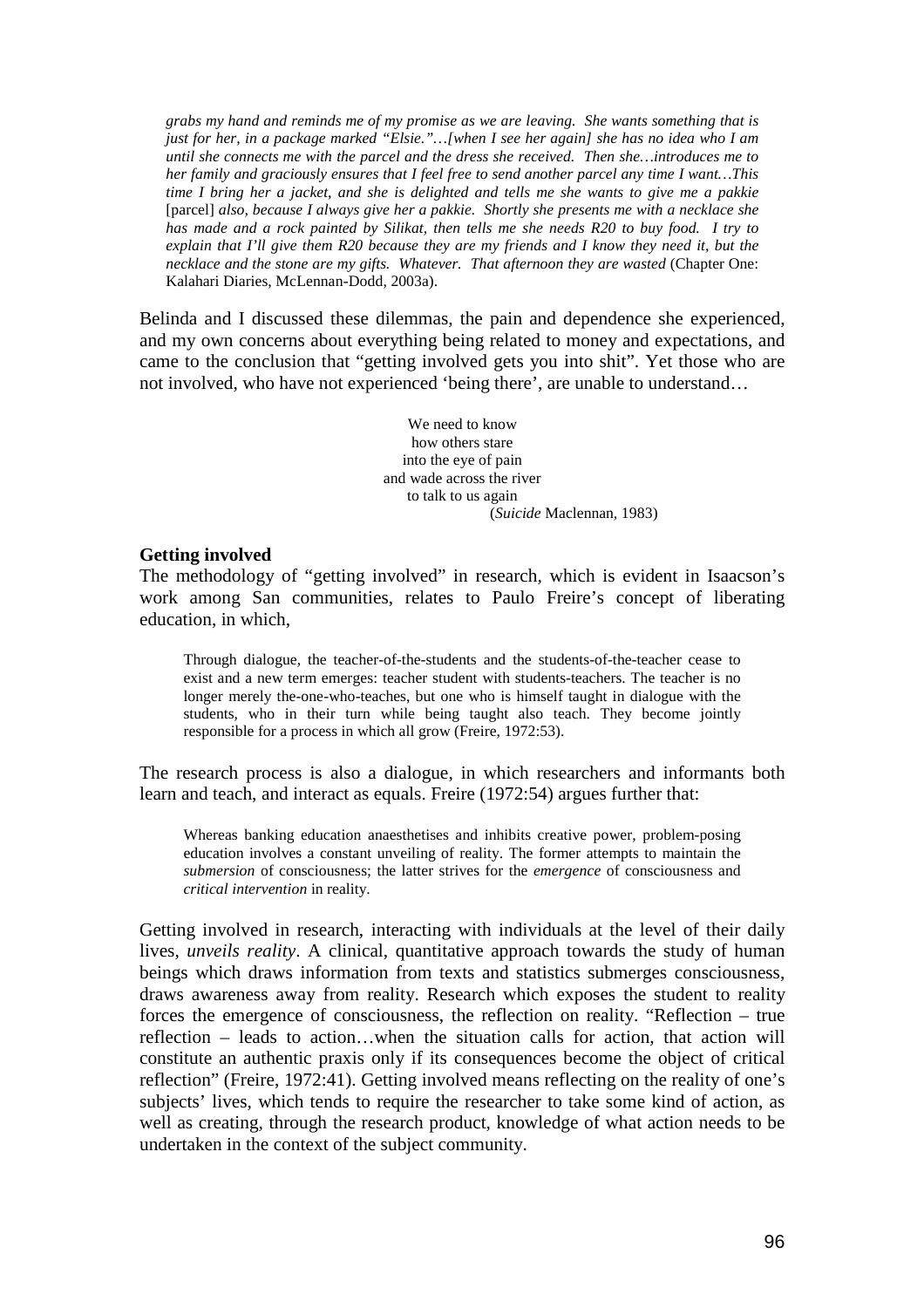My study of *The Healing Land* illustrated the nature of the process of 'getting involved', indicating how the researcher is forced to examine their own role in the community, to acknowledge that journalism and research often produce no substantive results or change in living conditions, and to ask themselves what difference can I make, will my writing provoke any action? (Isaacson, 2001a:57). Isaacson's involvement in the ≠Khomani San community resulted in criticism, for his publication of personal information about Belinda Kruiper's family life without her knowledge, for the lack of clarity regarding funding and payment for individuals involved in the production of the book, and the separate film, *Regopstaan's Dream*  (2002). His experiences researching San communities made him acutely and painfully aware of the ravaging poverty and hunger that exists in Africa (Isaacson, 2001a:139). His involvement resulted in a sense of responsibility and obligation, to "bring the message" as Isak prophesied (Isaacson, 2001a:93), and accountability to remember the promise he had made (Isaacson, 2001a:219). The repercussions of "getting involved" are challenging and complex, but in the case of *The Healing Land* the research product reveals a high level of commitment to the community, and a story of living individual human beings.

The practice of "getting involved" as an academic methodology meets with a certain amount of resistance. Research relating to encounters in the Kalahari has been criticised as subjective and unscientific. At a conference on development communication in Africa, I was accused of being irresponsible as I was quoting certain individuals within the community and claiming their opinions to be the voice of the San. I also should have divided up the community into groups of men, women and children in order to make sure that all the voices were heard. I tried to explain that the people I interviewed were sitting round the fire, had been sitting there yesterday, and probably envisioned sitting there tomorrow, and to ask them to move around and divide up in groups would be seen as a major disruption to their lives and for what purpose? I added the following paragraph to my paper in an attempt to reconcile the uninformed to this unscientific, undemocratic methodology:

*The application of research methodologies to Kalahari communities is also a complex issue. Access to community members relies on relations of trust built up over several visits. The language barrier, community structures and power relations, and expectations/perceptions regarding researchers/development workers influence whether or not people can/will speak to us. In most cases, interviews and negotiations have to be conducted before noon, while our informants are still sufficiently sober to make sense* (McLennan-Dodd, forthcoming).

Accepted, conventional methods do not seem to work in the desert. " \*#\$%@! Technology doesn't work in the desert!" Belinda exclaimed, throwing her cellphone, via which an anxious writer was trying to contact her, aside in despair.

'You might as well bring the whole world over here with you, and there's not room for it.'… If it was as easy as they thought it was going to be, why, they'd be done by now, and Africa would look just like America with more palm trees. Instead, most of it looks exactly how it did a zillion years ago (Kingsolver, 1998:92, 584).

Neither do objective, detached ways of writing: "And how can I invent my version of the story, without my crooked vision?" (Kingsolver, 1998:559). Rupert Isaacson could not write his Kalahari story without describing the search for his family and origins which drew him to Africa, and his own magical healing experience. I cannot write about these encounters without writing of the sand, the wind, the dust, the smoke, the red sand and blue sky and little yellow flowers that bloom and vanish, the cold, the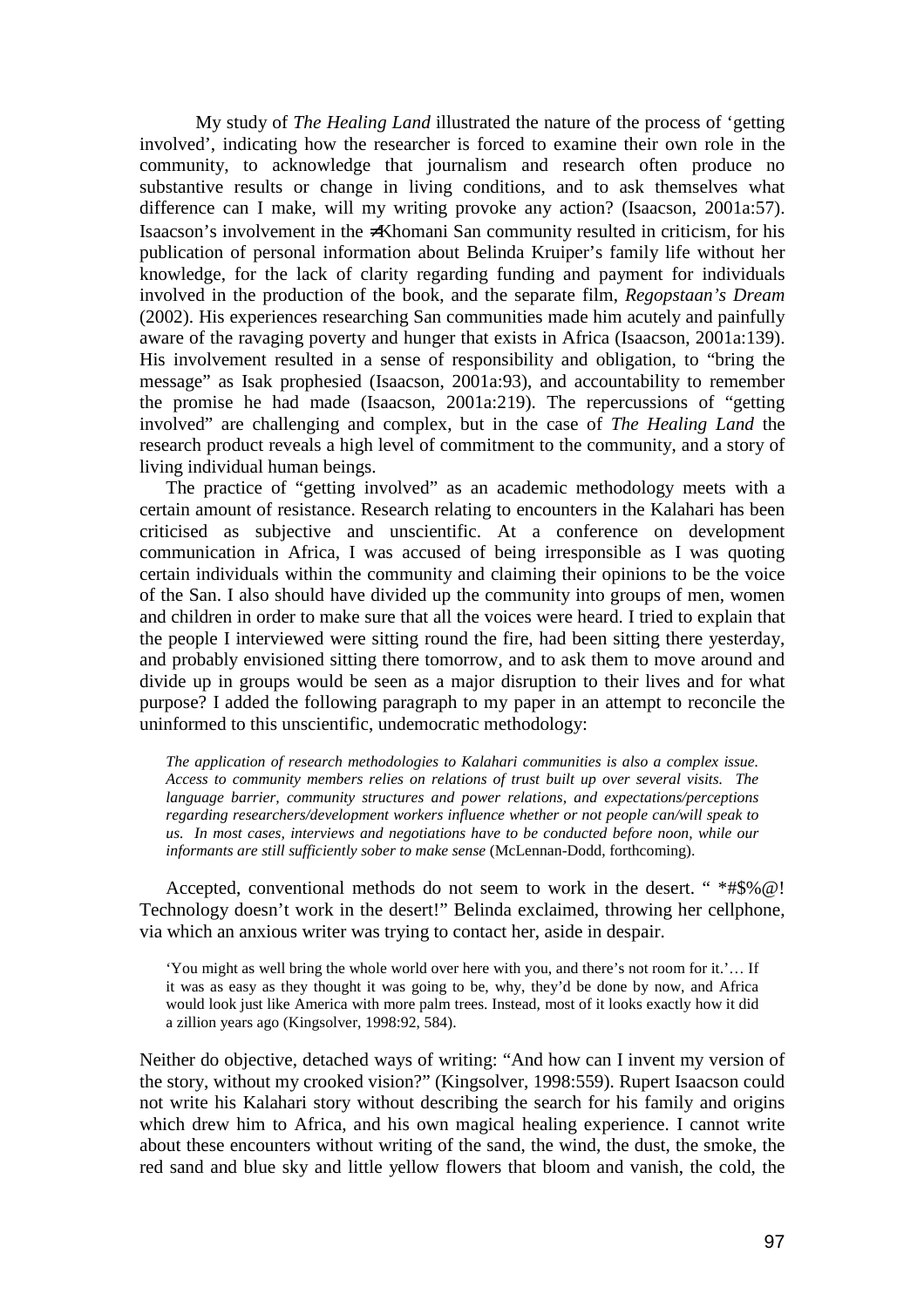heat, the barefoot winter babies, the thirsty children, the porcupine meat, hopes and fears, guilt, expectations, understanding and misunderstanding, land, language, despair, drunkenness, the journey from here to there… Outside of this context, the words would be nothing but useless words. There is need for a new language, for a mindset that is relevant to an alternate reality:

To resist occupation, whether you're a nation or merely a woman, you must understand the language of your enemy. Conquest and liberation and democracy and divorce are words that mean squat, basically, when you have hungry children and clothes to get out on the line and it looks like rain (Kingsolver, 1998:435-6).

> Beauty, wisdom, knowledge are words engorged like ticks with ink, too abstract to be in apposition to my life, but parasitic nonetheless

I must give up my fruitless struggling with words and throw myself upon the mercies of the world (Maclennan, 1995)

Writing about the San needs to throw itself into their world, to allow them to speak out about their own lives, their ways of making sense, their needs and dreams. Respect comes through listening and accurately recording their words, and also acknowledging the subjectivity of the writer, who can never be completely neutral or infallible. As Jay Ruby (1977:4) observes, to write reflexively, one has to be selfaware enough to know what aspects of one's self and one's experience are relevant to the audience/reader, and to make the purpose of revealing these aspects clear.

 The application of reflexive methodology, the revelation of producer and process, enables the reader to understand the context in which the research takes place, creates knowledge through experience. Reflexive writing provokes interaction between lived experience and cultural texts, between theory and reality. It allows the writer to interrogate "lived realities" (Wengraf *et al*, 2002:245) and their experience of the "contact zone" in which cultures meet, collide and struggle to relate to one another" (Pratt, 1999); to engage other human beings in the context of the real-life circumstances under which they live, love and die (Tomaselli, 2003a).

A significant application of reflexive methodology is the acknowledgement of the ethnographic presence. The exclusion of the ethnographic presence (Heider, 1976) from the research product creates a huge gap in understanding the behaviour of the 'object' of study, as this is inextricably involved with the observed's interactions with the observer. In auto-ethnographic writing, this impact is acknowledged, allowing the reader to understand the context in which the research encounter took place. I was trying to explain this research project to my husband, who is a biologist. "Oh," he said, "this ethnographic presence is just like the uncertainty principle in quantum mechanics".

Ethnographic presence reminds me of the uncertainty principle, which is the foundation of quantum mechanics. This states that it is impossible to know both the position and velocity of a particle because in measuring either value you will always affect the other. One can never know what the pure Bushman is because when one attempts to observe him he is changed in the measuring (Joel Dodd, 2003).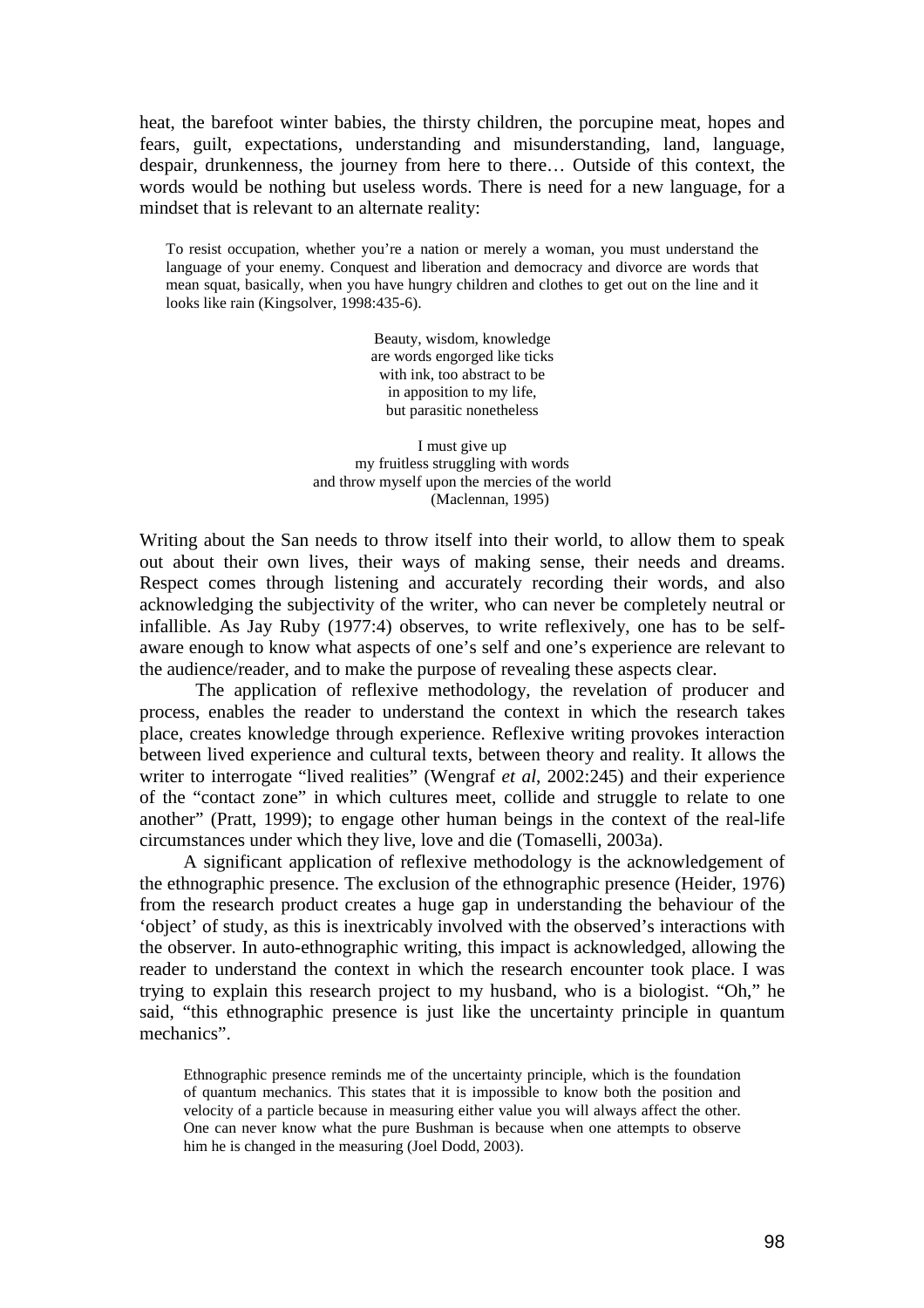Auto-ethnography attempts to locate encounters, understanding and events and in a broader, more significant context (Tedlock, 2000:455). I think Rupert Isaacson accomplished this in *The Healing Land* through his focus on contact and interaction with the communities he researched and the search for knowledge through his own experience. The film, *Regopstaan's Dream* (2000), however, was a "disappointment" (Polly Loxton, 2002a) in this regard. The director, Christopher Walker, briefly visited the community to shoot footage, accompanied by Isaacson, who had no influence regarding the final production. Polly Loxton (2002a) described *Regopstaan's Dream* as a disjointed, dull, confusing film that failed to portray the history, the hope, and the humanity of the Bushmen. According to reviewer Robert Gordon:

The problem with this film is that while it attempts to ride on the wave of nostalgia it does a disservice to history by collapsing the past and gliding over the contradictions. Its ahistoricism serves to perpetuate and reinforce stereotypes. A sense of history enables one to understand how the past has choreographed the script on which the video is based and distorted. Regopstaan's dream is not of recent vintage, and sometimes we hear references to "Old Makai" but nothing further. Indeed "Old Makai" (who died in 1966) and his father "Old Abraham" (or !gurice) and his daughter /Khaneko as well as several others have an important part in what should more accurately be called "Abraham's Dream" (and the Biblical associations make it even more powerful). The history of this Dream is long, complex and intriguing. Dawid Kruiper and Roger Chennells have important forerunners. What history the video does portray is problematic…My son once described a raisin as a grape whose soul had been squeezed out. This video is very much a raisin (Gordon, 2002).

Auto-ethnographic research emphasises "an experiential approach" (Tedlock, 2000:457), in which one is aware of one's "research subjects as people" and engages with them on a personal level, interacting with them in their daily lives in order to understand their beliefs, motivations and actions (Tedlock, 2000:471). In autoethnography, knowledge is sought less in texts than in lived experience – what we know is directly linked to how we know it and have experienced it (Lincoln and Denzin, 2000:1059). Knowledge is also sought in the experiences of our research subjects:

The invitation to talk about the past, to recall from memory, puts the subject centre stage with the authority that comes with ownership of a scarce and unique resource: the personal account. The result is that boundaries between researcher and research, data and source, experience and fact, past and future are shifted, merged, and sometimes dissolved (Wengraf *et al*, 2002:254-255).

A focus on gaining knowledge through experience makes our research subjects partners in the learning process, as it is through our interaction with them, through our experience of the context in which they live, that knowledge is sought: "narrators of experience of exclusion, of life on the margins, of authority, and creativity all have the potential to change their own and others' lives through the process of telling and then differently telling their and other people's life stories" (Wengraf *et al*, 2002:255). Thus research partners are empowered through access to a platform via which to make their stories, their experiences, their reality heard. The Ju/'hoansi community hoped that the work of the researchers who visited them would make their needs and aspirations, and the reality of their lives, known to those in power (Katz *et al*, 1997:xv, 161). Tomaselli (2003b) suggests that "we develop arguments for participatory studies in which human agency is described and recognised, and in which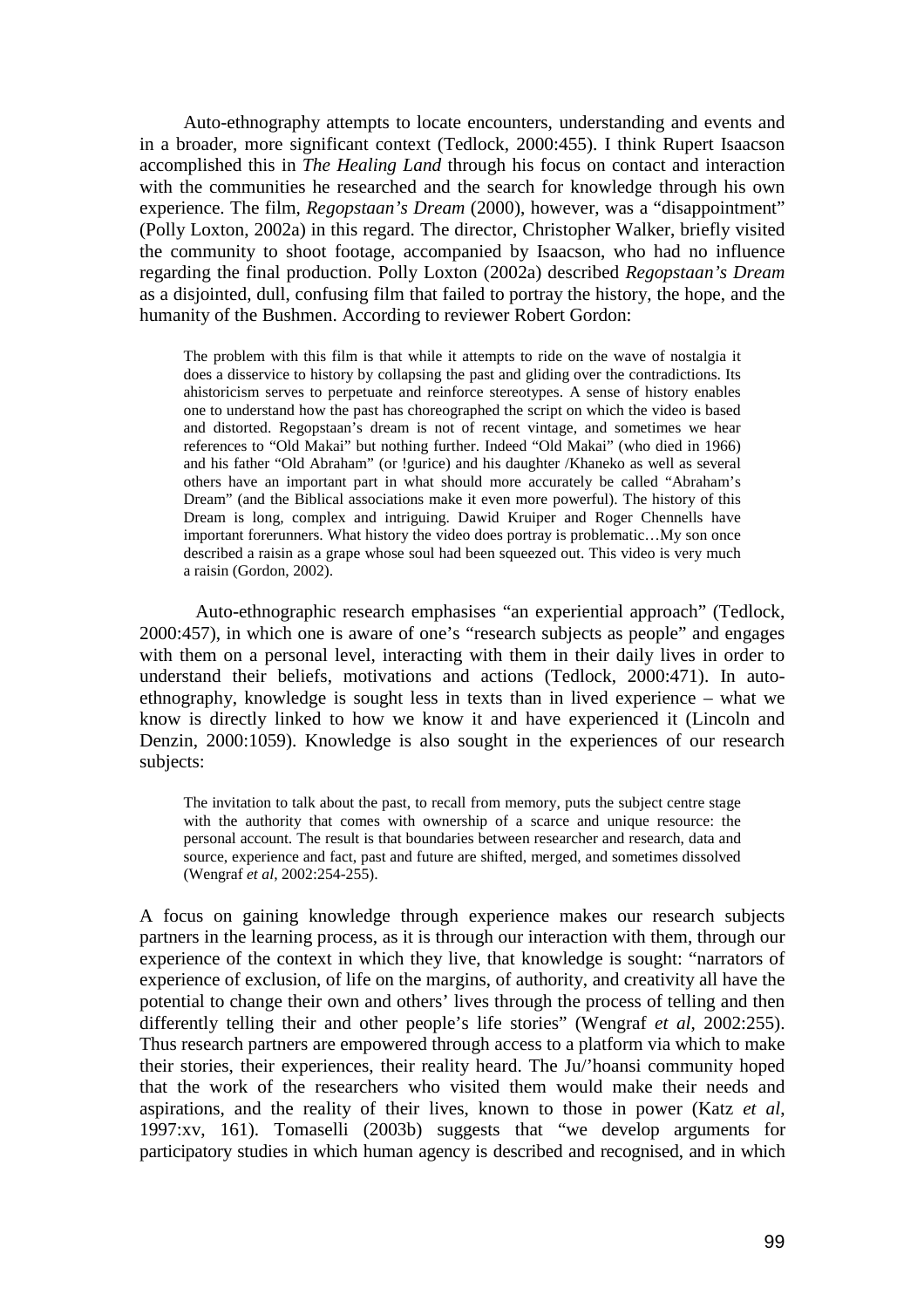voices from the field/storytellers are engaged by researchers as their equals – in human dignity and thus as co-producers of knowledge".

Qualitative research is a collaborative process, in which researcher and researched are engaged in on-going moral/ethical dialogue (Denzin and Lincoln, 2002a:ix). Thus the reflexive ethnographer is required to be self-aware in terms of his/her political and ethical approach to research subjects (Denzin and Lincoln, 2002a:xii). Reflexivity promotes a self-critical approach, as auto-ethnographers are subject to their own interrogation as well as that of their readers (Ellis and Bochner, 2000:748). The writers of *Healing Makes our Hearts Happy* (1997) assert that a vital part of the process of doing research, particularly relating to another culture, is for researchers to critically reflect on and analyse their role within and impact on the community involved (Katz *et al*, 1997:147). Tomaselli (2003a) suggests that our concern in research and writing is to critically interrogate our own methodology and the relationships developed between observers and observed. In the "Observers and Observed" project, we are "writing the ≠Khomani and the Ngwatle community into history without eliminating their personalities and names" (Tomaselli 2003b) through the "self-reflexive, open-ended, flexible, totally unscientific methodology we have developed in documenting the experiences and perceptions of many of the Ngwatle sojourners" as well as our research partners in the Northern Cape (Tomaselli 2003a). This methodology allows for honest, critical and concrete discussion of research practices and ethical concerns.

# **"Will making movies do the sheep any good?"<sup>35</sup>**

The ideal of reflexive film and writing incorporating engagement and interaction with subjects and the reality of their lives raises the issue of responsibility towards them. Interaction needs to go beyond the content of the film/book/paper itself, to deal with financial issues and quality of life. "Social science has often proved itself incapable of preventing historical processes destructive of particular groups of people. Often, the best it could do was to publish and make films on vanishing and disappearing peoples" (Tomaselli, 1992:210). The people I have spoken to mistrust and resent writers, filmmakers, and anthropologists who are perceived to take information and images away from the community, make a huge profit and never send anything in return.

As Belinda suggested, an attitude that seems prevalent among Non Governmental Organisation (NGO) workers, and researchers is that they *own* the Bushmen (Belinda Kruiper, 2001a). Little respect is paid to these sources of knowledge. This also relates to the issue of responsibility of researchers to the subject communities which are their sources of images and information. There is a need to address issues of the expectations of subject communities, the perceptions created among readers and viewers, and the importance of self awareness and consideration of one's responsibilities in the encounter with the subject community. Belinda observed during her visit to the university, "it's with what respect you come. Be open about what you're doing" (2001b). Many San community members are eager to speak to visitors. Isak Kruiper (2001) expressed his desire to communicate his thoughts and experiences, for people to talk to him, and to tell them about his feelings and experiences, to create knowledge of his world. Often, however, they feel exploited by the outcome. Isak, who has been involved with many film productions, says that "what actually happens at the films is sometimes a lot of them don't understand very

 $\overline{a}$ 

 $35$  Navojo medicine man Sam Yazzie, cited in Worth and Adair (1972).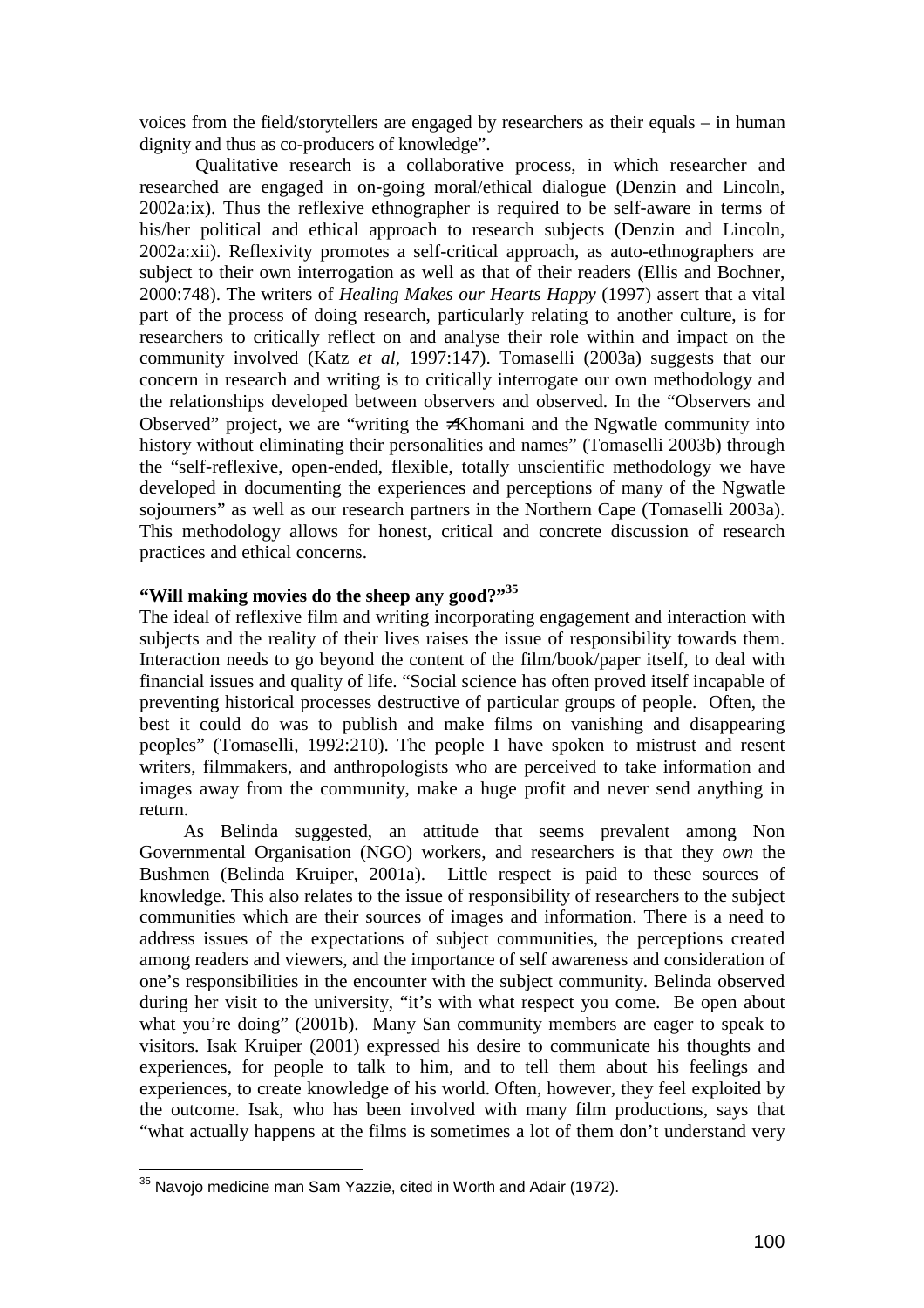well, that are not respectful" (Isak Kruiper, 2001). His concern is that they don't know how they are represented in these films: "we don't know what the people see, we don't know what the people actually think about us now either. If we can maybe get some of it back, we will be very satisfied and feel happy" (Isak Kruiper, 2001).

The Bushmen's grievances with regard to academics, writers, filmmakers, are not only to do with money, but with respect, or lack thereof. Belinda says, "up to meeting Prof [Tomaselli], my whole viewpoint changed about the academics, cause at least we got some feedback. It's never about money or race, it's about respect" (2001c). "Surely copies could be made…the researcher goes back, and transcribes and sends…Knowing this is not just about taking knowledge and going away, this is about…it's an education sharing I think, it's exchanging cultural information" (Belinda Kruiper, 2001a). The communities we work with do not have the means to record the stories, history, indigenous knowledge, hopes, dreams and plans which are their cultural heritage, yet often researchers who gain access to this information do not return copies of these resources to the people with whom they originated. The Bushmen also have little control over how the information people have about them is used. The sending of papers and articles back to the communities, usually before publication, means that they have some control over how they are represented (Tomaselli, 2002:304). Research partners should be given the opportunity to interpret and challenge the ways in which they are represented in the research product (Fine *et al*, 2000:127). These are the ethical issues that need to be critically addressed in the study and representation of marginalised people.

The concept of informants as research partners challenges the expectation that one can do research purely on one's own terms. Tomaselli (2003b) asks "Are my/our informants/ hosts/ co-researchers able to recognise themselves and their experiences in my/ our story/ies? Is our writing intelligible to our informants/ sources/ hosts, as represented/ translated?" The research product should make sense to the informants/ hosts/ co-researchers. We give all of our papers to Belinda, who reads and translates them to the Blinkwater community around the fire. Unfortunately we do not have contact with any other literate individuals among the ≠Khomani community, and as far as we know no one at Ngwatle is able to read in English. The very academic style of writing in some of the articles also makes them less accessible to community members. We also return interview transcripts to all our informants, but this, too, is an inaccessible resource for many. People were impressed with the letters printed on University letterheads, thinking they were certificates. The returning of photographs taken by Sian Dunn in the Northern Cape in April 2002 during our visit in July that year made a very positive impression. A man we met on the road asked Keyan if he was 'the Professor that brings photographs back?' A video, screened from a tiny television screen in the back of the 4x4, also proved to be a powerful means of returning information to the community:

The screening of *Kalahari Fires* (videoed at Ngwatle in 1995) in July 2002 from the back of the Sani reconnects those depicted with a viewing of their 'labour' as 'actors'. They feel empowered in the process, especially when they recognise people and places. Kort Jan became very emotional when he recognised his late brother, Petrus. Others expressed great appreciation for the distance we travel every year to visit Ngwatle, which they realised for the first time on seeing the map in *Kalahari Fires*. Us watching the audiences watching the video is a greatly emotional experience as the audiences interact with the images, talk to each other, and recognise themselves (Tomaselli, 2003b).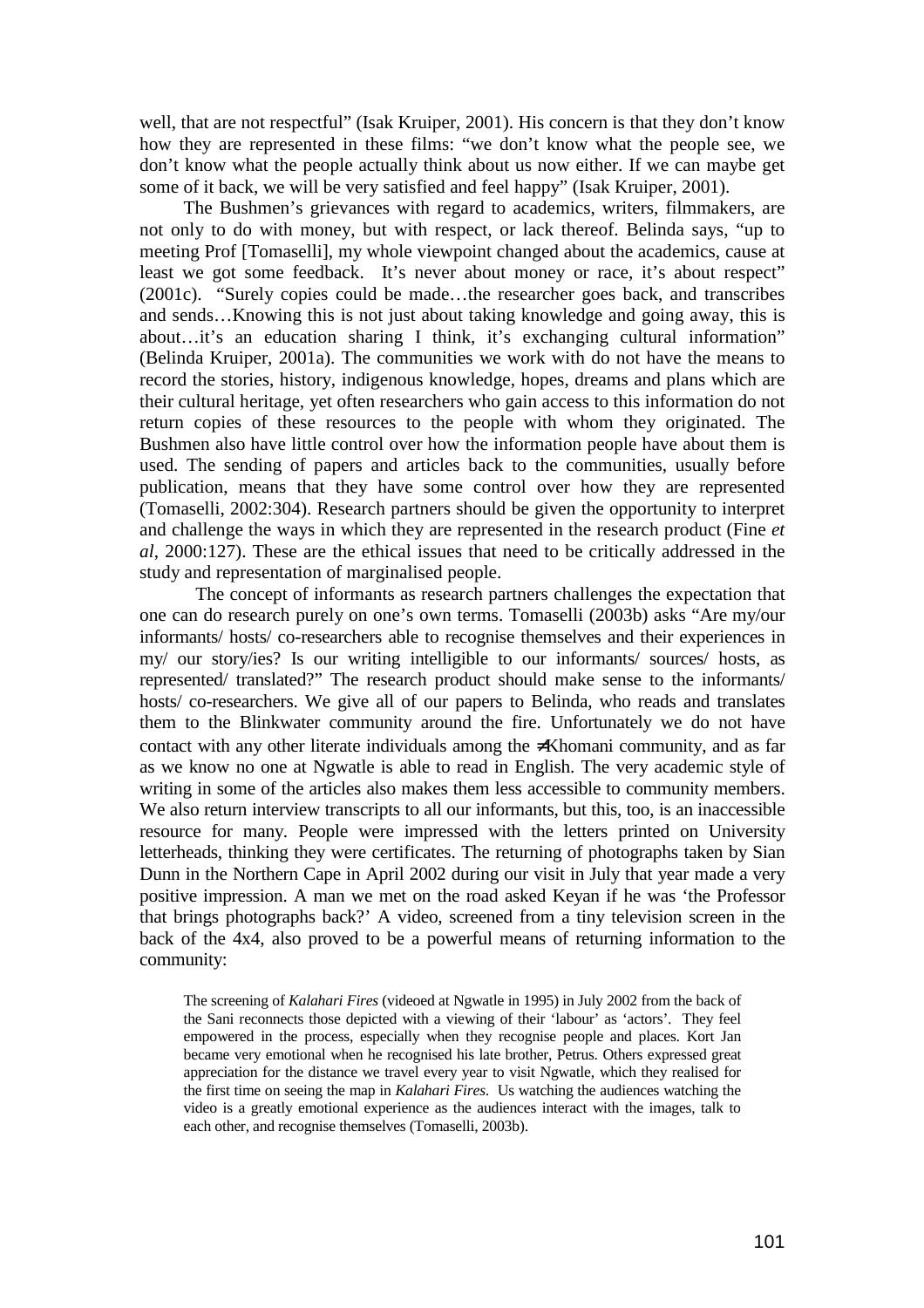I see our responsibility towards our sources of information as including reciprocation and empowerment.

 It is important to listen to one's research partners, not just to hear the answer to a particular question, but to learn about different methods of communication. Lauren Dyll, who is researching development in the San communities, observes:

Belinda said something that is going to play a big part in my research for my dissertation. She said that for development purposes "NGOs should let the Bushmen draw in the sand to explain how they feel and what they want. They are not stupid or illiterate, they have different ways and one is drawing in the sand" (2002b). In all his explanations Toppies (2002) drew pictures in the sand to reaffirm what he was saying or perhaps explain more clearly. This points to the criticism of certain development communications strategies. By encouraging only Western methods of communication…development workers deny the validity of local methods and knowledge, and only gain a superficial understanding of the people's development needs (2003).

Individual members of the ≠Khomani San point to the unique knowledge that exists within the community: "But at the end of the day, who taught you? Somewhere from the day we were born, there was not a university. There had to be somebody who taught without the black and white behind his name. And those are the forgotten ones, and now it's just their children left" (Belinda Kruiper, 2001a). Jakob Malgas informed me: "You see this Jakob, this Jakob Malgas, I am a Professor…Yes! I am a Professor. I, Jakob Malgas, can show you many things. Many things. Things in South Africa that South Africa's people don't know about" (Jakob Malgas, 2002). Academic knowledge is not the only knowledge worthy of commanding respect.

 The level of interest shown by filmmakers, photographers and writers, who have flocked to the Northern Cape ≠Khomani Bushmen, has given the people the impression that their image is a valuable commodity:

Now then, things have started happening, and ja, they're making money out of our stories, they get awakened to people coming in and more and more cameras coming in, now they're thinking big money. Now they're thinking they are worth something because there's this image about them (Belinda Kruiper, 2001d).

The ≠Khomani have certain expectations of academics and filmmakers, i.e., hard cash, that can result in client-patron relationships of dependency if the informants feel that they can acquire handouts when necessary and that there is no need for development on their own terms. If these expectations are not met or fulfilled in some way, the informants tend to feel that they are being exploited. Possibly the lack of effectiveness of the NGO's in the area makes the people feel that their "employers" have some responsibility for their well being:

They [informants] get R50 a day [from academics], and yes, lovely biltong for the day and things, but when they leave, what then? …And when Ouma Fytjie got very ill one day, she asked me, 'cause I really had no money, and I didn't have transport to take her, and she said to me, "is there any way you could call [a researcher for whom she was an informant]?" …And [the researcher], when I phoned him, said, "I can't help you, Belinda, I'm on my way [overseas]." And I thought, "Fuck! You could have just put R100 in my bank account. You know that I take her to the dentist or the doctor, whatever." That was the clinic at the time (Belinda Kruiper, 2001a).

They also have a sense that they are helping people such as academics to further their careers, and yet gaining nothing in the process. Belinda (2001a) refers to individuals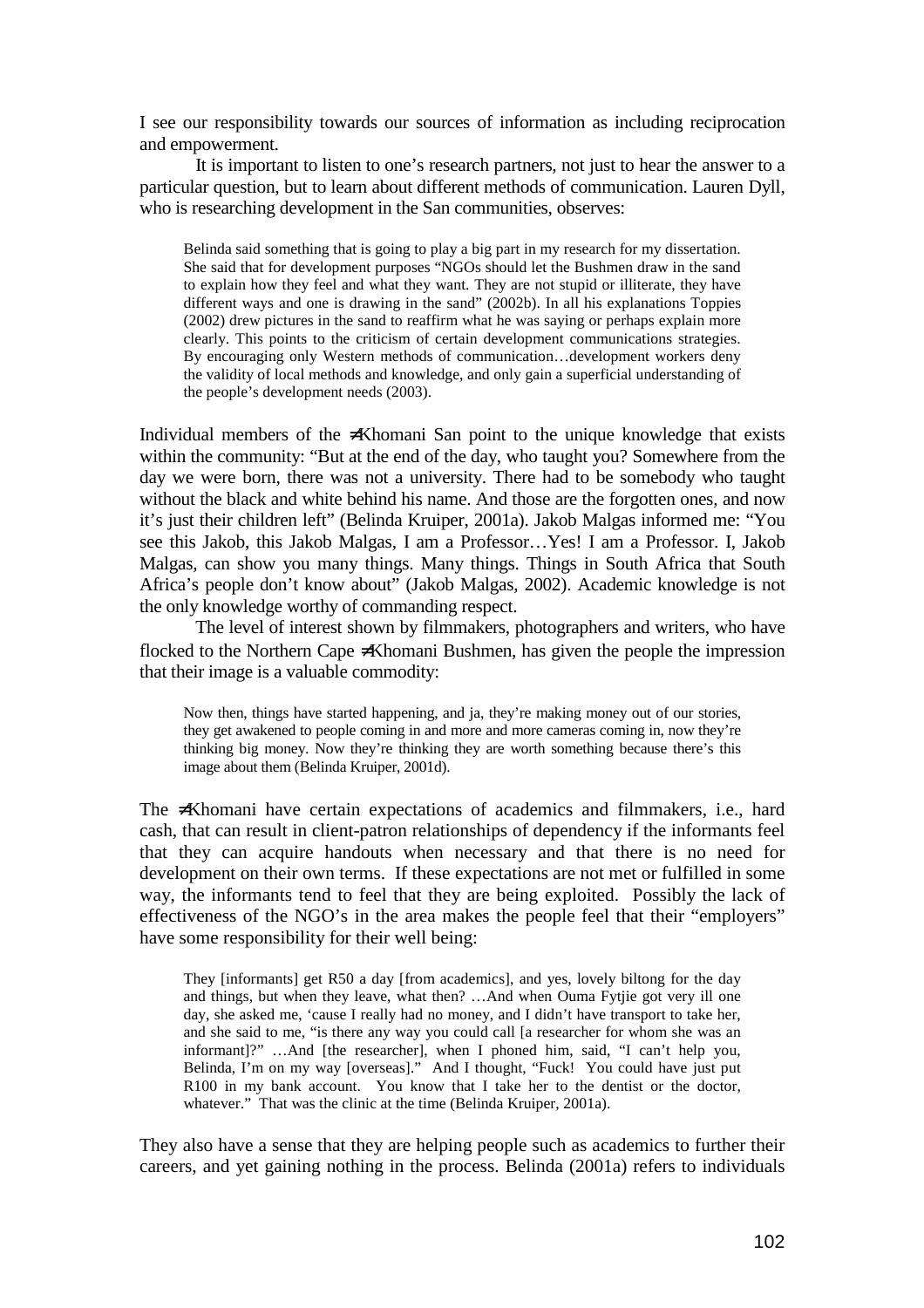who "learn and take away without returning...the student came, took her knowledge, became brilliant, now has a job and a car". The old woman who assisted the student apparently never received the copies of information she requested. She is now dead.

There is often an expectation that the Bushmen will benefit from the work being done:

So many foreign journalists have come in here and collected information which the Bushmen have given to them, about their medicines and the spiritualistic side of this community, and the various aspects of their community. And they go away with broad promises, and these may not necessarily be firm promises by these people, it may be the interpretation that the Bushmen have as to what is being said to them. But the perception the Bushman has is that this journalist…is going to go away, and this information they will publicise it and they will get help from around the world to help improve the lot of the Bushmen…After a couple of months of nothing happening, the Bushman starts becoming disappointed…They've actually got to the point where they feed them any load of rubbish, and the journalist takes it away and publicises it, because they don't trust him any more...You've got to be so careful in how you portray yourself to the Bushmen (Roger Carter, 2001).

It must be easy for marginalised people to perceive anyone with access to vehicles and travel funds and electronic equipment as wealthy and politically powerful. They take our presence seriously. People often ask where are the students who came on previous trips, who were involved with their lives but have now moved on? We are held accountable:

When we study people's lives, it's not a game to play with. You can't just make assumptions on flying in or spending 3 hours and sitting in an air-conditioning vehicle, and in hotels in the evening, chatting about, "my God, did you see Oom Dave this…" and going back and playing the tapes to various people back home, and everybody getting the privilege of getting the information in Cape Town and overseas, seeing the Bushmen and listening to the stories. What happens to the recorded material at the end of the day anyhow? (Belinda Kruiper, 2001a).

What the researcher considers an interesting experience could be perceived by the community as playing games with people and taking information from them.

### **Being there: Interrogating the researcher**

I have to examine my own research encounters in relation to the expectations created and my relationships with the people I observe:

Linje wants me to translate for him while he interviews Jon Kruiper about the photographs in Paul Weinberg's book. I find translating awkward because I can speak enough Afrikaans to give people the impression that I understand them clearly, when in fact I only grasp about half of what they're saying. This becomes a problem when we reach a dispute about payment for this interview. I'm not entirely sure what we agreed on in the first place and Afrikaans classes at school did not incorporate modules on negotiation and diplomacy. I try to explain that what we want to do for the Bushmen is about recognition and respect, not handing out money, but he isn't buying it. Eventually I hand over R20, and tell Jon I hope he will understand our intentions when he sees the results of our work and that information is in fact sent back to our informants. He seems happy with me after that (McLennan-Dodd, 2003a).

Does the white girl in the Kalahari achieve nothing more than an illusion of passionate liberalism? Her trite images of respect, acknowledgement and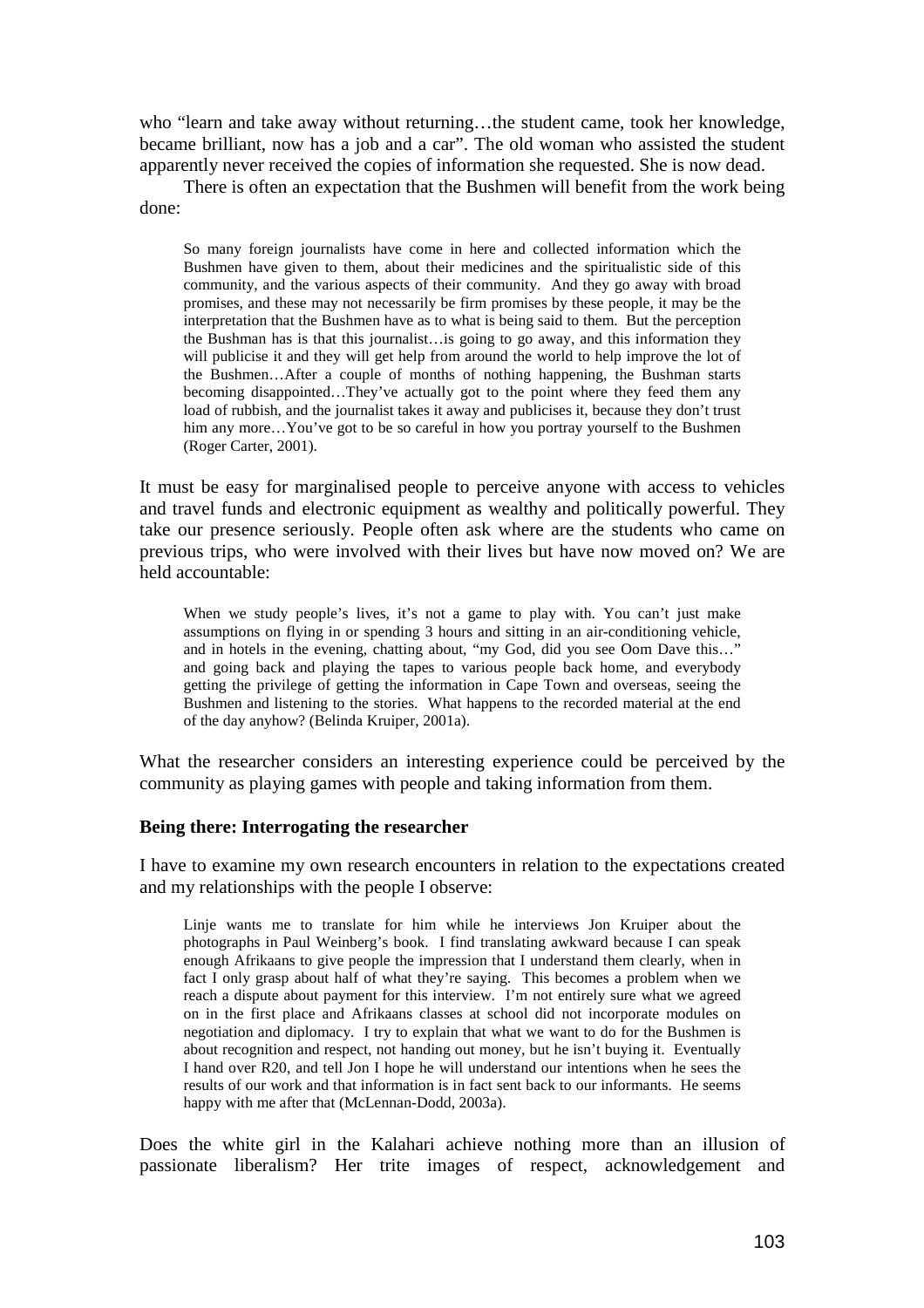understanding burning, scarring fleshless bones bleached by the scorching sun? Will she be remembered with bitter words and unfulfilled expectations? Do the Bushmen think I see them as Natives with a capital *N,* in an *Out of Africa* sort of way?

From my first weeks in Africa I had a great affection for the Natives. The discovery of the dark races was to me a magnificent enlargement of my world… if someone with an ear for music had happened to hear music for the first time when he was already grown up; their case might have been similar to mine. After I had met with the Natives, I set out the routine of my daily life to the orchestra (Dinesen, 1937:18).

Blixen appears never to see the Africans themselves as beings with lives of their own, separate from herself. Rather, she uses them as screens upon which to project her own infantile yearning to be the omnipotent centre of the world, her intense need for love and approval and her desire for a sense of natural entitlement (Simmons, 2002:21).

Karen Blixen's affinity for indigenous people is hardly perceived by the critical reviewer as empowering them in any way.

*"Werk jy vir die Boesmans, of werk jy vir die organisasie?"* [Do you work for the Bushmen or do you work for the organisation?] Jacob Malgas demands of me. In 1999 Pedris Motshabise asked, "for a long time we have met and were interviewed by different anthropologists like you, whereby we end up discussing one and the same issues, my question is how does or how will this benefit us in the long run?" Many different agendas and motivations bring people to the Kalahari: to conduct research, to make films, advertising, reviving an ancient language, discovering traditional healing plants, the fulfilment of bureaucratic aspirations, a spiritual quest, a holiday, a new plan for modernisation and development, to find one's roots, to gaze upon the Other, to see the beautiful red dunes… The Bushmen have become very suspicious of these strangers in their 4x4's, extracting knowledge, implementing irrelevant projects and plans. White people blissfully unaware of their capacity to represent the brutal oppressors of the apartheid past and dispossessed present. Does the white girl's encounter with the desert fulfil anything beyond her own narcissistic needs? Does this ethnography contribute to any degree of liberalisation, or merely to the exploitation of indigenous knowledge for academic gain, and the entrenchment of unequal power structures? Would she have to conclude, like the missionary in *At Play in the Fields of the Lord* (1991) that "It would have been better for them not to have known us"?

# **…And the Truth shall make you free**

"What kind of advocacy do they want?" This question is posed by Thomas Widlok (2002) in his review of *The Bushmen of Southern Africa* (2001). Belinda Kruiper wrote these words in response (2002e):

To be left alone to make their own choices To choose who they want to sit with, talk to, dance with, share with. To have respect for who they are Today. To not dwell on the past To research others in reverse To be seen as human beings To be called Bushman To love and be loved To live as true South African citizens or Namibia or Botswana And not just to be products that generate income, attention, international funding, World Cup cricket promotions…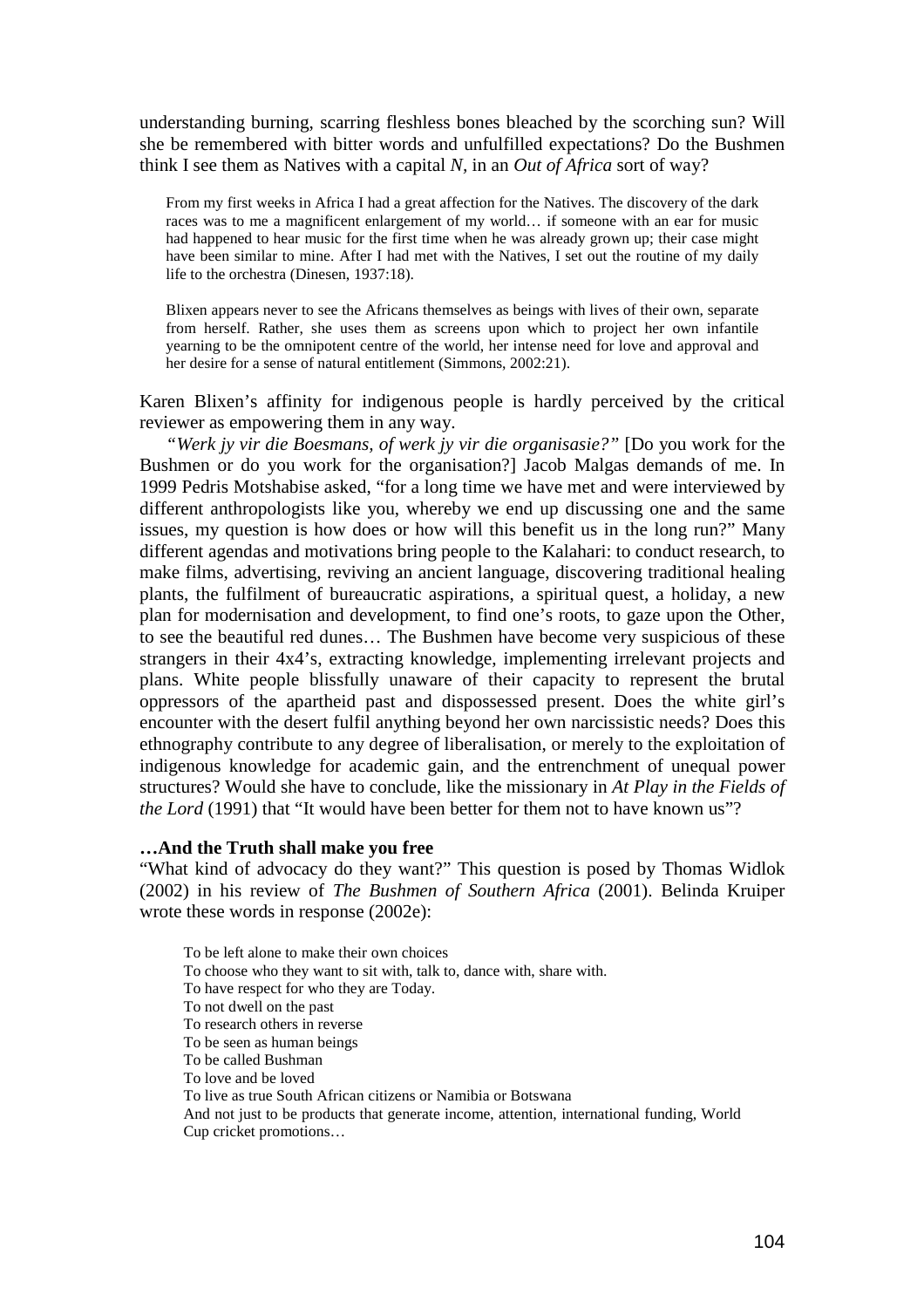Belinda Kruiper (2001d) described her perception of the work of this group of researchers: "It's the voice of truth for the community…dignity to the people, they are being recognised to speak". I am encouraged when Belinda says of the work we do and the sending of documents back to the community, "it leads to dignity…dignity and self-respect" (2001d). Belinda tells me that the main reason her community has respect for our programme and the work we do is that *"swart en wit het teruggekom"* [black and white came back] (2001d). She also said that the researchers approached the community in a respectful manner: "Prof stopped at Blinkwater and said good day…sat down and said, 'good afternoon, I'm Keyan Tomaselli,' introduced his students…said, 'look, we don't want to impose…we can go back and come back tomorrow, but we'd like to talk to you sometime…" (Belinda Kruiper, 2001c). The community at Blinkwater talked among themselves and decided that "it was cool…none of us, if we had wanted money we would have said straight upfront" (Belinda Kruiper, 2001d). When interview transcriptions, letters of thanks and articles are sent to other informants, there is often no response at all, but it made a great impression on this community:

…the only thing we've said about you people, 'those people must come back.' I'm very honest about you, Vanessa, somehow, I don't know what Prof Tomaselli has done with his group of graduates, but I know, from my perspective, I think it's simply because a letter came back. *Swart en wit het terruggekom* [black and white came back]… *hierdie goetes…dit gaan* [these things… they go] it never comes back…

And then when Prof first sent the notes, which I was also surprised, it was so nice, even seeing my name in black and white. Like wow! And I said, *'Vetkat, kyk hier'* [Vetkat, look here]. Reading to… ah, Jakob… *'Jakob, het jy dit gesê?'* [Jakob, did you say that?] So we're laughing, 'cause did Jakob say this? *'Ja, onthou jy…?'* [Yes, do you remember…?] That's how the document was discussed, and then I just phoned Prof the day, and said 'you must come back, we should speak some more' (Belinda Kruiper, 2001d).

Isak (2001) tells me that it is important for *"die waarheid"* [the truth] to come out, because of the way they have been represented in the past. I try to explain to Isak what I intend to do with this information, that I want my research to benefit the people. I give Isak's wife Lys a message from Belinda, and we become friendly. As we are leaving, Lys presents me with a bracelet, followed by a beautiful necklace she made, which is to remind me of her when I wear it. All I have to offer in return is a cheap bead bangle. Such open-hearted love and acceptance are offered to us in return for a little portion of conversation and respect. Belinda says, "what we are gaining is cultural sharing and education…It's also the gain of friendship" (2001d). The community are happy to see their "own voice going out there." The idea of friendship being involved fits in with my sense that I cannot leave the Kalahari.

Suddenly a big envelope comes from the University of Natal, and their names are in academic circles. And they're seeing it. Before that *die mense kom en praat en vat fotos, maar hulle sien niks nie* [the people come and talk and take photos, but they see nothing]. Just seeing your name there brings out a new thing. And I think other than just this exchange of academics and educational and dignity, it's also the gain of friendship… It's a level of respect, and it's about understanding… And also… the papers that I've read and the few things that I've read is how you transcribe and apply the word from the field in a way that academics can understand it again. So you see your own voice going out there linked with words like methodology and stuff, only in contexts because you've been partaking…I think it's mostly the dignity and the self-respect again, for everybody back home (Belinda Kruiper, 2001d).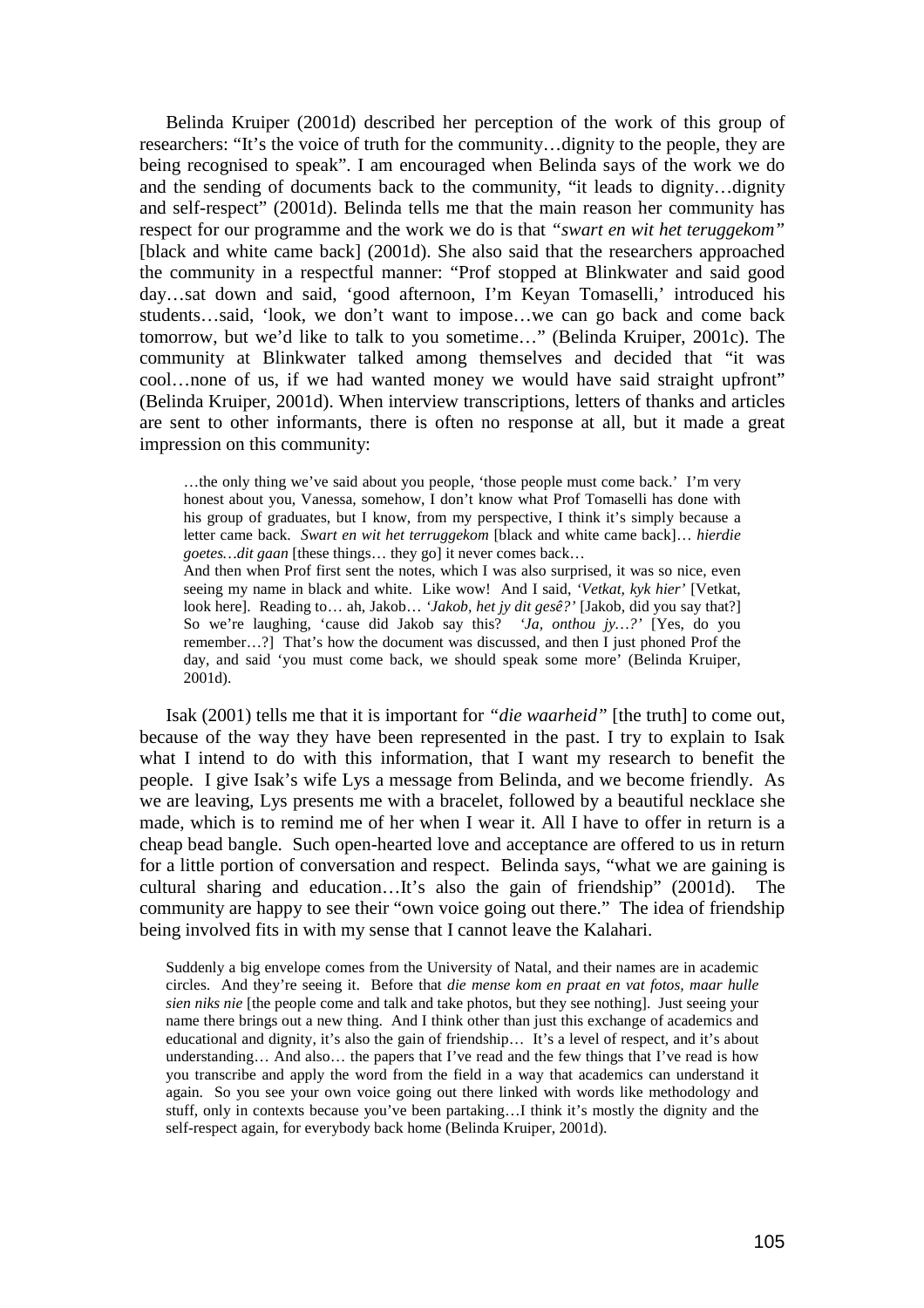Progress and development are not only about material resources, they are about inner dignity and self worth, about marginalised voices being heard, about healing through the power to tell one's story. Belinda (2001a) said she felt "here's a team that cares and that what's going out there would be the truth or close to the truth". Being there "is the best form of bringing dignity to people. Then all the stuff we complain about and the things become relevant in a new way, because the heart understands" (Belinda Kruiper, 2001d).

> *Respect Then you will learn to Understand Then we will find Peace* (Belinda Kruiper, 2002c).

The white girl has also been marked by Africa, her bones are burned with the images of the Kalahari: pain, despair, poverty and desolation, as well as the hope, respect and courage of the desert people are imprinted on her forever, visible to those who hear her stories.

> Every life is different because you passed this way and touched history (Kingsolver, 1998:608).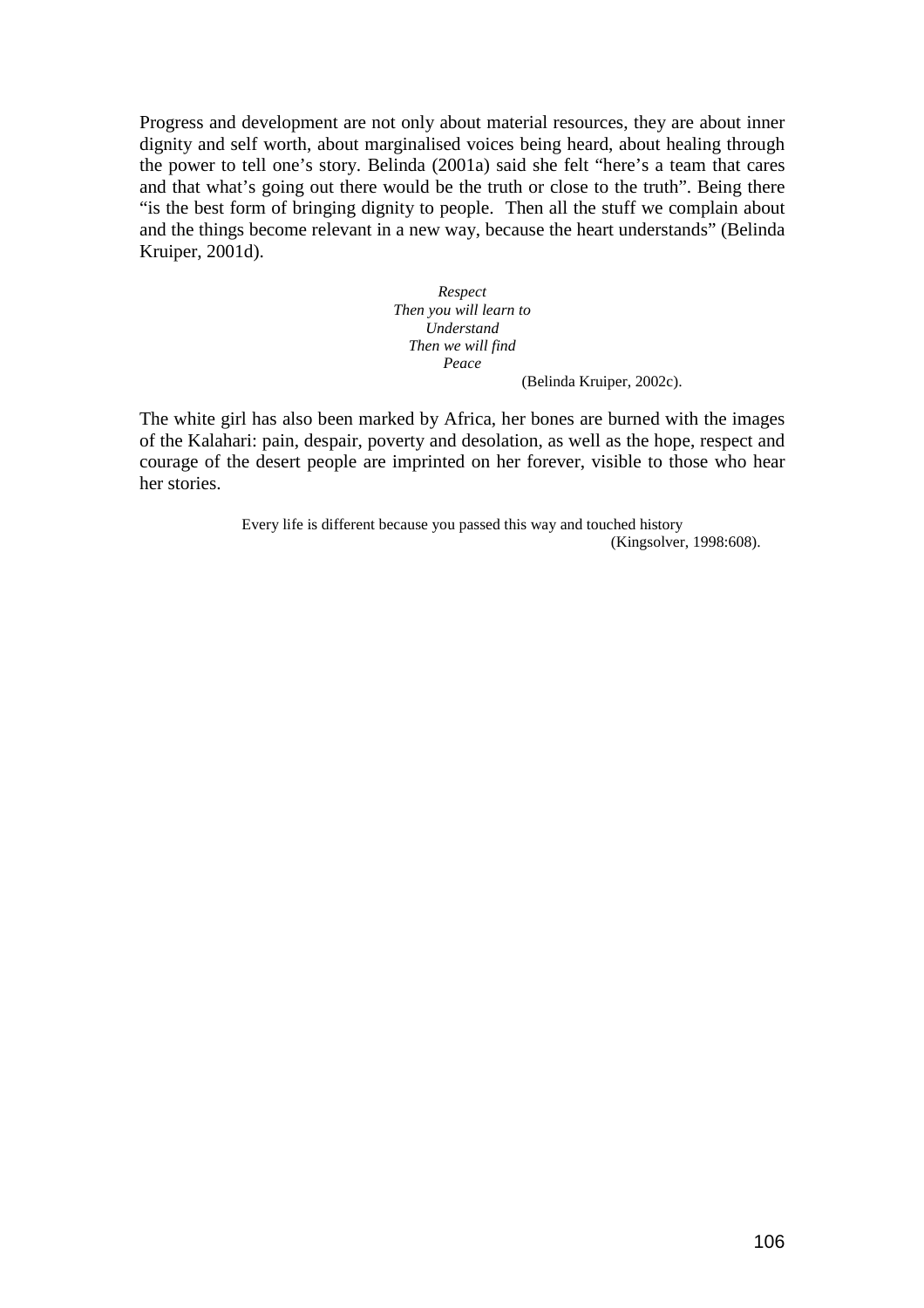# **Conclusion**

Through my study of reflexivity and research methodology in representing the San, I have found that representation of marginalised groups such as the Bushmen often further disempowers the individuals or communities involved. Disempowerment occurs both in terms of the unequal power relations between observer and observed or researcher and researched, relating to payment for interviews, photographs or filming, the returning of information and ownership of intellectual property; as well as in the way in which the community or individuals are seen by the wider world as a result of how they are represented. Belinda Kruiper (2001d) consolidated the issue for me by saying that representation is about respect and dignity – the San people I have spoken to and researched wish to be treated with respect in their interaction with academics, journalists and filmmakers, for their image to be reflected to the world with dignity, and to be empowered to tell their own story and have their voice heard. Rupert Isaacson describes how Elsie Witbooi once "invaded the administration building" at the then Kalahari Gemsbok Park, marched up to the manager and demanded of him, "Who am I? Do you even know who I am? I am Elsie. ELSIE" (Isaacson, 2001a:263). Elsie was murdered last week, but I will never forget her name and her story.

Getting involved gets one into shit  $-$  I have experienced the complicated politics, the drunken 'informants', the long stories about money, the white guilt, and the grief over the loss of a friend, but I truly believe that without getting involved in the encounters with these 'other' people, I would understand far less that I do now. And as Belinda writes, if we respect then we can understand, and if we understand we can ultimately find peace (Belinda Kruiper, 2002c). For me, the study of autoethnography and reflexivity has provided a way of making sense of these encounters in the desert, of linking theory to reality and text to experience. In reflexive writing, knowledge and understanding can be found in experience as well as in academic texts, being there is a way of knowing.

 I have also found that it is difficult to reflect on my experiences without being far more self-critical than I would have to be if my knowledge could be kept separate from the reality of my own actions and my own subjectivity. I have been forced to look critically at my encounters and interactions with my research partners, and examine how my perceptions are influenced by my subjective position, my background, my thoughts, my previous experiences. I have also had to think about my role in the communities with whom I have worked, and what my involvement in fact contributes – have I empowered the individuals I've encountered in any way, or have my good intentions resulted in little more than a sense of patronisation and unfulfilled expectations?

 My argument for the application of reflexive and auto-ethnographic methodologies to social research is based on my understanding that little can be learnt and understood about 'other' people without experiencing what it is like to be there, and relating the experience of their reality to theory and knowledge. This reflection on personal experience allows the researcher to reflect critically on their methodology, the research process, and the implications of the research product and the presence of the researcher for the communities involved.

Based on what I have experienced during my research in the Kalahari in the context of studying auto-ethnography, I have learnt several valuable concepts which I intend to apply to future field research, and which I feel may be relevant to the broader project on "Observers and Observed" within which this study is located. I have realised that it is important to be accountable to my research partners in terms of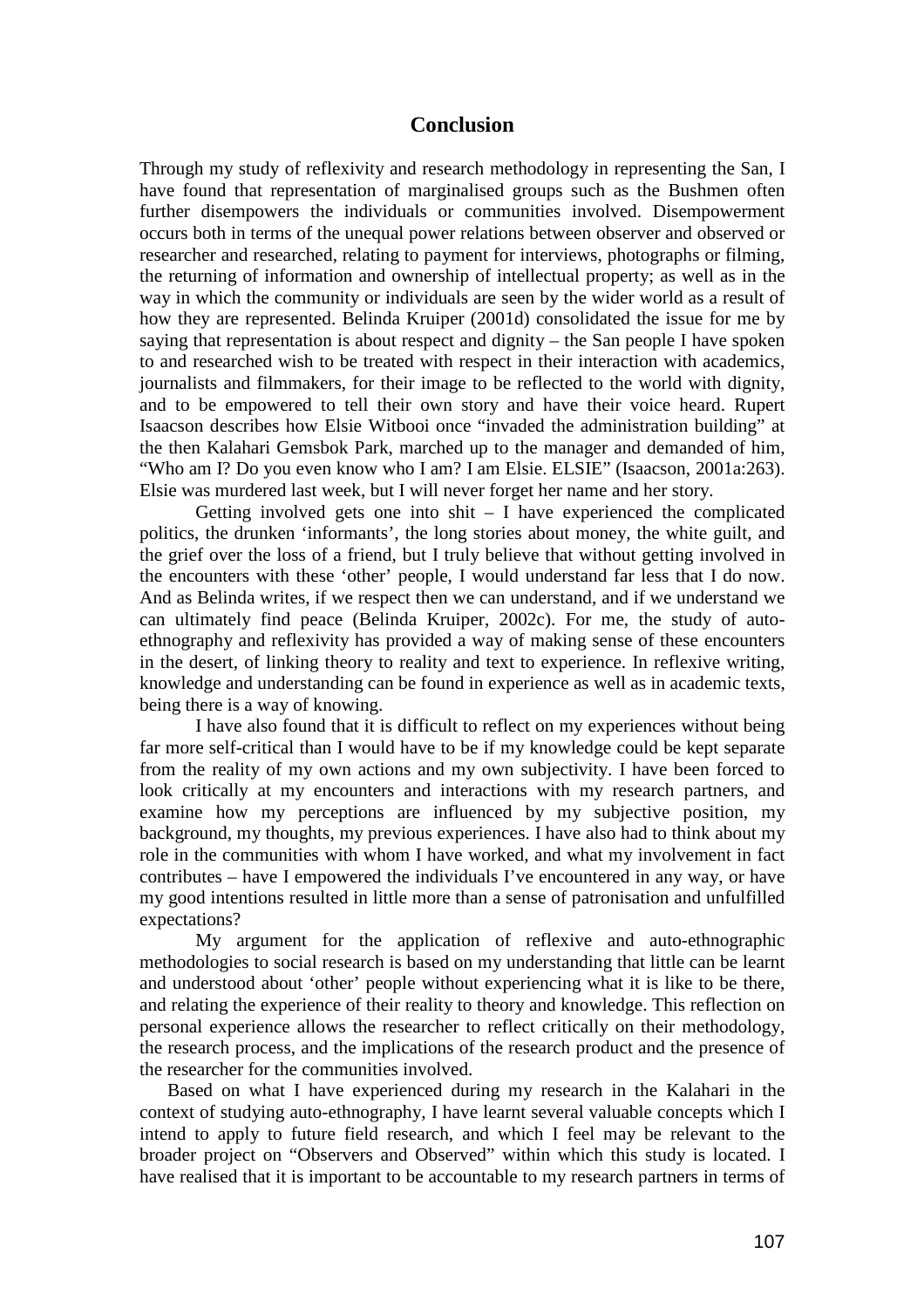promises I make, and not to create expectations I may be unable to fulfil. Accountability also entails returning all information, transcriptions, papers, videos, photographs to the subject community – this is their right as these records form part of their cultural heritage, and this practise is a tangible demonstration of respect and acknowledgement. Treating one's research subjects with respect includes being truthful and transparent about the purpose of the research being conducted, and consulting with informants about the way in which they are represented, recording and repeating their words accurately and in the correct context. Whatever is gained from the community should be shared with them, be it finance, recognition, experience, knowledge, healing… Researchers should also hold respect for local methods, knowledge, ways of communicating; and for the dignity and choices of each individual. The research process should ultimately result in a level of empowerment for the individuals involved, not increased dependence.

As a researcher in 'another' community, one should be self-critical and reflexive in all encounters, remembering that any other person is as human, unique and vulnerable as oneself. The researcher should remain self-aware, without being afraid of getting involved, remembering that knowledge and understanding are gained through dialogue and interaction with and listening to other people. Research partners should be engaged as equals in human dignity and as producers of knowledge (Tomaselli, 2003b). Research should create understanding of the contexts in which people live, focussing on reality instead of romantic myths, and allow the marginalised voice to be heard. In order to create understanding and empowering representation of indigenous people, the researcher should acknowledge the subjectivity of their experience, be truthful, yet sensitive with the truth, and morally and politically self-aware (Denzin and Lincoln, 2002a), remembering that research as critical reflection on reality leads to critical intervention in reality (Freire, 1972)

I feel immensely privileged to have had the opportunity to work with and research the ≠Khomani and !Xoo communities, and plan to return to them, and build on the knowledge, experience and relationships that I have gained. I hope also to work with and learn from other indigenous communities in the future. This point of my dissertation is, for me, the beginning rather than the end, as I hope the experience, understanding and knowledge I have gained in conducting this project will result in further research encounters which may lead to deeper understanding of and recognition and empowerment for people who have inspired and enlightened me as much as the !Xoo and ≠Khomani Bushmen.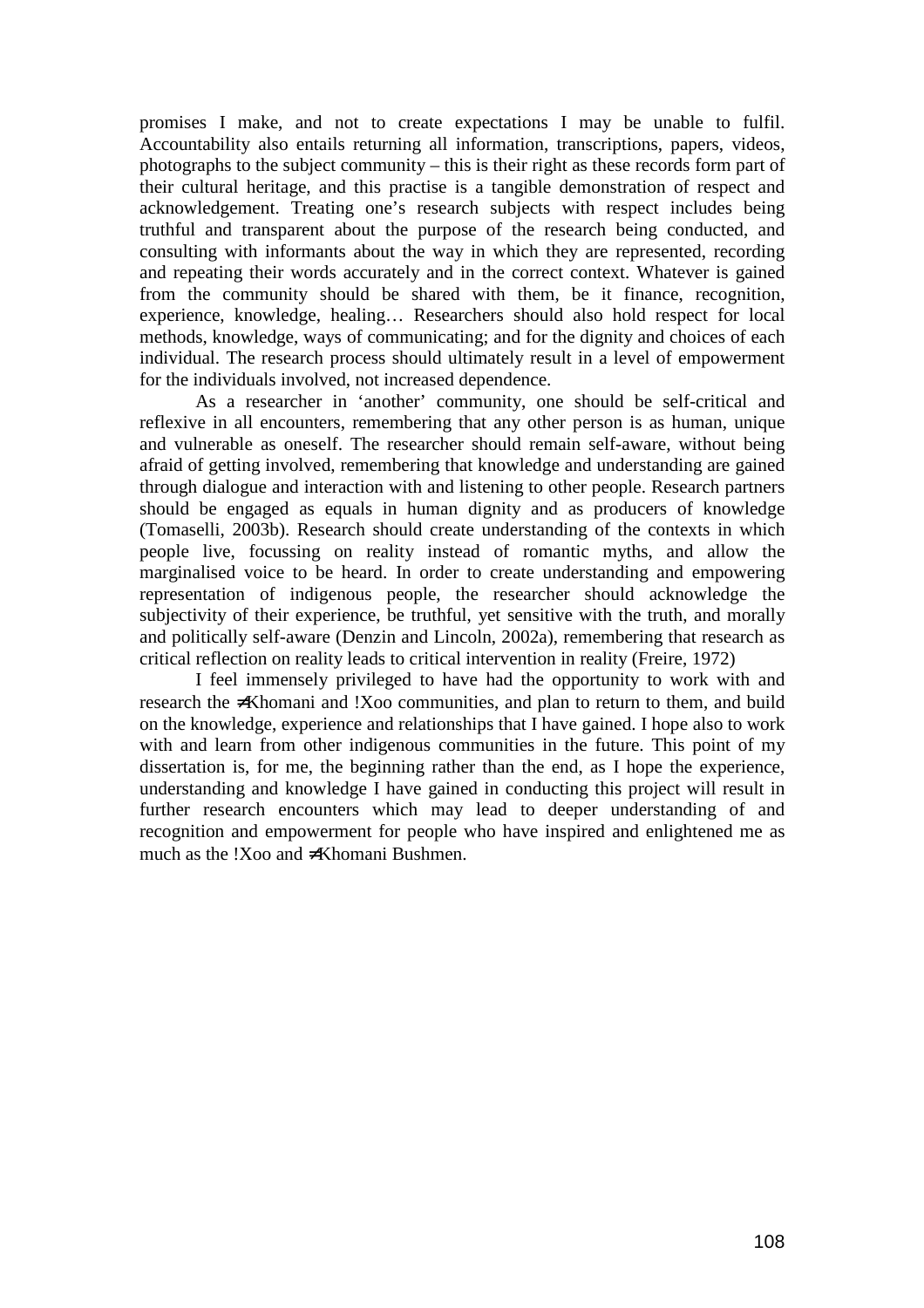# **References**

#### **Primary sources**

Isaacson, Rupert. (2001). *The Healing Land*. London: Fourth Estate.

Isaacson, Rupert. (undated). http://www.thehealingland.com

- WIMSA. (undated). Research Policy. Unpublished document. Working Group of Indigenous Minorities in Southern Africa.
- WIMSA. (undated). Research Contract. Unpublished document. Working Group of Indigenous Minorities in Southern Africa.
- WIMSA. (undated). Media Contract. Unpublished document. Working Group of Indigenous Minorities in Southern Africa.

### **Interviews**

- Carter, Roger. (2001). Interviewed by Keyan Tomaselli and Caleb Wang at Witdraai, Northern Cape in July 2001.
- De Waal, Pieter. (1999). Interviewed by Keyan Tomaselli at Kagga Kamma, Western Cape on 5 May 1999.
- De Waal, Heinrich. (2001). Interviewed by Keyan Tomaselli at Kagga Kamma, Western Cape on 4 April 2001.
- Festus, Anna. (2000a). Interviewed by Keyan Tomaselli, Anthea Simões and Chantel Oosthuysen at Witdraai, Northern Cape on 26 September 2000. Translated from Afrikaans.
- Festus, Anna. (2000b). Interviewed by Anthea Simões at Witdraai, Northern Cape on 29 September 2000.
- Jacobs, Danie. (2001). Interviewed by Keyan Tomaselli at Ostri-San, North West Province, on 8 November 2001.
- Kariseb, !Nooi. (2002). Interviewed by Vanessa McLennan-Dodd and Nhamo Mhiripiri at Welkom, Northern Cape on 4 April 2002. Translated from Afrikaans.
- Kleynhans, Lizelle. (2002). Interviewed by Vanessa McLennan-Dodd and Keyan Tomaselli at Andriesvale, Northern Cape on 4 April 2002.
- Koper, Rosa. (2002). Interviewed by Linje Manyozo, Keyan Tomaselli and Vanessa McLennan-Dodd at Erin, Northern Cape on 3 April 2002. Translated from Afrikaans.
- Kruiper, Belinda. (2000). Interviewed by Anthea Simões and Keyan Tomaselli at Blinkwater, Northern Cape on 28 September 2000.
- Kruiper, Belinda. (2001a). Interviewed by Keyan Tomaselli at Witdraai, Northern Cape on 24 July 2001.
- Kruiper, Belinda. (2001b). Visual Anthropology class discussion at the University of Natal, Durban on 11 October 2001.
- Kruiper, Belinda. (2001c). Interviewed by Vanessa McLennan-Dodd at the University of Natal, Durban on 18 October 2001.
- Kruiper, Belinda. (2001d). Interviewed by Vanessa McLennan-Dodd at the University of Natal, Durban on 23 October 2001.
- Kruiper, Belinda. (2002a). Interviewed by Vanessa McLennan-Dodd at Blinkwater, Northern Cape on 19 July 2002.
- Kruiper, Belinda. (2002b). Interviewed by Lauren Dyll at Blinkwater, Northern Cape on 19 July 2002.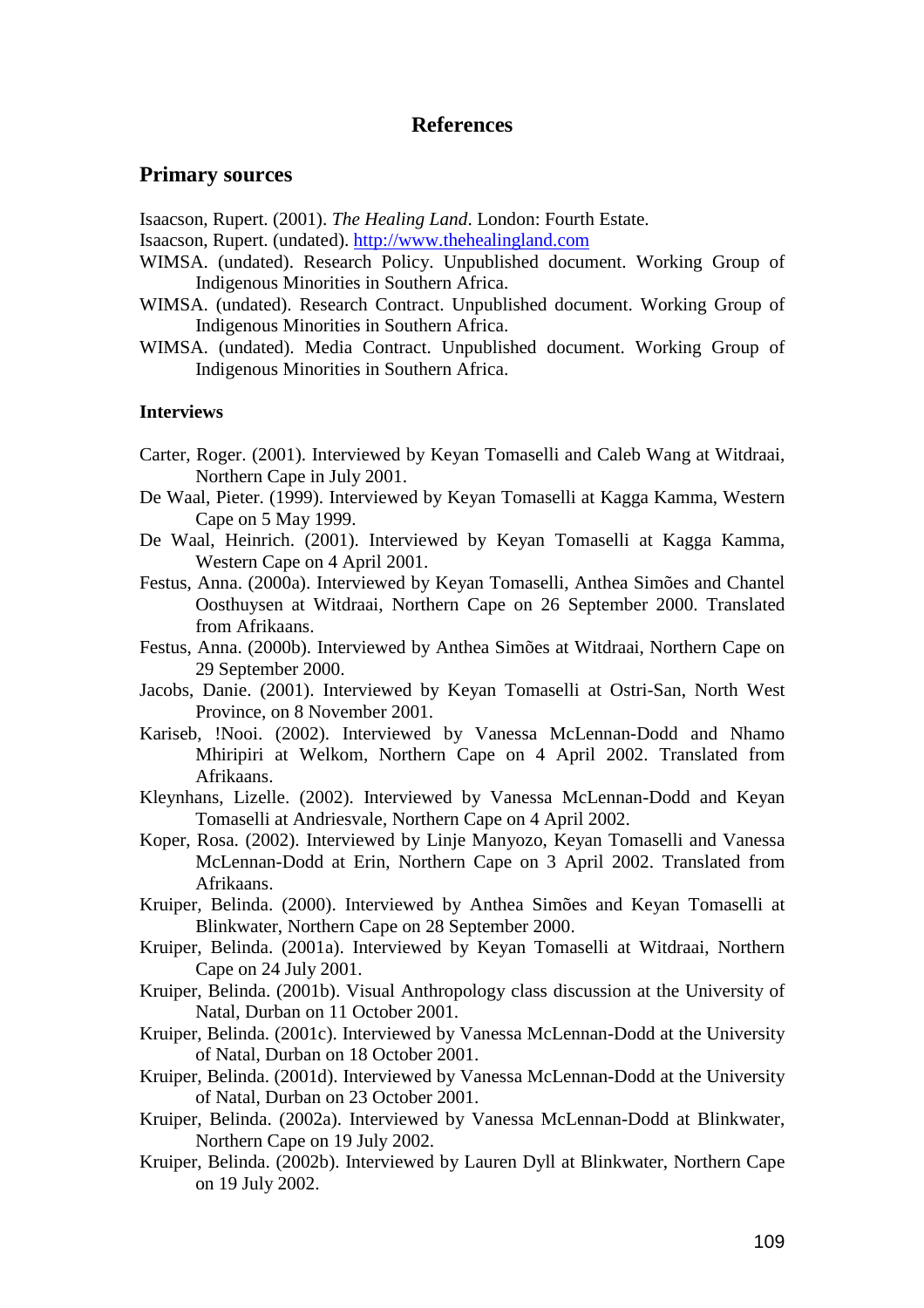- Kruiper, Dawid. (2000). Interviewed by Keyan Tomaselli, Chantel Oosthuysen and Anthea Simões at Upington, Northern Cape on 29 September 2000. Translated from Afrikaans.
- Kruiper, Dawid. (2002a). Interviewed by Vanessa McLennan-Dodd at Witdraai, Northern Cape on 4 April 2002. Translated from Afrikaans.
- Kruiper, Dawid. (2002b). Interviewed by Vanessa McLennan-Dodd and Nelia Oets at Witdraai, Northern Cape on 17 July 2002. Translated from Afrikaans.
- Kruiper, Isak. (2001). Interviewed by Vanessa McLennan-Dodd and Nelia Oets at Ostri-San, North West Province on 8 November 2001. Translated from Afrikaans.
- Kruiper, Sanna. (2002). Interviewed by Vanessa McLennan-Dodd and Nelia Oets at Witdraai, Northern Cape on 17 July 2002. Translated from Afrikaans.
- Kruiper, Toppies. (2002). Interviewed by Keyan Tomaselli and Lauren Dyll at Witdraai, Northern Cape on 17 July 2002. Translated from Afrikaans.
- Kruiper, Toppies and Swarts, Tina. (2002). Interviewed by Vanessa McLennan-Dodd at Witdraai, Northern Cape on 17 July 2002. Translated from Afrikaans.
- Kruiper, Vetkat. (2001). Interviewed by Nelia Oets and Keyan Tomaselli at Blinkwater, Northern Cape on 20 July 2001. Translated from Afrikaans.
- Malgas, Jakob and Lena. (2002). Interviewed by Vanessa McLennan-Dodd at Witdraai, Northern Cape on 5 April 2002. Translated from Afrikaans.
- Meintjies, Abraham. (2001). Interviewed by Keyan Tomaselli and Caleb Wang at Witdraai, Northern Cape in July 2001. Translated from Afrikaans.
- Motshabise, Miriam. (2000). Interviewed by Keyan Tomaselli and Anthea Simões at Ngwatle, Botswana in July 2000.
- Motshabise, Pedris. (1999). Interviewed by Jeffrey Sehume, Mashilo (Gibson) Boloka and Keyan Tomaselli at Ngwatle, Botswana in June 1999. Translated from Tswana.
- Nxai, Johannes. (2001). Interviewed by Mashilo (Gibson) Boloka, Darryn Crowe and Caleb Wang at Ngwatle, Botswana on 8 July 2001. Translated from Afrikaans and Tswana.
- Nxai, Petrus. (1999). Interviewed by Mashilo (Gibson) Boloka at Ngwatle in June 1999. Translated from Tswana.
- Nxai, Kort Jan and Johannes. (2002). Interviewed by Mary Lange and Keyan Tomaselli at Ngwatle, Botswana in July 2002. Translated from Afrikaans.
- Orileng, Gadiphemolwe. (1999). Interviewed by Mashilo (Gibson) Boloka at Ngwatle, Botswana in June 1999. Translated from Afrikaans.
- Rooi, Ouma !Una. (2000). Interviewed by Keyan Tomaselli, Anthea Simões and Chantel Oosthuysen at Witdraai, Northern Cape on 27 September 2000. Translated from Afrikaans.
- Sixpence, Hunter. (1999). Interviewed by Mashilo (Gibson) Boloka, Jeffrey Sehume and Keyan Tomaselli at D'Kar, Botswana in June 1999.
- Vaalbooi, Petrus. (2000). Interviewed by Keyan Tomaselli, Chantel Oosthuysen and Anthea Simões at Scotty's Fort, Northern Cape on 29 September 2000. Translated from Afrikaans.
- Viljoen, Joe. (2002). Interviewed by Keyan Tomaselli and Nelia Oets at Hukuntsi, Botswana on 26 July 2002.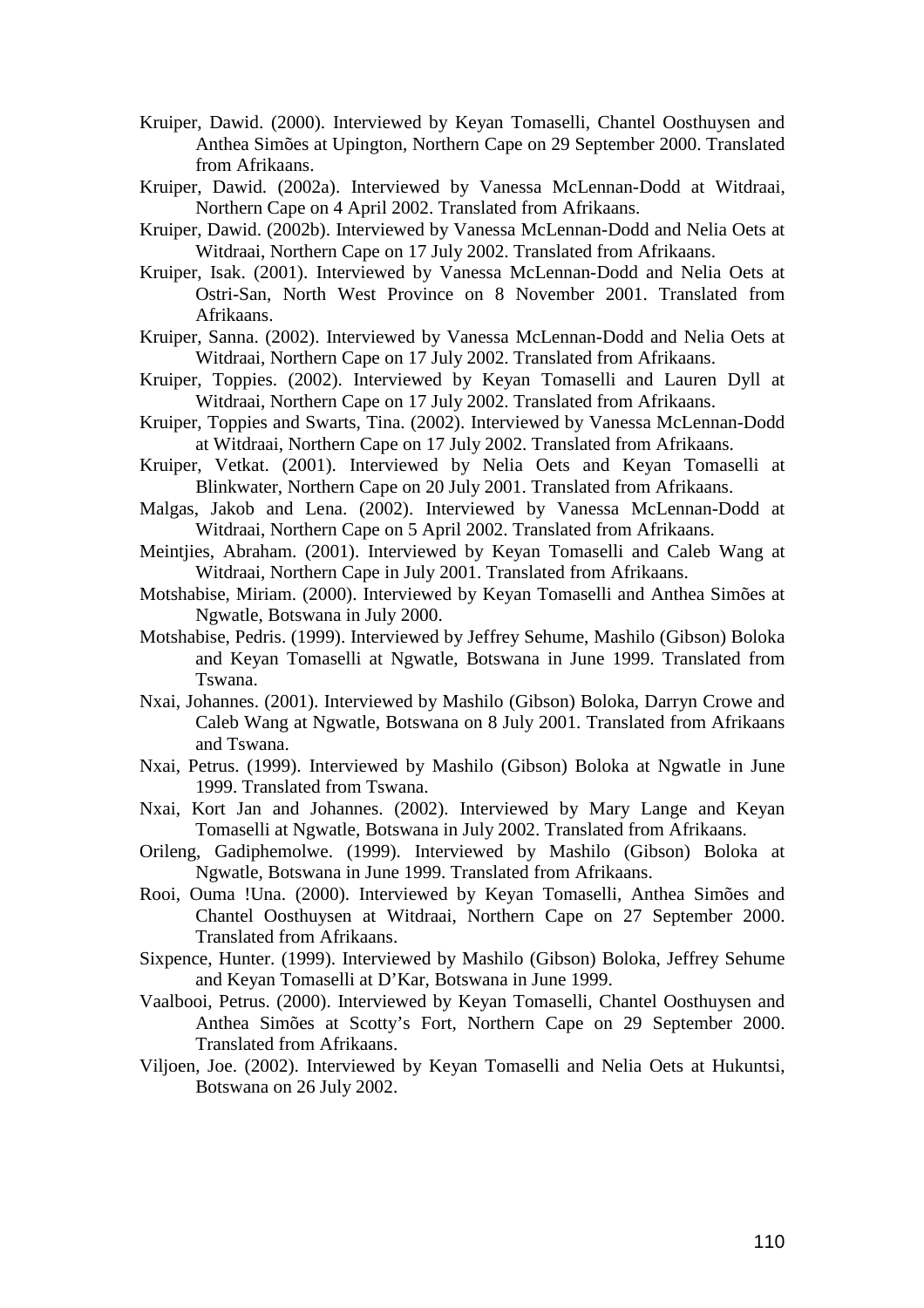### **Letters and emails**

Dodd, Joel. (2003). Email to Vanessa McLennan-Dodd on 27 March 2003. Flyman, Michael. (2002). Email to Keyan Tomaselli on 25 November 2002. Isaacson, Rupert. (2002). Email to Vanessa McLennan-Dodd on 17 August 2002. Isaacson, Rupert. (2003). Email to Vanessa McLennan-Dodd on 12 July 2003. Kruiper, Belinda. (2002c). Letter to Vanessa McLennan-Dodd dated 19 January 2002. Kruiper, Belinda. (2002d). Letter to Vanessa McLennan-Dodd dated April 2002. Kruiper, Belinda. (2002e). Letter to Vanessa McLennan-Dodd dated September 2002. Kruiper, Belinda. (2002f). Letter to Vanessa McLennan-Dodd dated October 2002. Loxton, Polly. (2002a). Email to Vanessa McLennan-Dodd on 14 April 2002. Loxton, Polly. (2002b). Email to Vanessa McLennan-Dodd on 17 August 2002. Weinberg, Paul. (2003). Email to Vanessa McLennan-Dodd on 4 February 2003.

## **Secondary sources**

## **Unpublished theses, dissertations and papers**

- Clelland-Stokes, Sacha. (2002). 'Representing Aboriginality: An analysis of the trends of Same/Other constructions of aboriginal identity in post-colonial film'. Unpublished MA Thesis. University of Natal.
- Dyll, Lauren. (in progress). 'Close encounters with the first kind: What does "development" mean in the context of three Bushmen communities in Kagga Kamma, Ngwatle and Witdraai?' MA Thesis in progress. University of Natal.
- Grossman, David and Holden, Phillipa. (2002). 'Kalahari land claims: Far from settled…' Unpublished brief.
- Lange, Mary E. (2002). '*Kalahari Fires:* Hearth to hearth codification to conscientisation'. Unpublished self-directed Honours project. University of Natal.
- Manyozo, Linje. (2002). 'Reading modern ethnographic photography: A critical perspective of the photographs of Paul Weinberg and Sian Dunn of the ≠Khomani Bushmen'. Unpublished MA Thesis. University of Natal.
- Mhiripiri, Nhamo. (in progress). 'The tourist viewer, the Bushmen and the Zulu: Imaging, (re)invention and negotiation of identities'. PhD Thesis in progress. University of Natal.
- Ndlela, Ntokozo. (2002). 'Representations of Zulu cultural identity in cultural tourism: A case study of Izintaba Zulu Cultural Village'. Unpublished MA thesis. University of Natal.
- Reinhardt, Timothy. (2002). 'Self-reflexive analysis of the video essay: *Vetkat*'. Unpublished essay. University of Natal.
- Sætre, Marit. (2003). '*I Am You Are?*: A documentary about the Bushmen and the others in the Kalahari Desert'. Unpublished MA Thesis. University of Natal.
- Sehume, Jeffrey. (in progress). 'Re-constructions of San and Zulu identity through the process of cultural tourism'. PhD Thesis in progress. University of Natal.
- Simões, Anthea. (2001a). 'Issues of identity in relation to the Kalahari Bushmen of Southern Africa: A comparative analysis of two different Bushmen groups during the late 1990s and into 2001'. Unpublished MA thesis. University of Natal.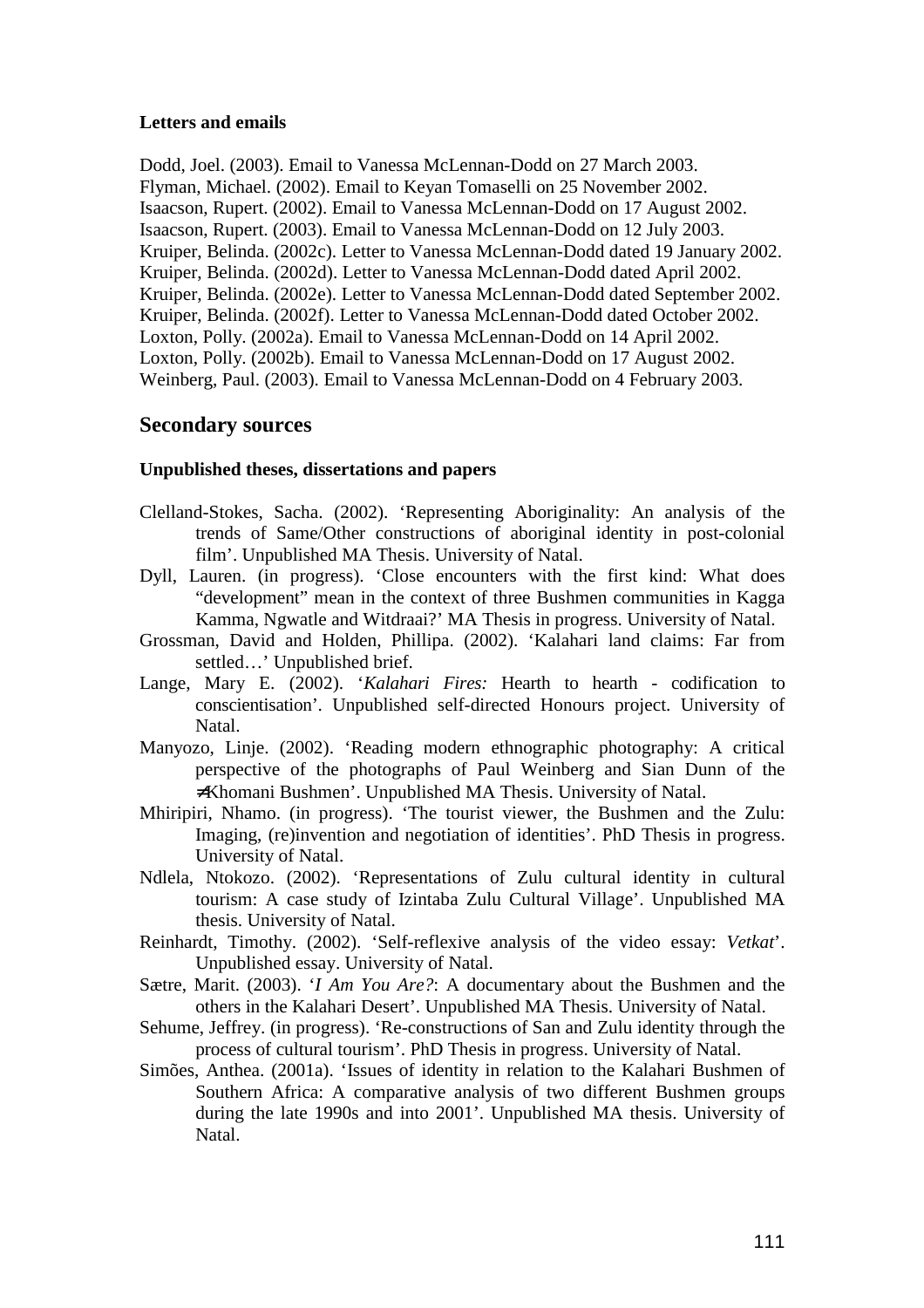- Wang, Caleb. (2002a)*.* 'Is Pro-Poor Tourism viable? Cultural tourism as sustainable development in Zulu and Bushman communities'. Unpublished MA thesis. University of Natal.
- Wang, Caleb. (2002b). 'Report: On volunteer work for the Nqwaa Khobee Xeya Trust'. Unpublished report. University of Natal.

## **Publications**

- Biella, Peter. (1993). 'Beyond ethnographic film: Hypermedia and scholarship'. In J. Rollwagen (ed) *Anthropological film and video in the 1990s*. New York: The Institute. 131-176.
- Biesele, Megan. (1993). 'The Ju/'hoan Bushmen under two states: Impacts on the South West African administration and the Government of the Republic of Namibia'. 18-22 August. Moscow, Russia. Mimeo.
- Boloka, Mashilo Gibson. (2001). 'Porous borders and the changing geography of social relations'. In K. G. Tomaselli and H. Dunn (eds) *Media, democracy and renewal in Southern Africa*. Colorado Springs: International Academic Publishers. 281-296.
- Cassidy, Lin. (2001). 'Appendix: District socio-economic data on San in Botswana'. In L. Cassidy, K. Good, I. Mazonde and R. Rivers (eds) *An assessment of the status of the San in Botswana*. Windhoek: Legal Assistance Centre. A-1 to A-90.
- Ceglowski, D. (2002). 'Research as relationship'. In N. K. Denzin and Y. S. Lincoln (eds) *The Qualitative Inquiry Reader*. Thousand Oaks, California: Sage. 5-24.
- Chennells, Roger. (2002). 'The ≠Khomani San land claim'. *Cultural Survival* 26(1):51-53.
- Crawford, Peter. (1992). 'Film as discourse: The invention of anthropological realities'. In P. Crawford and D. Turton (eds) *Film as ethnography*. Manchester: Manchester University Press. 66-82.
- Crawford, Peter. (1995). 'Nature and advocacy in ethnographic film: The case of Kayapo imagery'. In B. Markussen (ed) *Advocacy and indigenous filmmaking*. Højbjerg, Denmark: Intervention Press. 7-23.
- Crawhall, Nigel. (2002). 'Reclaiming language and identity'. *Cultural Survival* 26(1):49-51.
- Denzin, Norman K. (1997). *Interpretive ethnography.* London: Sage.
- Denzin, Norman K. (1998). 'That psychiatrist'. In N. K. Denzin (ed) *Cultural studies: A research volume* 3:281-284.
- Denzin, Norman K. and Lincoln, Yvonna S. (2002a). 'Introduction'. In N. K. Denzin and Y. S. Lincoln (eds) *The Qualitative Inquiry Reader*. Thousand Oaks, California: Sage. ix-xvi.
- Denzin, Norman K. and Lincoln, Yvonna S. (2002b). 'Reflexive ethnography'. In N. K. Denzin and Y. S. Lincoln (eds) *The Qualitative Inquiry Reader*. Thousand Oaks, California: Sage. 1-4.
- Denzin, Norman K. and Lincoln, Yvonna S. (2002c). 'Auto-ethnography'. In N. K. Denzin and Y. S. Lincoln (eds) *The Qualitative Inquiry Reader*. Thousand Oaks, California: Sage. 71-72.
- Dinesen, I. (1937). *Out of Africa*. New York: Vintage Books.
- Dodd, Vanessa. (2002). 'A semiotic analysis of *The Great Dance: A Hunter's Story* in relation to media representation of the San'. *Visual Anthropology* 15(2):221- 238.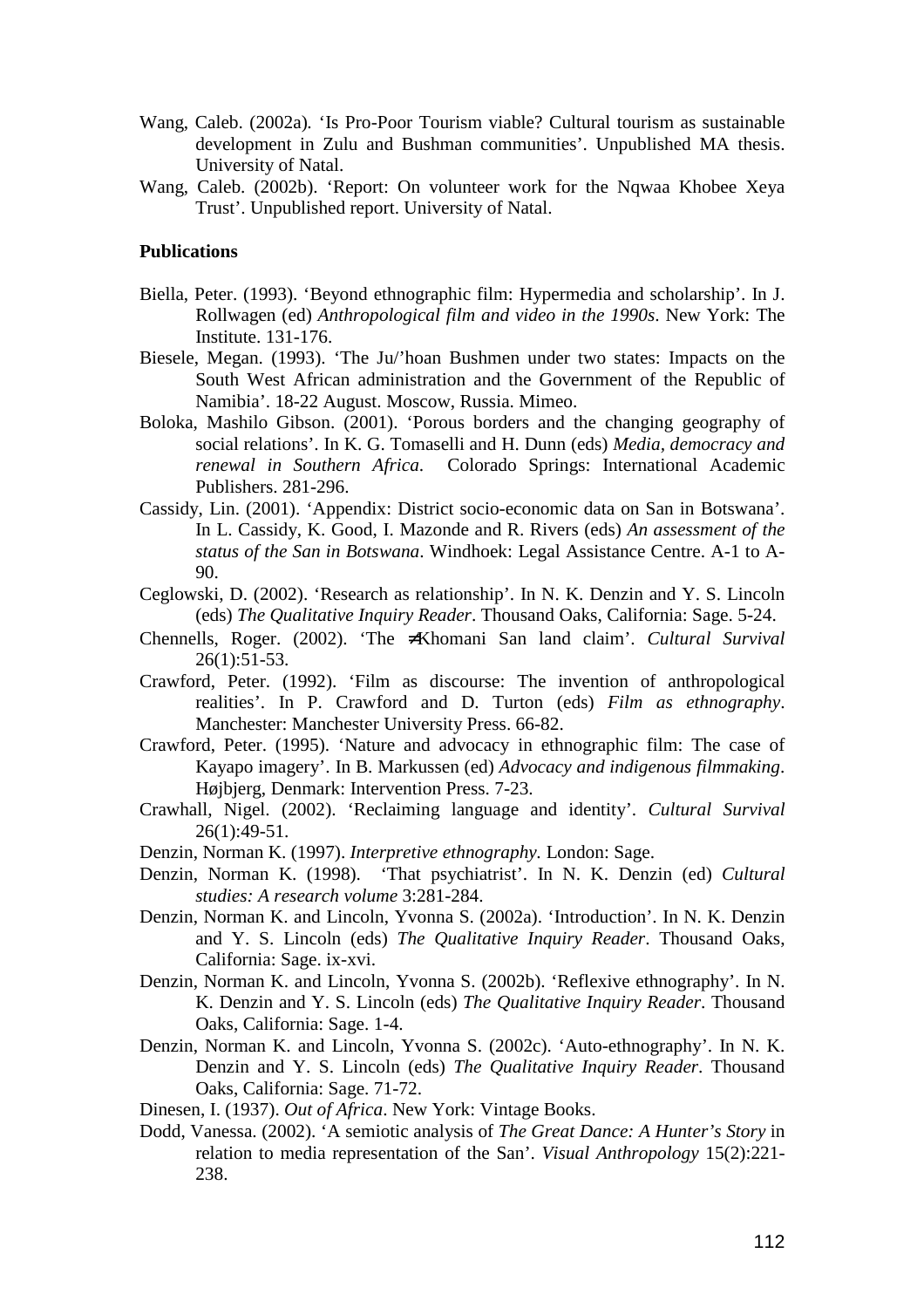Dyll, Lauren. (2003). 'In the sun with Silikat'. *Current Writing*, forthcoming.

- Ellis, Carolyn and Bochner, Art. (2000). 'Auto-ethnography, personal narrative, reflexivity'. In N. K. Denzin and Y. S. Lincoln (eds) *Handbook of Qualitative Research*, 2nd edition. Thousand Oaks, California: Sage. 733-768.
- Fabian, Johannes. (1971). 'Language, history and anthropology'. *Philosophy of Social Sciences* 1:19-47.
- Fabian, Johannes. (1985). 'Culture, time and the object of anthropology'. *Berkshire Review* 20:7-21.
- Fabian, Johannes. (1990). 'Presence and representation: The Other and anthropological writing'. *Critical Inquiry* 16:753-772.
- Fargier, Jean-Paul. (1980). 'Forms and Ideologies'. In C. Williams (ed) *Realism and the cinema*. London: Routledge. 171-186.
- Fine, M. (1994). 'Working the hyphens: Re-inventing self and other in qualitative research'. In N. K. Denzin and Y. S. Lincoln (eds) *Handbook of Qualitative Research*, 1<sup>st</sup> edition. Thousand Oaks, California: Sage. 70-82.
- Fine, M., Weis, L., Weseen, S. and Wong, L. (2000). 'For whom? Qualitative research, representations and social responsibilities'. In N. K. Denzin and Y. S. Lincoln (eds) *Handbook of Qualitative Research*, 2<sup>nd</sup> edition. Thousand Oaks, California: Sage. 107-131.
- Fine, M. and Weis, L. (2002). 'Writing the "wrongs" of fieldwork: Confronting our own research/writing dilemmas in urban ethnographies'. In N. K. Denzin and Y. S. Lincoln (eds) *The Qualitative Inquiry Reader*. Thousand Oaks, California: Sage. 267-298.
- Francis, Michael. (forthcoming). 'Development communication in rural KwaZulu-Natal: A critical look at the participation of community leaders and community members'. *Journal of African Communications*, forthcoming.
- Freire, Paulo. (1972). *Pedagogy of the oppressed*. London: Penguin Books.
- Fulchignoni, Enrico. (1989). 'Conversation between Jean Rouch and Professor Enrico Fulchignoni'. *Visual Anthropology* 2:265-300.
- Gall, Sandy. (2001). *The Bushmen of Southern Africa*. London: Chatto and Windus.
- Gordon, Robert. (1992). *The Bushman myth: The making of the Namibian underclass.* Boulder: Westview Press.
- Gramsci, Antonio. (1971). *Selections from the prison notebooks of Antonio Gramsci.* Edited and translated by Q. Hoare and G. Nowell-Smith. London: Lawrence and Wishart.
- Hall, Stuart. (1997). 'Random thoughts provoked by the conference "Identities, Democracy, Culture and Communication in Southern Africa"'. *Critical Arts* 11(1-2):1-16.
- Heider, Karl. (1976). *Ethnographic film*. Austin.
- Henley, P. (1998). 'Fly in the soup.' *London review of books.* 21 June 2001:35-37.
- Herbert, Frank. (1965). *Dune*. Kent: New English Library.
- Homiak, John P. and Tomaselli, Keyan G. (1999). 'DOSSIER: Structured absences: Shot logs on the Marshall family expeditionary films, 1950-1958'. *Visual Anthropology* 12(2/3):289-338.
- Isaacson, Rupert. (2001a). *The healing land*. London: Fourth Estate.
- Jeursen, Belinda and Tomaselli, Keyan G. (2002). 'Romancing the Kalahari: Personal voyages of methodological discovery'. *Current Writing* 14(1):29-58.
- Katz, Richard, Biesele, Megan and St Denis, Verna. (1997). *Healing makes our hearts happy: Spiritual and cultural transformation among the Kalahari Ju/'hoansi*. Rochester, Vermont: Inner Traditions International.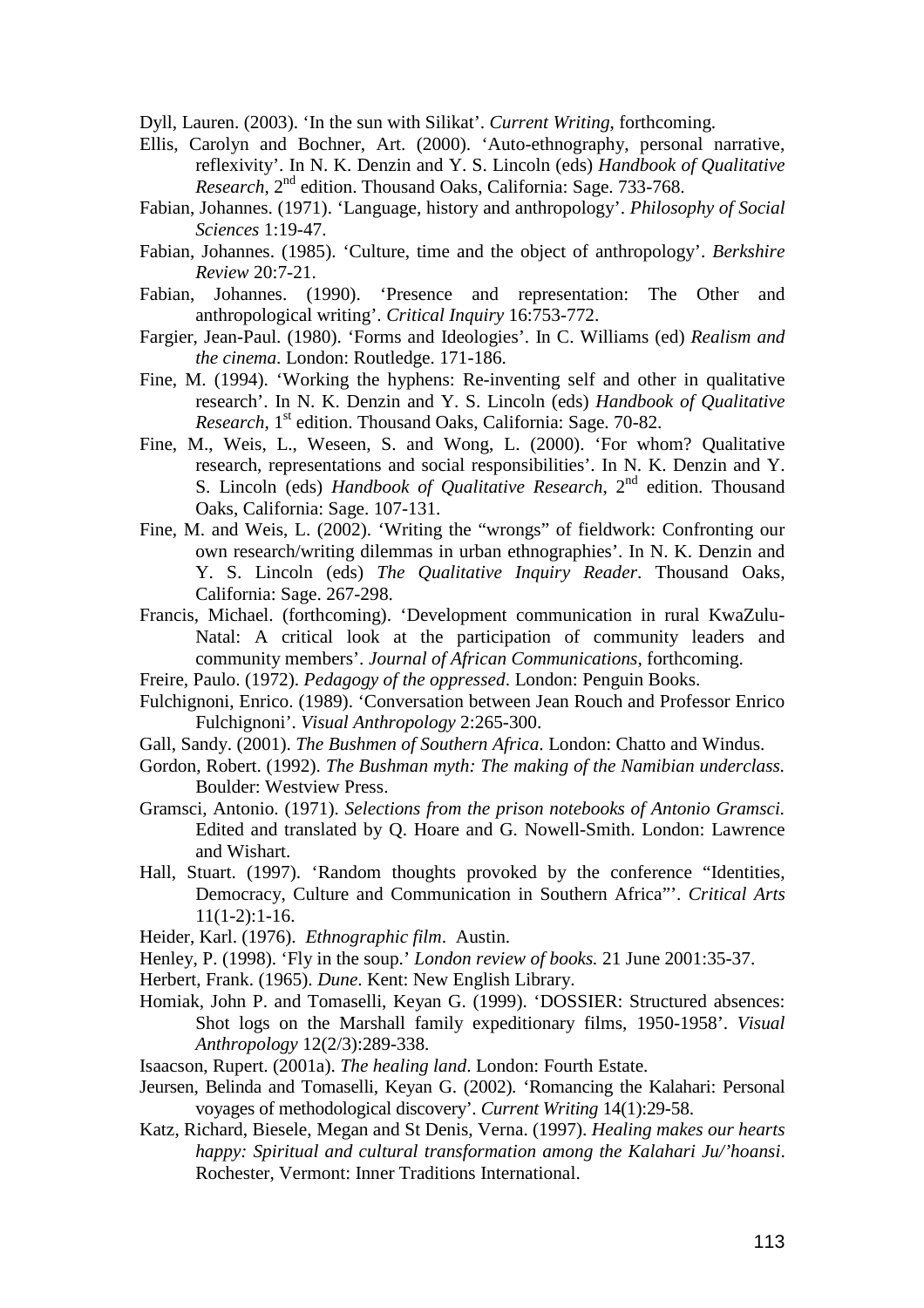Kingsolver, Barbara. (1998). *The Poisonwood Bible*. London: Faber and Faber.

- Kohn, Nathaniel. (undated). Personal statement.
- Kohn, Nathaniel. (1995). 'Exposed and basking: Community, spectacle and the Winter Olympics'. *The Journal of International Communication* 2(1):100-119.
- Kohn, Nathaniel. (1998). 'Wonder never seizes'. *American Communication Journal* 1(2).
- Kohn, Nathaniel. (1999). 'Messing: Information, liminality, dread'. *Cultural Studies: A Research Volume* 4:243-275.
- Kohn, Nathaniel. (2000). 'The screenplay as postmodern literary exemplar: Authorial distraction, disappearance, dissolution'. *Qualitative Inquiry* 6(4):489-519.
- Kohn, Nathaniel and Lee, Y. S. (2001). 'Faces/off: Challenges to postcolonial theory along the Hong Kong – Hollywood axis'. *Cultural Studies – Critical Methodologies* 1(3):335-354.
- Kohn, Nathaniel and Love, Lisa. (2001). 'This, that, and the other: Fraught possibilities of the souvenir'. *Text and Performance Quarterly* 21(1):1-17.
- Lincoln, Yvonna S. and Denzin, Norman K. (2000). 'The seventh movement: Out of the past'. In N. K. Denzin and Y. S. Lincoln (eds) *Handbook of Qualitative Research*, 2nd edition. Thousand Oaks, California: Sage. 1047-1065.
- Lange, Mary E. (2003). 'From one to an-other: In search of methodology'. *Cultural Studies – Critical Methodologies* (Theme issue: From one to an-Other: Autoethnographic explorations in Southern Africa), forthcoming.
- MacDougall, D. (1995). 'Beyond observational cinema'. In P. Hockings (ed) *Principles of visual anthropology,* 2<sup>nd</sup> Edition. The Hague: Mouton. 115-132.
- Maclennan, Don. (1983). "Suicide", *Reckonings*. Cape Town: David Philip. 15.
- Maclennan, Don. (1995). Untitled, *The Poetry Lesson*. Cape Town: Snail Press.
- Marshall, John. (1993). 'Filming and learning'. In J. Ruby (ed) *The cinema of John Marshall*. Switzerland: Harwood Academic Publishers. 1-133.
- Marshall Cabezas, S. and Nierenberg, J. (1990). *Films and videos from DER*. Watertown, Mass.: Documentary Educational Resources.
- McLennan-Dodd, Vanessa. (2003a). 'Hotel Kalahari: You can check out any time you like, but you can never leave'. *Cultural Studies – Critical Methodologies* (Theme issue: From one to an-Other: Auto-ethnographic explorations in Southern Africa), forthcoming.
- McLennan-Dodd, Vanessa. (2003b). '*Wit Meisie*/Morning Star: Encounters in the desert'. *Current Writing*, forthcoming.
- McLennan-Dodd, Vanessa. (forthcoming). ' "Why is our voice not being heard by 'developers'?" Development as empowerment?' *Journal of African Communications*, forthcoming.
- Metcalf, Peter. (2002). *They lie, we lie: Getting on with anthropology*. London and New York: Routledge.
- Mudimbe, Valetin Y. (1988). *The invention of Africa: Gnosis, philosophy and the order of knowledge*. Bloomington: Indiana University Press.
- Nichols, Bill. (1981). *Ideology and the Image*. Bloomington: Indiana University Press.
- Oets, Nelia. (2003). 'From myth to reality to somewhere in between?' *Current Writing*, forthcoming.
- Poland, Marguerite. (1993). *Shades*. London: Viking Penguin.
- Pratt, Mary L. (1999). 'Arts of the contact zone'. In D. Bartholomae and A. Petroksky (eds) *Ways of reading*, 5th Edition. New York: Bedford/St Martin's. Retrieved November 29, 2001, from http://web.new.ufl.edu/~stripp/2504/pratt.html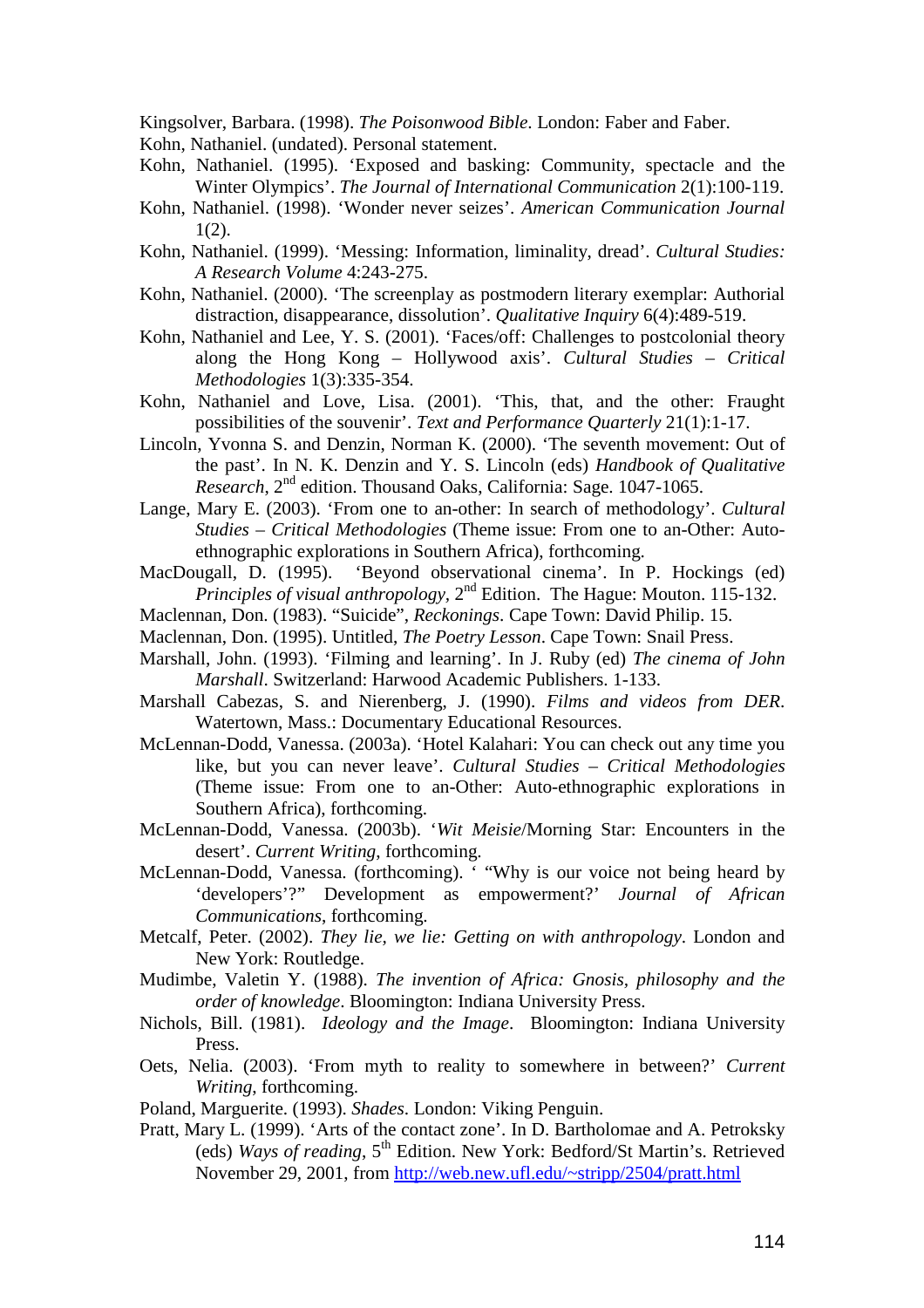- Prins, Frans. (2000). 'Forgotten heirs: The archaeological colonisation of the southern San'. In I. Lilley (ed) *Native title and the transformation of archaeology in the postcolonial world*. Oceania Monograph 50. University of Sydney.
- Reinhardt, Timothy. (2003). 'The fire dance'. *Current Writing*, forthcoming.
- Rivers, Roberta. (2001). 'The political status of San in Botswana'. In L. Cassidy, K. Good, I. Mazonde and R. Rivers (eds) *An assessment of the status of the San in Botswana*. Windhoek: Legal Assistance Centre. 41-58.
- Robins, Steven. (2001a). 'South Africa'. In S. Robins, E. Madzudzo and M. Brenzinger (eds) *An assessment of the status of the San in South Africa, Angola, Zambia and Zimbabwe*. Windhoek: Legal Assistance Centre. 2-53.
- Robins, Steven. (2001b). 'NGO's, 'Bushmen' and double vision: The ≠Khomani San land claim and the cultural politics of 'community' and 'development' in the Kalahari'. *Journal of Southern African Studies* 27(4):833-853.
- Ruby, Jay. (1977). 'The image mirrored: Reflexivity and the documentary film'. *Journal of the University Film Association* 28(4):3-12.
- Simmons, Dianne. (2002). 'A passion for Africans: Psychoanalysing Karen Blixen's neo-feudal Kenya'. *Scrutiny 2* 7(2):19-33.
- Simões, Anthea. (2001b). 'The 'Other' and media: The political economy of identity'. In K. G. Tomaselli and H. Dunn (eds) *Media, democracy and renewal in Southern Africa*. Colorado Springs: International Academic Publishers. 297- 309.
- Tedlock, Barbara. (2000). 'Ethnography and ethnographic representation'. In N. K. Denzin and Y. S. Lincoln (eds) *Handbook of Qualitative Research*, 2<sup>nd</sup> edition. Thousand Oaks, California: Sage. 455-486.
- Tomaselli, Keyan G. (undated). Memo: Protocol for Field Excursions.
- Tomaselli, Keyan G. (1992). 'Myths, racism and opportunities: Film and TV representations of the San'. In P. Crawford and D. Turton (eds) *Film as Ethnography*. Manchester: Manchester University Press. 205-221.
- Tomaselli, Keyan G. (1996). *Appropriating images: The semiotics of visual representation*. Højbjerg, Denmark: Intervention Press.
- Tomaselli, Keyan G. (ed) (1999). *Encounters in the Kalahari*. Theme issue: *Visual Anthropology* 12(2-3).
- Tomaselli, Keyan G. (2001a). 'Blue is hot, red is cold: Doing reverse cultural studies in Africa'. *Cultural Studies - Critical Methodologies* 1(3): 283-318.
- Tomaselli, Keyan G. (2001b). 'The semiotics of anthropological authenticity: The film apparatus and cultural accommodation'. *Visual Anthropology* 14(2):173-183.
- Tomaselli, Keyan G. (2001c). 'Contradictory subjectivity: Movies, apartheid and postmodernism'. *Cultural Studies – Critical Methodologies* 1(2):139-156.
- Tomaselli, Keyan G. (2002). ' "We have to work with our own heads" (/Angn!ao): San Bushmen and the media'. *Visual Anthropology* 15(2):203-220.
- Tomaselli, Keyan G. (2003a). ' *"Dit is die Here se asem"*: The wind, its messages, and issues of auto-ethnographic methodology in the Kalahari'. *Cultural Studies – Critical Methodologies* (Theme issue: From one to an-Other: Autoethnographic explorations in Southern Africa), forthcoming.
- Tomaselli, Keyan G. (2003b). ' *"Op die grond"*: Writing in the San/d, surviving crime". *Current Writing,* forthcoming.
- Tomaselli, Keyan G. (forthcoming). 'Stories to tell, stories to sell: Resisting textualisation'. *Cultural Studies*, forthcoming.
- Tomaselli, Keyan G. and Shepperson, Arnold. (1997). 'Accepting the Other: On the ethics of intercultural communication in ethnographic film'. In C. Christians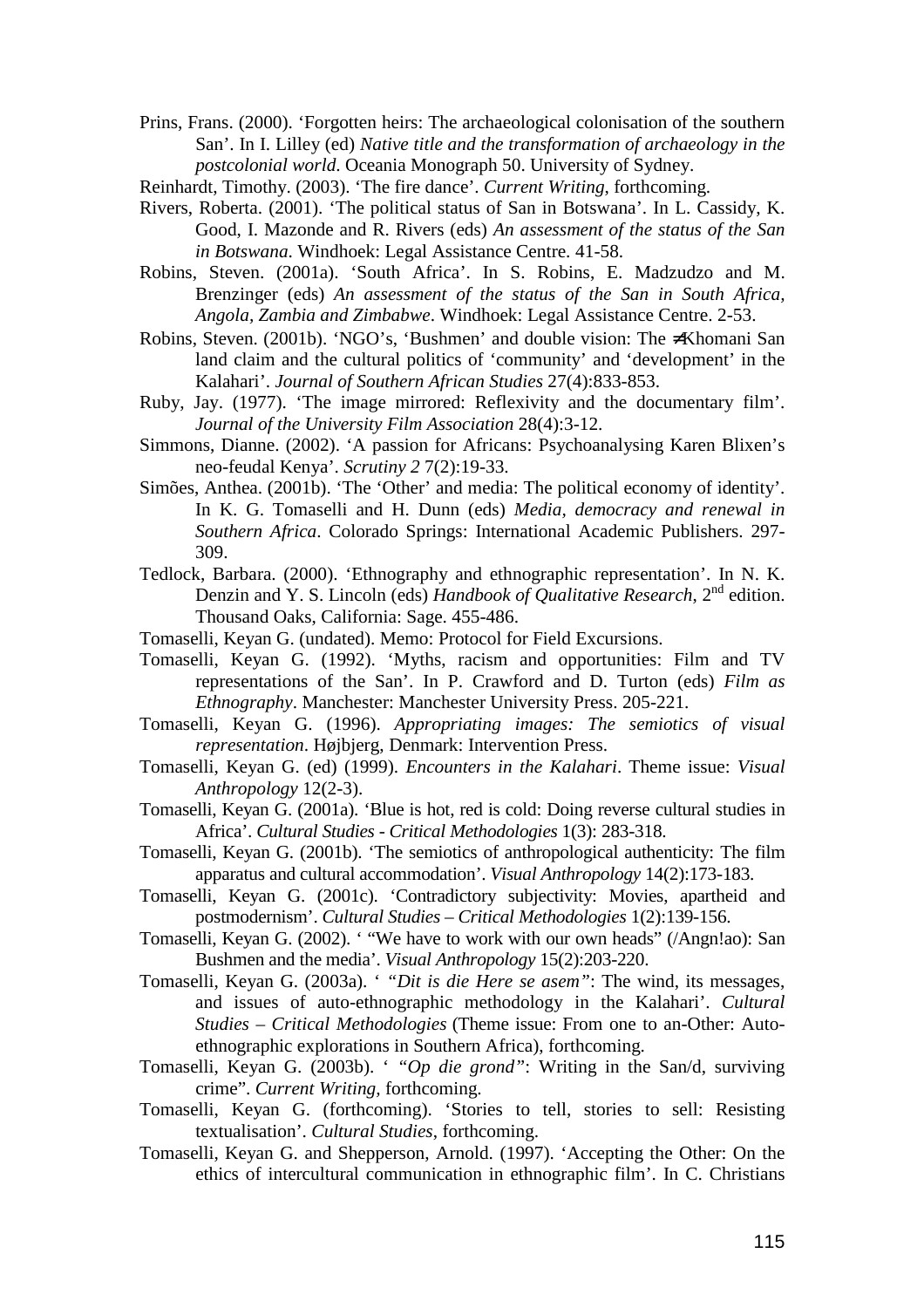and M. Traber (eds) *Communication Ethics and Universal Values.* London: Sage. 277-99.

- Tomaselli, Keyan G. and Shepperson, Arnold. (2003). 'Introduction to theme issue: From one to an-Other: Auto-ethnographic explorations in Southern Africa'. *Cultural Studies – Critical Methodologies*, forthcoming.
- Trinh, T. M. (1989). *Woman, nature, other: Writing postcoloniality and feminism*. Bloomington: Indiana University Press.
- Trinh, T. M. (1991). *The moon waxes red*. New York and London: Routledge.
- Weinberg, Paul. (1997). *In search of the San*. Johannesburg: Porcupine Press.
- Weinberg, Paul. (ed) (2000). *Once we were hunters*. Cape Town: David Philip.
- Wengraf, Tom, Chamberlayne, Prue and Bornat, Joanna. (2002). 'A Biographical turn in the social sciences? A British-European view'. *Cultural Studies – Critical Methodologies* 2(2):245-269.
- White, Hylton. (1995). *In the tradition of the forefathers: Bushman traditionality at Kagga Kamma*. Cape Town: UCT Press.
- Wilmsen, Edwin. (1989). *Land filled with flies: A political economy of the Kalahari*. Chicago: University of Chicago Press.
- Worth, Sol and Adair, John. (1972). *Through Navajo eyes: An exploration in film communication and anthropology*. Bloomington: University of Indiana Press.
- Young, Dennis. (1997). 'Cannibal, stereotype and history in *White on Black*'. *Visual Anthropology* 10:109-116.

### **Filmography**

- Babenco, Hector. (1991). *At Play in the Fields of the Lord*. Saul Zaentz Productions. 180 minutes.
- Foster, Craig and Damon. (2000). *The Great Dance: A Hunter's Story*. Earthrise Productions. 75 minutes.
- Lange, Mary E. and Nxumalo, Xolani. (2002). *Kalahari Fires*. Student production. University of Natal. 20 minutes.
- Manyozo, Linje. (2002). *Reading Photographs in the Kalahari*. Student production. University of Natal. 33 minutes.
- Marshall, John. (1958). *The Hunters*. Watertown: Documentary Educational Resources. 58 minutes.
- Marshall, John. (1980). *N!ai: Story of a !Kung Woman*. Watertown: Documentary Educational Resources. 59 minutes.
- Marshall, John. (2002). *Death by Myth*. Watertown: Documentary Educational Resources. 90 minutes.
- Piotrowska, Agnieszka. (2002). *Search for the Bushmen*. National Geographic. 60 minutes.
- Reinhardt, Timothy. (2002). *Vetkat*. Student production. University of Natal. 11minutes.
- Reinhardt, Timothy. (2002). *A Guy, A Camera, A Journey*. Student production. University of Natal. 35 minutes.
- Reinhardt, Timothy and Sætre, Marit. (2002). *The Fire Dance*. Student Production. University of Natal. 7 minutes.
- Sætre, Marit. (2003). *I Am You Are?* Student production. University of Natal. 33 minutes.
- Uys, Jamie. (1980). *The Gods Must be Crazy*. Gaborone: Mimosa Films. 109 minutes.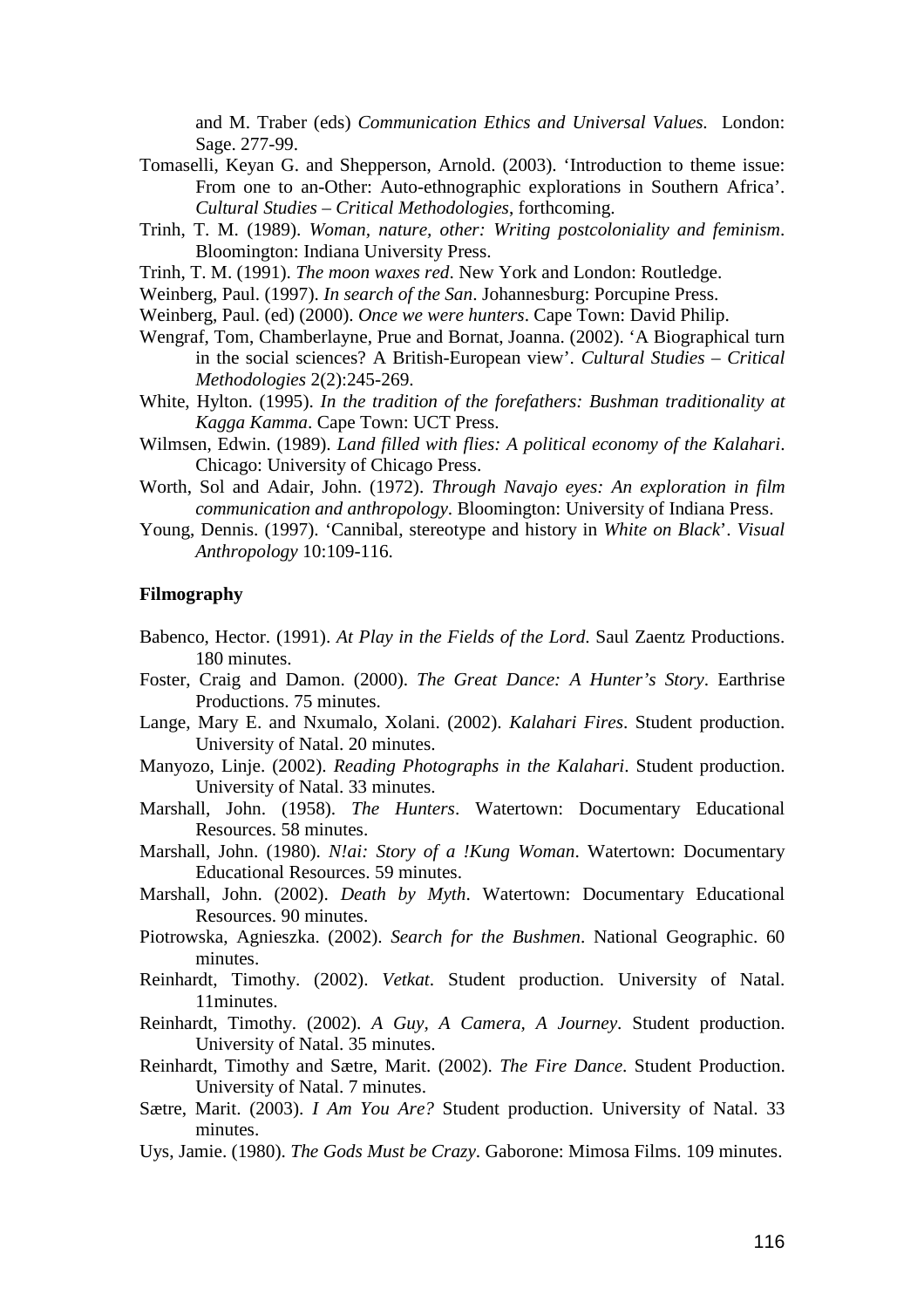- Vertov, Dziga. (1929). *The Man with the Movie Camera.* Ukranian Film and Photography Association.
- Walker, Christopher. (2000). *Regopstaan's Dream*. First Run/Icarus Films. 52 minutes.

### **Press Reports**

Dunn, Sian. (2001). 'Talking to…' *Highway Mail.* 26 October 2001:24.

- Hawthorne, Peter. (2001). 'The hunter-litigators'. *Time.* 6 August 2001:27.
- Hersov, James. (2001). '*The Great Dance: A Hunter's Story*'. *African Environment and Wildlife*. February 2001.
- Isaacson, Rupert. (2001b). 'Journey of the heart'. *Marie Claire.* December 2001:58- 62.
- Rosenthal, Jane. (2001). 'Last of the First People'. *Mail & Guardian.* 21-27 September 2001:4.
- Smuts, Susan. (2001). '*The Healing Land* Review'. *Sunday Times Lifestyle.* 28 October 2001.
- Sterkowicz, Joanna. (2000). 'First local doccie on big screen'. *Screen Africa*. August 2000 (3):37-38.
- *The Mercury*. (2002). 'San farm saved from auctioneer's hammer'. *The Mercury.* 24 September 2002:5.
- Weldon, Robyn. (2000). 'Hunting with the Kalahari San'. *City Press.* 22 October 2000.

### **Internet sites**

- Amazon. (2001). 'Customer Review: *The Healing Land*'. Retrieved February 4, 2003, from http://www.amazon.co.uk/exec/obidos/ASIN/1857027698/202-2853692- 5167807
- Chennells, Roger. (2000). 'WIMSA'. Retrieved December 22, 2000, from http://www.senseafrica.com/greatdance/movie/rev\_wimsa.html
- Gordon, Robert. (2002). 'The dream of Abraham and his sons (and daughters)'. Retrieved August 4, 2002, from H-SAfrica@h-net.msu.edu
- Isaacson, Rupert. (undated a). *The Healing Land* Official internet site. Retrieved February 4, 2003, from http://www.thehealingland.com
- Isaacson, Rupert. (undated b). 'Press'. *The Healing Land* Official internet site. Retrieved February 4, 2003, from http://www.thehealingland.com/press.htm
- Isaacson, Rupert. (undated c). 'The Kalahari'. *The Healing Land* Official internet site. Retrieved February 4, 2003, from http://www.thehealingland.com/kalahari.htm
- Isaacson, Rupert. (undated d). 'More magic'. *The Healing Land* Official internet site. Retrieved February 4, 2003, from http://www.thehealingland.com/magic.htm
- Isaacson, Rupert. (undated e). 'The Spiritual Traveller'. *Traveller's Handbook*. Retrieved April 22, 2002, from http://www.celestia.co.uk/wexasp1\_thespiritualtraveller.htm

Khankhoje, Maya. (2002). 'Review: *The Healing Land: A Kalahari Journey*'. Retrieved February 4, 2003, from

http://www.montrealserai.com/2002\_Volume\_15/15\_2/Article\_12.htm

Lyrics. (undated). http://lyrics.rockmagic.net/lyrics/eagles/